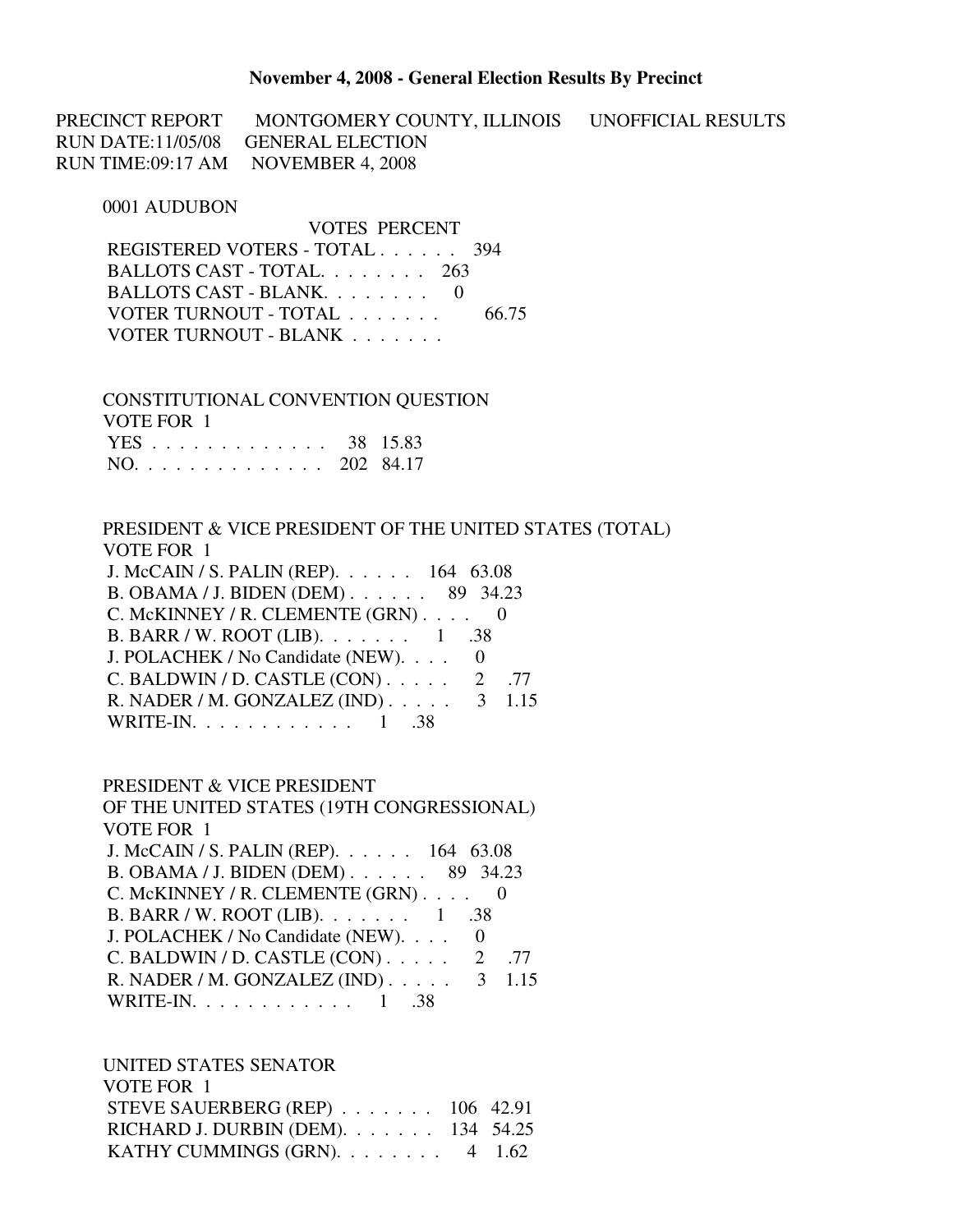LARRY A. STAFFORD (LIB).  $\ldots$  . . . . . 2 .81 CHAD N. KOPPIE  $(CON)$ . . . . . . . . 1 .40

 REPRESENTATIVE IN CONGRESS NINETEENTH CONGRESSIONAL DISTRICT VOTE FOR 1 JOHN M. SHIMKUS (REP) . . . . . . . 184 75.10 DANIEL DAVIS (DEM) . . . . . . . . 58 23.67 TROY DENNIS (GRN).  $\ldots$  . . . . . . . 3 1.22

 REPRESENTATIVE IN THE GENERAL ASSEMBLY NINETY-EIGHTH REPRESENTATIVE DISTRICT VOTE FOR 1 JIM CURRY (REP) . . . . . . . . . 96 40.68 GARY HANNIG (DEM). . . . . . . . . 140 59.32 No Candidate  $(GRN)$  . . . . . . . . 0

 CIRCUIT CLERK VOTE FOR 1 MARY WEBB (REP) . . . . . . . . . 203 100.00 No Candidate (DEM) . . . . . . . . 0 No Candidate  $(GRN)$  . . . . . . . . 0

 STATE'S ATTORNEY VOTE FOR 1 No Candidate (REP) . . . . . . . . 0 CHRIS MATOUSH (DEM) . . . . . . . . 163 100.00 No Candidate (GRN) . . . . . . . . 0

**CORONER**  VOTE FOR 1 TOBIN GUNN (REP) . . . . . . . . . 94 41.23 RICKEY L. BROADDUS (DEM) . . . . . . 134 58.77 No Candidate (GRN) . . . . . . . . 0

 COUNTY BOARD MEMBER COUNTY BOARD DISTRICT 2 VOTE FOR 2 NELSON AUMANN (REP) . . . . . . . . 140 52.24 JOYCE A. MATTHEWS (DEM). . . . . . . 128 47.76 No Candidate  $(GRN)$  . . . . . . . . 0

 JUDGE OF THE APPELLATE COURT FIFTH JUDICIAL DISTRICT (HOPKINS VACANCY) VOTE FOR 1 No Candidate (REP) . . . . . . . . 0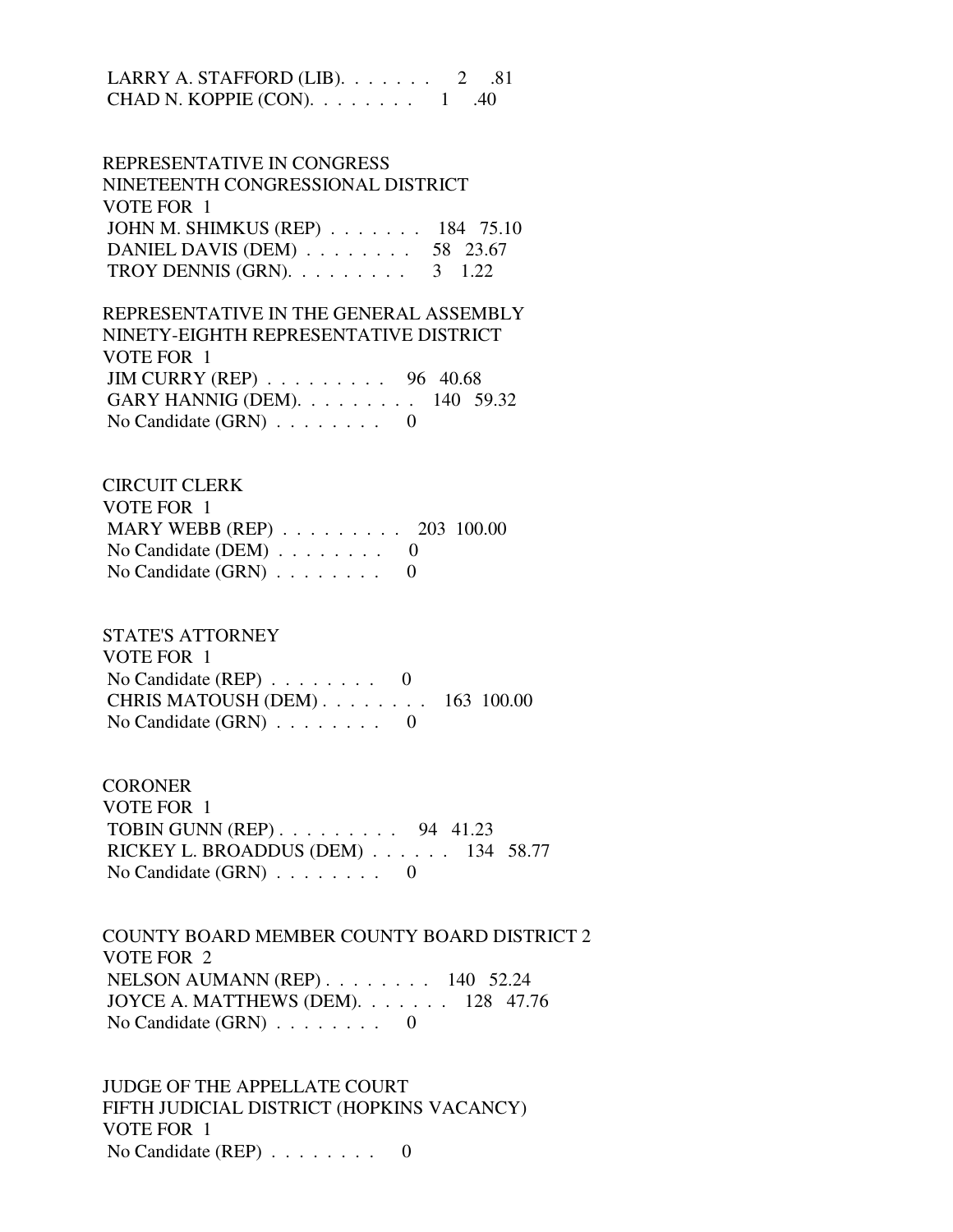JAMES M. WEXSTTEN (DEM). . . . . . . 175 100.00 No Candidate  $(GRN)$  . . . . . . . . 0

 RETAIN RICHARD P. GOLDENHERSH? APPELLATE COURT FIFTH JUDICIAL DISTRICT VOTE FOR 1 YES . . . . . . . . . . . . . 129 65.82 NO. . . . . . . . . . . . . . 67 34.18

 RETAIN S. GENE SCHWARM? CIRCUIT COURT FOURTH JUDICIAL CIRCUIT VOTE FOR 1 YES . . . . . . . . . . . . . 149 71.98 NO. . . . . . . . . . . . . . 58 28.02

PRECINCT REPORT MONTGOMERY COUNTY, ILLINOIS UNOFFICIAL RESULTS RUN DATE:11/05/08 GENERAL ELECTION RUN TIME:09:17 AM NOVEMBER 4, 2008

0002 BOIS D'ARC

| VOTES PERCENT                 |       |
|-------------------------------|-------|
| REGISTERED VOTERS - TOTAL 701 |       |
| BALLOTS CAST - TOTAL. 495     |       |
| BALLOTS CAST - BLANK $1$      | -20   |
| VOTER TURNOUT - TOTAL         | 70.61 |
| VOTER TURNOUT - BLANK         | -14   |

 CONSTITUTIONAL CONVENTION QUESTION VOTE FOR 1 YES . . . . . . . . . . . . . 92 23.65 NO. . . . . . . . . . . . . . 297 76.35

 PRESIDENT & VICE PRESIDENT OF THE UNITED STATES (TOTAL) VOTE FOR 1 J. McCAIN / S. PALIN (REP). . . . . . 226 46.12 B. OBAMA / J. BIDEN (DEM) . . . . . . 255 52.04 C. McKINNEY / R. CLEMENTE  $(GRN)$ . . . . 4 .82 B. BARR / W. ROOT (LIB). . . . . . . 1 .20 J. POLACHEK / No Candidate (NEW). . . . 0 C. BALDWIN / D. CASTLE  $(CON)$ . . . . . 1 .20 R. NADER / M. GONZALEZ (IND) . . . . . 3 .61 WRITE-IN. . . . . . . . . . . . 0

 PRESIDENT & VICE PRESIDENT OF THE UNITED STATES (19TH CONGRESSIONAL) VOTE FOR 1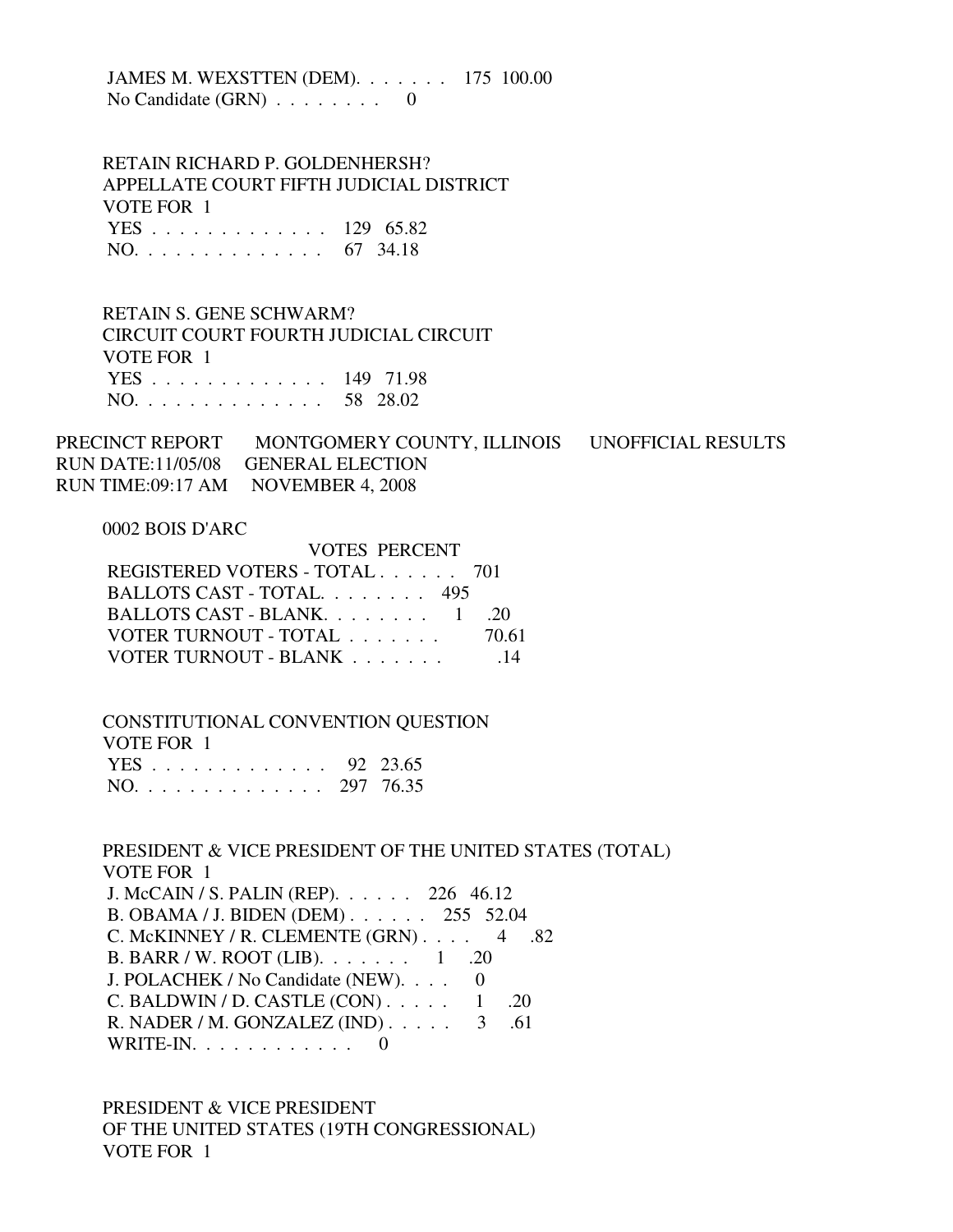| J. McCAIN / S. PALIN (REP). $\ldots$ . 226 46.12       |     |  |
|--------------------------------------------------------|-----|--|
| B. OBAMA / J. BIDEN (DEM) 255 52.04                    |     |  |
| C. McKINNEY / R. CLEMENTE (GRN) $\ldots$ 4 .82         |     |  |
| B. BARR / W. ROOT (LIB). $\ldots \ldots \ldots 1$ . 20 |     |  |
| J. POLACHEK / No Candidate (NEW). 0                    |     |  |
| C. BALDWIN / D. CASTLE $(CON)$ 1                       | -20 |  |
| R. NADER / M. GONZALEZ (IND) $\ldots$ 3 .61            |     |  |
| WRITE-IN. $\ldots$ 0                                   |     |  |

# UNITED STATES SENATOR

| VOTE FOR 1                                     |  |
|------------------------------------------------|--|
| STEVE SAUERBERG (REP) 188 38.84                |  |
| RICHARD J. DURBIN (DEM). 285 58.88             |  |
| KATHY CUMMINGS (GRN). $\ldots$ 9 1.86          |  |
| LARRY A. STAFFORD (LIB). $\ldots$ 2 .41        |  |
| CHAD N. KOPPIE (CON). $\ldots \ldots \ldots$ 0 |  |

### REPRESENTATIVE IN CONGRESS

| NINETEENTH CONGRESSIONAL DISTRICT     |  |
|---------------------------------------|--|
| VOTE FOR 1                            |  |
| JOHN M. SHIMKUS (REP) 290 60.80       |  |
| DANIEL DAVIS (DEM) $\ldots$ 183 38.36 |  |
| TROY DENNIS (GRN). $\ldots$ 4 .84     |  |

#### REPRESENTATIVE IN THE GENERAL ASSEMBLY NINETY-EIGHTH DEDDESENT ATIVE DISTRICT

| NINET I - EIGHTH KEPKESENTATIVE DISTRICT                |  |  |
|---------------------------------------------------------|--|--|
| VOTE FOR 1                                              |  |  |
| JIM CURRY (REP) $\ldots \ldots \ldots \ldots 160$ 33.76 |  |  |
| GARY HANNIG (DEM). $\ldots$ 314 66.24                   |  |  |
| No Candidate $(GRN) \ldots \ldots \ldots \ldots 0$      |  |  |

## CIRCUIT CLERK

| VOTE FOR 1                                        |  |
|---------------------------------------------------|--|
| MARY WEBB (REP) $\ldots \ldots \ldots$ 426 100.00 |  |
| No Candidate (DEM) $\ldots \ldots \ldots$ 0       |  |
| No Candidate $(GRN)$ 0                            |  |

# STATE'S ATTORNEY

| VOTE FOR 1                                       |  |
|--------------------------------------------------|--|
| No Candidate (REP) $\ldots \ldots \ldots \ldots$ |  |
| CHRIS MATOUSH $(DEM)$ 378 100.00                 |  |
| No Candidate $(GRN)$ 0                           |  |

# **CORONER**

 VOTE FOR 1 TOBIN GUNN (REP) . . . . . . . . . 131 28.54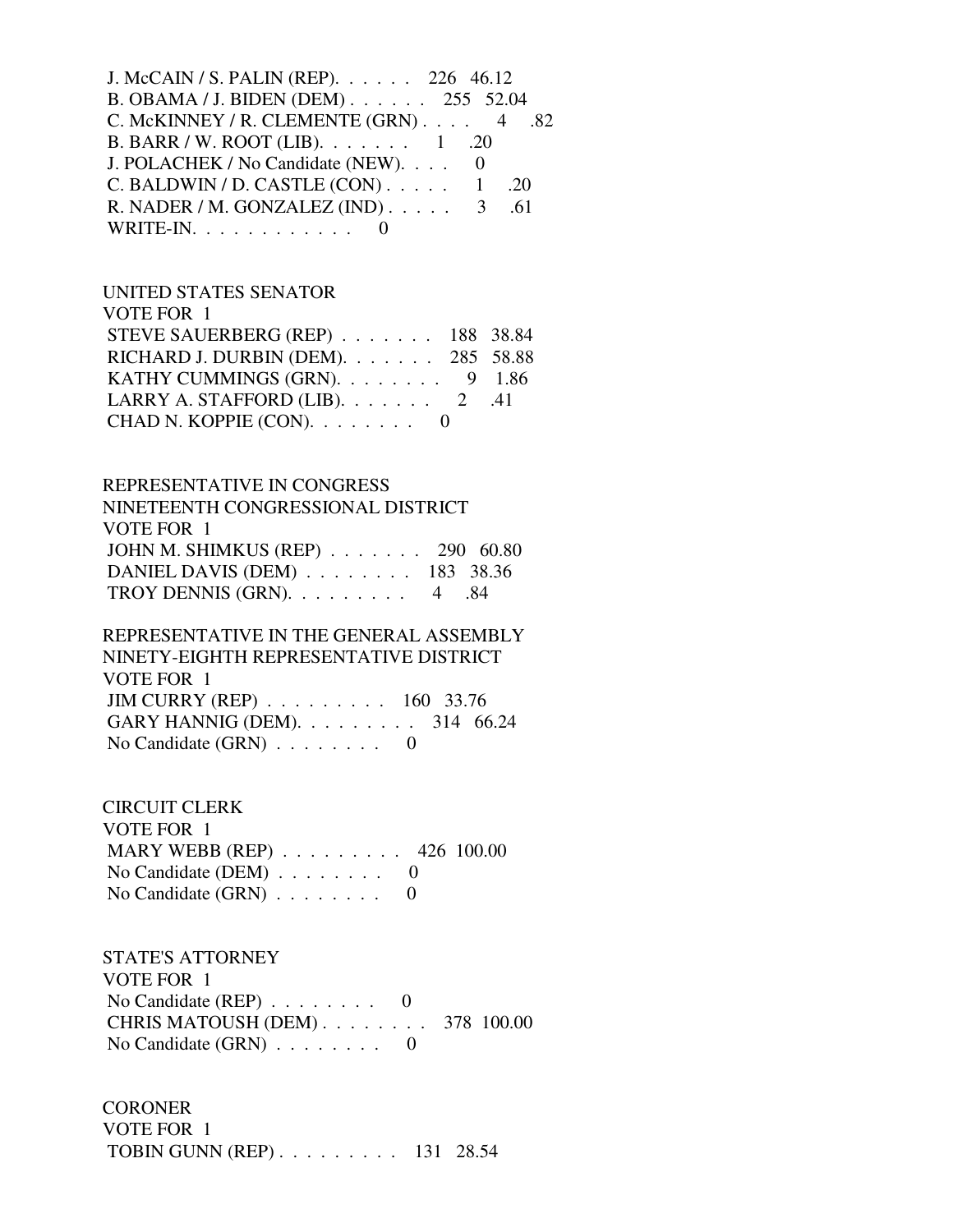RICKEY L. BROADDUS (DEM) . . . . . . 328 71.46 No Candidate  $(GRN)$  . . . . . . . . 0

 COUNTY BOARD MEMBER COUNTY BOARD DISTRICT 1 VOTE FOR 1 TOBY DEAN (REP) . . . . . . . . . 129 26.88 JAROD M. HITCHINGS (DEM) . . . . . . 351 73.13 No Candidate (GRN) . . . . . . . . 0

 JUDGE OF THE APPELLATE COURT FIFTH JUDICIAL DISTRICT (HOPKINS VACANCY) VOTE FOR 1 No Candidate (REP)  $\ldots$  . . . . . . 0 JAMES M. WEXSTTEN (DEM). . . . . . . 375 100.00 No Candidate  $(GRN)$  . . . . . . . . 0

 RETAIN RICHARD P. GOLDENHERSH? APPELLATE COURT FIFTH JUDICIAL DISTRICT VOTE FOR 1 YES . . . . . . . . . . . . . 298 73.76 NO. . . . . . . . . . . . . . 106 26.24

 RETAIN S. GENE SCHWARM? CIRCUIT COURT FOURTH JUDICIAL CIRCUIT VOTE FOR 1 YES . . . . . . . . . . . . . 301 74.69 NO. . . . . . . . . . . . . . 102 25.31

 VILLAGE OF FARMERSVILLE QUESTION VOTE FOR 1 YES . . . . . . . . . . . . . 100 30.03 NO. . . . . . . . . . . . . . 233 69.97

PRECINCT REPORT MONTGOMERY COUNTY, ILLINOIS UNOFFICIAL RESULTS RUN DATE:11/05/08 GENERAL ELECTION RUN TIME:09:17 AM NOVEMBER 4, 2008

0003 BUTLER GROVE

 VOTES PERCENT REGISTERED VOTERS - TOTAL . . . . . . 542 BALLOTS CAST - TOTAL. . . . . . . . 413 BALLOTS CAST - BLANK. . . . . . . . 0 VOTER TURNOUT - TOTAL . . . . . . . 76.20 VOTER TURNOUT - BLANK . . . . . . .

CONSTITUTIONAL CONVENTION QUESTION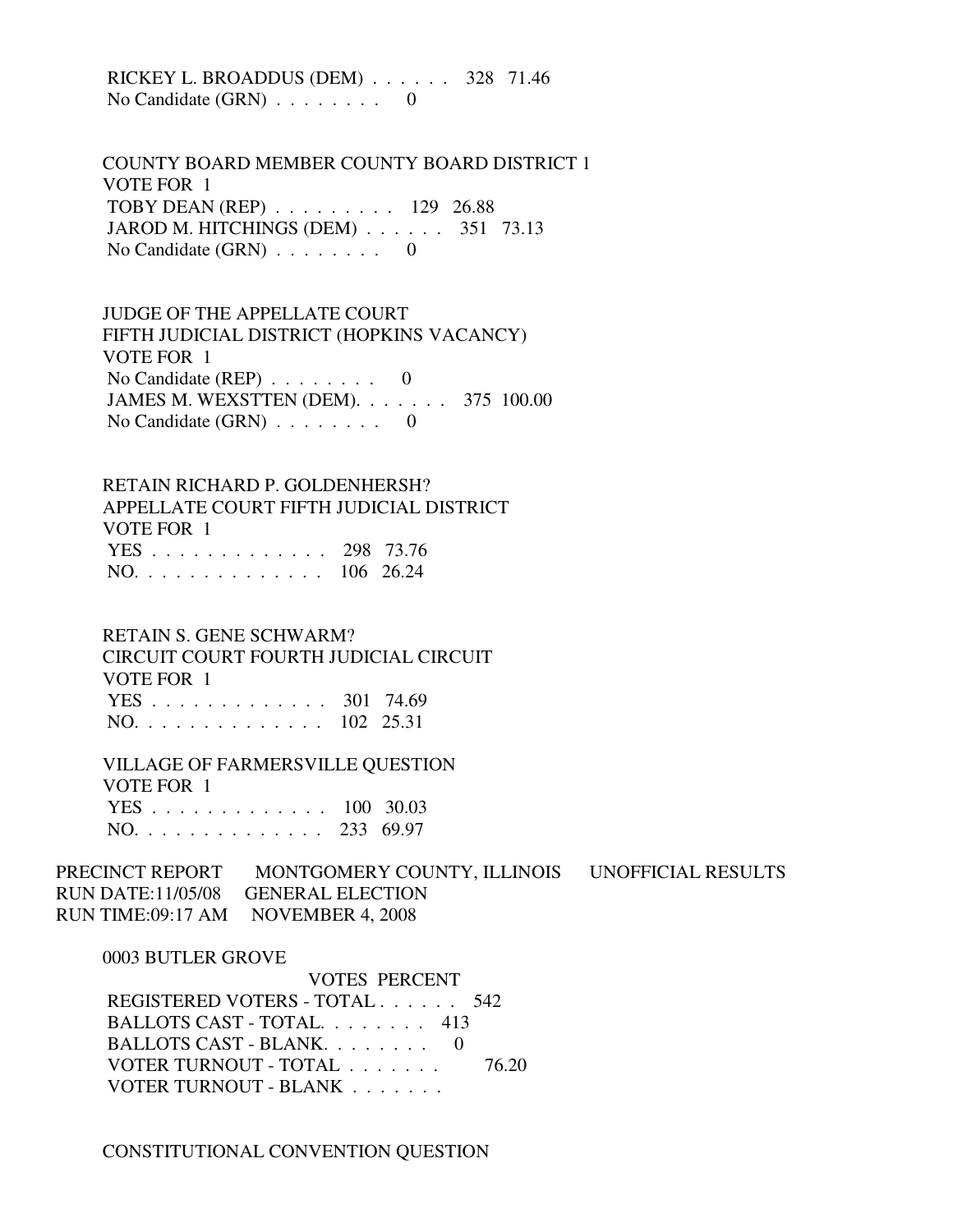| VOTE FOR 1    |  |
|---------------|--|
| YES 90 25.50  |  |
| NO. 263 74.50 |  |

### PRESIDENT & VICE PRESIDENT OF THE UNITED STATES (TOTAL) VOTE FOR 1

| J. McCAIN / S. PALIN (REP). 189 46.10       |
|---------------------------------------------|
| B. OBAMA / J. BIDEN (DEM) 213 51.95         |
| C. McKINNEY / R. CLEMENTE $(GRN)$ 0         |
| B. BARR / W. ROOT (LIB). $\ldots$ 2 .49     |
| J. POLACHEK / No Candidate (NEW).           |
| C. BALDWIN / D. CASTLE $(CON)$ 2<br>-49     |
| R. NADER / M. GONZALEZ (IND) $\ldots$ 3 .73 |
| WRITE-IN. $\ldots$ 1 .                      |
|                                             |

## PRESIDENT & VICE PRESIDENT

| OF THE UNITED STATES (19TH CONGRESSIONAL)   |   |     |
|---------------------------------------------|---|-----|
| <b>VOTE FOR 1</b>                           |   |     |
| J. McCAIN / S. PALIN (REP). 189 46.10       |   |     |
| B. OBAMA / J. BIDEN (DEM) 213 51.95         |   |     |
| C. McKINNEY / R. CLEMENTE (GRN) 0           |   |     |
| B. BARR / W. ROOT (LIB). 2 .49              |   |     |
| J. POLACHEK / No Candidate (NEW).           |   |     |
| C. BALDWIN / D. CASTLE (CON)                | 2 | .49 |
| R. NADER / M. GONZALEZ (IND) $\ldots$ 3 .73 |   |     |
| WRITE-IN. $\ldots$ 1                        |   |     |

### UNITED STATES SENATOR

| VOTE FOR 1                               |  |
|------------------------------------------|--|
| STEVE SAUERBERG (REP) $\ldots$ 142 35.06 |  |
| RICHARD J. DURBIN (DEM). 249 61.48       |  |
| KATHY CUMMINGS (GRN). $\ldots$ 9 2.22    |  |
| LARRY A. STAFFORD (LIB). $\ldots$ 2 .49  |  |
| CHAD N. KOPPIE (CON). $\ldots$ 3 .74     |  |

#### REPRESENTATIVE IN CONGRESS

| NINETEENTH CONGRESSIONAL DISTRICT                 |  |
|---------------------------------------------------|--|
| VOTE FOR 1                                        |  |
| JOHN M. SHIMKUS (REP) $\ldots$ 239 60.35          |  |
| DANIEL DAVIS (DEM) $\ldots$ 146 36.87             |  |
| TROY DENNIS (GRN). $\ldots \ldots \ldots 11$ 2.78 |  |
|                                                   |  |

 REPRESENTATIVE IN THE GENERAL ASSEMBLY NINETY-EIGHTH REPRESENTATIVE DISTRICT VOTE FOR 1 JIM CURRY (REP) . . . . . . . . . 114 29.01 GARY HANNIG (DEM). . . . . . . . . 279 70.99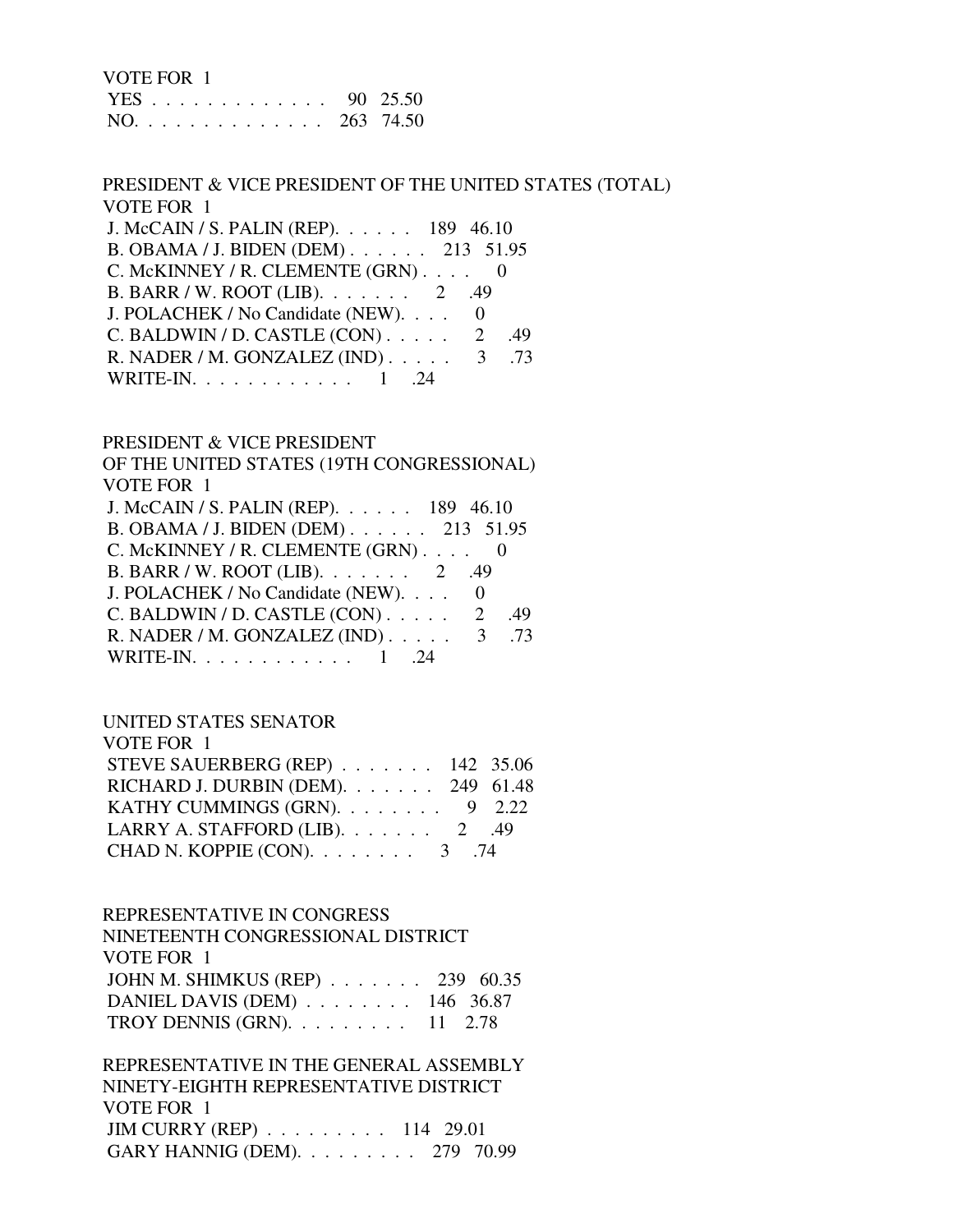No Candidate (GRN) . . . . . . . . 0

 CIRCUIT CLERK VOTE FOR 1 MARY WEBB (REP) . . . . . . . . . 345 100.00 No Candidate (DEM)  $\ldots$  . . . . . . 0 No Candidate  $(GRN)$  . . . . . . . . 0

 STATE'S ATTORNEY VOTE FOR 1 No Candidate (REP)  $\ldots$  . . . . . . 0 CHRIS MATOUSH (DEM) . . . . . . . . 322 100.00 No Candidate (GRN) . . . . . . . . 0

**CORONER**  VOTE FOR 1 TOBIN GUNN (REP) . . . . . . . . . 114 29.23 RICKEY L. BROADDUS (DEM) . . . . . . 276 70.77 No Candidate  $(GRN)$  . . . . . . . . 0

 COUNTY BOARD MEMBER COUNTY BOARD DISTRICT 1 VOTE FOR 1 TOBY DEAN (REP) . . . . . . . . . 121 51.71 JAROD M. HITCHINGS (DEM) . . . . . . 113 48.29 No Candidate  $(GRN)$  . . . . . . . . 0

 COUNTY BOARD MEMBER COUNTY BOARD DISTRICT 6 VOTE FOR 1 ROY L. HERTEL (REP) . . . . . . . . 100 61.73 DAWN KIPER (DEM) . . . . . . . . . 62 38.27 No Candidate (GRN) . . . . . . . . 0

 JUDGE OF THE APPELLATE COURT FIFTH JUDICIAL DISTRICT (HOPKINS VACANCY) VOTE FOR 1 No Candidate (REP) . . . . . . . . 0 JAMES M. WEXSTTEN (DEM). . . . . . . 287 100.00 No Candidate (GRN) . . . . . . . . 0

 RETAIN RICHARD P. GOLDENHERSH? APPELLATE COURT FIFTH JUDICIAL DISTRICT VOTE FOR 1 YES . . . . . . . . . . . . . 213 65.74 NO. . . . . . . . . . . . . . 111 34.26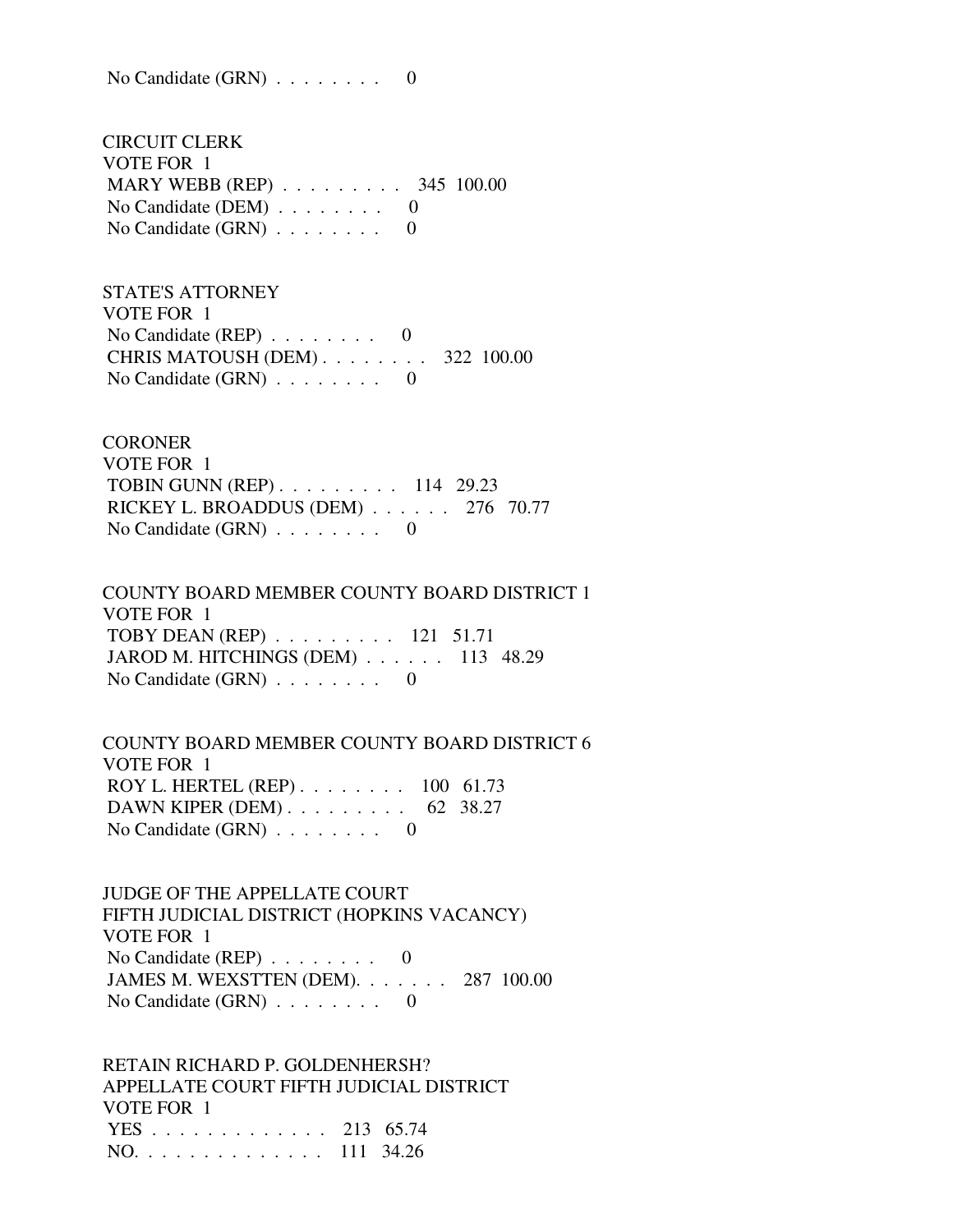RETAIN S. GENE SCHWARM? CIRCUIT COURT FOURTH JUDICIAL CIRCUIT VOTE FOR 1 YES . . . . . . . . . . . . . 220 67.28 NO. . . . . . . . . . . . . . 107 32.72

PRECINCT REPORT MONTGOMERY COUNTY, ILLINOIS UNOFFICIAL RESULTS RUN DATE:11/05/08 GENERAL ELECTION RUN TIME:09:17 AM NOVEMBER 4, 2008

#### 0004 EAST FORK 1

 VOTES PERCENT REGISTERED VOTERS - TOTAL . . . . . . 458 BALLOTS CAST - TOTAL. . . . . . . . 328 BALLOTS CAST - BLANK. . . . . . . . 0 VOTER TURNOUT - TOTAL . . . . . . . 71.62 VOTER TURNOUT - BLANK . . . . . . .

 CONSTITUTIONAL CONVENTION QUESTION VOTE FOR 1 YES . . . . . . . . . . . . . 71 24.32 NO. . . . . . . . . . . . . . 221 75.68

 PRESIDENT & VICE PRESIDENT OF THE UNITED STATES (TOTAL) VOTE FOR 1 J. McCAIN / S. PALIN (REP). . . . . . 159 48.62 B. OBAMA / J. BIDEN (DEM) . . . . . . 160 48.93 C. McKINNEY / R. CLEMENTE  $(GRN)$ . . . . 1 .31 B. BARR / W. ROOT (LIB). . . . . . . 2 .61 J. POLACHEK / No Candidate (NEW). . . . 0 C. BALDWIN / D. CASTLE  $(CON)$ ..... 0 R. NADER / M. GONZALEZ (IND) . . . . . 5 1.53 WRITE-IN.  $\ldots$  . . . . . . . . 0

 PRESIDENT & VICE PRESIDENT OF THE UNITED STATES (17TH CONGRESSIONAL) VOTE FOR 1 J. McCAIN / S. PALIN (REP). . . . . . 159 48.62 B. OBAMA / J. BIDEN (DEM) . . . . . . 160 48.93 C. McKINNEY / R. CLEMENTE  $(GRN)$ . . . . 1 .31 B. BARR / W. ROOT (LIB). . . . . . . 2 .61 J. POLACHEK / No Candidate (NEW). . . . 0  $C.$  BALDWIN / D. CASTLE  $(CON)$ .... 0 R. NADER / M. GONZALEZ (IND) . . . . . 5 1.53 WRITE-IN.  $\ldots$  . . . . . . . . 0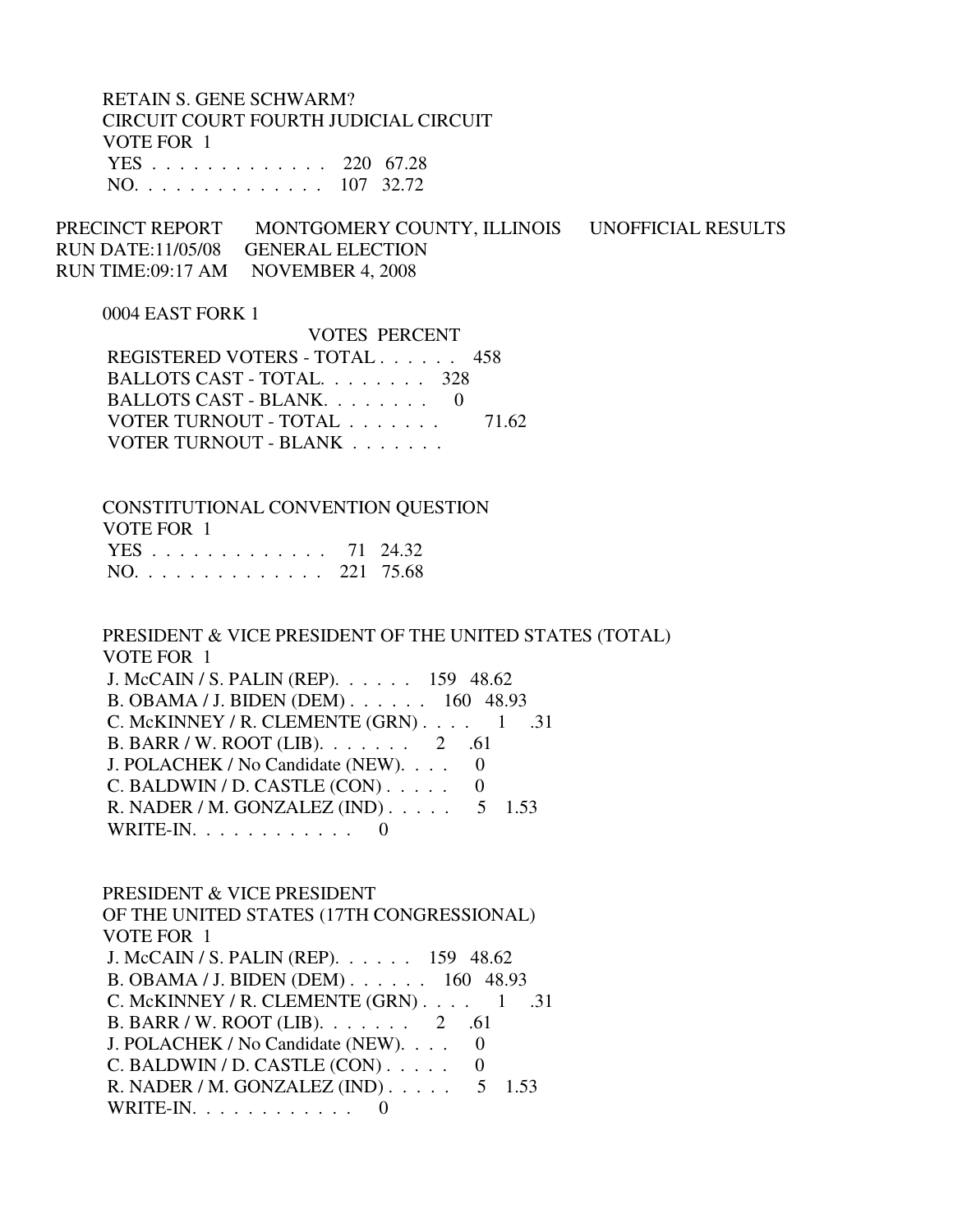UNITED STATES SENATOR VOTE FOR 1 STEVE SAUERBERG (REP) . . . . . . . 118 37.82 RICHARD J. DURBIN (DEM). . . . . . . 184 58.97 KATHY CUMMINGS (GRN). . . . . . . . . 3 .96 LARRY A. STAFFORD (LIB). . . . . . . 7 2.24 CHAD N. KOPPIE  $(CON)$ . . . . . . . 0

 REPRESENTATIVE IN CONGRESS SEVENTEENTH CONGRESSIONAL DISTRICT VOTE FOR 1 No Candidate (REP) . . . . . . . . 0 PHIL HARE (DEM) . . . . . . . . . 223 99.11 No Candidate  $(GRN)$  . . . . . . . . 0 WRITE-IN. . . . . . . . . . . . 2 .89

 REPRESENTATIVE IN THE GENERAL ASSEMBLY NINETY-EIGHTH REPRESENTATIVE DISTRICT VOTE FOR 1 JIM CURRY (REP) . . . . . . . . . 103 32.91 GARY HANNIG (DEM). . . . . . . . . 210 67.09 No Candidate (GRN) . . . . . . . . 0

 CIRCUIT CLERK VOTE FOR 1 MARY WEBB (REP) . . . . . . . . . 260 100.00 No Candidate (DEM)  $\ldots$  . . . . . . 0 No Candidate  $(GRN)$  . . . . . . . . 0

 STATE'S ATTORNEY VOTE FOR 1 No Candidate  $(REP)$  . . . . . . . . 0 CHRIS MATOUSH (DEM) . . . . . . . . 234 100.00 No Candidate  $(GRN)$  . . . . . . . . 0

**CORONER**  VOTE FOR 1 TOBIN GUNN (REP) . . . . . . . . . 101 33.55 RICKEY L. BROADDUS (DEM) . . . . . . 200 66.45 No Candidate (GRN) . . . . . . . . 0

 COUNTY BOARD MEMBER COUNTY BOARD DISTRICT 4 VOTE FOR 2 JEFF SMITH (REP) . . . . . . . . . 153 34.62 MIKE PLUNKETT (DEM) . . . . . . . . 146 33.03 JIM MOORE (DEM) . . . . . . . . . 143 32.35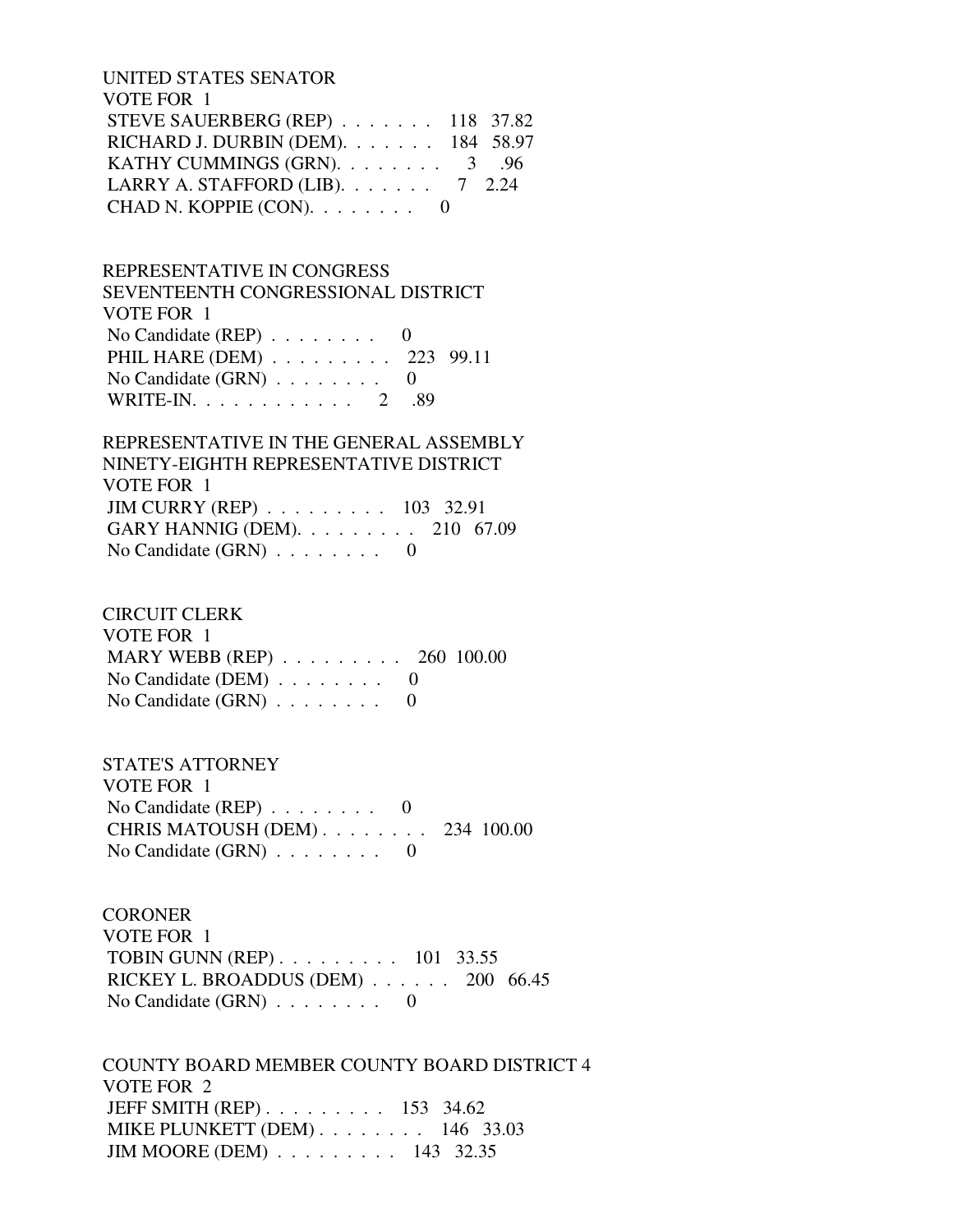No Candidate  $(GRN)$  . . . . . . . . 0

 JUDGE OF THE APPELLATE COURT FIFTH JUDICIAL DISTRICT (HOPKINS VACANCY) VOTE FOR 1 No Candidate (REP) . . . . . . . . 0 JAMES M. WEXSTTEN (DEM). . . . . . . 227 100.00 No Candidate  $(GRN)$  . . . . . . . . 0

 RETAIN RICHARD P. GOLDENHERSH? APPELLATE COURT FIFTH JUDICIAL DISTRICT VOTE FOR 1 YES . . . . . . . . . . . . . 173 66.54 NO. . . . . . . . . . . . . . 87 33.46

 RETAIN S. GENE SCHWARM? CIRCUIT COURT FOURTH JUDICIAL CIRCUIT VOTE FOR 1 YES . . . . . . . . . . . . . 176 65.67 NO. . . . . . . . . . . . . . 92 34.33

PRECINCT REPORT MONTGOMERY COUNTY, ILLINOIS UNOFFICIAL RESULTS RUN DATE:11/05/08 GENERAL ELECTION RUN TIME:09:17 AM NOVEMBER 4, 2008

0005 EAST FORK 2

 VOTES PERCENT REGISTERED VOTERS - TOTAL . . . . . . 142 BALLOTS CAST - TOTAL. . . . . . . . 95 BALLOTS CAST - BLANK. . . . . . . . 0 VOTER TURNOUT - TOTAL . . . . . . . 66.90 VOTER TURNOUT - BLANK . . . . . . .

 CONSTITUTIONAL CONVENTION QUESTION VOTE FOR 1 YES . . . . . . . . . . . . . 14 17.07 NO. . . . . . . . . . . . . . 68 82.93

 PRESIDENT & VICE PRESIDENT OF THE UNITED STATES (TOTAL) VOTE FOR 1 J. McCAIN / S. PALIN (REP). . . . . . 46 49.46 B. OBAMA / J. BIDEN (DEM) . . . . . . 45 48.39 C. McKINNEY / R. CLEMENTE  $(GRN)$ . . . . 1 1.08 B. BARR / W. ROOT (LIB). . . . . . . 1 1.08 J. POLACHEK / No Candidate (NEW). . . . 0 C. BALDWIN / D. CASTLE  $(CON)$ ..... 0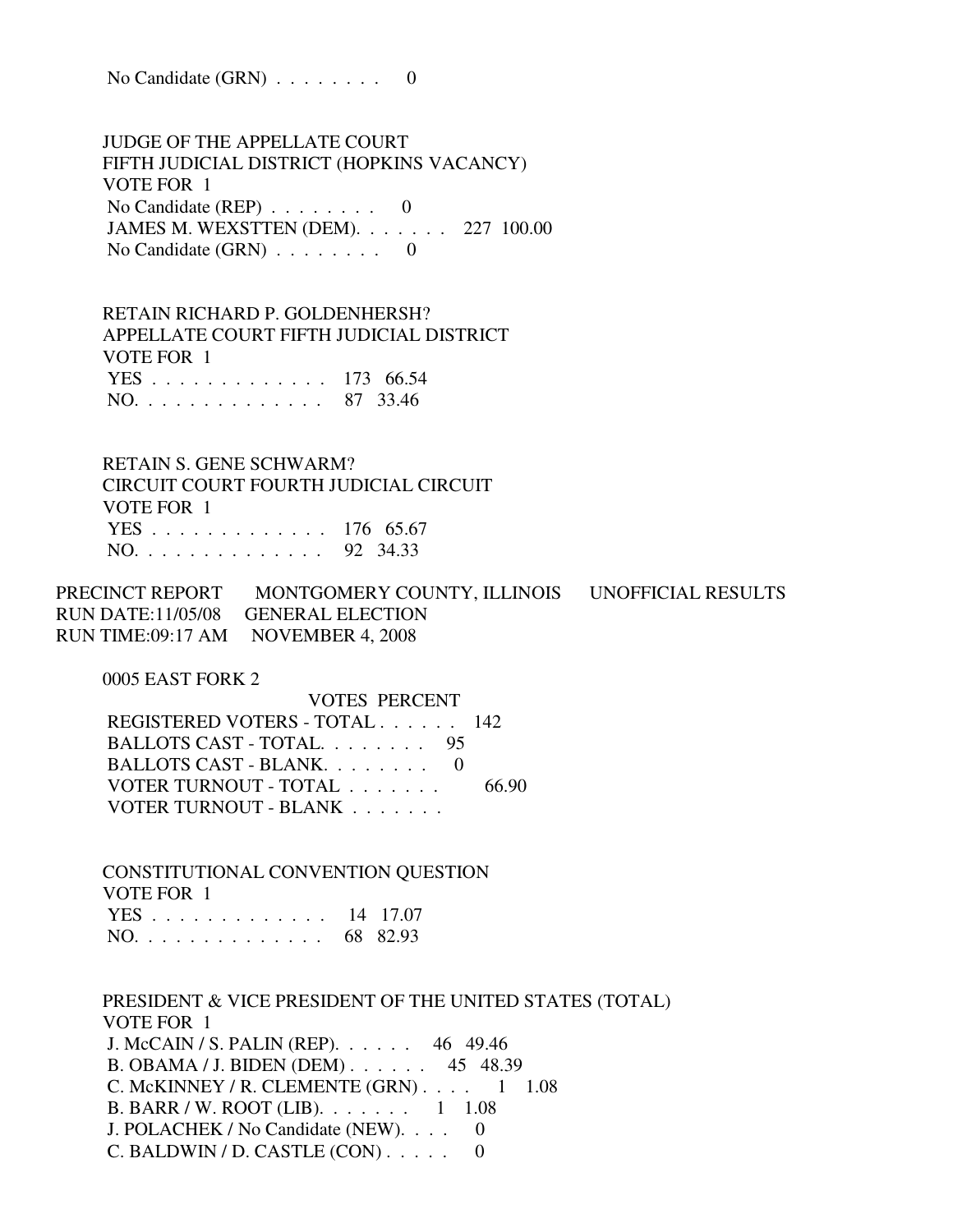## R. NADER / M. GONZALEZ (IND) . . . . . 0 WRITE-IN. . . . . . . . . . . . 0

 PRESIDENT & VICE PRESIDENT OF THE UNITED STATES (17TH CONGRESSIONAL) VOTE FOR 1 J. McCAIN / S. PALIN (REP). . . . . . 46 49.46 B. OBAMA / J. BIDEN (DEM) . . . . . . 45 48.39 C. McKINNEY / R. CLEMENTE  $(GRN)$ . . . . 1 1.08 B. BARR / W. ROOT (LIB). . . . . . . 1 1.08 J. POLACHEK / No Candidate (NEW). . . . 0  $C.$  BALDWIN / D. CASTLE  $(CON)$ .... 0 R. NADER / M. GONZALEZ (IND) . . . . . 0 WRITE-IN. . . . . . . . . . . . 0

## UNITED STATES SENATOR

| VOTE FOR 1                                 |  |
|--------------------------------------------|--|
| STEVE SAUERBERG (REP) 34 38.64             |  |
| RICHARD J. DURBIN (DEM). $\ldots$ 49 55.68 |  |
| KATHY CUMMINGS (GRN). 3 3.41               |  |
| LARRY A. STAFFORD (LIB). $\ldots$ 1 1.14   |  |
| CHAD N. KOPPIE (CON). $\ldots$ 1 1.14      |  |

### REPRESENTATIVE IN CONGRESS

 SEVENTEENTH CONGRESSIONAL DISTRICT VOTE FOR 1 No Candidate (REP) . . . . . . . . 0 PHIL HARE (DEM) . . . . . . . . . . 62 96.88 No Candidate  $(GRN)$  . . . . . . . . 0 WRITE-IN. . . . . . . . . . . . 2 3.13

## REPRESENTATIVE IN THE GENERAL ASSEMBLY NINETY-EIGHTH REPRESENTATIVE DISTRICT VOTE FOR 1 JIM CURRY (REP) . . . . . . . . . 27 31.03 GARY HANNIG (DEM). . . . . . . . . 60 68.97 No Candidate (GRN) . . . . . . . . 0

# CIRCUIT CLERK

| VOTE FOR 1                                              |  |
|---------------------------------------------------------|--|
| MARY WEBB (REP) $\ldots \ldots \ldots \ldots$ 82 100.00 |  |
| No Candidate (DEM) $\ldots \ldots \ldots$ 0             |  |
| No Candidate $(GRN) \ldots \ldots \ldots$               |  |

 STATE'S ATTORNEY VOTE FOR 1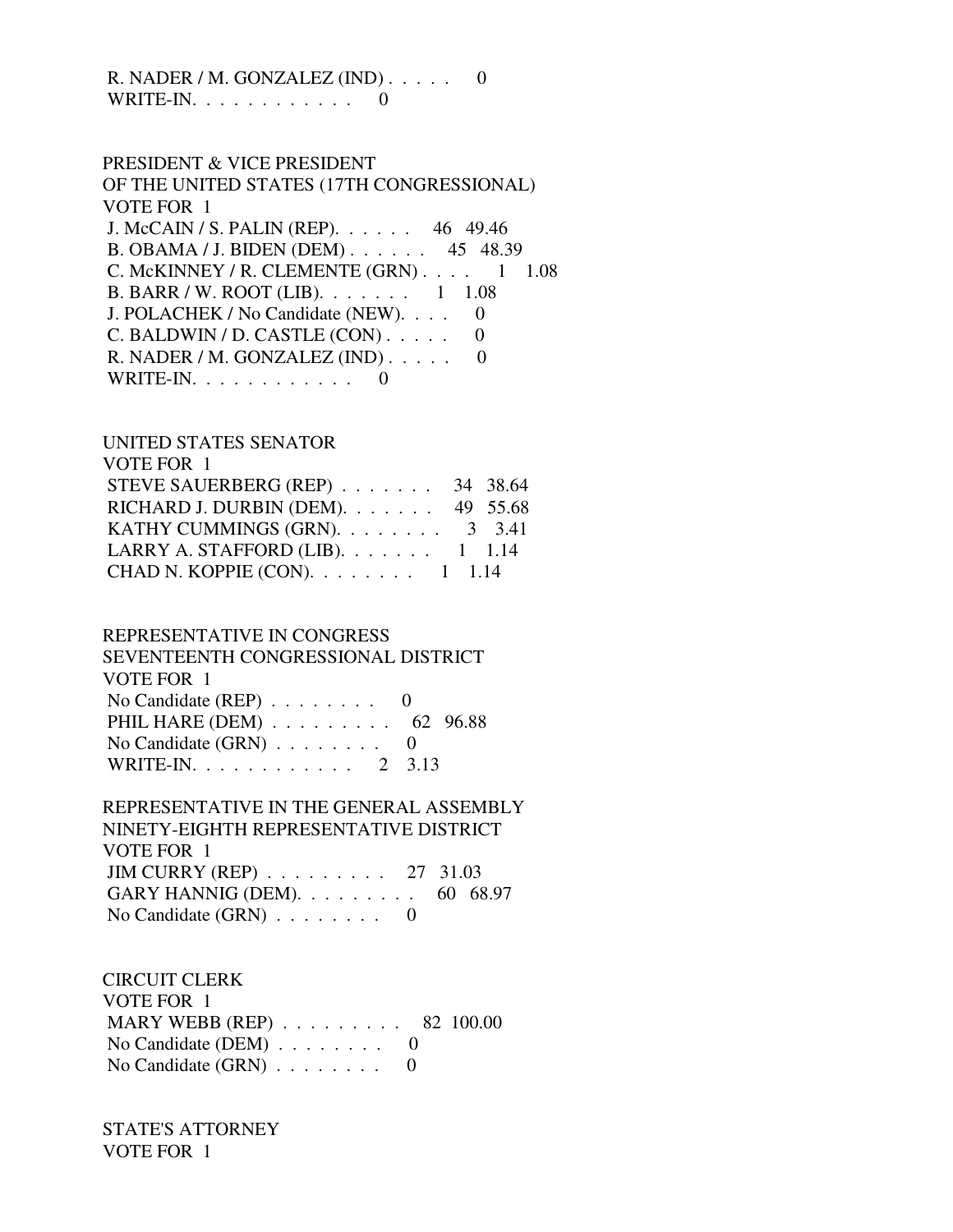No Candidate (REP) . . . . . . . . 0 CHRIS MATOUSH (DEM) . . . . . . . . 63 100.00 No Candidate (GRN) . . . . . . . . 0

**CORONER**  VOTE FOR 1 TOBIN GUNN (REP) . . . . . . . . . 29 33.72 RICKEY L. BROADDUS (DEM) . . . . . . 57 66.28 No Candidate (GRN) . . . . . . . . 0

 COUNTY BOARD MEMBER COUNTY BOARD DISTRICT 4 VOTE FOR 2 JEFF SMITH (REP) . . . . . . . . . . 52 41.60 MIKE PLUNKETT (DEM) . . . . . . . . 34 27.20 JIM MOORE (DEM) . . . . . . . . . 39 31.20 No Candidate (GRN) . . . . . . . . 0

 JUDGE OF THE APPELLATE COURT FIFTH JUDICIAL DISTRICT (HOPKINS VACANCY) VOTE FOR 1 No Candidate (REP)  $\ldots \ldots \ldots$  0 JAMES M. WEXSTTEN (DEM). . . . . . . 62 100.00 No Candidate  $(GRN)$  . . . . . . . . 0

 RETAIN RICHARD P. GOLDENHERSH? APPELLATE COURT FIFTH JUDICIAL DISTRICT VOTE FOR 1 YES . . . . . . . . . . . . . 46 64.79 NO. . . . . . . . . . . . . . 25 35.21

 RETAIN S. GENE SCHWARM? CIRCUIT COURT FOURTH JUDICIAL CIRCUIT VOTE FOR 1 YES . . . . . . . . . . . . . 44 61.97 NO. . . . . . . . . . . . . . 27 38.03

PRECINCT REPORT MONTGOMERY COUNTY, ILLINOIS UNOFFICIAL RESULTS RUN DATE:11/05/08 GENERAL ELECTION RUN TIME:09:17 AM NOVEMBER 4, 2008

0006 EAST FORK 3

| VOTES PERCENT                 |       |
|-------------------------------|-------|
| REGISTERED VOTERS - TOTAL 645 |       |
| BALLOTS CAST - TOTAL 442      |       |
| BALLOTS CAST - BLANK $0$      |       |
| VOTER TURNOUT - TOTAL         | 68.53 |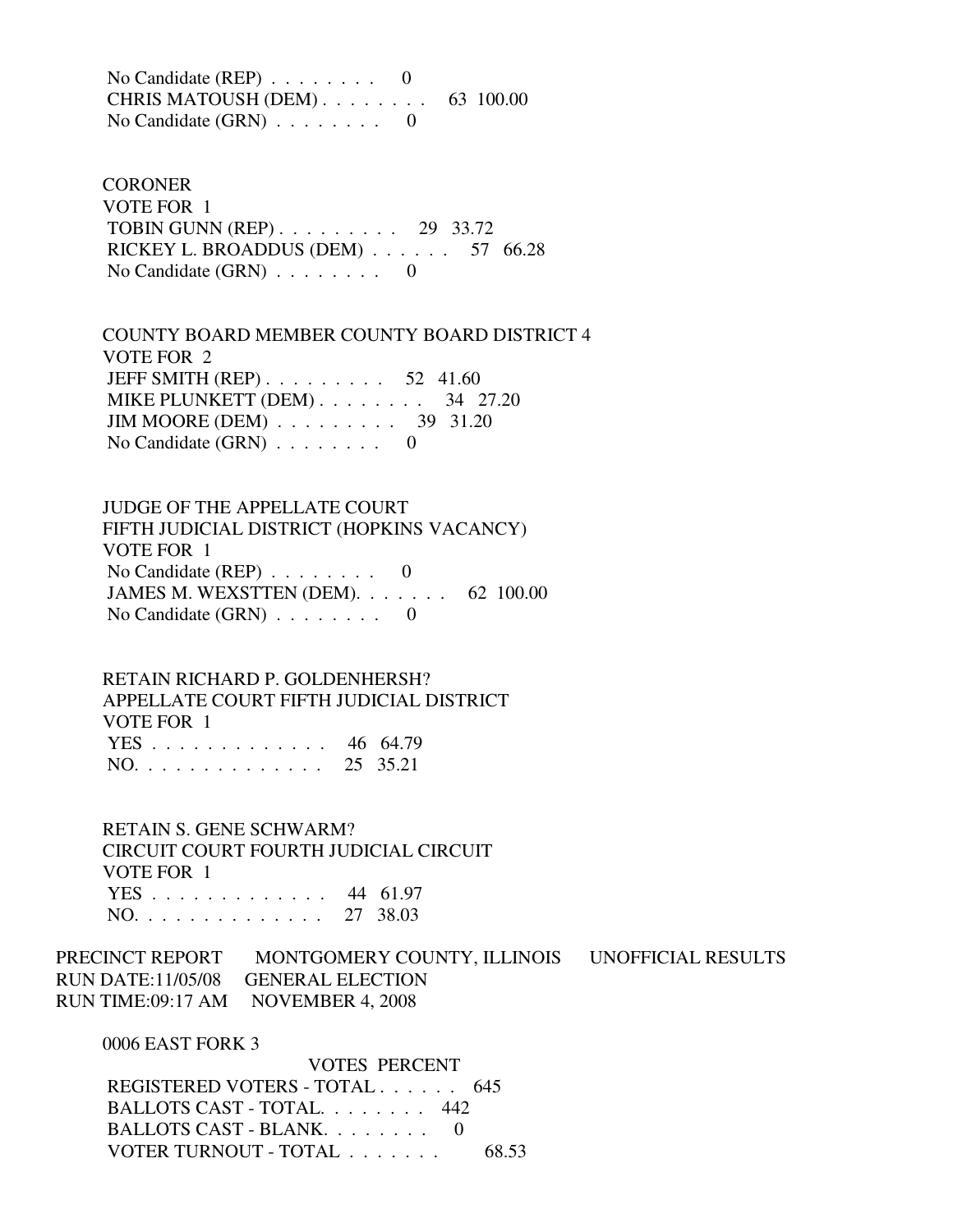## VOTER TURNOUT - BLANK . . . . . . .

 CONSTITUTIONAL CONVENTION QUESTION VOTE FOR 1 YES . . . . . . . . . . . . . 75 21.93 NO. . . . . . . . . . . . . . 267 78.07

 PRESIDENT & VICE PRESIDENT OF THE UNITED STATES (TOTAL) VOTE FOR 1 J. McCAIN / S. PALIN (REP). . . . . . 187 43.19

 B. OBAMA / J. BIDEN (DEM) . . . . . . 235 54.27 C. McKINNEY / R. CLEMENTE  $(GRN)$ . . . . 1 .23 B. BARR / W. ROOT (LIB). . . . . . . 2 .46 J. POLACHEK / No Candidate (NEW). . . . 0  $C.$  BALDWIN / D. CASTLE  $(CON)$ ..... 0 R. NADER / M. GONZALEZ (IND) . . . . . 8 1.85 WRITE-IN.  $\ldots$  . . . . . . . . 0

#### PRESIDENT & VICE PRESIDENT

 OF THE UNITED STATES (17TH CONGRESSIONAL) VOTE FOR 1 J. McCAIN / S. PALIN (REP). . . . . . 187 43.19 B. OBAMA / J. BIDEN (DEM) . . . . . . 235 54.27 C. McKINNEY / R. CLEMENTE (GRN)  $\ldots$  1 .23 B. BARR / W. ROOT (LIB). . . . . . . 2 .46 J. POLACHEK / No Candidate (NEW). . . . 0 C. BALDWIN / D. CASTLE  $(CON)$ ..... 0 R. NADER / M. GONZALEZ (IND) . . . . . 8 1.85 WRITE-IN. . . . . . . . . . . . 0

UNITED STATES SENATOR

| VOTE FOR 1                              |  |
|-----------------------------------------|--|
| STEVE SAUERBERG (REP) 134 31.75         |  |
| RICHARD J. DURBIN (DEM). 271 64.22      |  |
| KATHY CUMMINGS (GRN). $\ldots$ 11 2.61  |  |
| LARRY A. STAFFORD (LIB). $\ldots$ 3 .71 |  |
| CHAD N. KOPPIE (CON). $\ldots$ 3 .71    |  |

### REPRESENTATIVE IN CONGRESS

| SEVENTEENTH CONGRESSIONAL DISTRICT          |  |
|---------------------------------------------|--|
| VOTE FOR 1                                  |  |
| No Candidate (REP) $\ldots \ldots \ldots$ 0 |  |
| PHIL HARE (DEM) 310 98.73                   |  |
| No Candidate $(GRN)$ 0                      |  |
| WRITE-IN. 4 1.27                            |  |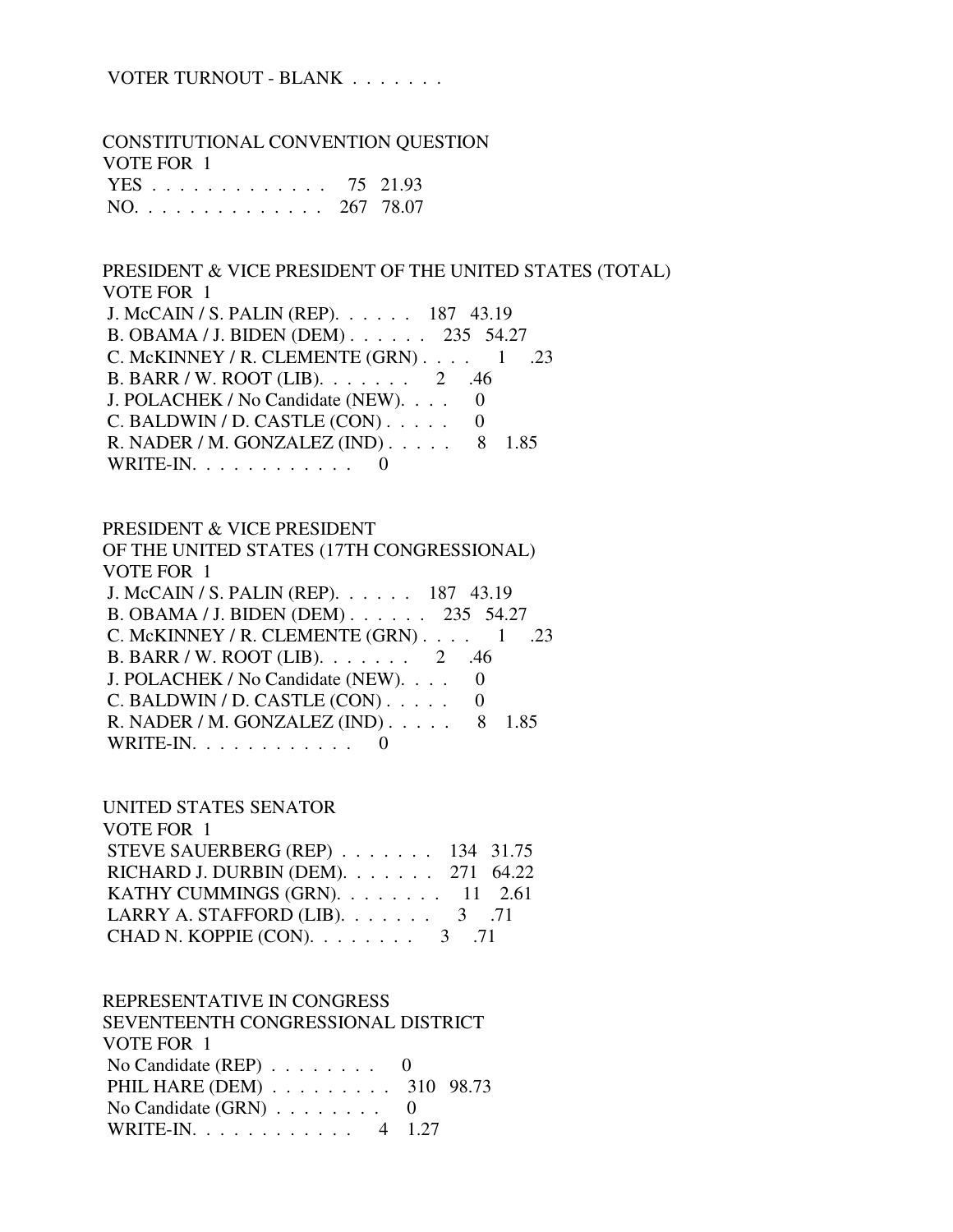REPRESENTATIVE IN THE GENERAL ASSEMBLY NINETY-EIGHTH REPRESENTATIVE DISTRICT VOTE FOR 1 JIM CURRY (REP) . . . . . . . . . 119 28.20 GARY HANNIG (DEM). . . . . . . . . 303 71.80 No Candidate (GRN) . . . . . . . . 0

 CIRCUIT CLERK VOTE FOR 1 MARY WEBB (REP) . . . . . . . . . 342 100.00 No Candidate (DEM)  $\ldots$  . . . . . . 0 No Candidate  $(GRN)$  . . . . . . . . 0

 STATE'S ATTORNEY VOTE FOR 1 No Candidate (REP) . . . . . . . . 0 CHRIS MATOUSH (DEM) . . . . . . . . 352 100.00 No Candidate  $(GRN)$  . . . . . . . . 0

**CORONER**  VOTE FOR 1 TOBIN GUNN (REP) . . . . . . . . . 102 24.64 RICKEY L. BROADDUS (DEM) . . . . . . 312 75.36 No Candidate  $(GRN)$  . . . . . . . . 0

 COUNTY BOARD MEMBER COUNTY BOARD DISTRICT 3 VOTE FOR 1 No Candidate (REP) . . . . . . . . 0 ROBERT L. DURBIN (DEM) . . . . . . . 334 100.00 No Candidate (GRN) . . . . . . . . 0

 JUDGE OF THE APPELLATE COURT FIFTH JUDICIAL DISTRICT (HOPKINS VACANCY) VOTE FOR 1 No Candidate (REP) . . . . . . . . 0 JAMES M. WEXSTTEN (DEM). . . . . . . 323 100.00 No Candidate  $(GRN)$  . . . . . . . . 0

 RETAIN RICHARD P. GOLDENHERSH? APPELLATE COURT FIFTH JUDICIAL DISTRICT VOTE FOR 1 YES . . . . . . . . . . . . . 228 64.23 NO. . . . . . . . . . . . . . 127 35.77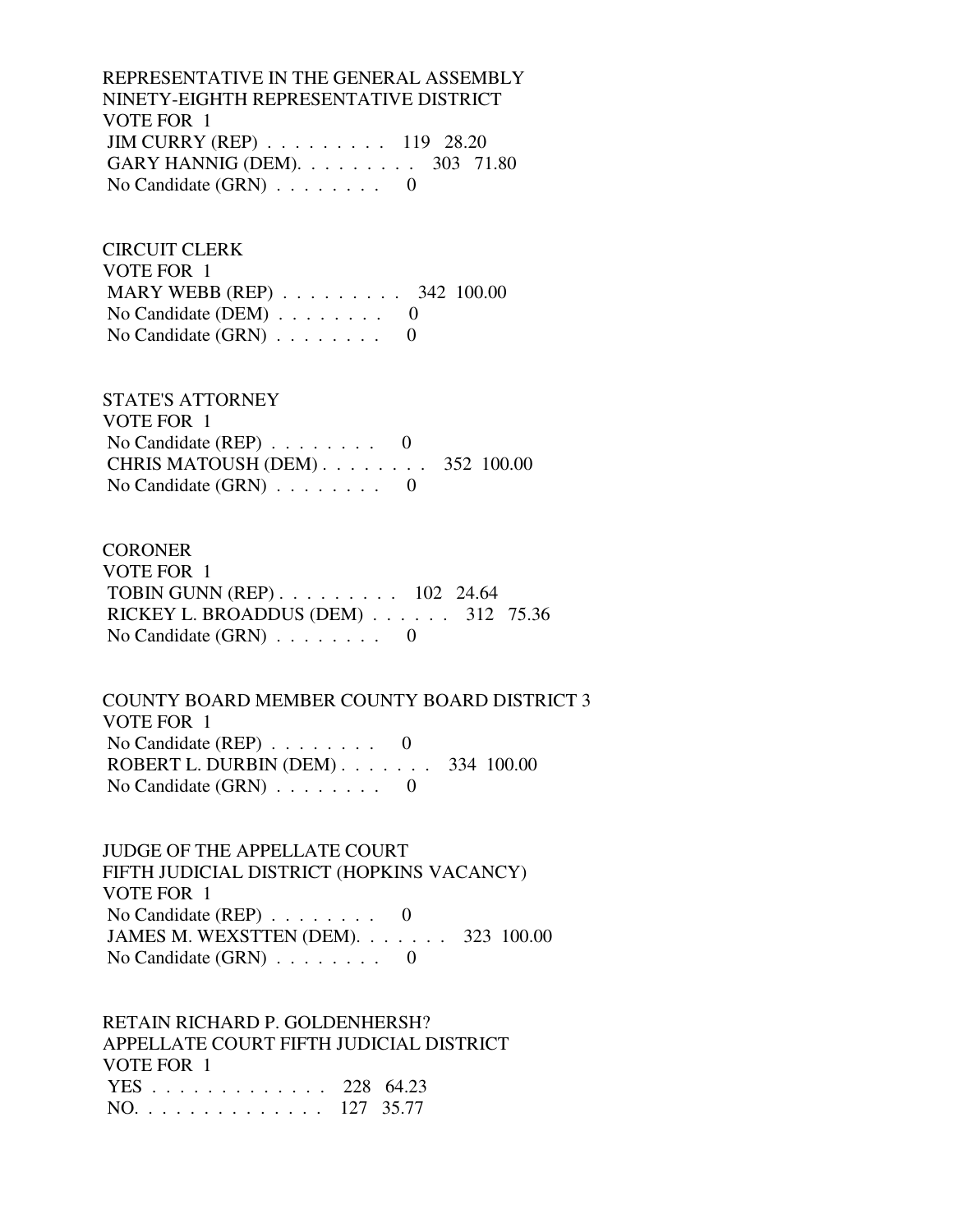RETAIN S. GENE SCHWARM? CIRCUIT COURT FOURTH JUDICIAL CIRCUIT VOTE FOR 1 YES . . . . . . . . . . . . . 245 67.49 NO. . . . . . . . . . . . . . 118 32.51

PRECINCT REPORT MONTGOMERY COUNTY, ILLINOIS UNOFFICIAL RESULTS RUN DATE:11/05/08 GENERAL ELECTION RUN TIME:09:17 AM NOVEMBER 4, 2008

#### 0007 EAST FORK 4

 VOTES PERCENT REGISTERED VOTERS - TOTAL . . . . . . 266 BALLOTS CAST - TOTAL. . . . . . . . 188 BALLOTS CAST - BLANK. . . . . . . . 0 VOTER TURNOUT - TOTAL . . . . . . . 70.68 VOTER TURNOUT - BLANK . . . . . . .

 CONSTITUTIONAL CONVENTION QUESTION VOTE FOR 1 YES . . . . . . . . . . . . . 42 25.61 NO. . . . . . . . . . . . . . 122 74.39

 PRESIDENT & VICE PRESIDENT OF THE UNITED STATES (TOTAL) VOTE FOR 1 J. McCAIN / S. PALIN (REP). . . . . . 84 46.15

| J. MICCALIN / S. I ALIIN (IVET ). 04 40.15            |  |  |
|-------------------------------------------------------|--|--|
| B. OBAMA / J. BIDEN (DEM) 93 51.10                    |  |  |
| C. McKINNEY / R. CLEMENTE $(GRN)$ . 1 .55             |  |  |
| B. BARR / W. ROOT (LIB). $\ldots \ldots \ldots 1$ .55 |  |  |
| J. POLACHEK / No Candidate (NEW). 0                   |  |  |
| C. BALDWIN / D. CASTLE $(CON)$ 1 .55                  |  |  |
| R. NADER / M. GONZALEZ (IND) $\ldots$ 1 .55           |  |  |
| WRITE-IN. 1 .55                                       |  |  |
|                                                       |  |  |

PRESIDENT & VICE PRESIDENT

 OF THE UNITED STATES (17TH CONGRESSIONAL) VOTE FOR 1 J. McCAIN / S. PALIN (REP). . . . . . 84 46.15 B. OBAMA / J. BIDEN (DEM) . . . . . . 93 51.10 C. McKINNEY / R. CLEMENTE  $(GRN)$ . . . . 1 .55 B. BARR / W. ROOT (LIB). . . . . . . 1 .55 J. POLACHEK / No Candidate (NEW). . . . 0 C. BALDWIN / D. CASTLE  $(CON)$ ..... 1 .55 R. NADER / M. GONZALEZ (IND) . . . . . 1 .55 WRITE-IN. . . . . . . . . . . . 1 .55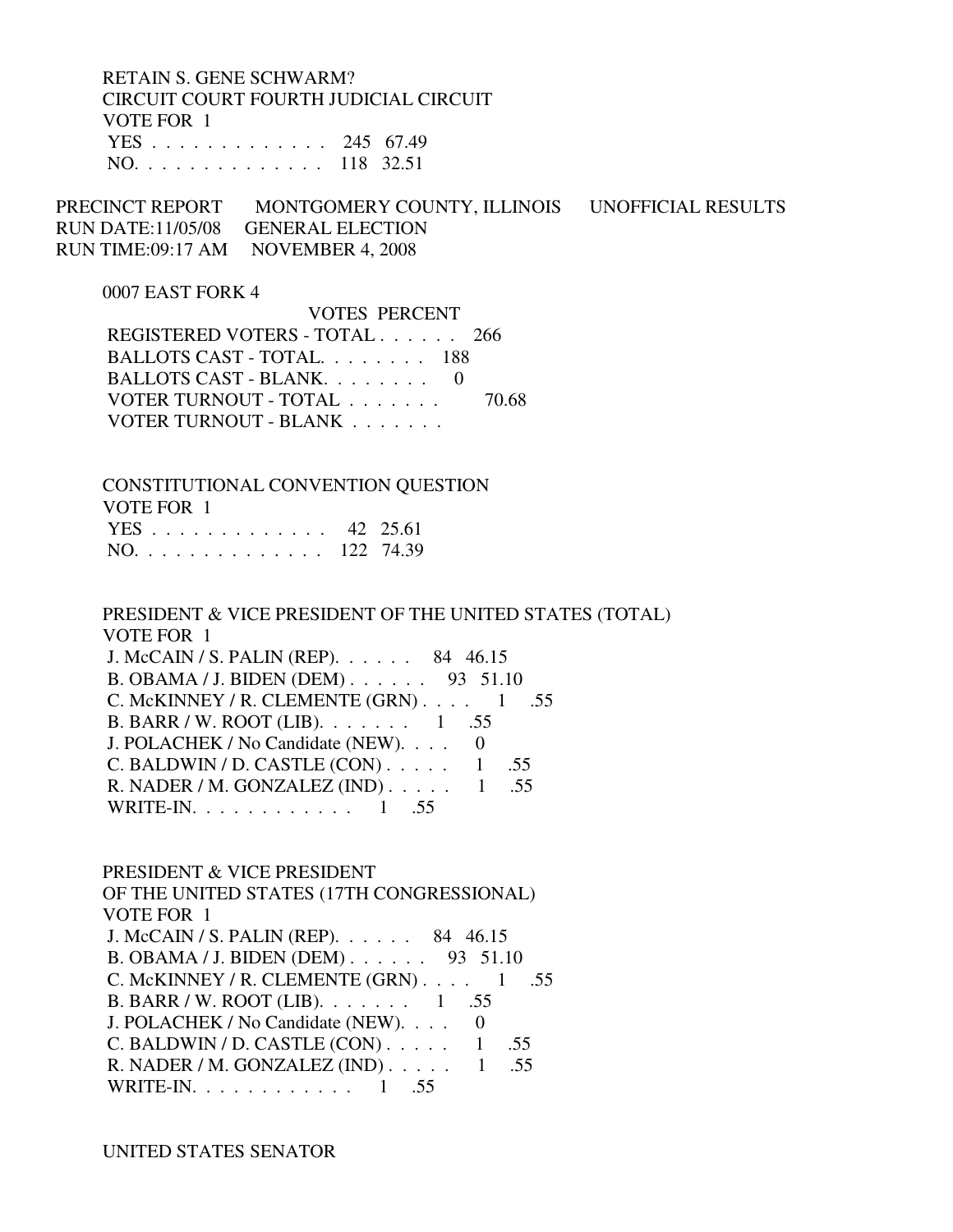VOTE FOR 1 STEVE SAUERBERG (REP) . . . . . . . 58 31.69 RICHARD J. DURBIN (DEM). . . . . . . 114 62.30 KATHY CUMMINGS (GRN). . . . . . . . 4 2.19 LARRY A. STAFFORD (LIB).  $\ldots$  . . . . . . 5 2.73 CHAD N. KOPPIE (CON). . . . . . . . 2 1.09

 REPRESENTATIVE IN CONGRESS SEVENTEENTH CONGRESSIONAL DISTRICT VOTE FOR 1 No Candidate (REP)  $\ldots$  . . . . . . 0 PHIL HARE (DEM) . . . . . . . . . 127 97.69 No Candidate  $(GRN)$  . . . . . . . . 0 WRITE-IN. . . . . . . . . . . . . 3 2.31

## REPRESENTATIVE IN THE GENERAL ASSEMBLY NINETY-EIGHTH REPRESENTATIVE DISTRICT VOTE FOR 1 JIM CURRY (REP) . . . . . . . . . 50 27.17 GARY HANNIG (DEM). . . . . . . . . 134 72.83 No Candidate  $(GRN)$  . . . . . . . . 0

 CIRCUIT CLERK VOTE FOR 1 MARY WEBB (REP) . . . . . . . . . 152 100.00 No Candidate (DEM) . . . . . . . . 0 No Candidate  $(GRN)$  . . . . . . . . 0

 STATE'S ATTORNEY VOTE FOR 1 No Candidate (REP) . . . . . . . . 0 CHRIS MATOUSH (DEM) . . . . . . . . 135 100.00 No Candidate  $(GRN)$  . . . . . . . . 0

**CORONER**  VOTE FOR 1 TOBIN GUNN (REP) . . . . . . . . . 52 29.21 RICKEY L. BROADDUS (DEM) . . . . . . 126 70.79 No Candidate  $(GRN)$  . . . . . . . . 0

 COUNTY BOARD MEMBER COUNTY BOARD DISTRICT 4 VOTE FOR 2 JEFF SMITH (REP) . . . . . . . . . 92 32.97 MIKE PLUNKETT (DEM) . . . . . . . . 92 32.97 JIM MOORE (DEM) . . . . . . . . . 95 34.05 No Candidate (GRN) . . . . . . . . 0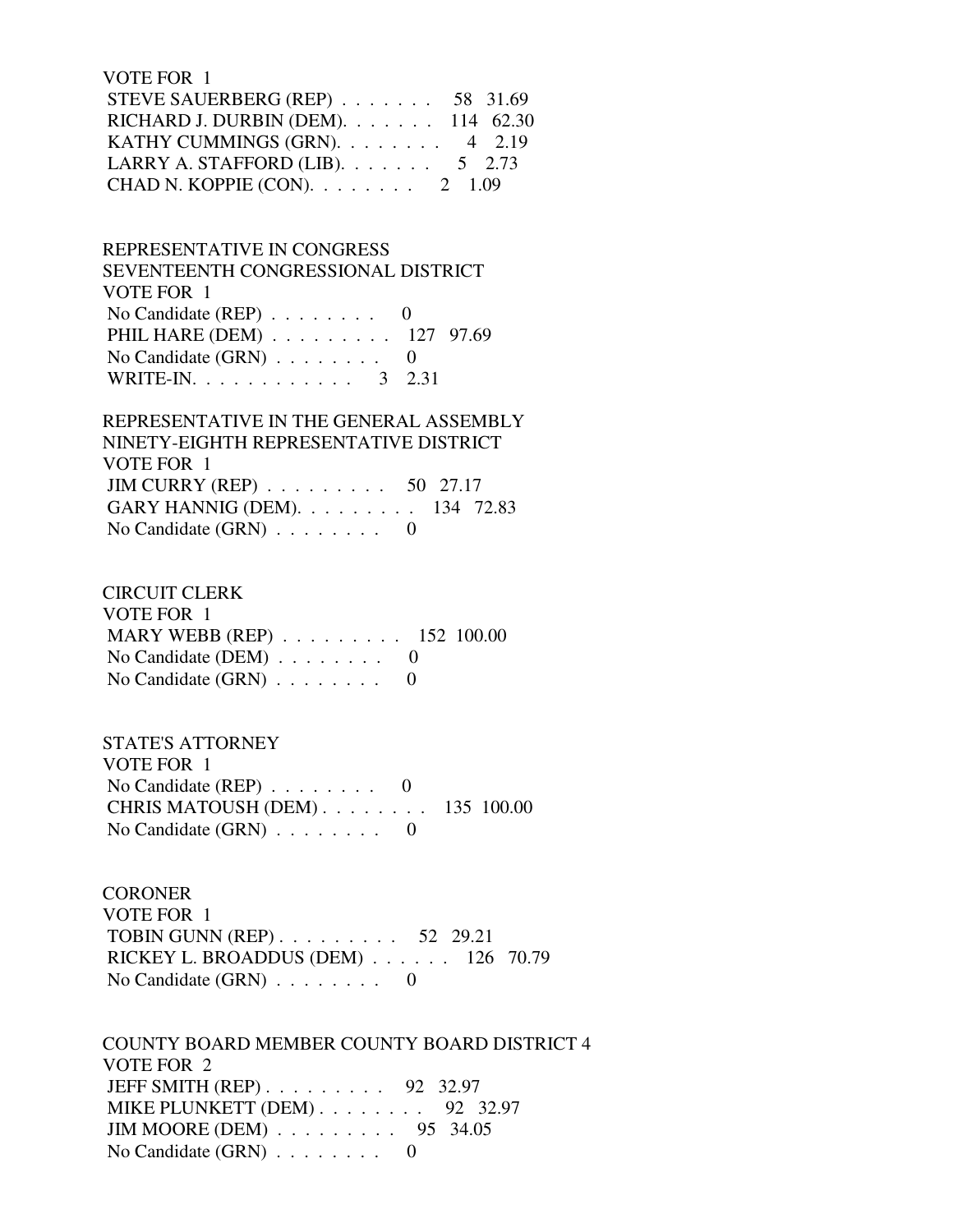JUDGE OF THE APPELLATE COURT FIFTH JUDICIAL DISTRICT (HOPKINS VACANCY) VOTE FOR 1 No Candidate (REP) . . . . . . . . 0 JAMES M. WEXSTTEN (DEM). . . . . . . 123 100.00 No Candidate  $(GRN)$  . . . . . . . . 0

 RETAIN RICHARD P. GOLDENHERSH? APPELLATE COURT FIFTH JUDICIAL DISTRICT VOTE FOR 1 YES . . . . . . . . . . . . . 83 56.46 NO. . . . . . . . . . . . . . 64 43.54

 RETAIN S. GENE SCHWARM? CIRCUIT COURT FOURTH JUDICIAL CIRCUIT VOTE FOR 1 YES . . . . . . . . . . . . . 89 60.54 NO. . . . . . . . . . . . . . 58 39.46

PRECINCT REPORT MONTGOMERY COUNTY, ILLINOIS UNOFFICIAL RESULTS RUN DATE:11/05/08 GENERAL ELECTION RUN TIME:09:17 AM NOVEMBER 4, 2008

0008 FILLMORE

 VOTES PERCENT REGISTERED VOTERS - TOTAL . . . . . . 447 BALLOTS CAST - TOTAL. . . . . . . . 318 BALLOTS CAST - BLANK. . . . . . . . 0 VOTER TURNOUT - TOTAL . . . . . . . 71.14 VOTER TURNOUT - BLANK . . . . . . .

 CONSTITUTIONAL CONVENTION QUESTION VOTE FOR 1 YES . . . . . . . . . . . . . 53 21.99 NO. . . . . . . . . . . . . . 188 78.01

 PRESIDENT & VICE PRESIDENT OF THE UNITED STATES (TOTAL) VOTE FOR 1 J. McCAIN / S. PALIN (REP). . . . . . 136 43.04 B. OBAMA / J. BIDEN (DEM) . . . . . . 169 53.48 C. McKINNEY / R. CLEMENTE  $(GRN)$ . . . . 2 .63 B. BARR / W. ROOT (LIB). . . . . . . 2 .63 J. POLACHEK / No Candidate (NEW). . . . 0 C. BALDWIN / D. CASTLE  $(CON)$ ..... 0 R. NADER / M. GONZALEZ (IND) . . . . . 5 1.58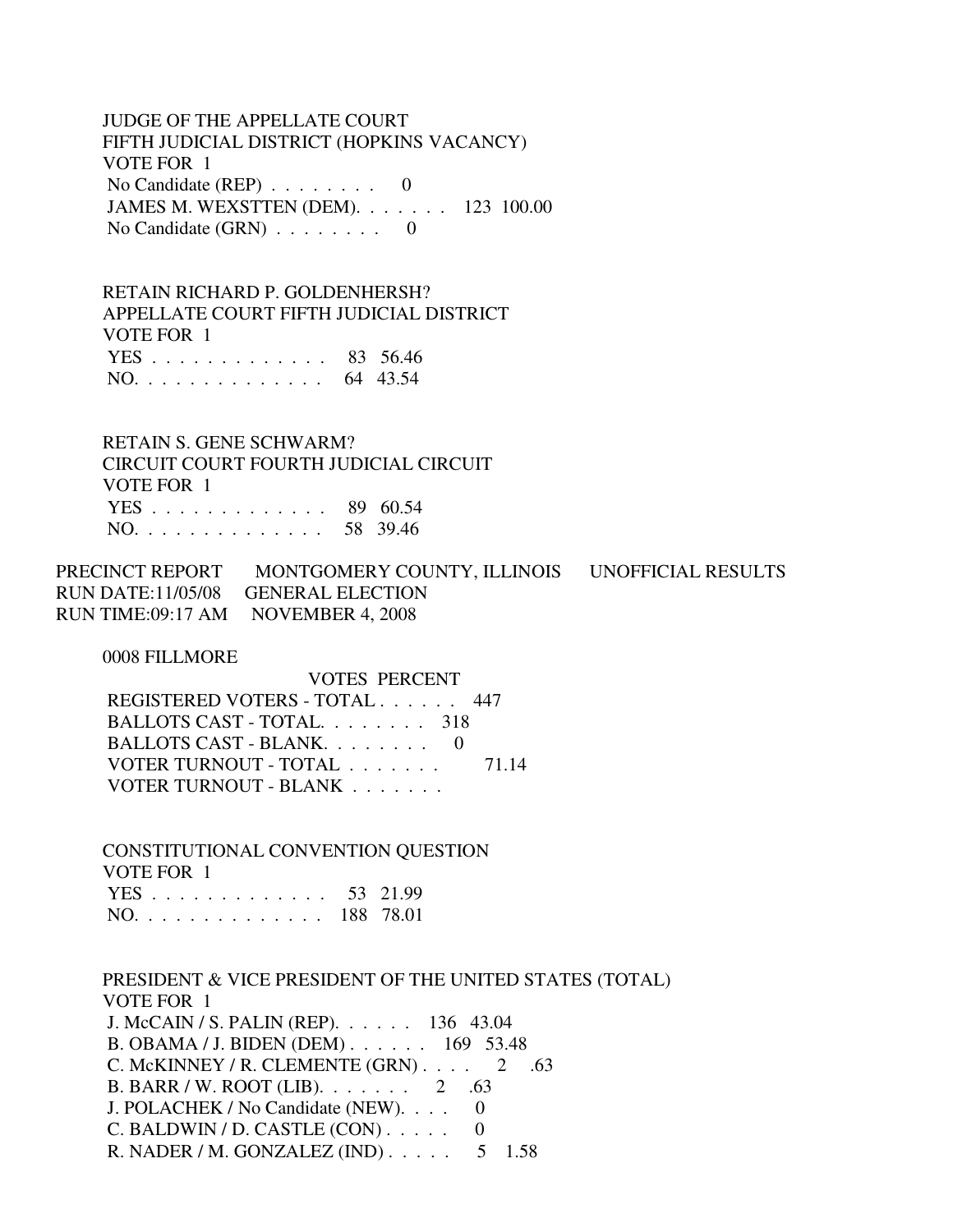WRITE-IN. . . . . . . . . . . . 2 .63

 PRESIDENT & VICE PRESIDENT OF THE UNITED STATES (17TH CONGRESSIONAL) VOTE FOR 1 J. McCAIN / S. PALIN (REP). . . . . . 136 43.04 B. OBAMA / J. BIDEN (DEM) . . . . . . 169 53.48 C. McKINNEY / R. CLEMENTE  $(GRN)$ . . . . 2 .63 B. BARR / W. ROOT (LIB). . . . . . . 2 .63 J. POLACHEK / No Candidate (NEW). . . . 0  $C.$  BALDWIN / D. CASTLE  $(CON)$ .... 0 R. NADER / M. GONZALEZ (IND) . . . . . 5 1.58 WRITE-IN. . . . . . . . . . . . 2 .63

### UNITED STATES SENATOR

| VOTE FOR 1                                  |  |
|---------------------------------------------|--|
| STEVE SAUERBERG (REP) 108 35.53             |  |
| RICHARD J. DURBIN (DEM). $\ldots$ 186 61.18 |  |
| KATHY CUMMINGS (GRN). $\ldots$ 5 1.64       |  |
| LARRY A. STAFFORD (LIB). $\ldots$ 1 .33     |  |
| CHAD N. KOPPIE (CON). $\ldots$ 4 1.32       |  |

#### REPRESENTATIVE IN CONGRESS

 SEVENTEENTH CONGRESSIONAL DISTRICT VOTE FOR 1 No Candidate (REP) . . . . . . . . 0 PHIL HARE (DEM) . . . . . . . . . 228 99.13 No Candidate (GRN) . . . . . . . . 0

WRITE-IN. . . . . . . . . . . . . 2 .87

#### REPRESENTATIVE IN THE GENERAL ASSEMBLY NINETY-EIGHTH REPRESENTATIVE DISTRICT

 VOTE FOR 1 JIM CURRY (REP) . . . . . . . . . 104 34.67 GARY HANNIG (DEM). . . . . . . . . 196 65.33 No Candidate  $(GRN)$  . . . . . . . . 0

### CIRCUIT CLERK

 VOTE FOR 1 MARY WEBB (REP) . . . . . . . . . 255 100.00 No Candidate (DEM)  $\ldots$  . . . . . . 0 No Candidate (GRN) . . . . . . . . 0

 STATE'S ATTORNEY VOTE FOR 1 No Candidate (REP) . . . . . . . . 0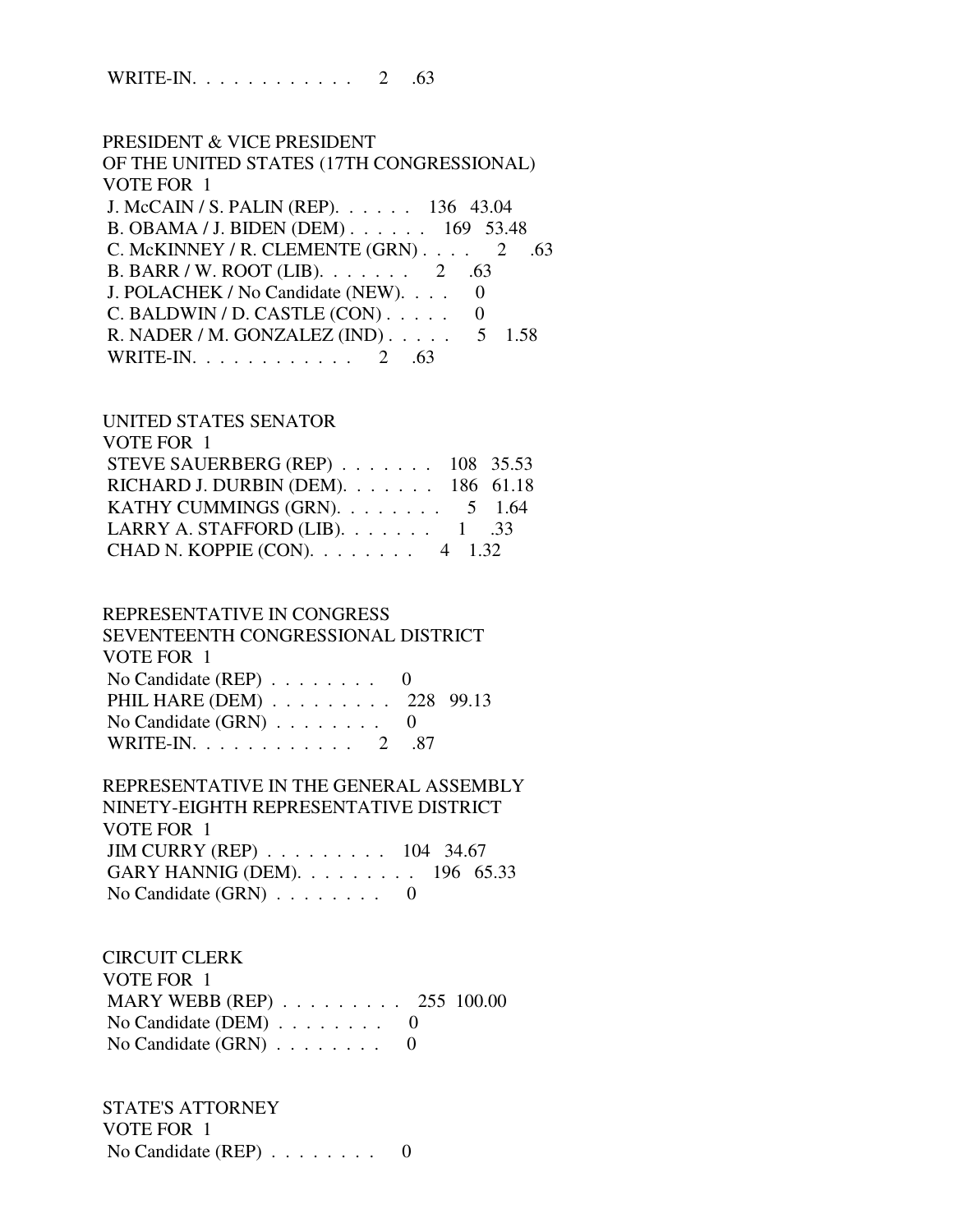CHRIS MATOUSH (DEM) . . . . . . . . 240 100.00 No Candidate (GRN) . . . . . . . . 0

**CORONER**  VOTE FOR 1 TOBIN GUNN (REP) . . . . . . . . . 89 30.17 RICKEY L. BROADDUS (DEM) . . . . . . 206 69.83 No Candidate (GRN) . . . . . . . . 0

 COUNTY BOARD MEMBER COUNTY BOARD DISTRICT 3 VOTE FOR 1 No Candidate (REP)  $\ldots \ldots \ldots$  0 ROBERT L. DURBIN (DEM) . . . . . . . 235 100.00 No Candidate  $(GRN)$  . . . . . . . . 0

 JUDGE OF THE APPELLATE COURT FIFTH JUDICIAL DISTRICT (HOPKINS VACANCY) VOTE FOR 1 No Candidate (REP) . . . . . . . . 0 JAMES M. WEXSTTEN (DEM). . . . . . . 231 100.00 No Candidate  $(GRN)$  . . . . . . . . 0

 RETAIN RICHARD P. GOLDENHERSH? APPELLATE COURT FIFTH JUDICIAL DISTRICT VOTE FOR 1 YES . . . . . . . . . . . . . 166 68.88 NO. . . . . . . . . . . . . . 75 31.12

 RETAIN S. GENE SCHWARM? CIRCUIT COURT FOURTH JUDICIAL CIRCUIT VOTE FOR 1 YES . . . . . . . . . . . . . 175 71.43 NO. . . . . . . . . . . . . . 70 28.57

PRECINCT REPORT MONTGOMERY COUNTY, ILLINOIS UNOFFICIAL RESULTS RUN DATE:11/05/08 GENERAL ELECTION RUN TIME:09:17 AM NOVEMBER 4, 2008

0009 GRISHAM 1

 VOTES PERCENT REGISTERED VOTERS - TOTAL . . . . . . 267 BALLOTS CAST - TOTAL. . . . . . . . 195 BALLOTS CAST - BLANK. . . . . . . . 0 VOTER TURNOUT - TOTAL . . . . . . . 73.03 VOTER TURNOUT - BLANK . . . . . . .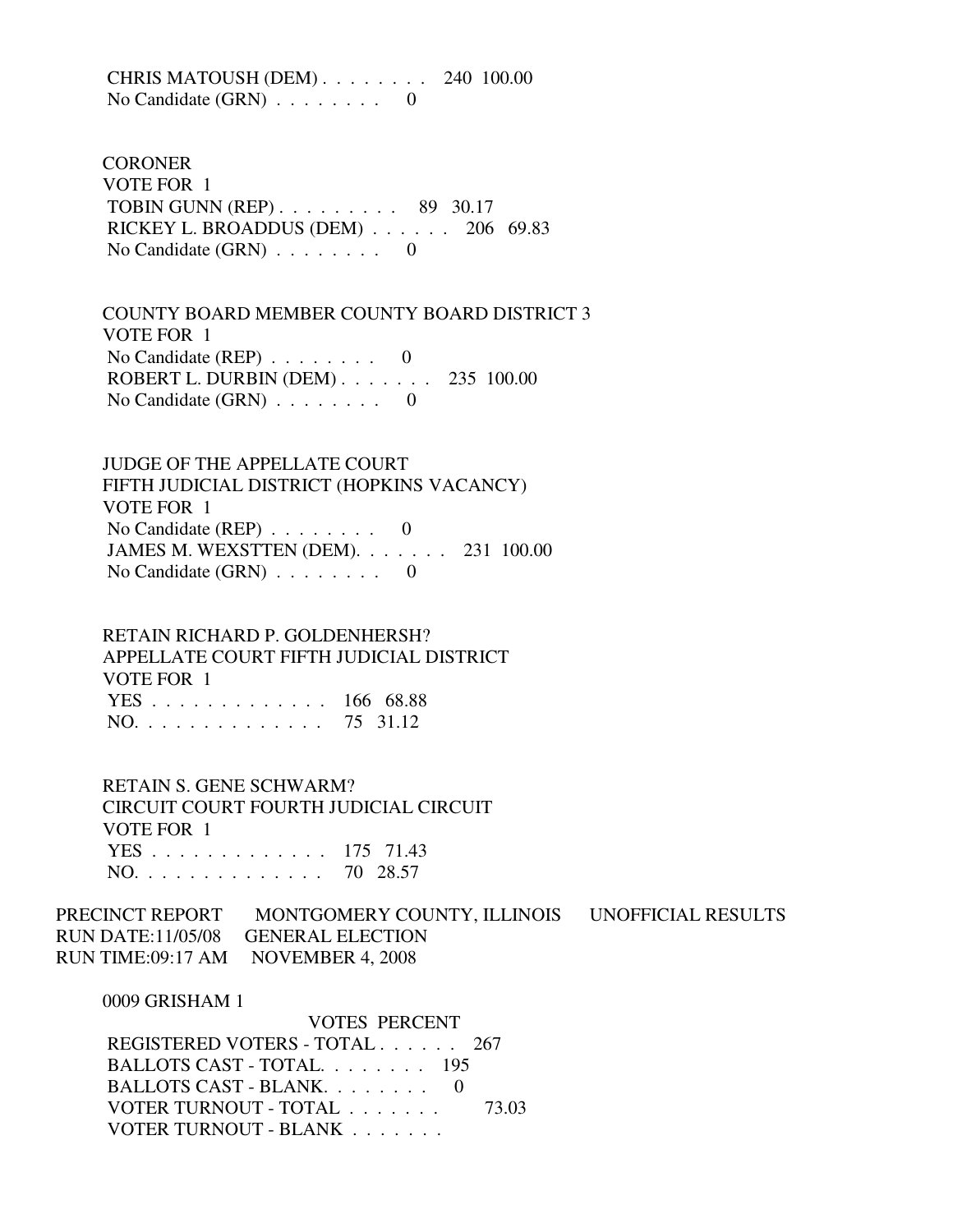CONSTITUTIONAL CONVENTION QUESTION VOTE FOR 1 YES . . . . . . . . . . . . . 37 27.82 NO. . . . . . . . . . . . . . 96 72.18

 PRESIDENT & VICE PRESIDENT OF THE UNITED STATES (TOTAL) VOTE FOR 1 J. McCAIN / S. PALIN (REP). . . . . . 77 39.69 B. OBAMA / J. BIDEN (DEM) . . . . . . 115 59.28 C. McKINNEY / R. CLEMENTE (GRN) . . . . 0  $B. BARR / W. ROOT (LIB). \ldots$ . . . . 0 J. POLACHEK / No Candidate (NEW). . . . 0  $C.$  BALDWIN / D. CASTLE  $(CON)$ ..... 0 R. NADER / M. GONZALEZ (IND) . . . . . 1 .52 WRITE-IN. . . . . . . . . . . . . 1 .52

#### PRESIDENT & VICE PRESIDENT

 OF THE UNITED STATES (17TH CONGRESSIONAL) VOTE FOR 1  $J. M_cCAIN / S. PAI IN (RFP)$  . . . 77 39.69

| <b>J. IVICCALIVE D. LALLIVELLE F.</b> . 11 J7.07 |  |
|--------------------------------------------------|--|
| B. OBAMA / J. BIDEN (DEM) 115 59.28              |  |
| C. McKINNEY / R. CLEMENTE $(GRN)$ 0              |  |
| B. BARR / W. ROOT (LIB). $\ldots \ldots$ 0       |  |
| J. POLACHEK / No Candidate (NEW). 0              |  |
| C. BALDWIN / D. CASTLE $(CON)$ 0                 |  |
| R. NADER / M. GONZALEZ (IND) $\ldots$ 1 .52      |  |
| WRITE-IN. $\ldots$ 1 .52                         |  |
|                                                  |  |

### UNITED STATES SENATOR

| VOTE FOR 1                               |  |
|------------------------------------------|--|
| STEVE SAUERBERG (REP) $\ldots$ 61 32.62  |  |
| RICHARD J. DURBIN (DEM). 121 64.71       |  |
| KATHY CUMMINGS (GRN). $\ldots$ 1 .53     |  |
| LARRY A. STAFFORD (LIB). $\ldots$ 2 1.07 |  |
| CHAD N. KOPPIE (CON). $\ldots$ 2 1.07    |  |

### REPRESENTATIVE IN CONGRESS

 SEVENTEENTH CONGRESSIONAL DISTRICT VOTE FOR 1 No Candidate  $(REP)$  . . . . . . . . 0 PHIL HARE (DEM) . . . . . . . . . 139 99.29 No Candidate (GRN) . . . . . . . . 0 WRITE-IN. . . . . . . . . . . . 1 .71

### REPRESENTATIVE IN THE GENERAL ASSEMBLY NINETY-EIGHTH REPRESENTATIVE DISTRICT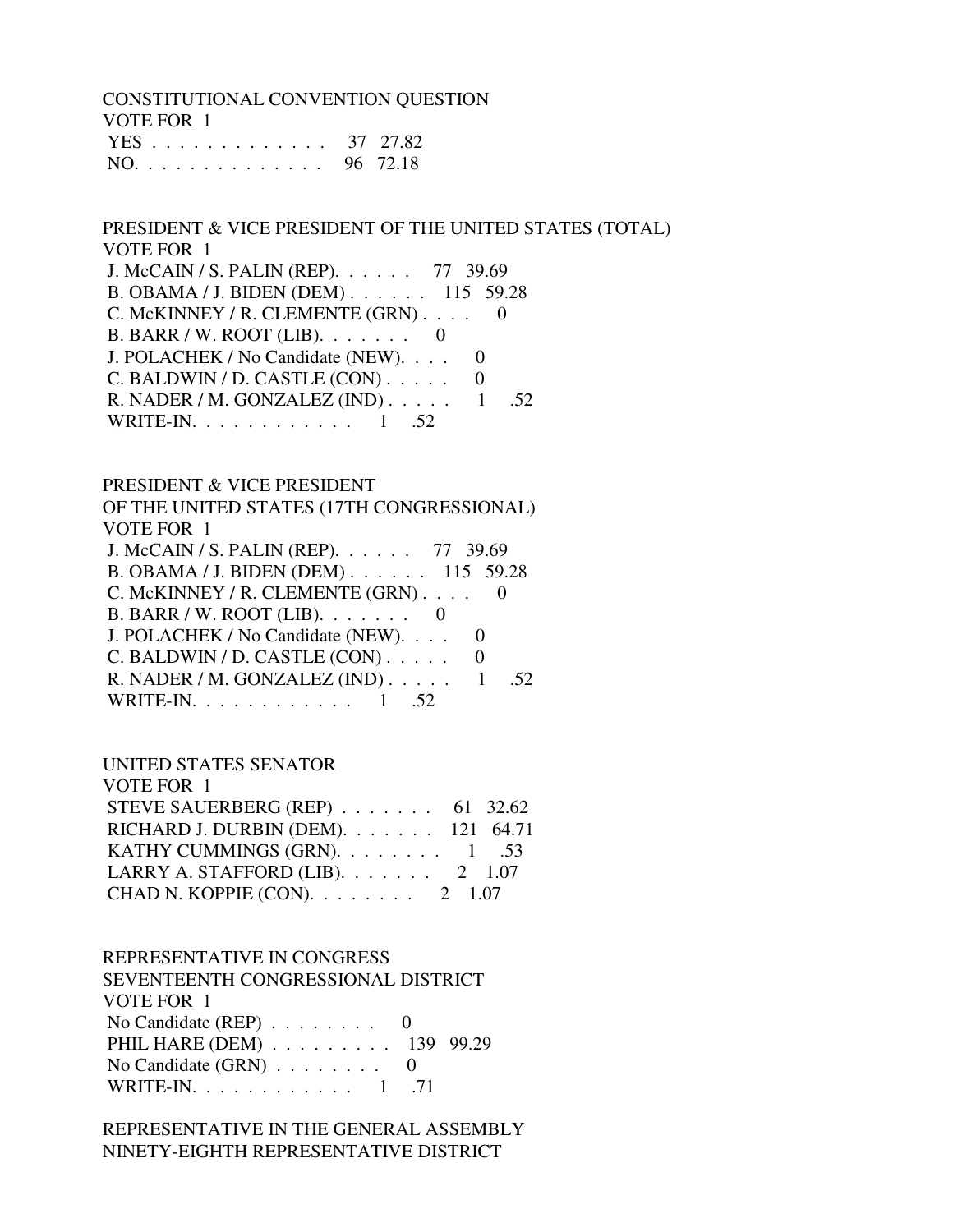VOTE FOR 1 JIM CURRY (REP) . . . . . . . . . 59 31.55 GARY HANNIG (DEM). . . . . . . . . 128 68.45 No Candidate  $(GRN)$  . . . . . . . . 0

 CIRCUIT CLERK VOTE FOR 1 MARY WEBB (REP) . . . . . . . . . 150 100.00 No Candidate (DEM) . . . . . . . . 0 No Candidate  $(GRN)$  . . . . . . . . 0

 STATE'S ATTORNEY VOTE FOR 1 No Candidate (REP) . . . . . . . . 0 CHRIS MATOUSH (DEM) . . . . . . . . 141 100.00 No Candidate  $(GRN)$  . . . . . . . . 0

**CORONER**  VOTE FOR 1 TOBIN GUNN (REP) . . . . . . . . . 60 32.97 RICKEY L. BROADDUS (DEM) . . . . . . 122 67.03 No Candidate (GRN) . . . . . . . . 0

 COUNTY BOARD MEMBER COUNTY BOARD DISTRICT 4 VOTE FOR 2 JEFF SMITH (REP) . . . . . . . . . 79 31.47 MIKE PLUNKETT (DEM) . . . . . . . . 87 34.66 JIM MOORE (DEM) . . . . . . . . . 85 33.86 No Candidate (GRN) . . . . . . . . 0

 JUDGE OF THE APPELLATE COURT FIFTH JUDICIAL DISTRICT (HOPKINS VACANCY) VOTE FOR 1 No Candidate (REP) . . . . . . . . 0 JAMES M. WEXSTTEN (DEM). . . . . . . 133 100.00 No Candidate (GRN) . . . . . . . . 0

 RETAIN RICHARD P. GOLDENHERSH? APPELLATE COURT FIFTH JUDICIAL DISTRICT VOTE FOR 1 YES . . . . . . . . . . . . . 91 63.19 NO. . . . . . . . . . . . . . 53 36.81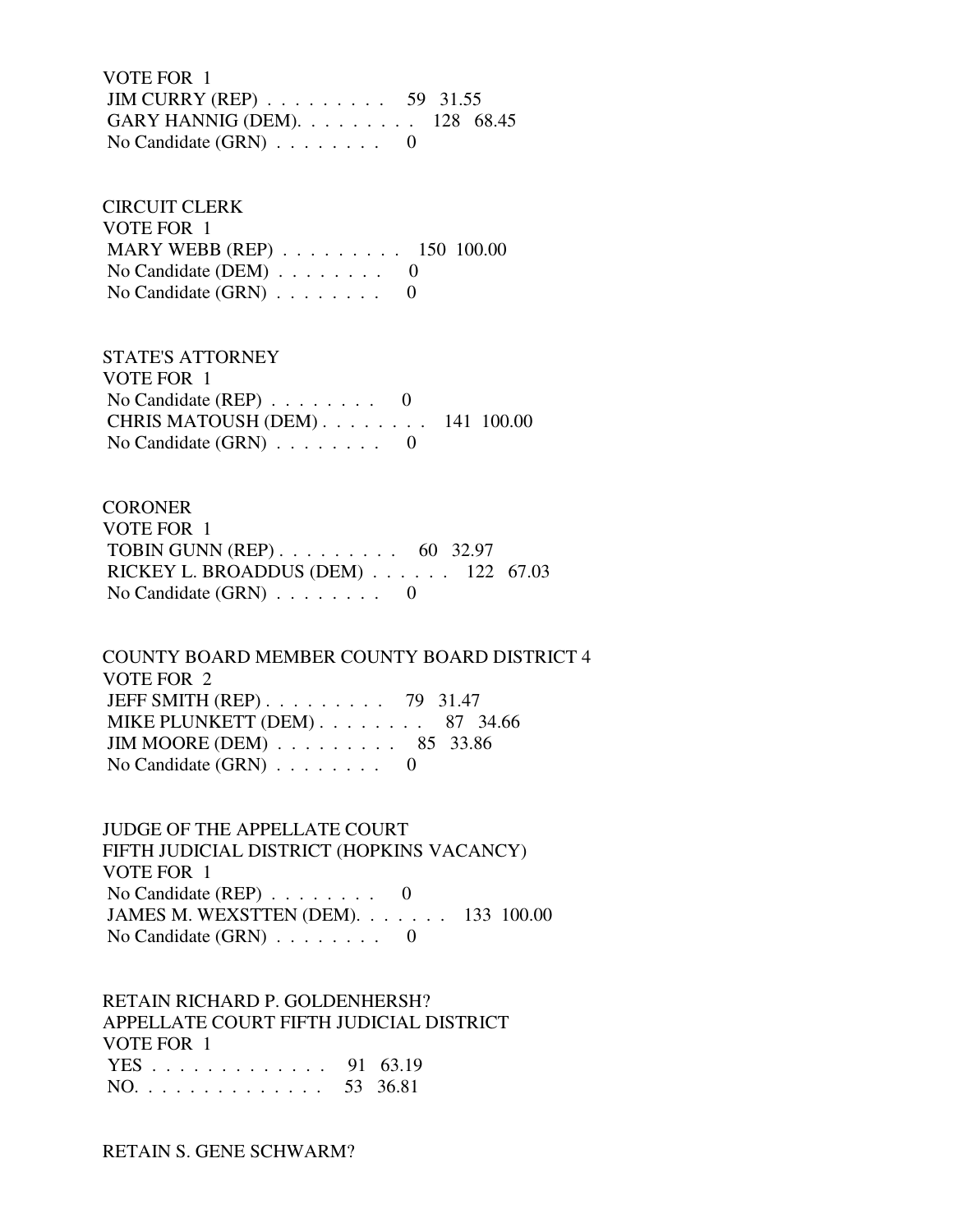CIRCUIT COURT FOURTH JUDICIAL CIRCUIT VOTE FOR 1 YES . . . . . . . . . . . . . 98 67.12 NO. . . . . . . . . . . . . . 48 32.88

PRECINCT REPORT MONTGOMERY COUNTY, ILLINOIS UNOFFICIAL RESULTS RUN DATE:11/05/08 GENERAL ELECTION RUN TIME:09:17 AM NOVEMBER 4, 2008

0010 GRISHAM 2

 VOTES PERCENT REGISTERED VOTERS - TOTAL . . . . . . 198 BALLOTS CAST - TOTAL. . . . . . . . 130 BALLOTS CAST - BLANK. . . . . . . . 0 VOTER TURNOUT - TOTAL . . . . . . . . 65.66 VOTER TURNOUT - BLANK . . . . . . .

 CONSTITUTIONAL CONVENTION QUESTION VOTE FOR 1 YES . . . . . . . . . . . . . 22 21.36 NO. . . . . . . . . . . . . . 81 78.64

 PRESIDENT & VICE PRESIDENT OF THE UNITED STATES (TOTAL) VOTE FOR 1 J. McCAIN / S. PALIN (REP). . . . . . 68 53.54 B. OBAMA / J. BIDEN (DEM) . . . . . . 56 44.09 C. McKINNEY / R. CLEMENTE  $(GRN)$ . . . . 1 .79 B. BARR / W. ROOT (LIB). . . . . . . 0 J. POLACHEK / No Candidate (NEW). . . . 0  $C.$  BALDWIN / D. CASTLE  $(CON)$ ..... 0 R. NADER / M. GONZALEZ (IND) . . . . . 2 1.57 WRITE-IN.  $\ldots$  . . . . . . . . . 0

 PRESIDENT & VICE PRESIDENT OF THE UNITED STATES (17TH CONGRESSIONAL) VOTE FOR 1 J. McCAIN / S. PALIN (REP). . . . . . 68 53.54 B. OBAMA / J. BIDEN (DEM) . . . . . . 56 44.09 C. McKINNEY / R. CLEMENTE  $(GRN)$ . . . . 1 .79 B. BARR / W. ROOT (LIB). . . . . . . 0 J. POLACHEK / No Candidate (NEW). . . . 0 C. BALDWIN / D. CASTLE  $(CON)$ ..... 0 R. NADER / M. GONZALEZ (IND) . . . . . 2 1.57 WRITE-IN.  $\ldots$  . . . . . . . . . 0

 UNITED STATES SENATOR VOTE FOR 1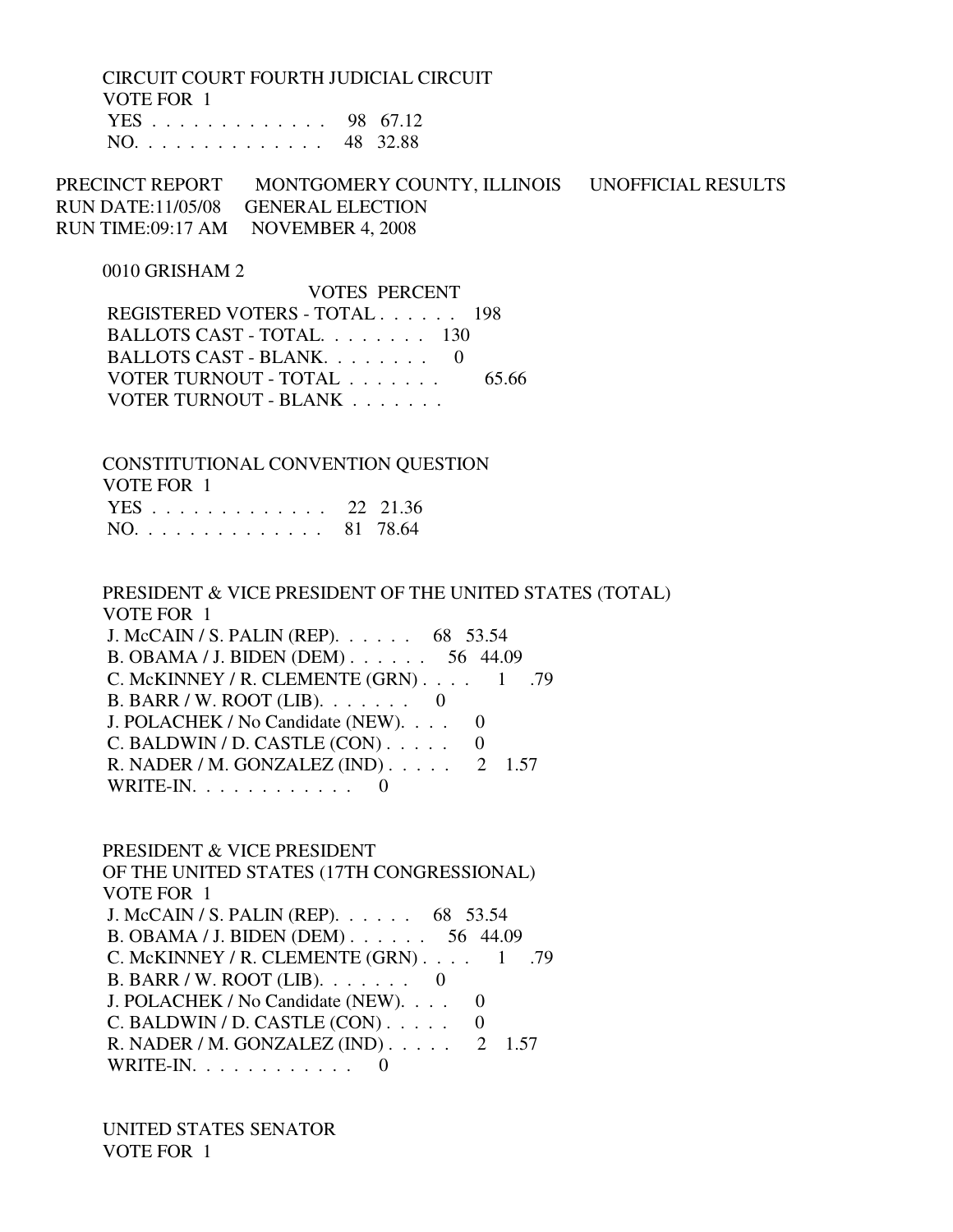| STEVE SAUERBERG (REP) $\ldots$ 49 40.50    |  |
|--------------------------------------------|--|
| RICHARD J. DURBIN (DEM). $\ldots$ 60 49.59 |  |
| KATHY CUMMINGS (GRN). $\ldots$ 8 6.61      |  |
| LARRY A. STAFFORD (LIB). $\ldots$ 2 1.65   |  |
| CHAD N. KOPPIE (CON). $\ldots$ 2 1.65      |  |

 REPRESENTATIVE IN CONGRESS SEVENTEENTH CONGRESSIONAL DISTRICT VOTE FOR 1 No Candidate (REP) . . . . . . . . 0 PHIL HARE (DEM) . . . . . . . . . 85 98.84 No Candidate (GRN) . . . . . . . . 0 WRITE-IN. . . . . . . . . . . . 1 1.16

# REPRESENTATIVE IN THE GENERAL ASSEMBLY NINETY-EIGHTH REPRESENTATIVE DISTRICT VOTE FOR 1 JIM CURRY (REP) . . . . . . . . . 42 35.29 GARY HANNIG (DEM). . . . . . . . . 77 64.71 No Candidate  $(GRN)$  . . . . . . . . 0

#### CIRCUIT CLERK

| VOTE FOR 1                                        |  |
|---------------------------------------------------|--|
| MARY WEBB (REP) $\ldots \ldots \ldots 101$ 100.00 |  |
| No Candidate (DEM) $\ldots \ldots \ldots$ 0       |  |
| No Candidate $(GRN)$                              |  |

## STATE'S ATTORNEY VOTE FOR 1 No Candidate (REP) . . . . . . . . 0 CHRIS MATOUSH (DEM) . . . . . . . . 87 100.00 No Candidate (GRN) . . . . . . . . 0

**CORONER**  VOTE FOR 1 TOBIN GUNN (REP) . . . . . . . . . 41 34.75 RICKEY L. BROADDUS (DEM) . . . . . . 77 65.25 No Candidate (GRN) . . . . . . . . 0

 COUNTY BOARD MEMBER COUNTY BOARD DISTRICT 4 VOTE FOR 2 JEFF SMITH (REP) . . . . . . . . . 57 32.20 MIKE PLUNKETT (DEM) . . . . . . . . 58 32.77 JIM MOORE (DEM) . . . . . . . . . 62 35.03 No Candidate (GRN) . . . . . . . . 0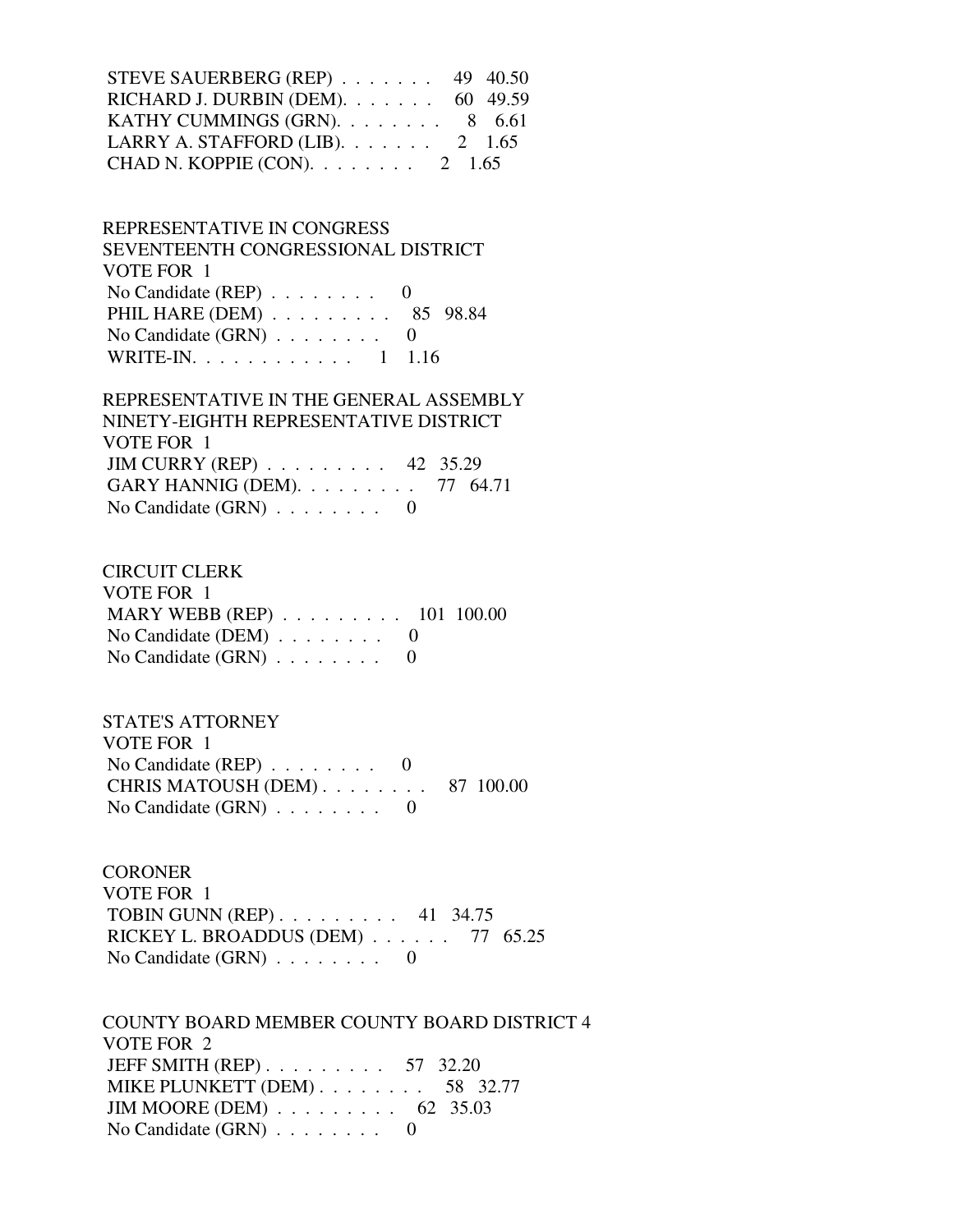JUDGE OF THE APPELLATE COURT FIFTH JUDICIAL DISTRICT (HOPKINS VACANCY) VOTE FOR 1 No Candidate (REP) . . . . . . . . 0 JAMES M. WEXSTTEN (DEM). . . . . . . 83 100.00 No Candidate  $(GRN)$  . . . . . . . . 0

 RETAIN RICHARD P. GOLDENHERSH? APPELLATE COURT FIFTH JUDICIAL DISTRICT VOTE FOR 1 YES . . . . . . . . . . . . . 64 61.54 NO. . . . . . . . . . . . . . 40 38.46

 RETAIN S. GENE SCHWARM? CIRCUIT COURT FOURTH JUDICIAL CIRCUIT VOTE FOR 1 YES . . . . . . . . . . . . . 63 60.58 NO. . . . . . . . . . . . . . 41 39.42

PRECINCT REPORT MONTGOMERY COUNTY, ILLINOIS UNOFFICIAL RESULTS RUN DATE:11/05/08 GENERAL ELECTION RUN TIME:09:17 AM NOVEMBER 4, 2008

0011 HARVEL

 VOTES PERCENT REGISTERED VOTERS - TOTAL . . . . . . 160 BALLOTS CAST - TOTAL. . . . . . . . 108 BALLOTS CAST - BLANK. . . . . . . . 0 VOTER TURNOUT - TOTAL . . . . . . . . . 67.50 VOTER TURNOUT - BLANK . . . . . . .

 CONSTITUTIONAL CONVENTION QUESTION VOTE FOR 1 YES . . . . . . . . . . . . . 26 31.71 NO. . . . . . . . . . . . . . 56 68.29

 PRESIDENT & VICE PRESIDENT OF THE UNITED STATES (TOTAL) VOTE FOR 1 J. McCAIN / S. PALIN (REP). . . . . . 49 45.79 B. OBAMA / J. BIDEN (DEM) . . . . . . 57 53.27 C. McKINNEY / R. CLEMENTE (GRN) . . . . 0 B. BARR / W. ROOT (LIB). . . . . . . 0 J. POLACHEK / No Candidate (NEW). . . . 0  $C.$  BALDWIN / D. CASTLE  $(CON)$ ..... 0 R. NADER / M. GONZALEZ (IND) . . . . . 1 .93 WRITE-IN. . . . . . . . . . . . 0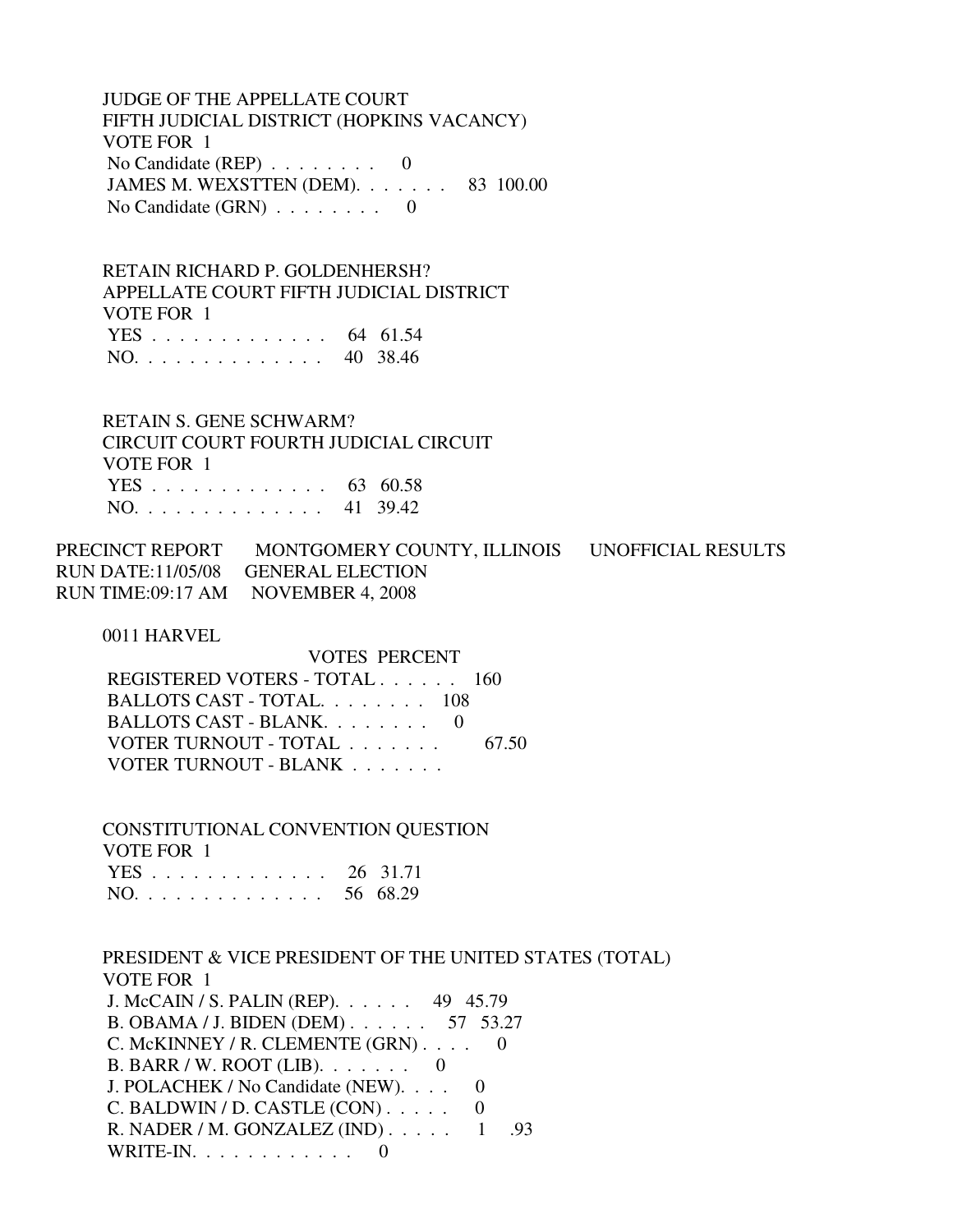### PRESIDENT & VICE PRESIDENT

| OF THE UNITED STATES (19TH CONGRESSIONAL)      |
|------------------------------------------------|
| VOTE FOR 1                                     |
| J. McCAIN / S. PALIN (REP). 49 45.79           |
| B. OBAMA / J. BIDEN (DEM) 57 53.27             |
| C. McKINNEY / R. CLEMENTE (GRN)                |
| B. BARR / W. ROOT (LIB). $\ldots$ 0            |
| J. POLACHEK / No Candidate (NEW).              |
| $C.$ BALDWIN / D. CASTLE $(CON)$               |
| R. NADER / M. GONZALEZ (IND) $\ldots$ 1<br>.93 |
| WRITE-IN.                                      |

#### UNITED STATES SENATOR

| VOTE FOR 1                                 |  |
|--------------------------------------------|--|
| STEVE SAUERBERG (REP) $\ldots$ 37 36.63    |  |
| RICHARD J. DURBIN (DEM). $\ldots$ 60 59.41 |  |
| KATHY CUMMINGS (GRN). 2 1.98               |  |
| LARRY A. STAFFORD (LIB). $\ldots$ 2 1.98   |  |
| CHAD N. KOPPIE (CON). 0                    |  |

#### REPRESENTATIVE IN CONGRESS

| NINETEENTH CONGRESSIONAL DISTRICT                     |  |
|-------------------------------------------------------|--|
| VOTE FOR 1                                            |  |
| JOHN M. SHIMKUS (REP) $\ldots \ldots \ldots$ 62 60.19 |  |
| DANIEL DAVIS (DEM) $\ldots \ldots \ldots$ 39 37.86    |  |
| TROY DENNIS (GRN). $\ldots \ldots \ldots 2$ 1.94      |  |

#### REPRESENTATIVE IN THE GENERAL ASSEMBLY NINETY-EIGHTH REPRESENTATIVE DISTRICT VOTE FOR 1 JIM CURRY (REP) . . . . . . . . . 29 27.88

| JIM CURRY (REP) $\ldots$ $\ldots$ $\ldots$ 29 27.88 |  |  |
|-----------------------------------------------------|--|--|
| GARY HANNIG (DEM). $\ldots$ 75 72.12                |  |  |
| No Candidate $(GRN)$ 0                              |  |  |

## CIRCUIT CLERK VOTE FOR 1 MARY WEBB (REP) . . . . . . . . . 95 100.00 No Candidate (DEM) . . . . . . . . 0 No Candidate (GRN)  $\ldots$  . . . . . . 0

 STATE'S ATTORNEY VOTE FOR 1 No Candidate (REP) . . . . . . . . 0 CHRIS MATOUSH (DEM) . . . . . . . . 82 100.00 No Candidate (GRN)  $\ldots \ldots \ldots$  0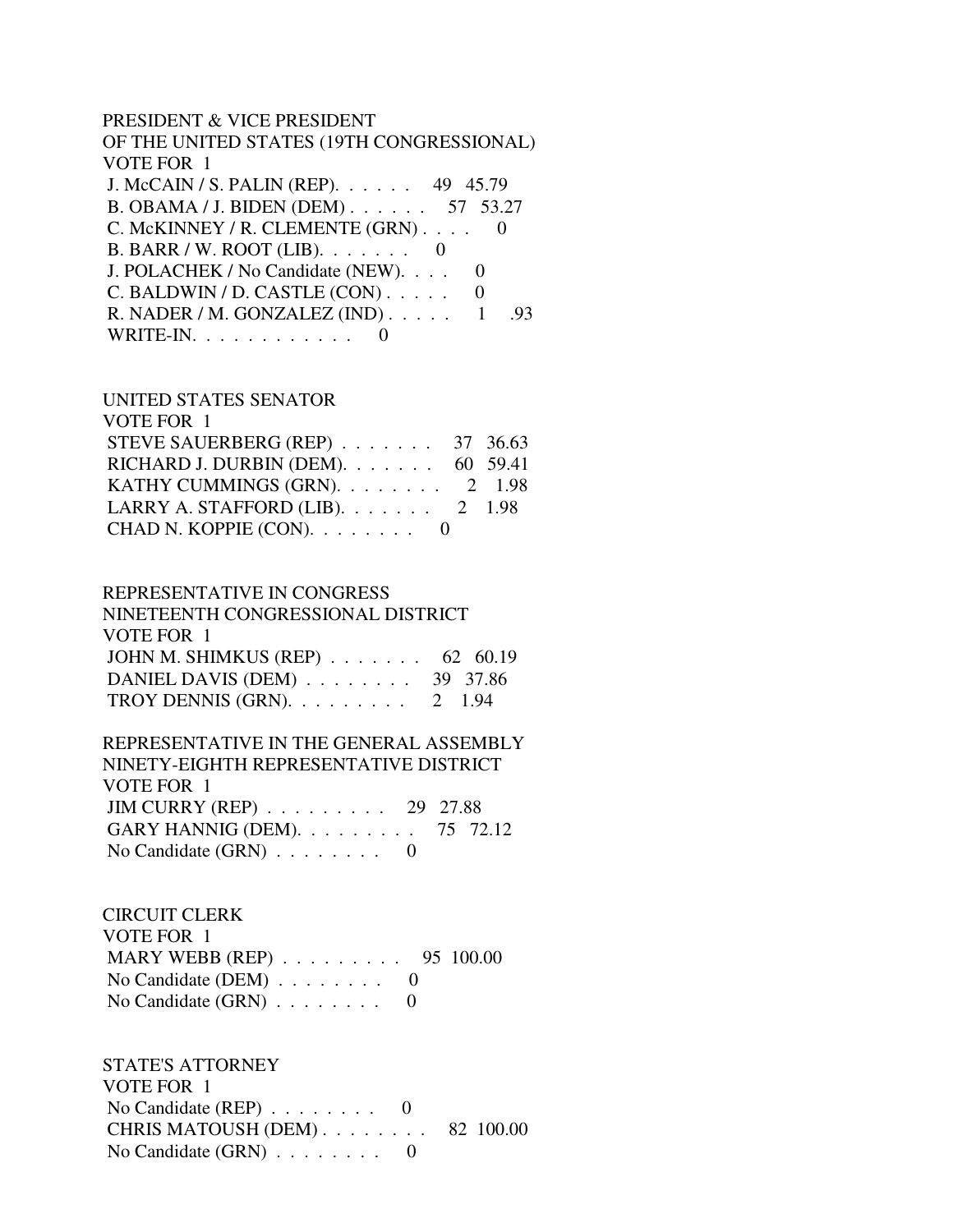**CORONER**  VOTE FOR 1 TOBIN GUNN (REP) . . . . . . . . . 39 37.86 RICKEY L. BROADDUS (DEM) . . . . . . 64 62.14 No Candidate  $(GRN)$  . . . . . . . . 0

 COUNTY BOARD MEMBER COUNTY BOARD DISTRICT 1 VOTE FOR 1 TOBY DEAN (REP) . . . . . . . . . 32 30.48 JAROD M. HITCHINGS (DEM) . . . . . . 73 69.52 No Candidate  $(GRN)$  . . . . . . . . 0

 JUDGE OF THE APPELLATE COURT FIFTH JUDICIAL DISTRICT (HOPKINS VACANCY) VOTE FOR 1 No Candidate (REP)  $\ldots$  . . . . . . 0 JAMES M. WEXSTTEN (DEM). . . . . . . 82 100.00 No Candidate  $(GRN)$  . . . . . . . . 0

 RETAIN RICHARD P. GOLDENHERSH? APPELLATE COURT FIFTH JUDICIAL DISTRICT VOTE FOR 1 YES . . . . . . . . . . . . . 70 82.35 NO. . . . . . . . . . . . . . 15 17.65

 RETAIN S. GENE SCHWARM? CIRCUIT COURT FOURTH JUDICIAL CIRCUIT VOTE FOR 1 YES . . . . . . . . . . . . . 67 81.71 NO. . . . . . . . . . . . . . 15 18.29

PRECINCT REPORT MONTGOMERY COUNTY, ILLINOIS UNOFFICIAL RESULTS RUN DATE:11/05/08 GENERAL ELECTION RUN TIME:09:17 AM NOVEMBER 4, 2008

0012 HILLSBORO 1

 VOTES PERCENT REGISTERED VOTERS - TOTAL . . . . . . 531 BALLOTS CAST - TOTAL. . . . . . . . 352 BALLOTS CAST - BLANK. . . . . . . . 0 VOTER TURNOUT - TOTAL . . . . . . . 66.29 VOTER TURNOUT - BLANK . . . . . . .

CONSTITUTIONAL CONVENTION QUESTION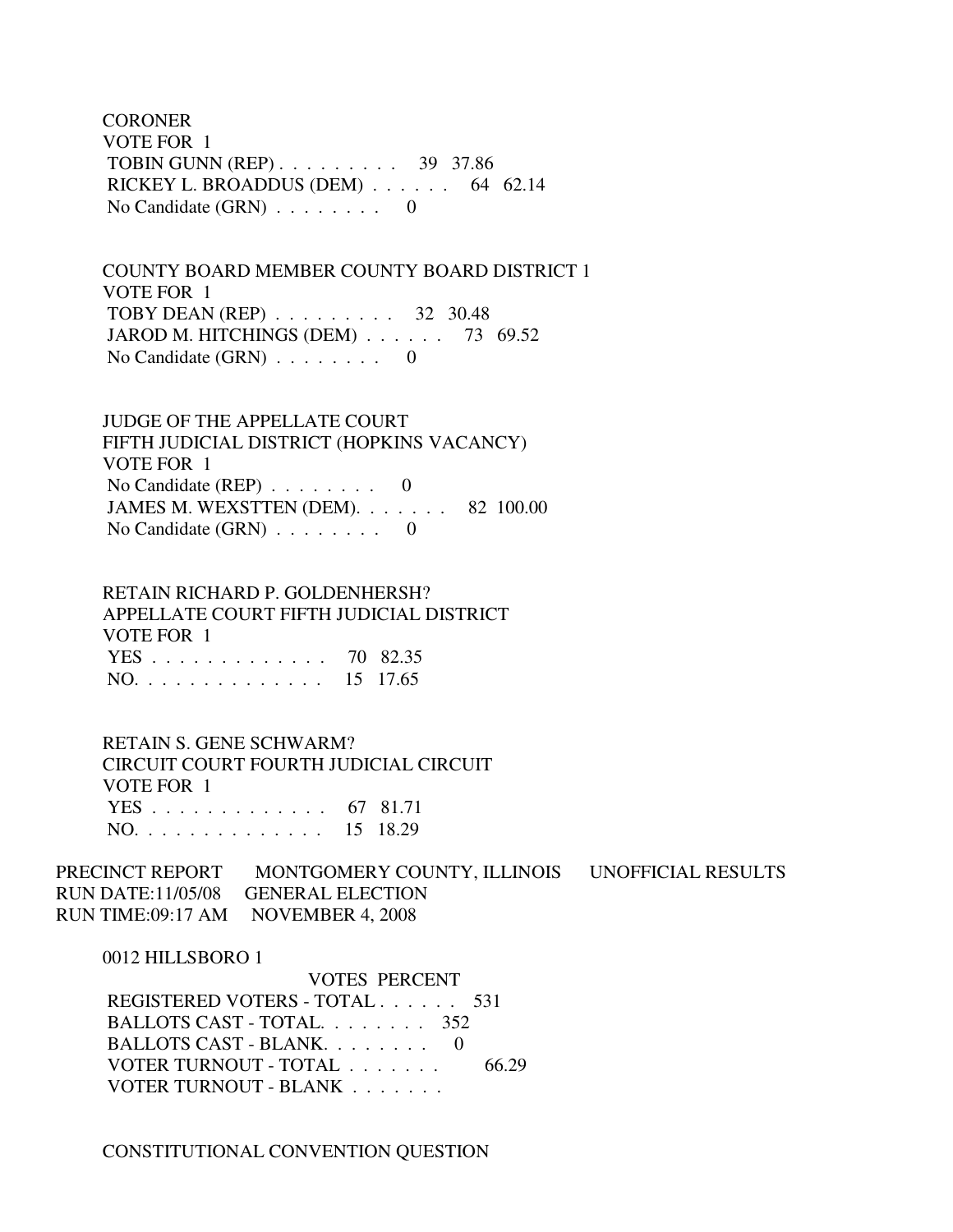| VOTE FOR 1    |  |
|---------------|--|
| YES 70 26.12  |  |
| NO. 198 73.88 |  |

 PRESIDENT & VICE PRESIDENT OF THE UNITED STATES (TOTAL) VOTE FOR 1 J. McCAIN / S. PALIN (REP). . . . . . 145 41.79 B. OBAMA / J. BIDEN (DEM) . . . . . . 193 55.62 C. McKINNEY / R. CLEMENTE  $(GRN)$ . . . . 1 .29 B. BARR / W. ROOT (LIB). . . . . . . 4 1.15 J. POLACHEK / No Candidate (NEW). . . . 0 C. BALDWIN / D. CASTLE  $(CON)$ ..... 2 .58 R. NADER / M. GONZALEZ (IND) . . . . . 1 .29 WRITE-IN. . . . . . . . . . . . . 1 .29

PRESIDENT & VICE PRESIDENT

 OF THE UNITED STATES (17TH CONGRESSIONAL) VOTE FOR 1 J. McCAIN / S. PALIN (REP). . . . . . 145 41.79 B. OBAMA / J. BIDEN (DEM) . . . . . . 193 55.62 C. McKINNEY / R. CLEMENTE (GRN)  $\ldots$  1 .29 B. BARR / W. ROOT (LIB). . . . . . . 4 1.15 J. POLACHEK / No Candidate (NEW). . . . 0 C. BALDWIN / D. CASTLE  $(CON)$ ..... 2 .58 R. NADER / M. GONZALEZ (IND) . . . . . 1 .29 WRITE-IN. . . . . . . . . . . . 1 .29

### UNITED STATES SENATOR

| STEVE SAUERBERG (REP) 95 28.19                                                   |
|----------------------------------------------------------------------------------|
| RICHARD J. DURBIN (DEM). 230 68.25                                               |
| KATHY CUMMINGS (GRN). $\ldots$ 5 1.48                                            |
|                                                                                  |
|                                                                                  |
| LARRY A. STAFFORD (LIB). $\ldots$ 3 .89<br>CHAD N. KOPPIE (CON). $\ldots$ 4 1.19 |

### REPRESENTATIVE IN CONGRESS

| SEVENTEENTH CONGRESSIONAL DISTRICT               |  |
|--------------------------------------------------|--|
| VOTE FOR 1                                       |  |
| No Candidate (REP) $\ldots \ldots \ldots \ldots$ |  |
| PHIL HARE (DEM) 257 97.72                        |  |
| No Candidate $(GRN)$ 0                           |  |
| WRITE-IN. 6 2.28                                 |  |

 REPRESENTATIVE IN THE GENERAL ASSEMBLY NINETY-EIGHTH REPRESENTATIVE DISTRICT VOTE FOR 1 JIM CURRY (REP) . . . . . . . . . 80 24.17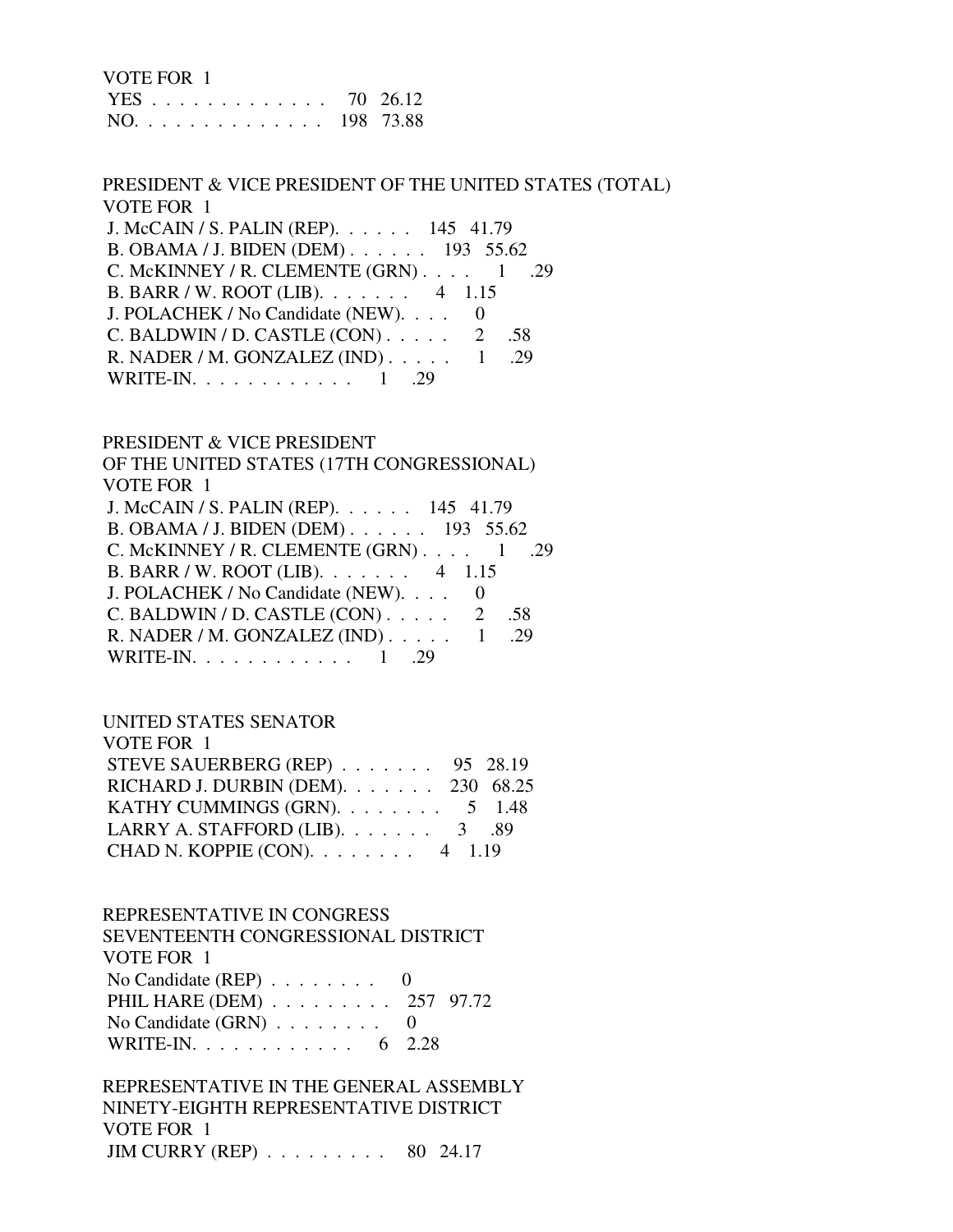GARY HANNIG (DEM). . . . . . . . . 251 75.83 No Candidate (GRN) . . . . . . . . 0

 CIRCUIT CLERK VOTE FOR 1 MARY WEBB (REP) . . . . . . . . . 295 100.00 No Candidate (DEM)  $\ldots$  . . . . . . 0 No Candidate (GRN) . . . . . . . . 0

 STATE'S ATTORNEY VOTE FOR 1 No Candidate (REP) . . . . . . . . 0 CHRIS MATOUSH (DEM) . . . . . . . . 276 100.00 No Candidate  $(GRN)$  . . . . . . . . 0

**CORONER**  VOTE FOR 1 TOBIN GUNN (REP) . . . . . . . . . 82 24.62 RICKEY L. BROADDUS (DEM) . . . . . . 251 75.38 No Candidate (GRN) . . . . . . . . 0

 COUNTY BOARD MEMBER COUNTY BOARD DISTRICT 6 VOTE FOR 1 ROY L. HERTEL (REP) . . . . . . . . 173 50.88 DAWN KIPER (DEM) . . . . . . . . . 167 49.12 No Candidate  $(GRN)$  . . . . . . . . 0

 JUDGE OF THE APPELLATE COURT FIFTH JUDICIAL DISTRICT (HOPKINS VACANCY) VOTE FOR 1 No Candidate (REP) . . . . . . . . 0 JAMES M. WEXSTTEN (DEM). . . . . . . 260 100.00 No Candidate (GRN) . . . . . . . . 0

 RETAIN RICHARD P. GOLDENHERSH? APPELLATE COURT FIFTH JUDICIAL DISTRICT VOTE FOR 1 YES . . . . . . . . . . . . . 214 75.35 NO. . . . . . . . . . . . . . 70 24.65

 RETAIN S. GENE SCHWARM? CIRCUIT COURT FOURTH JUDICIAL CIRCUIT VOTE FOR 1 YES . . . . . . . . . . . . . 216 75.79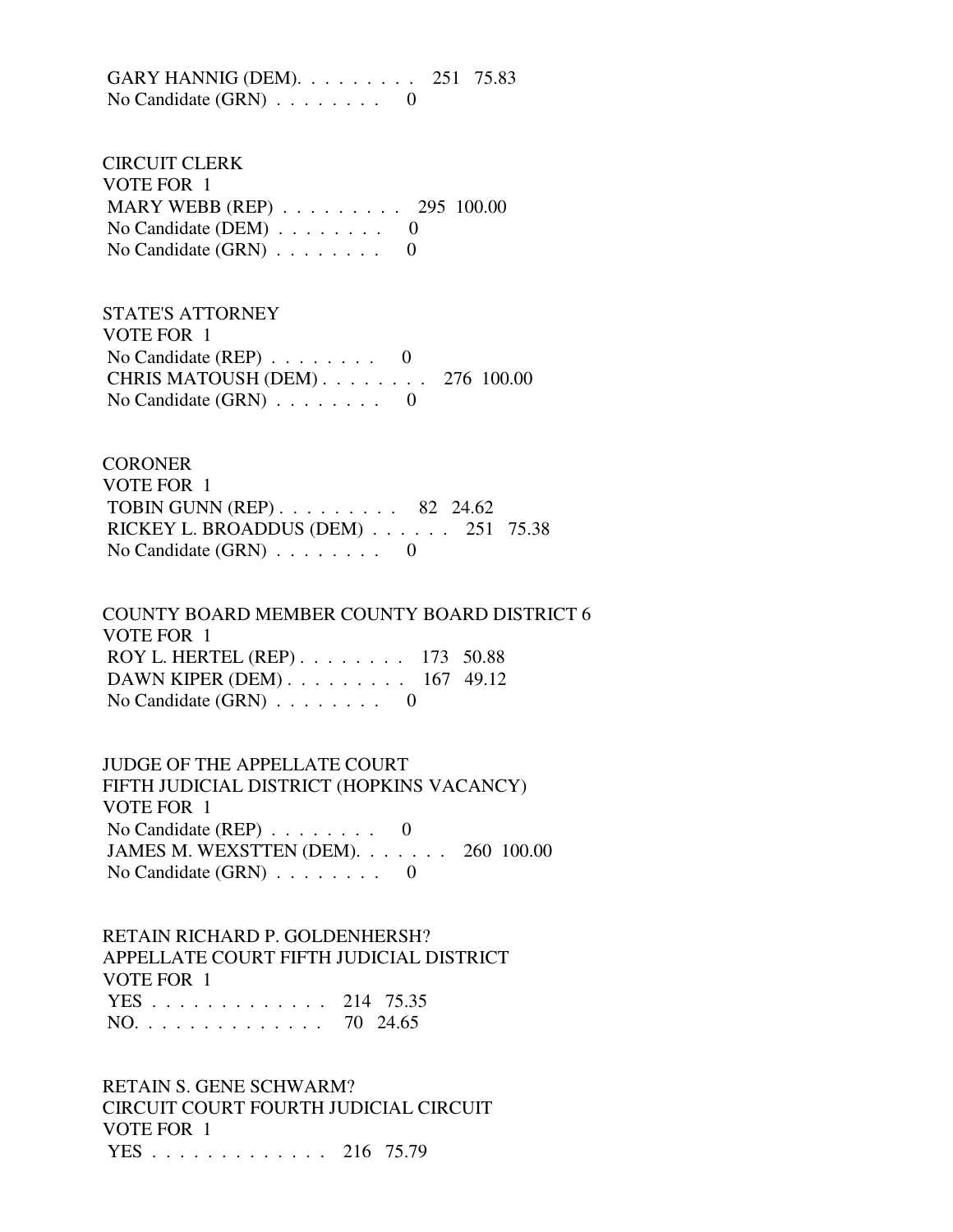NO. . . . . . . . . . . . . . 69 24.21

PRECINCT REPORT MONTGOMERY COUNTY, ILLINOIS UNOFFICIAL RESULTS RUN DATE:11/05/08 GENERAL ELECTION RUN TIME:09:17 AM NOVEMBER 4, 2008

#### 0013 HILLSBORO 2

 VOTES PERCENT REGISTERED VOTERS - TOTAL . . . . . . 426 BALLOTS CAST - TOTAL. . . . . . . . 302 BALLOTS CAST - BLANK. . . . . . . . 0 VOTER TURNOUT - TOTAL . . . . . . . 70.89 VOTER TURNOUT - BLANK . . . . . . .

 CONSTITUTIONAL CONVENTION QUESTION VOTE FOR 1 YES . . . . . . . . . . . . . 69 26.44 NO. . . . . . . . . . . . . . 192 73.56

 PRESIDENT & VICE PRESIDENT OF THE UNITED STATES (TOTAL) VOTE FOR 1 J. McCAIN / S. PALIN (REP). . . . . . 149 50.17 B. OBAMA / J. BIDEN (DEM) . . . . . . 144 48.48 C. McKINNEY / R. CLEMENTE  $(GRN)$ . . . . 2 .67 B. BARR / W. ROOT (LIB). . . . . . . 0 J. POLACHEK / No Candidate (NEW). . . . 0 C. BALDWIN / D. CASTLE  $(CON)$ . . . . . 1 .34 R. NADER / M. GONZALEZ (IND) . . . . . 1 .34 WRITE-IN.  $\ldots$  . . . . . . . . 0

#### PRESIDENT & VICE PRESIDENT

 OF THE UNITED STATES (17TH CONGRESSIONAL) VOTE FOR 1 J. McCAIN / S. PALIN (REP). . . . . . 149 50.17 B. OBAMA / J. BIDEN (DEM) . . . . . . 144 48.48 C. McKINNEY / R. CLEMENTE  $(GRN)$ . . . . 2 .67 B. BARR / W. ROOT (LIB). . . . . . . 0 J. POLACHEK / No Candidate (NEW). . . . 0 C. BALDWIN / D. CASTLE  $(CON)$ . . . . . 1 .34 R. NADER / M. GONZALEZ (IND) . . . . . 1 .34 WRITE-IN. . . . . . . . . . . . 0

 UNITED STATES SENATOR VOTE FOR 1 STEVE SAUERBERG (REP) . . . . . . . 121 41.58 RICHARD J. DURBIN (DEM). . . . . . . 158 54.30 KATHY CUMMINGS (GRN).  $\ldots$  . . . . . 8 2.75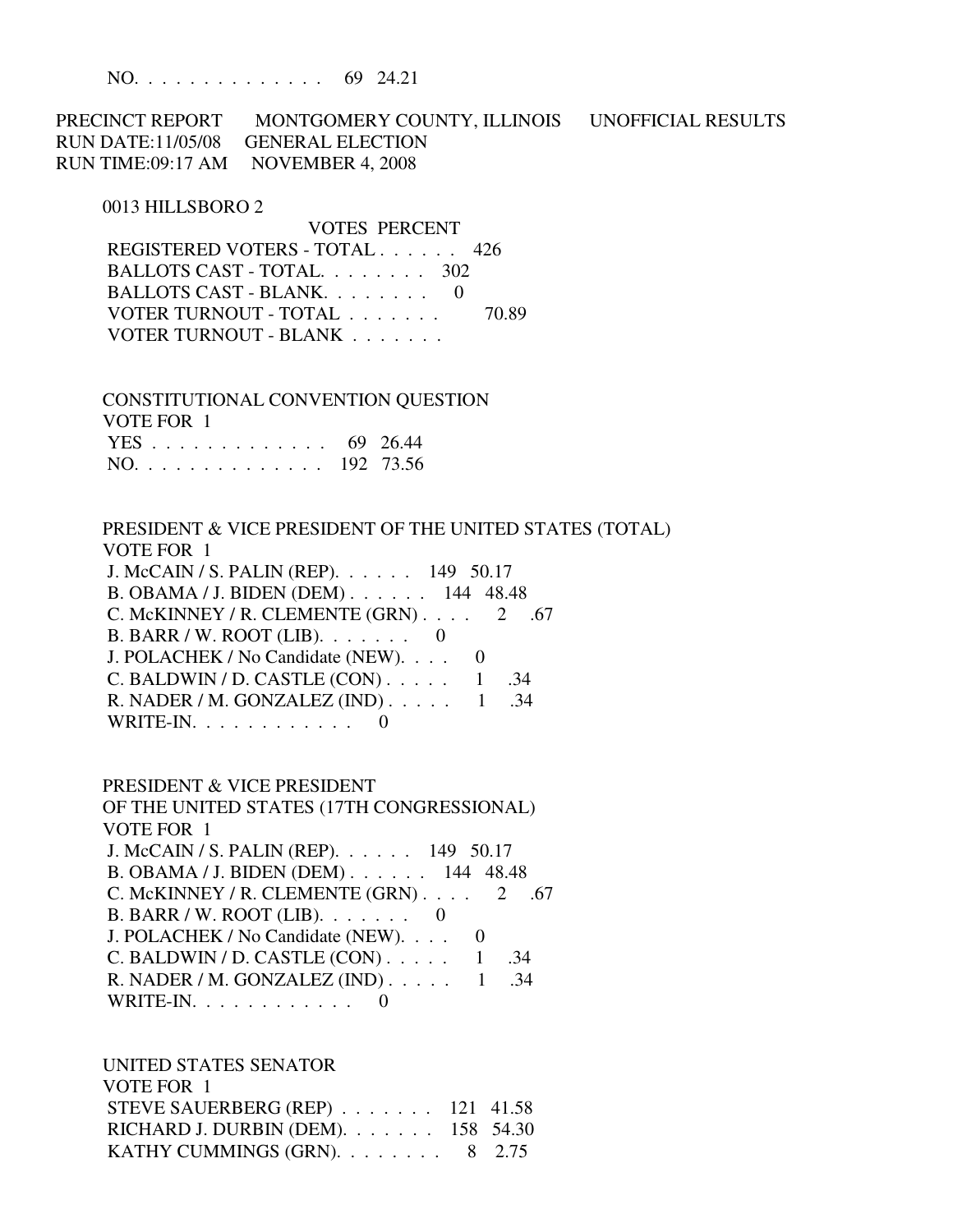LARRY A. STAFFORD (LIB).  $\ldots$  . . . . . 2 .69 CHAD N. KOPPIE  $(CON)$ . . . . . . . . 2 .69

 REPRESENTATIVE IN CONGRESS SEVENTEENTH CONGRESSIONAL DISTRICT VOTE FOR 1 No Candidate (REP) . . . . . . . . 0 PHIL HARE (DEM) . . . . . . . . . 190 96.45 No Candidate  $(GRN)$  . . . . . . . . 0 WRITE-IN. . . . . . . . . . . . 7 3.55

 REPRESENTATIVE IN THE GENERAL ASSEMBLY NINETY-EIGHTH REPRESENTATIVE DISTRICT VOTE FOR 1 JIM CURRY (REP) . . . . . . . . . 113 39.51 GARY HANNIG (DEM). . . . . . . . . 173 60.49 No Candidate (GRN) . . . . . . . . 0

 CIRCUIT CLERK VOTE FOR 1 MARY WEBB (REP) . . . . . . . . . 247 100.00 No Candidate (DEM)  $\ldots$  . . . . . . 0 No Candidate  $(GRN)$  . . . . . . . . 0

 STATE'S ATTORNEY VOTE FOR 1 No Candidate (REP)  $\ldots$  . . . . . . 0 CHRIS MATOUSH (DEM) . . . . . . . . 212 100.00 No Candidate (GRN) . . . . . . . . 0

**CORONER**  VOTE FOR 1 TOBIN GUNN (REP) . . . . . . . . . 106 37.99 RICKEY L. BROADDUS (DEM) . . . . . . 173 62.01 No Candidate (GRN) . . . . . . . . 0

 COUNTY BOARD MEMBER COUNTY BOARD DISTRICT 6 VOTE FOR 1 ROY L. HERTEL (REP) . . . . . . . . 178 62.46 DAWN KIPER (DEM) . . . . . . . . . 107 37.54 No Candidate  $(GRN)$  . . . . . . . . 0

 JUDGE OF THE APPELLATE COURT FIFTH JUDICIAL DISTRICT (HOPKINS VACANCY) VOTE FOR 1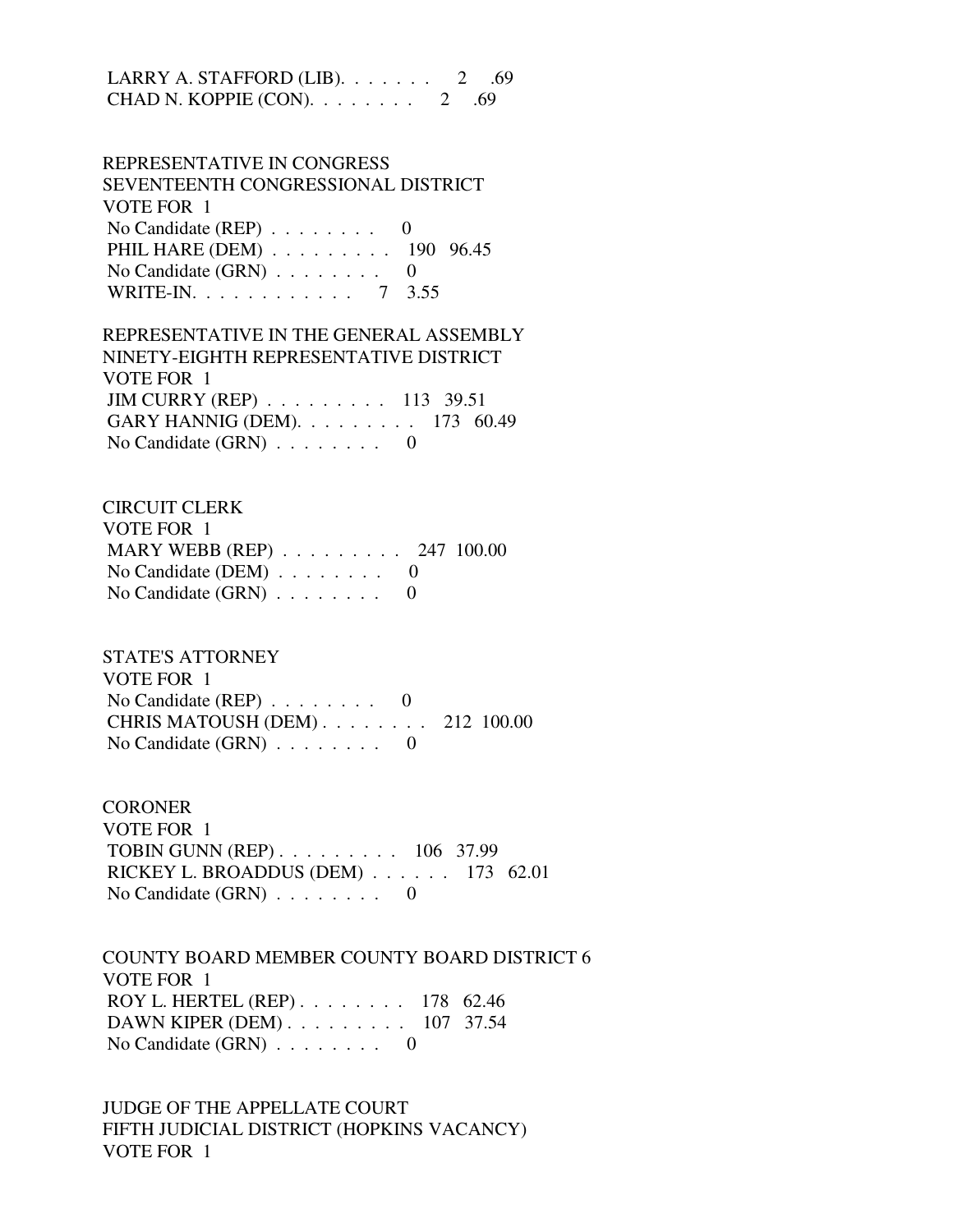No Candidate (REP) . . . . . . . . 0 JAMES M. WEXSTTEN (DEM). . . . . . . 196 100.00 No Candidate (GRN) . . . . . . . . 0

 RETAIN RICHARD P. GOLDENHERSH? APPELLATE COURT FIFTH JUDICIAL DISTRICT VOTE FOR 1 YES . . . . . . . . . . . . . 161 68.80 NO. . . . . . . . . . . . . . 73 31.20

 RETAIN S. GENE SCHWARM? CIRCUIT COURT FOURTH JUDICIAL CIRCUIT VOTE FOR 1 YES . . . . . . . . . . . . . 166 70.34 NO. . . . . . . . . . . . . . 70 29.66

PRECINCT REPORT MONTGOMERY COUNTY, ILLINOIS UNOFFICIAL RESULTS RUN DATE:11/05/08 GENERAL ELECTION RUN TIME:09:17 AM NOVEMBER 4, 2008

0014 HILLSBORO 3

 VOTES PERCENT REGISTERED VOTERS - TOTAL . . . . . . 758 BALLOTS CAST - TOTAL. . . . . . . . 588 BALLOTS CAST - BLANK. . . . . . . . 0 VOTER TURNOUT - TOTAL . . . . . . . 77.57 VOTER TURNOUT - BLANK . . . . . . .

 CONSTITUTIONAL CONVENTION QUESTION VOTE FOR 1 YES . . . . . . . . . . . . . 182 33.83 NO. . . . . . . . . . . . . . 356 66.17

 PRESIDENT & VICE PRESIDENT OF THE UNITED STATES (TOTAL) VOTE FOR 1 J. McCAIN / S. PALIN (REP). . . . . . 265 45.38 B. OBAMA / J. BIDEN (DEM) . . . . . . 305 52.23 C. McKINNEY / R. CLEMENTE  $(GRN)$ . . . . 1 .17 B. BARR / W. ROOT (LIB). . . . . . . 1 .17 J. POLACHEK / No Candidate (NEW). . . . 0 C. BALDWIN / D. CASTLE  $(CON)$ . . . . . 1 .17 R. NADER / M. GONZALEZ (IND) . . . . . 6 1.03 WRITE-IN. . . . . . . . . . . . . 5 .86

 PRESIDENT & VICE PRESIDENT OF THE UNITED STATES (17TH CONGRESSIONAL)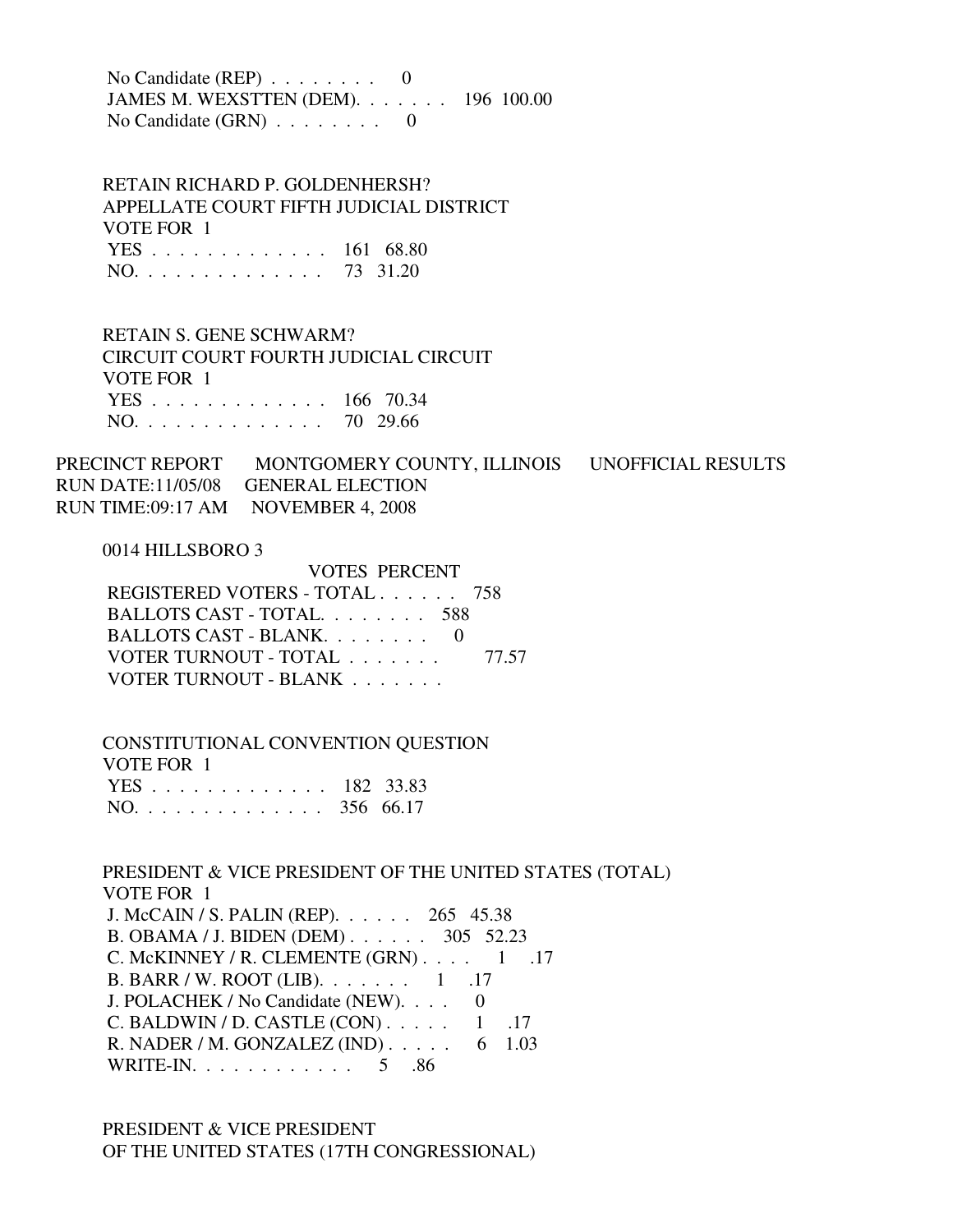### VOTE FOR 1

| J. McCAIN / S. PALIN (REP). 265 45.38          |  |
|------------------------------------------------|--|
| B. OBAMA / J. BIDEN (DEM) 305 52.23            |  |
| C. McKINNEY / R. CLEMENTE $(GRN)$ . 1 .17      |  |
| B. BARR / W. ROOT (LIB). 1 .17                 |  |
| J. POLACHEK / No Candidate (NEW). 0            |  |
| C. BALDWIN / D. CASTLE $(CON)$ 1 .17           |  |
| R. NADER / M. GONZALEZ (IND) $\ldots$ . 6 1.03 |  |
| WRITE-IN. 5 .86                                |  |
|                                                |  |

#### UNITED STATES SENATOR

|                                         | STEVE SAUERBERG (REP) 211 37.28        |
|-----------------------------------------|----------------------------------------|
|                                         | RICHARD J. DURBIN (DEM). 331 58.48     |
|                                         | KATHY CUMMINGS (GRN). $\ldots$ 16 2.83 |
| LARRY A. STAFFORD (LIB). $\ldots$ 4 .71 |                                        |
| CHAD N. KOPPIE (CON). $\ldots$ 4 .71    |                                        |
|                                         |                                        |

## REPRESENTATIVE IN CONGRESS

| SEVENTEENTH CONGRESSIONAL DISTRICT          |  |
|---------------------------------------------|--|
| VOTE FOR 1                                  |  |
| No Candidate (REP) $\ldots \ldots \ldots$ 0 |  |
| PHIL HARE (DEM) 386 97.47                   |  |
| No Candidate $(GRN)$ 0                      |  |
| WRITE-IN. 10 2.53                           |  |

## REPRESENTATIVE IN THE GENERAL ASSEMBLY NINETY-EIGHTH REPRESENTATIVE DISTRICT VOTE FOR 1 JIM CURRY (REP) . . . . . . . . . 195 34.51 GARY HANNIG (DEM). . . . . . . . . 370 65.49 No Candidate (GRN) . . . . . . . . 0

## CIRCUIT CLERK VOTE FOR 1 MARY WEBB (REP) . . . . . . . . . 480 100.00 No Candidate (DEM)  $\ldots \ldots \ldots$  0 No Candidate  $(GRN)$  . . . . . . . . 0

 STATE'S ATTORNEY VOTE FOR 1 No Candidate (REP) . . . . . . . . 0 CHRIS MATOUSH (DEM) . . . . . . . . 449 100.00 No Candidate (GRN) . . . . . . . . 0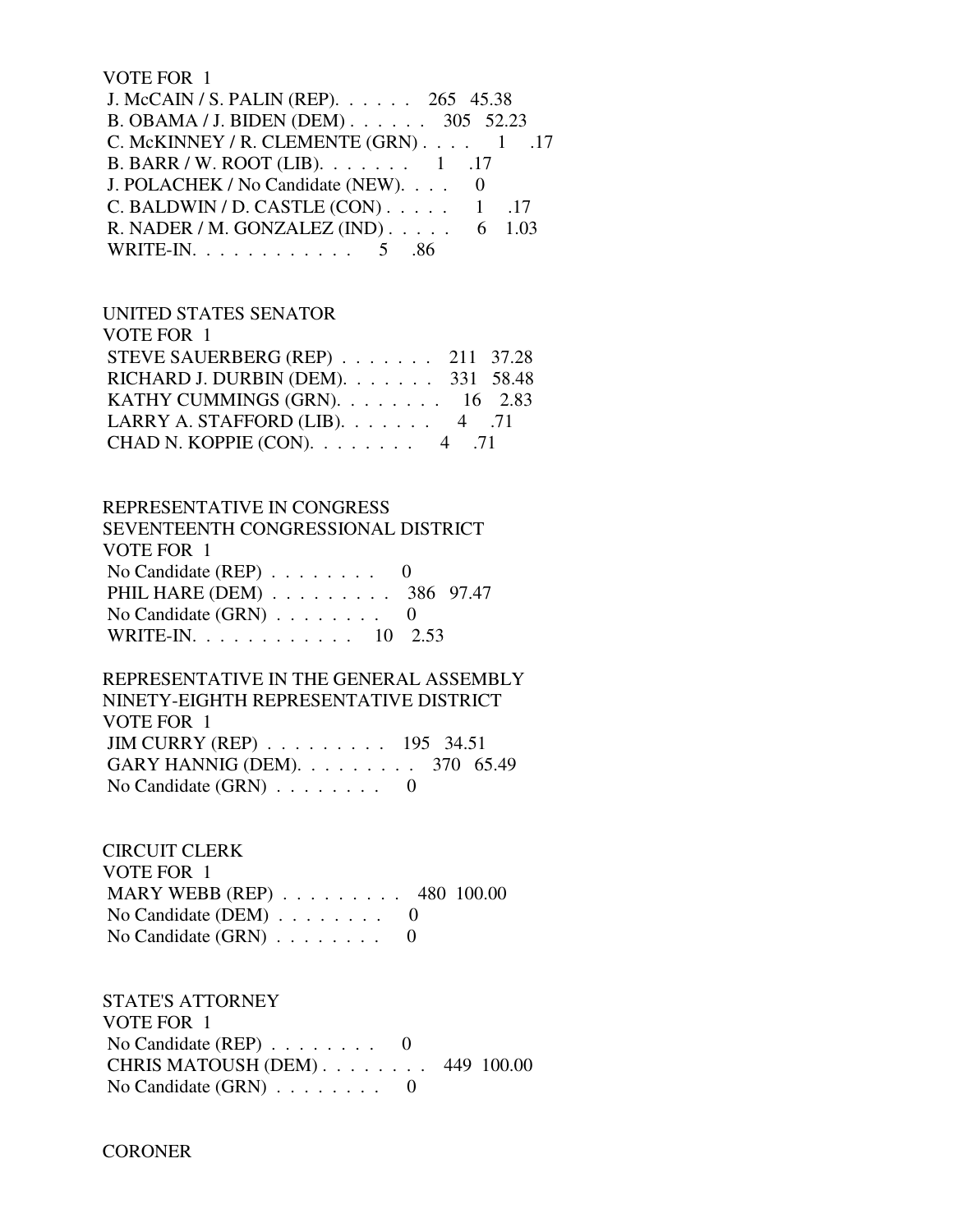VOTE FOR 1 TOBIN GUNN (REP) . . . . . . . . . 188 34.50 RICKEY L. BROADDUS (DEM) . . . . . . 357 65.50 No Candidate  $(GRN)$  . . . . . . . . 0

 COUNTY BOARD MEMBER COUNTY BOARD DISTRICT 6 VOTE FOR 1 ROY L. HERTEL (REP) . . . . . . . . 321 55.73 DAWN KIPER (DEM) . . . . . . . . . 255 44.27 No Candidate  $(GRN)$  . . . . . . . . 0

 JUDGE OF THE APPELLATE COURT FIFTH JUDICIAL DISTRICT (HOPKINS VACANCY) VOTE FOR 1 No Candidate (REP) . . . . . . . . 0 JAMES M. WEXSTTEN (DEM). . . . . . . 400 100.00 No Candidate  $(GRN)$  . . . . . . . . 0

 RETAIN RICHARD P. GOLDENHERSH? APPELLATE COURT FIFTH JUDICIAL DISTRICT VOTE FOR 1 YES . . . . . . . . . . . . . 312 67.24 NO. . . . . . . . . . . . . . 152 32.76

 RETAIN S. GENE SCHWARM? CIRCUIT COURT FOURTH JUDICIAL CIRCUIT VOTE FOR 1 YES . . . . . . . . . . . . . 319 68.60 NO. . . . . . . . . . . . . . 146 31.40

PRECINCT REPORT MONTGOMERY COUNTY, ILLINOIS UNOFFICIAL RESULTS RUN DATE:11/05/08 GENERAL ELECTION RUN TIME:09:17 AM NOVEMBER 4, 2008

0015 HILLSBORO 4

 VOTES PERCENT REGISTERED VOTERS - TOTAL . . . . . . 392 BALLOTS CAST - TOTAL. . . . . . . . 234 BALLOTS CAST - BLANK. . . . . . . . 0 VOTER TURNOUT - TOTAL . . . . . . . 59.69 VOTER TURNOUT - BLANK . . . . . . .

 CONSTITUTIONAL CONVENTION QUESTION VOTE FOR 1 YES . . . . . . . . . . . . . 63 32.98 NO. . . . . . . . . . . . . . 128 67.02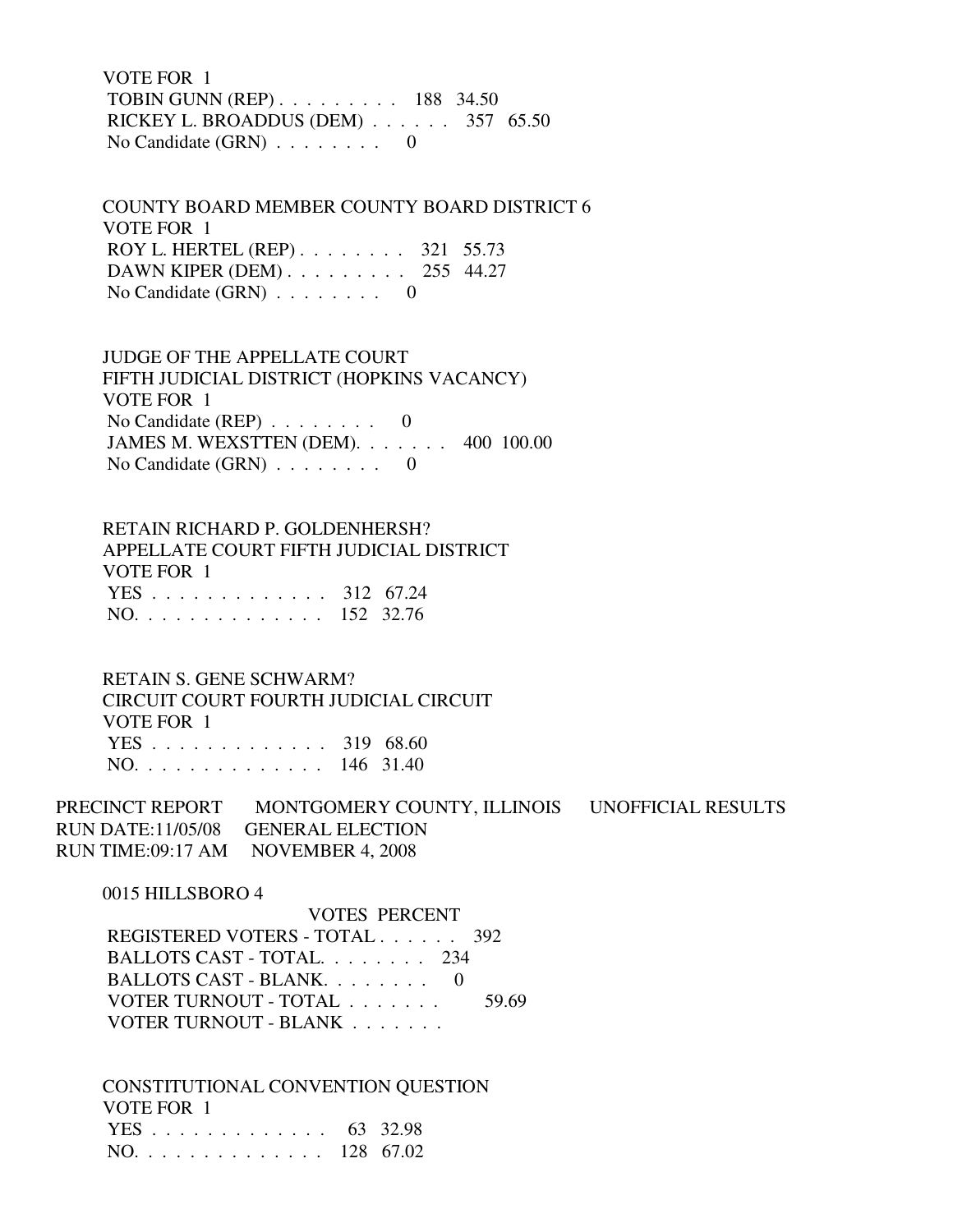PRESIDENT & VICE PRESIDENT OF THE UNITED STATES (TOTAL) VOTE FOR 1 J. McCAIN / S. PALIN (REP). . . . . . 101 43.35 B. OBAMA / J. BIDEN (DEM) . . . . . . 122 52.36 C. McKINNEY / R. CLEMENTE  $(GRN)$ . . . . 3 1.29 B. BARR / W. ROOT (LIB). . . . . . . 1 .43 J. POLACHEK / No Candidate (NEW). . . . 0 C. BALDWIN / D. CASTLE  $(CON)$ ..... 1 .43 R. NADER / M. GONZALEZ (IND) . . . . . 5 2.15 WRITE-IN.  $\ldots$  . . . . . . . . . 0

#### PRESIDENT & VICE PRESIDENT

 OF THE UNITED STATES (17TH CONGRESSIONAL) VOTE FOR 1 J. McCAIN / S. PALIN (REP). . . . . . 101 43.35 B. OBAMA / J. BIDEN (DEM) . . . . . . 122 52.36 C. McKINNEY / R. CLEMENTE  $(GRN)$ . . . . 3 1.29 B. BARR / W. ROOT (LIB). . . . . . . 1 .43 J. POLACHEK / No Candidate (NEW). . . . 0 C. BALDWIN / D. CASTLE  $(CON)$ . . . . . 1 .43 R. NADER / M. GONZALEZ (IND) . . . . . 5 2.15 WRITE-IN.  $\ldots$  . . . . . . . . 0

### UNITED STATES SENATOR

| VOTE FOR 1                                  |  |
|---------------------------------------------|--|
| STEVE SAUERBERG (REP) $\ldots$ 72 31.86     |  |
| RICHARD J. DURBIN (DEM). $\ldots$ 150 66.37 |  |
| KATHY CUMMINGS (GRN). $\ldots$ 3 1.33       |  |
| LARRY A. STAFFORD (LIB). $\ldots \ldots$ 0  |  |
| CHAD N. KOPPIE $(CON)$ . 1                  |  |

### REPRESENTATIVE IN CONGRESS

 SEVENTEENTH CONGRESSIONAL DISTRICT VOTE FOR 1 No Candidate (REP)  $\ldots \ldots \ldots$  0 PHIL HARE (DEM) . . . . . . . . . 171 98.28 No Candidate (GRN) . . . . . . . . 0 WRITE-IN. . . . . . . . . . . . 3 1.72

## REPRESENTATIVE IN THE GENERAL ASSEMBLY NINETY-EIGHTH REPRESENTATIVE DISTRICT VOTE FOR 1 JIM CURRY (REP) . . . . . . . . . 57 26.39 GARY HANNIG (DEM). . . . . . . . . 159 73.61 No Candidate  $(GRN)$  . . . . . . . . 0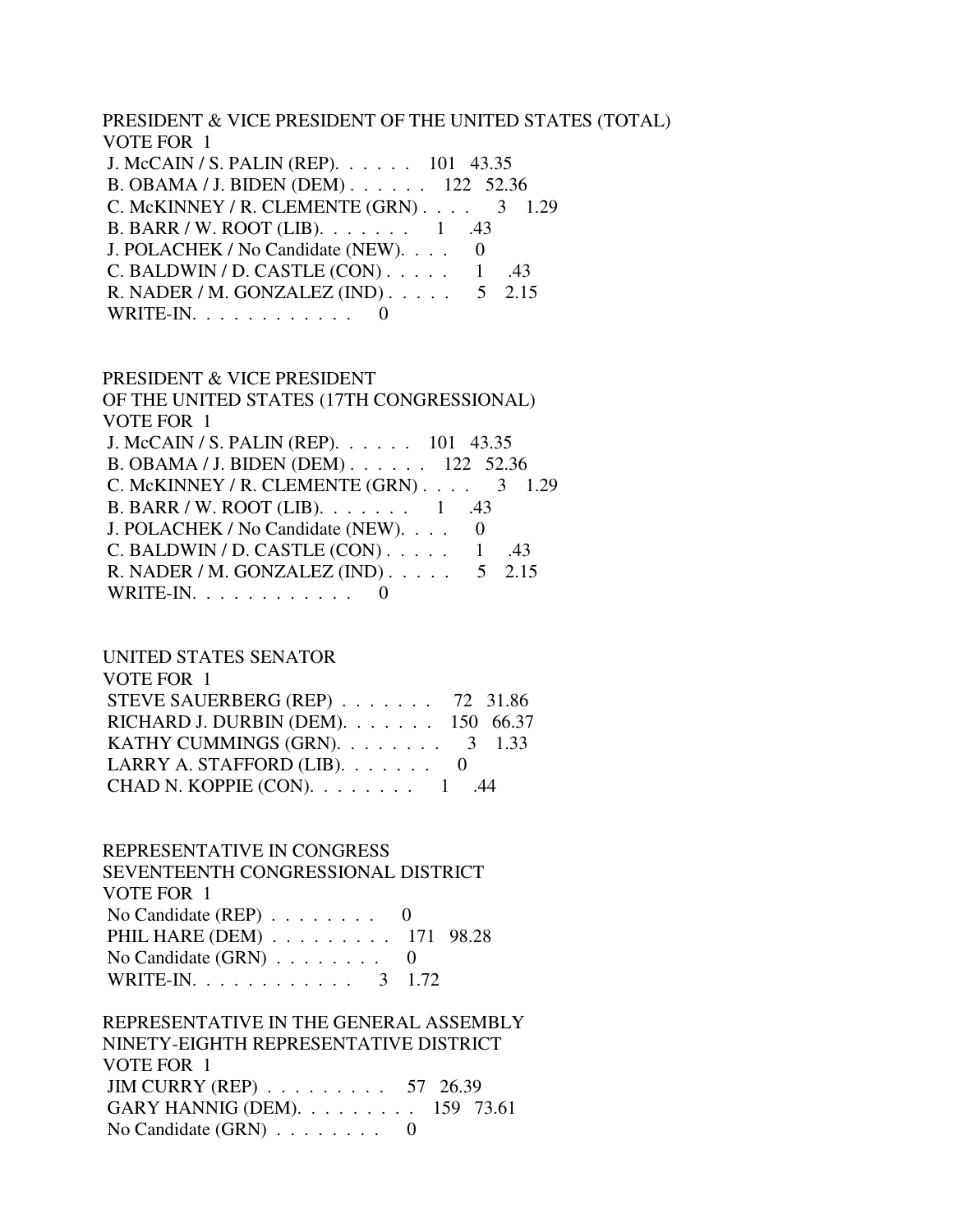CIRCUIT CLERK VOTE FOR 1 MARY WEBB (REP) . . . . . . . . . 186 100.00 No Candidate (DEM) . . . . . . . . 0 No Candidate (GRN) . . . . . . . . 0

 STATE'S ATTORNEY VOTE FOR 1 No Candidate (REP) . . . . . . . . 0 CHRIS MATOUSH (DEM) . . . . . . . . 176 100.00 No Candidate  $(GRN)$  . . . . . . . . 0

**CORONER**  VOTE FOR 1 TOBIN GUNN (REP) . . . . . . . . . 58 26.85 RICKEY L. BROADDUS (DEM) . . . . . . 158 73.15 No Candidate  $(GRN)$  . . . . . . . . 0

 COUNTY BOARD MEMBER COUNTY BOARD DISTRICT 6 VOTE FOR 1 ROY L. HERTEL (REP) . . . . . . . . 116 53.21 DAWN KIPER (DEM) . . . . . . . . . 102 46.79 No Candidate  $(GRN)$  . . . . . . . . 0

 JUDGE OF THE APPELLATE COURT FIFTH JUDICIAL DISTRICT (HOPKINS VACANCY) VOTE FOR 1 No Candidate (REP) . . . . . . . . 0 JAMES M. WEXSTTEN (DEM). . . . . . . 174 100.00 No Candidate  $(GRN)$  . . . . . . . . 0

 RETAIN RICHARD P. GOLDENHERSH? APPELLATE COURT FIFTH JUDICIAL DISTRICT VOTE FOR 1 YES . . . . . . . . . . . . . 133 73.48 NO. . . . . . . . . . . . . . 48 26.52

 RETAIN S. GENE SCHWARM? CIRCUIT COURT FOURTH JUDICIAL CIRCUIT VOTE FOR 1 YES . . . . . . . . . . . . . 137 74.46 NO. . . . . . . . . . . . . . 47 25.54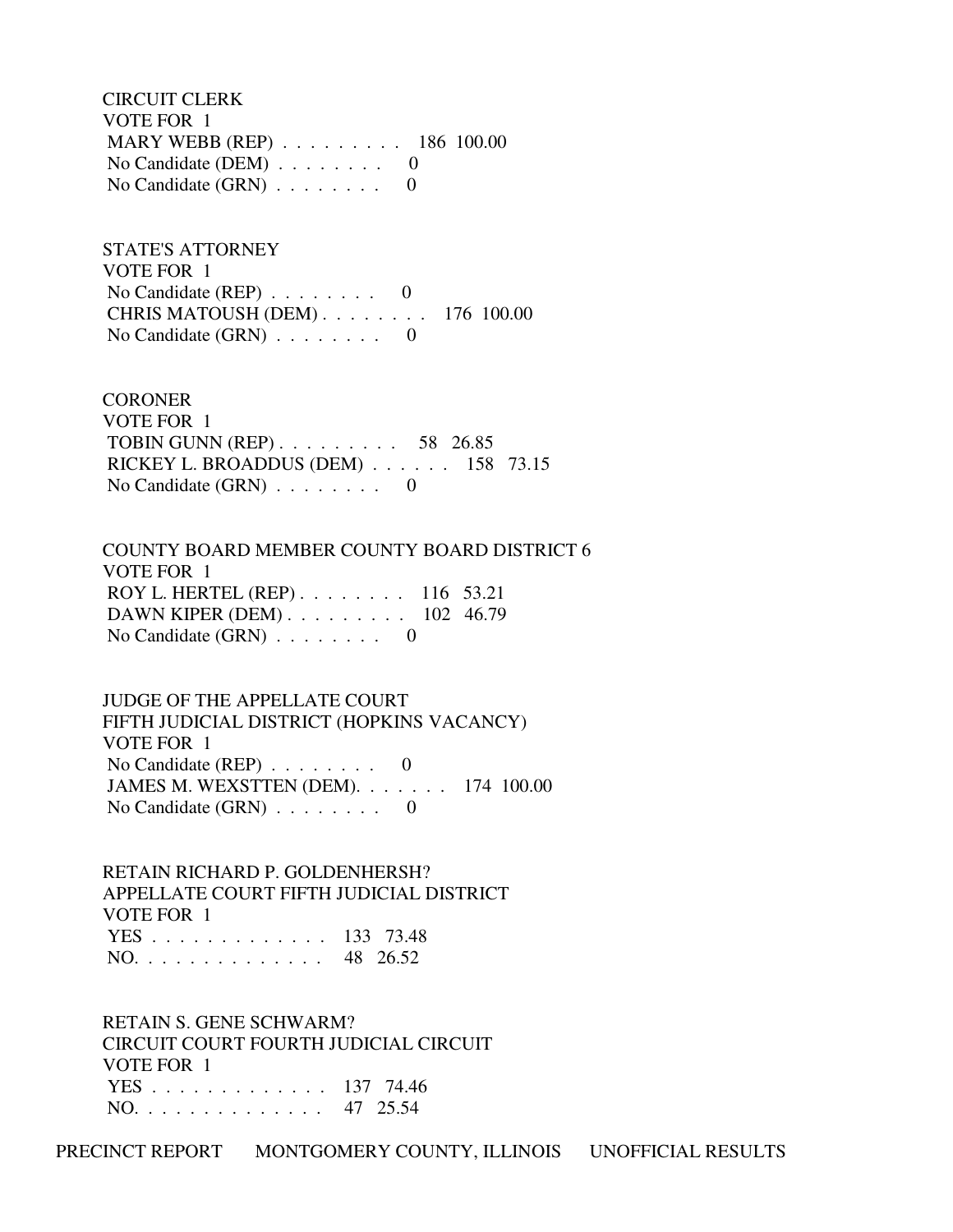## RUN DATE:11/05/08 GENERAL ELECTION RUN TIME:09:17 AM NOVEMBER 4, 2008

0016 HILLSBORO 5

 VOTES PERCENT REGISTERED VOTERS - TOTAL . . . . . . 741 BALLOTS CAST - TOTAL. . . . . . . . 551 BALLOTS CAST - BLANK. . . . . . . . 0 VOTER TURNOUT - TOTAL . . . . . . . 74.36 VOTER TURNOUT - BLANK . . . . . . .

 CONSTITUTIONAL CONVENTION QUESTION VOTE FOR 1 YES . . . . . . . . . . . . . 107 24.37 NO. . . . . . . . . . . . . . 332 75.63

 PRESIDENT & VICE PRESIDENT OF THE UNITED STATES (TOTAL) VOTE FOR 1 J. McCAIN / S. PALIN (REP). . . . . . 236 43.30 B. OBAMA / J. BIDEN (DEM) . . . . . . 299 54.86 C. McKINNEY / R. CLEMENTE  $(GRN)$ . . . . 1 .18 B. BARR / W. ROOT (LIB). . . . . . . 1 .18 J. POLACHEK / No Candidate (NEW). . . . 0 C. BALDWIN / D. CASTLE  $(CON)$ . . . . . 3 .55 R. NADER / M. GONZALEZ (IND) . . . . . 4 .73 WRITE-IN. . . . . . . . . . . . 1 .18

PRESIDENT & VICE PRESIDENT

 OF THE UNITED STATES (17TH CONGRESSIONAL) VOTE FOR 1 J. McCAIN / S. PALIN (REP). . . . . . 236 43.30 B. OBAMA / J. BIDEN (DEM) . . . . . . 299 54.86 C. McKINNEY / R. CLEMENTE  $(GRN)$ . . . . 1 .18 B. BARR / W. ROOT (LIB). . . . . . . 1 .18 J. POLACHEK / No Candidate (NEW). . . . 0 C. BALDWIN / D. CASTLE  $(CON)$ . . . . . 3 .55 R. NADER / M. GONZALEZ (IND) . . . . . 4 .73 WRITE-IN. . . . . . . . . . . . 1 .18

UNITED STATES SENATOR

| VOTE FOR 1                              |  |
|-----------------------------------------|--|
| STEVE SAUERBERG (REP) 170 32.02         |  |
| RICHARD J. DURBIN (DEM). 345 64.97      |  |
| KATHY CUMMINGS (GRN). 8 1.51            |  |
| LARRY A. STAFFORD (LIB). $\ldots$ 4 .75 |  |
| CHAD N. KOPPIE (CON). $\ldots$ 4 .75    |  |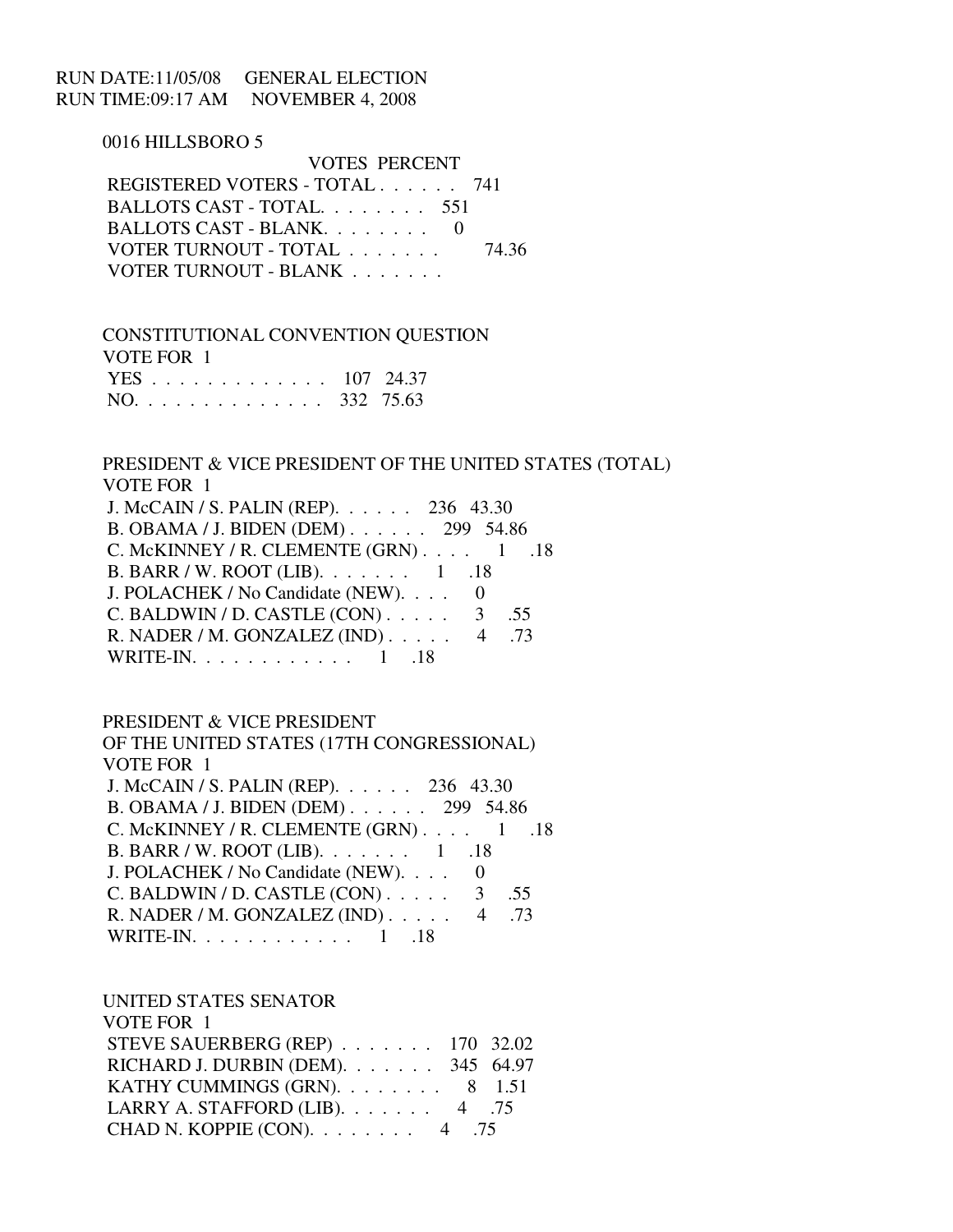REPRESENTATIVE IN CONGRESS SEVENTEENTH CONGRESSIONAL DISTRICT VOTE FOR 1 No Candidate (REP) . . . . . . . . 0 PHIL HARE (DEM) . . . . . . . . . 377 99.21 No Candidate  $(GRN)$  . . . . . . . . 0 WRITE-IN. . . . . . . . . . . . . 3 .79

 REPRESENTATIVE IN THE GENERAL ASSEMBLY NINETY-EIGHTH REPRESENTATIVE DISTRICT VOTE FOR 1 JIM CURRY (REP) . . . . . . . . . 140 26.47 GARY HANNIG (DEM). . . . . . . . . 389 73.53 No Candidate (GRN) . . . . . . . . 0

 CIRCUIT CLERK VOTE FOR 1 MARY WEBB (REP) . . . . . . . . . 455 100.00 No Candidate (DEM)  $\ldots$  . . . . . . 0 No Candidate  $(GRN)$  . . . . . . . . 0

 STATE'S ATTORNEY VOTE FOR 1 No Candidate (REP) . . . . . . . . 0 CHRIS MATOUSH (DEM) . . . . . . . . 438 100.00 No Candidate  $(GRN)$  . . . . . . . . 0

**CORONER**  VOTE FOR 1 TOBIN GUNN (REP) . . . . . . . . . 160 30.77 RICKEY L. BROADDUS (DEM) . . . . . . 360 69.23 No Candidate (GRN) . . . . . . . . 0

 COUNTY BOARD MEMBER COUNTY BOARD DISTRICT 4 VOTE FOR 2 JEFF SMITH (REP) . . . . . . . . . 131 23.82

 MIKE PLUNKETT (DEM) . . . . . . . . 232 42.18 JIM MOORE (DEM) . . . . . . . . . 187 34.00 No Candidate (GRN) . . . . . . . . 0

 COUNTY BOARD MEMBER COUNTY BOARD DISTRICT 6 VOTE FOR 1 ROY L. HERTEL (REP) . . . . . . . . 90 55.56 DAWN KIPER (DEM) . . . . . . . . . 72 44.44 No Candidate  $(GRN)$  . . . . . . . . 0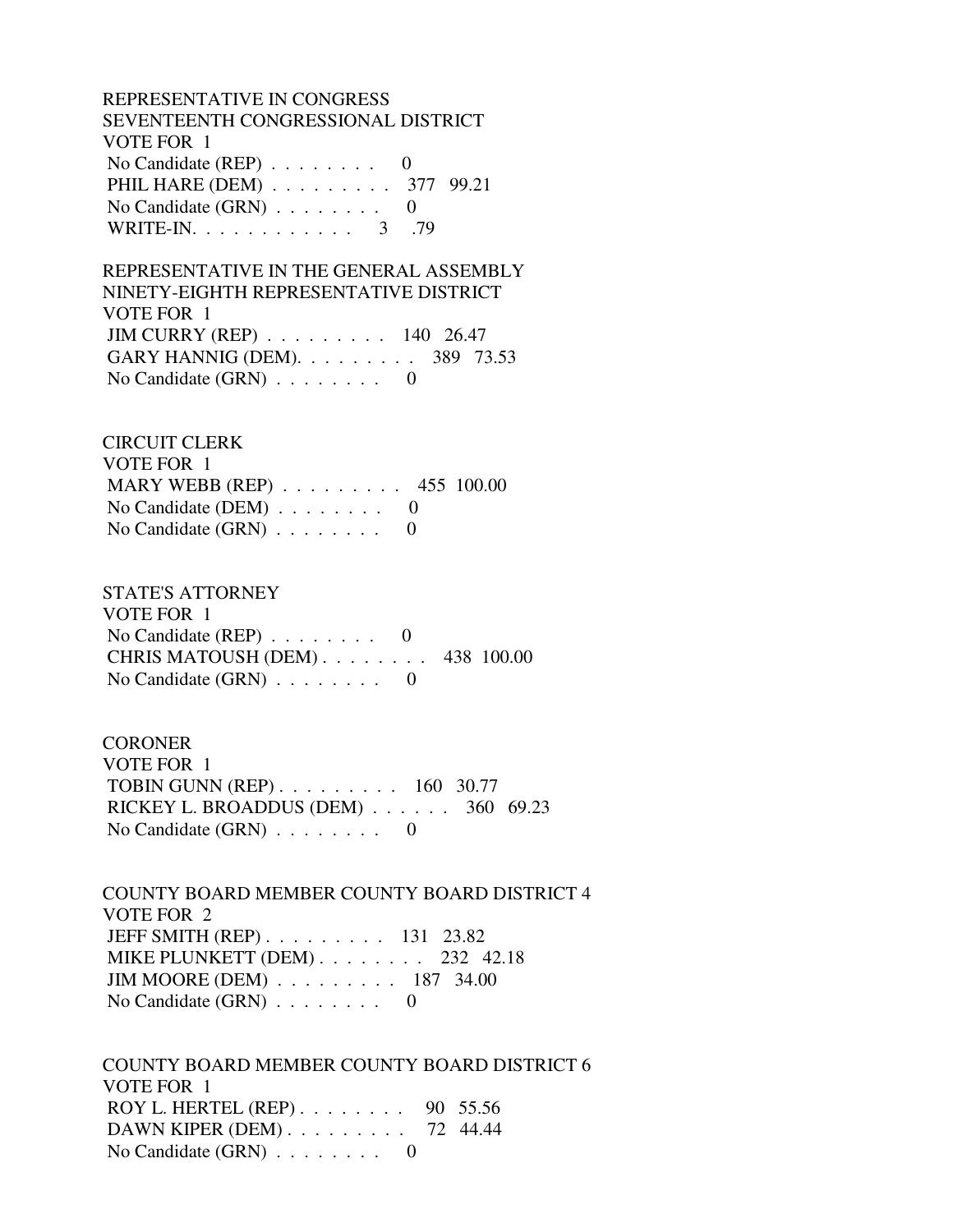JUDGE OF THE APPELLATE COURT FIFTH JUDICIAL DISTRICT (HOPKINS VACANCY) VOTE FOR 1 No Candidate (REP) . . . . . . . . 0 JAMES M. WEXSTTEN (DEM). . . . . . . 380 100.00 No Candidate  $(GRN)$  . . . . . . . . 0

 RETAIN RICHARD P. GOLDENHERSH? APPELLATE COURT FIFTH JUDICIAL DISTRICT VOTE FOR 1 YES . . . . . . . . . . . . . 292 66.82 NO. . . . . . . . . . . . . . 145 33.18

 RETAIN S. GENE SCHWARM? CIRCUIT COURT FOURTH JUDICIAL CIRCUIT VOTE FOR 1 YES . . . . . . . . . . . . . 298 68.51 NO. . . . . . . . . . . . . . 137 31.49

PRECINCT REPORT MONTGOMERY COUNTY, ILLINOIS UNOFFICIAL RESULTS RUN DATE:11/05/08 GENERAL ELECTION RUN TIME:09:17 AM NOVEMBER 4, 2008

0017 HILLSBORO 6

 VOTES PERCENT REGISTERED VOTERS - TOTAL . . . . . . 787 BALLOTS CAST - TOTAL. . . . . . . . 529 BALLOTS CAST - BLANK. . . . . . . . 0 VOTER TURNOUT - TOTAL . . . . . . . 67.22 VOTER TURNOUT - BLANK . . . . . . .

 CONSTITUTIONAL CONVENTION QUESTION VOTE FOR 1 YES . . . . . . . . . . . . . 119 28.67 NO. . . . . . . . . . . . . . 296 71.33

 PRESIDENT & VICE PRESIDENT OF THE UNITED STATES (TOTAL) VOTE FOR 1 J. McCAIN / S. PALIN (REP). . . . . . 175 33.40 B. OBAMA / J. BIDEN (DEM) . . . . . . 340 64.89 C. McKINNEY / R. CLEMENTE (GRN) . . . . 2 .38 B. BARR / W. ROOT (LIB). . . . . . . 1 .19 J. POLACHEK / No Candidate (NEW). . . . 0  $C.$  BALDWIN / D. CASTLE  $(CON)$ ..... 0 R. NADER / M. GONZALEZ (IND) . . . . . 4 .76 WRITE-IN. . . . . . . . . . . . 2 .38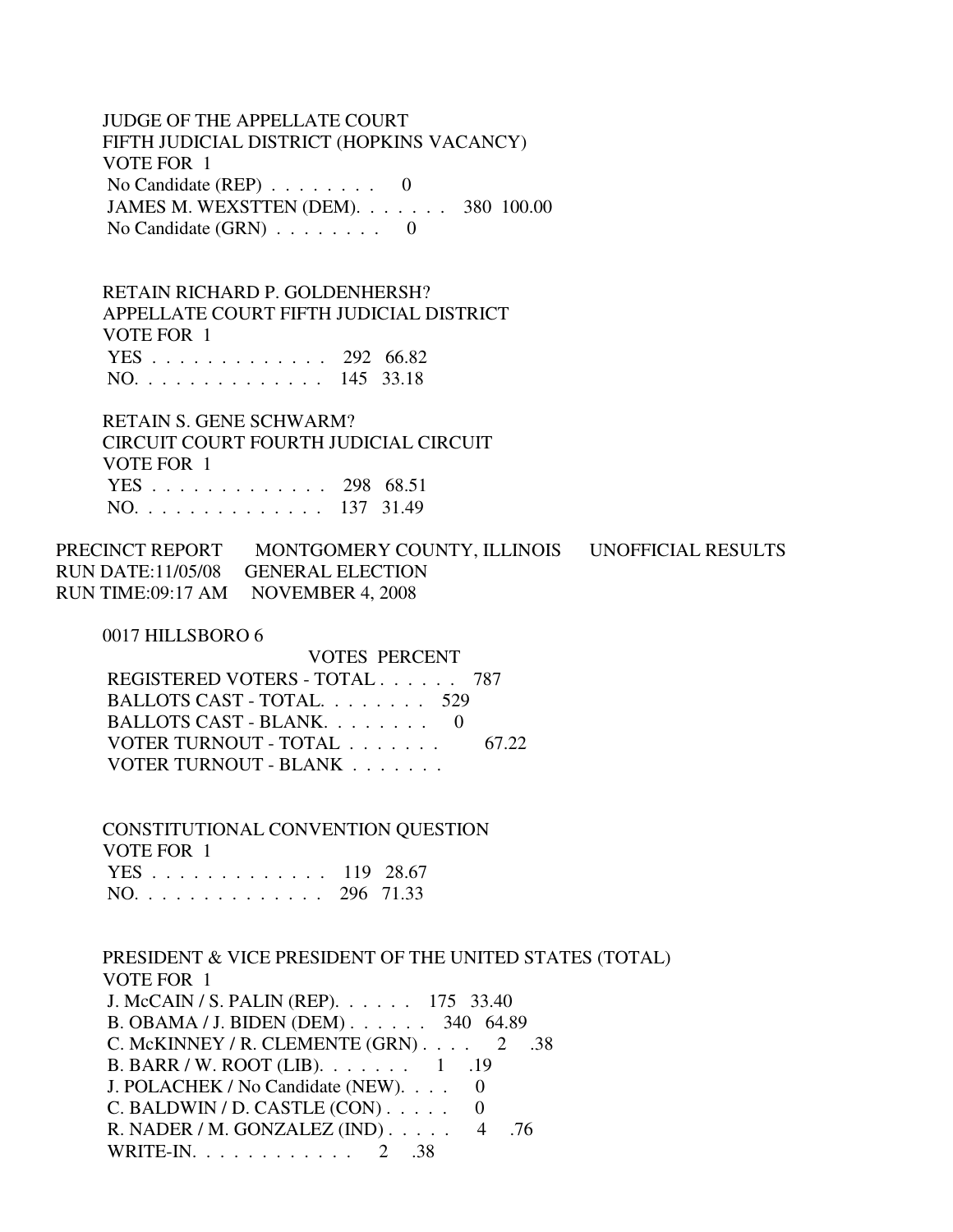#### PRESIDENT & VICE PRESIDENT

| OF THE UNITED STATES (17TH CONGRESSIONAL)        |
|--------------------------------------------------|
| VOTE FOR 1                                       |
| J. McCAIN / S. PALIN (REP). 175 33.40            |
| B. OBAMA / J. BIDEN (DEM) 340 64.89              |
| C. McKINNEY / R. CLEMENTE $(GRN)$ 2<br>.38       |
| B. BARR / W. ROOT (LIB). 1 .19                   |
| J. POLACHEK / No Candidate (NEW).                |
| C. BALDWIN / D. CASTLE (CON)                     |
| R. NADER / M. GONZALEZ (IND) $\ldots$ . 4<br>.76 |
| WRITE-IN. 2 .38                                  |

#### UNITED STATES SENATOR

| VOTE FOR 1                              |  |
|-----------------------------------------|--|
| STEVE SAUERBERG (REP) 122 23.74         |  |
| RICHARD J. DURBIN (DEM). 378 73.54      |  |
| KATHY CUMMINGS (GRN). 10 1.95           |  |
| LARRY A. STAFFORD (LIB). $\ldots$ 3 .58 |  |
| CHAD N. KOPPIE (CON). $\ldots$ 1 . 19   |  |
|                                         |  |

#### REPRESENTATIVE IN CONGRESS

| SEVENTEENTH CONGRESSIONAL DISTRICT          |  |
|---------------------------------------------|--|
| VOTE FOR 1                                  |  |
| No Candidate (REP) $\ldots \ldots \ldots$ 0 |  |
| PHIL HARE (DEM) 412 99.76                   |  |
| No Candidate $(GRN)$ 0                      |  |
| WRITE-IN. 1 .24                             |  |

# REPRESENTATIVE IN THE GENERAL ASSEMBLY NINETY-EIGHTH REPRESENTATIVE DISTRICT VOTE FOR 1 JIM CURRY (REP) . . . . . . . . . 100 19.61

| GARY HANNIG (DEM). $\ldots \ldots \ldots$ 410 80.39 |  |
|-----------------------------------------------------|--|
| No Candidate $(GRN)$                                |  |

## CIRCUIT CLERK VOTE FOR 1 MARY WEBB (REP) . . . . . . . . . 428 100.00 No Candidate (DEM) . . . . . . . . 0 No Candidate  $(GRN)$  . . . . . . . . 0

 STATE'S ATTORNEY VOTE FOR 1 No Candidate (REP) . . . . . . . . 0 CHRIS MATOUSH (DEM) . . . . . . . . 444 100.00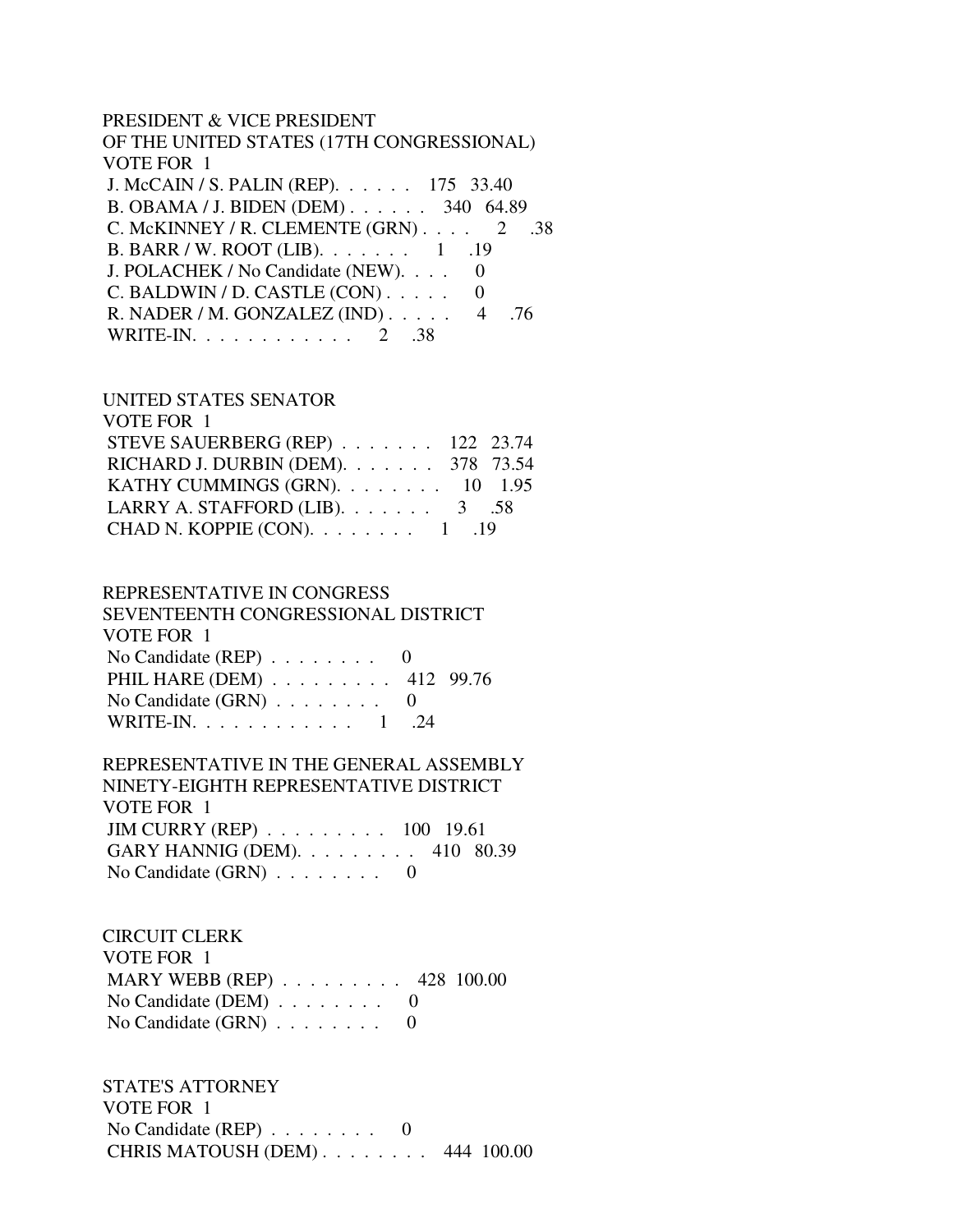No Candidate (GRN) . . . . . . . . 0

**CORONER**  VOTE FOR 1 TOBIN GUNN (REP) . . . . . . . . . 105 20.79 RICKEY L. BROADDUS (DEM) . . . . . . 400 79.21 No Candidate  $(GRN)$  . . . . . . . . 0

 COUNTY BOARD MEMBER COUNTY BOARD DISTRICT 4 VOTE FOR 2 JEFF SMITH (REP) . . . . . . . . . 199 26.43 MIKE PLUNKETT (DEM) . . . . . . . . 299 39.71 JIM MOORE (DEM) . . . . . . . . . 255 33.86 No Candidate  $(GRN)$  . . . . . . . . 0

 JUDGE OF THE APPELLATE COURT FIFTH JUDICIAL DISTRICT (HOPKINS VACANCY) VOTE FOR 1 No Candidate (REP) . . . . . . . . 0 JAMES M. WEXSTTEN (DEM). . . . . . . 403 100.00 No Candidate  $(GRN)$  . . . . . . . . 0

 RETAIN RICHARD P. GOLDENHERSH? APPELLATE COURT FIFTH JUDICIAL DISTRICT VOTE FOR 1 YES . . . . . . . . . . . . . 298 70.45 NO. . . . . . . . . . . . . . 125 29.55

 RETAIN S. GENE SCHWARM? CIRCUIT COURT FOURTH JUDICIAL CIRCUIT VOTE FOR 1 YES . . . . . . . . . . . . . 307 72.41 NO. . . . . . . . . . . . . . 117 27.59

PRECINCT REPORT MONTGOMERY COUNTY, ILLINOIS UNOFFICIAL RESULTS RUN DATE:11/05/08 GENERAL ELECTION RUN TIME:09:17 AM NOVEMBER 4, 2008

0018 IRVING

 VOTES PERCENT REGISTERED VOTERS - TOTAL . . . . . . 674 BALLOTS CAST - TOTAL. . . . . . . . 432 BALLOTS CAST - BLANK. . . . . . . . 0 VOTER TURNOUT - TOTAL . . . . . . . 64.09 VOTER TURNOUT - BLANK . . . . . . .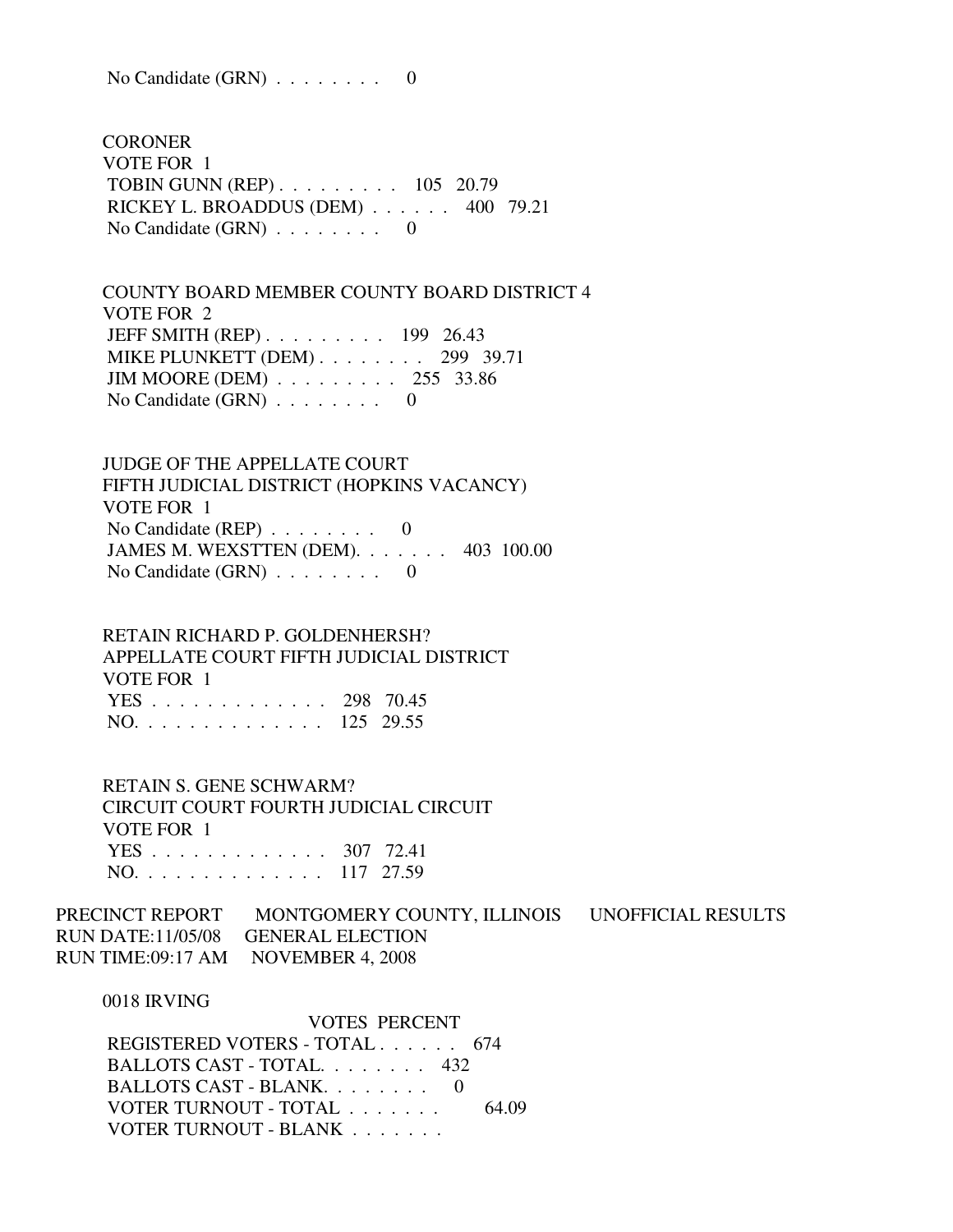CONSTITUTIONAL CONVENTION QUESTION VOTE FOR 1 YES . . . . . . . . . . . . . 83 24.63 NO. . . . . . . . . . . . . . 254 75.37

 PRESIDENT & VICE PRESIDENT OF THE UNITED STATES (TOTAL) VOTE FOR 1 J. McCAIN / S. PALIN (REP). . . . . . . 194 45.01<br>B. ORAMA / J. BIDEN (DEM). . . . . . . . . 220 52.12  $B$ . OBAMA *I* J. BIDEN (DEM)

| B. OBAMA / J. BIDEN (DEM) $229$ 33.13       |     |
|---------------------------------------------|-----|
| C. McKINNEY / R. CLEMENTE $(GRN)$ 0         |     |
| B. BARR / W. ROOT (LIB). $\ldots$ 3 .70     |     |
| J. POLACHEK / No Candidate (NEW). 0         |     |
| C. BALDWIN / D. CASTLE $(CON)$ 1            | .23 |
| R. NADER / M. GONZALEZ (IND) $\ldots$ 1 .23 |     |
| WRITE-IN. 3 .70                             |     |

#### PRESIDENT & VICE PRESIDENT

 OF THE UNITED STATES (19TH CONGRESSIONAL) VOTE FOR 1

| J. McCAIN / S. PALIN (REP). 194 45.01       |     |
|---------------------------------------------|-----|
| B. OBAMA / J. BIDEN (DEM) 229 53.13         |     |
| C. McKINNEY / R. CLEMENTE $(GRN)$ 0         |     |
| B. BARR / W. ROOT (LIB). $\ldots$ 3 .70     |     |
| J. POLACHEK / No Candidate (NEW). 0         |     |
| C. BALDWIN / D. CASTLE $(CON)$ 1            | .23 |
| R. NADER / M. GONZALEZ (IND) $\ldots$ 1 .23 |     |
| WRITE-IN. $\ldots$ 3 .70                    |     |

## UNITED STATES SENATOR

| STEVE SAUERBERG (REP) 135 32.30                                                 |
|---------------------------------------------------------------------------------|
| RICHARD J. DURBIN (DEM). $\ldots$ 273 65.31                                     |
| KATHY CUMMINGS (GRN). $\ldots$ 3 .72                                            |
|                                                                                 |
|                                                                                 |
| LARRY A. STAFFORD (LIB). $\ldots$ 6 1.44<br>CHAD N. KOPPIE (CON). $\ldots$ 1 24 |

#### REPRESENTATIVE IN CONGRESS

| NINETEENTH CONGRESSIONAL DISTRICT                |  |
|--------------------------------------------------|--|
| VOTE FOR 1                                       |  |
| JOHN M. SHIMKUS (REP) 251 61.98                  |  |
| DANIEL DAVIS (DEM) 147 36.30                     |  |
| TROY DENNIS (GRN). $\ldots \ldots \ldots$ 7 1.73 |  |

 REPRESENTATIVE IN THE GENERAL ASSEMBLY NINETY-EIGHTH REPRESENTATIVE DISTRICT VOTE FOR 1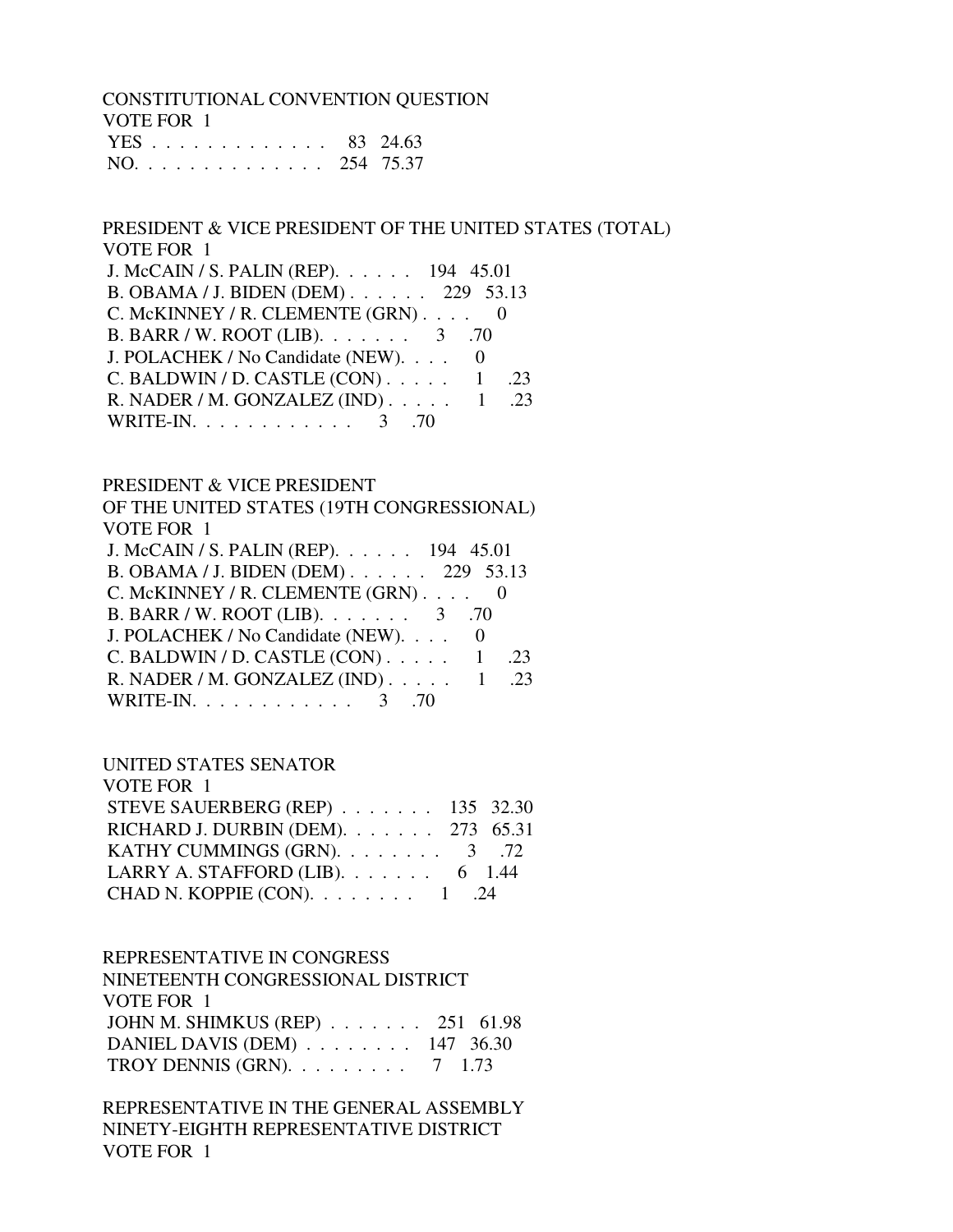JIM CURRY (REP) . . . . . . . . . 116 28.43 GARY HANNIG (DEM). . . . . . . . . 292 71.57 No Candidate (GRN) . . . . . . . . 0

 CIRCUIT CLERK VOTE FOR 1 MARY WEBB (REP) . . . . . . . . . 365 100.00 No Candidate (DEM)  $\ldots$  . . . . . . 0 No Candidate  $(GRN)$  . . . . . . . . 0

 STATE'S ATTORNEY VOTE FOR 1 No Candidate (REP)  $\ldots \ldots \ldots$  0 CHRIS MATOUSH (DEM) . . . . . . . . 336 100.00 No Candidate  $(GRN)$  . . . . . . . . 0

**CORONER**  VOTE FOR 1 TOBIN GUNN (REP) . . . . . . . . . 113 27.83 RICKEY L. BROADDUS (DEM) . . . . . . 293 72.17 No Candidate (GRN) . . . . . . . . 0

 COUNTY BOARD MEMBER COUNTY BOARD DISTRICT 3 VOTE FOR 1 No Candidate (REP) . . . . . . . . 0 ROBERT L. DURBIN (DEM) . . . . . . . 339 100.00 No Candidate (GRN) . . . . . . . . 0

 JUDGE OF THE APPELLATE COURT FIFTH JUDICIAL DISTRICT (HOPKINS VACANCY) VOTE FOR 1 No Candidate (REP)  $\ldots \ldots \ldots$  0 JAMES M. WEXSTTEN (DEM). . . . . . . 316 100.00 No Candidate (GRN) . . . . . . . . 0

 RETAIN RICHARD P. GOLDENHERSH? APPELLATE COURT FIFTH JUDICIAL DISTRICT VOTE FOR 1 YES . . . . . . . . . . . . . 245 70.00 NO. . . . . . . . . . . . . . 105 30.00

 RETAIN S. GENE SCHWARM? CIRCUIT COURT FOURTH JUDICIAL CIRCUIT VOTE FOR 1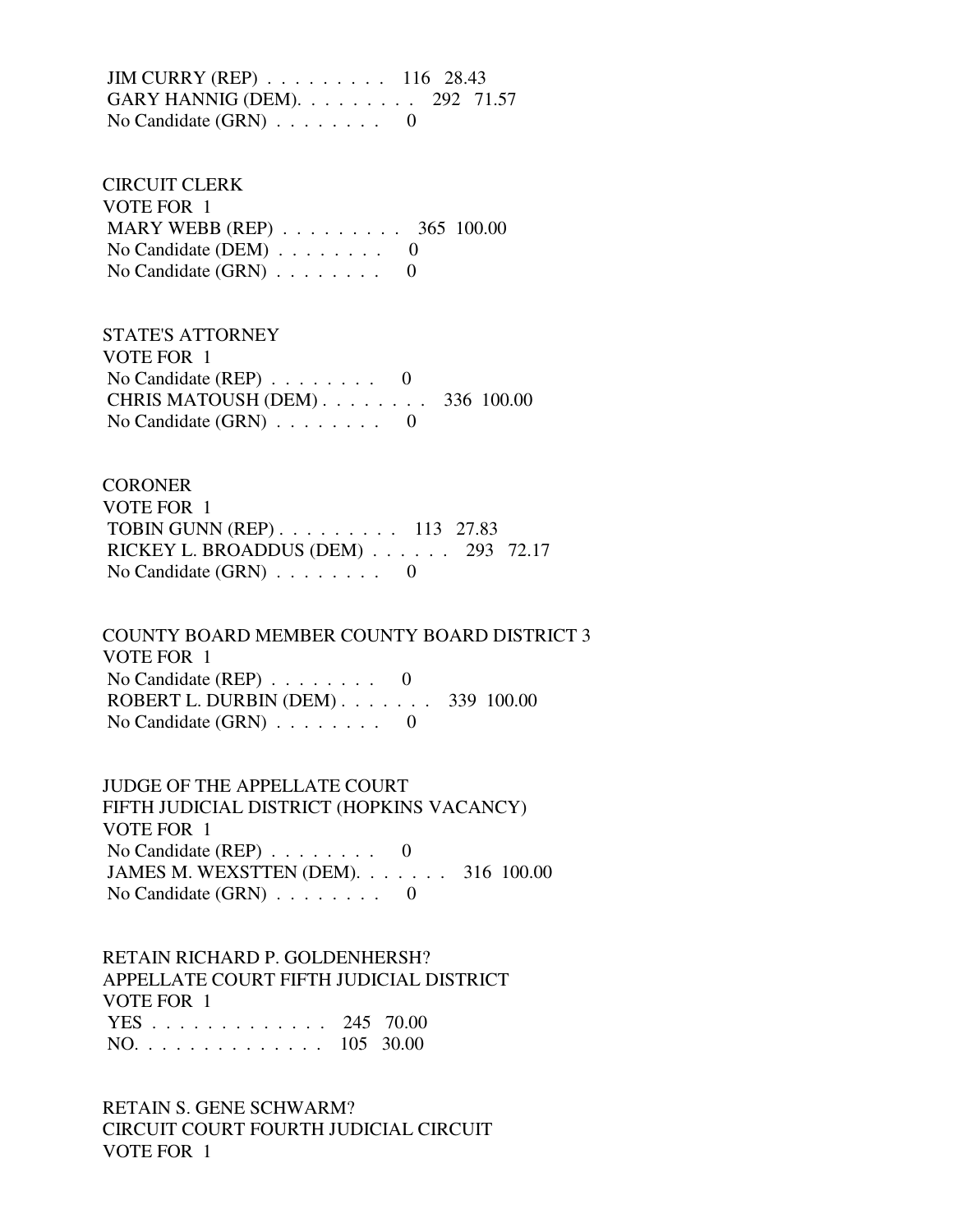|  |  |  |  |  |  |  | YES 245 70.00 |
|--|--|--|--|--|--|--|---------------|
|  |  |  |  |  |  |  | NO. 105 30.00 |

PRECINCT REPORT MONTGOMERY COUNTY, ILLINOIS UNOFFICIAL RESULTS RUN DATE:11/05/08 GENERAL ELECTION RUN TIME:09:17 AM NOVEMBER 4, 2008

VOTES PERCENT

#### 0019 NOKOMIS 1

| VUIES PERUENI                 |       |
|-------------------------------|-------|
| REGISTERED VOTERS - TOTAL 210 |       |
| BALLOTS CAST - TOTAL $142$    |       |
| BALLOTS CAST - BLANK. 1 .70   |       |
| VOTER TURNOUT - TOTAL         | 67.62 |
| VOTER TURNOUT - BLANK         | -48   |
|                               |       |

 CONSTITUTIONAL CONVENTION QUESTION VOTE FOR 1

| VVID PVINT   |  |
|--------------|--|
| YES 19 16.81 |  |
| NO. 94 83.19 |  |

 PRESIDENT & VICE PRESIDENT OF THE UNITED STATES (TOTAL) VOTE FOR 1 J. McCAIN / S. PALIN (REP). . . . . . 78 55.32 B. OBAMA / J. BIDEN (DEM) . 62 43.97

| D. UDAMA / J. DIDEN (DENI) $02$ 43.91           |  |
|-------------------------------------------------|--|
| C. McKINNEY / R. CLEMENTE $(GRN)$ 0             |  |
| B. BARR / W. ROOT (LIB). $\ldots \ldots \ldots$ |  |
| J. POLACHEK / No Candidate (NEW). 0             |  |
| C. BALDWIN / D. CASTLE $(CON)$ 0                |  |
| R. NADER / M. GONZALEZ (IND) $\ldots$ 1 .71     |  |
| WRITE-IN. $\ldots$ 0                            |  |

 PRESIDENT & VICE PRESIDENT OF THE UNITED STATES (19TH CONGRESSIONAL) VOTE FOR 1 J. McCAIN / S. PALIN (REP). . . . . . 78 55.32 B. OBAMA / J. BIDEN (DEM) . . . . . . 62 43.97 C. McKINNEY / R. CLEMENTE (GRN) . . . . 0 B. BARR / W. ROOT (LIB). . . . . . . 0 J. POLACHEK / No Candidate (NEW). . . . 0  $C.$  BALDWIN / D. CASTLE  $(CON)$ ..... 0 R. NADER / M. GONZALEZ (IND) . . . . . 1 .71 WRITE-IN. . . . . . . . . . . . 0

 UNITED STATES SENATOR VOTE FOR 1 STEVE SAUERBERG (REP) . . . . . . . 54 39.13 RICHARD J. DURBIN (DEM). . . . . . . 83 60.14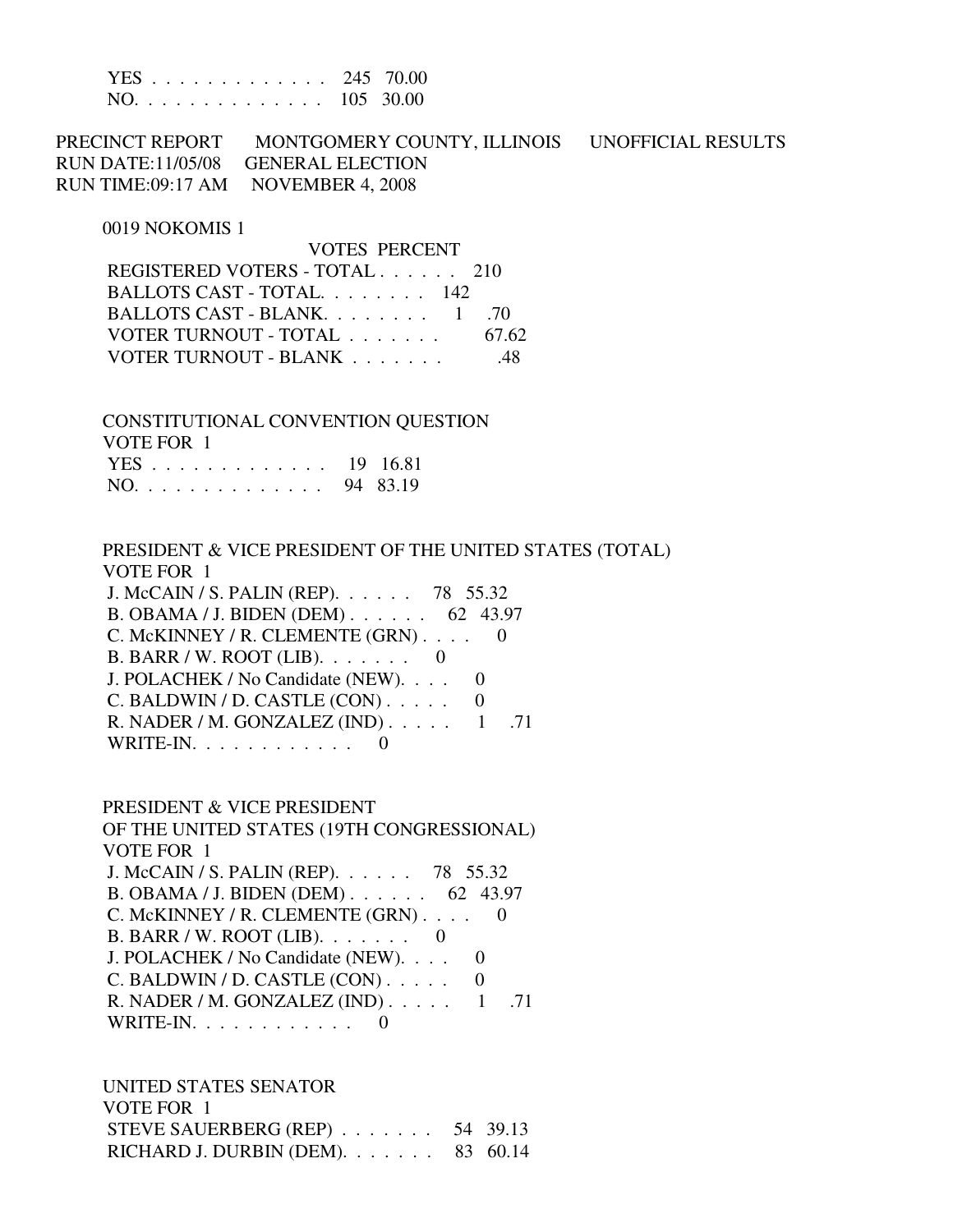| KATHY CUMMINGS (GRN). 0                    |  |
|--------------------------------------------|--|
| LARRY A. STAFFORD (LIB). $\ldots \ldots$ 0 |  |
| CHAD N. KOPPIE (CON). $\ldots$ 1 .72       |  |

 REPRESENTATIVE IN CONGRESS NINETEENTH CONGRESSIONAL DISTRICT VOTE FOR 1 JOHN M. SHIMKUS (REP) . . . . . . . 85 62.04 DANIEL DAVIS (DEM) . . . . . . . . 50 36.50 TROY DENNIS (GRN).  $\ldots$  . . . . . . 2 1.46

 REPRESENTATIVE IN THE GENERAL ASSEMBLY NINETY-EIGHTH REPRESENTATIVE DISTRICT VOTE FOR 1 JIM CURRY (REP) . . . . . . . . . 49 35.77 GARY HANNIG (DEM). . . . . . . . . 88 64.23 No Candidate (GRN) . . . . . . . . 0

 CIRCUIT CLERK VOTE FOR 1 MARY WEBB (REP) . . . . . . . . . 118 100.00 No Candidate (DEM)  $\ldots \ldots \ldots$  0 No Candidate  $(GRN)$  . . . . . . . . 0

 STATE'S ATTORNEY VOTE FOR 1 No Candidate (REP)  $\ldots$  . . . . . . 0 CHRIS MATOUSH (DEM) . . . . . . . . 115 100.00 No Candidate (GRN) . . . . . . . . 0

**CORONER**  VOTE FOR 1 TOBIN GUNN (REP) . . . . . . . . . 38 28.57 RICKEY L. BROADDUS (DEM) . . . . . . 95 71.43 No Candidate (GRN) . . . . . . . . 0

 COUNTY BOARD MEMBER COUNTY BOARD DISTRICT 2 VOTE FOR 2 NELSON AUMANN (REP) . . . . . . . . 88 53.01 JOYCE A. MATTHEWS (DEM). . . . . . . 78 46.99 No Candidate  $(GRN)$  . . . . . . . . 0

 JUDGE OF THE APPELLATE COURT FIFTH JUDICIAL DISTRICT (HOPKINS VACANCY) VOTE FOR 1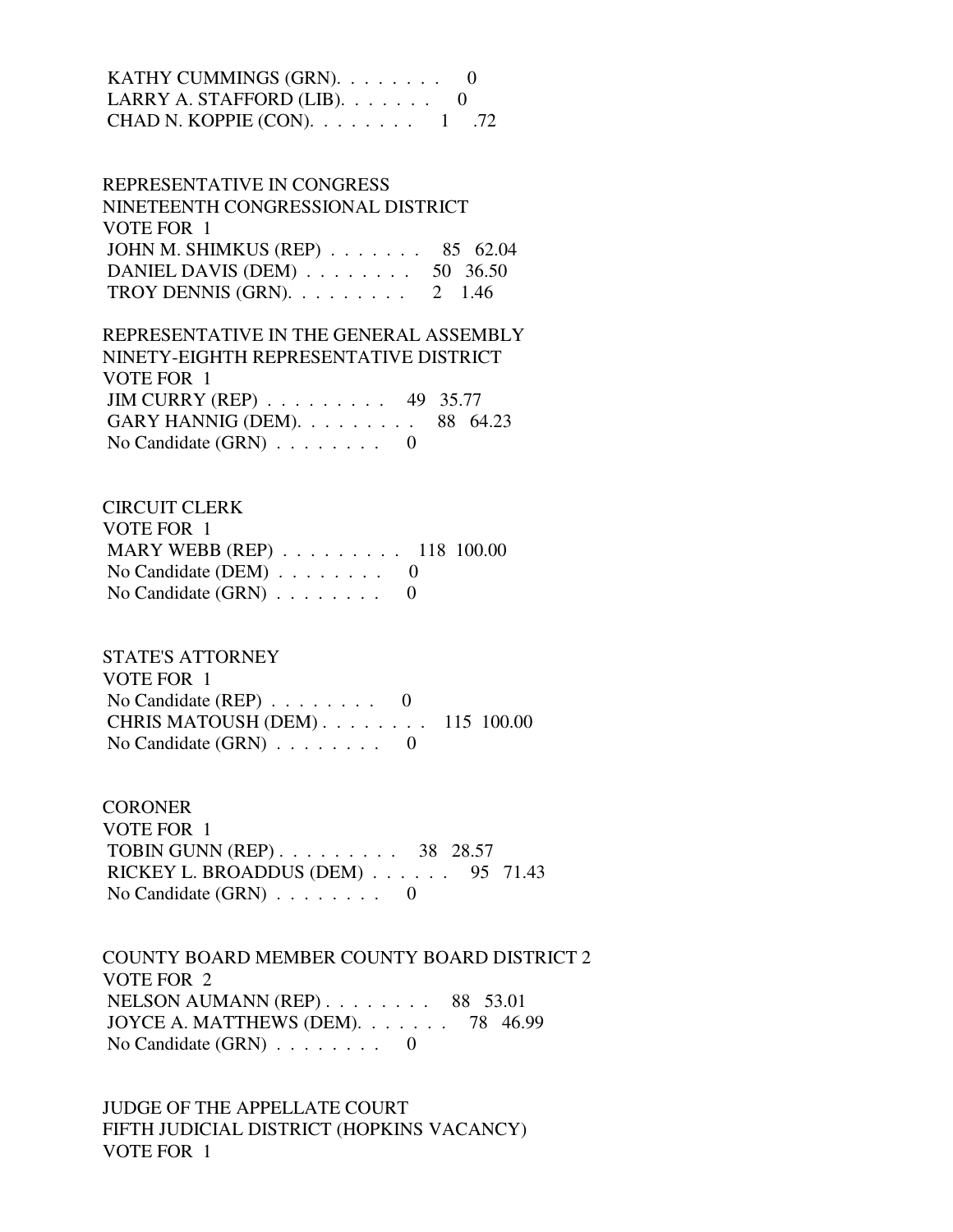No Candidate (REP) . . . . . . . . 0 JAMES M. WEXSTTEN (DEM). . . . . . . 121 100.00 No Candidate (GRN) . . . . . . . . 0

 RETAIN RICHARD P. GOLDENHERSH? APPELLATE COURT FIFTH JUDICIAL DISTRICT VOTE FOR 1 YES . . . . . . . . . . . . . 77 68.75 NO. . . . . . . . . . . . . . 35 31.25

 RETAIN S. GENE SCHWARM? CIRCUIT COURT FOURTH JUDICIAL CIRCUIT VOTE FOR 1 YES . . . . . . . . . . . . . 87 76.32 NO. . . . . . . . . . . . . . 27 23.68

PRECINCT REPORT MONTGOMERY COUNTY, ILLINOIS UNOFFICIAL RESULTS RUN DATE:11/05/08 GENERAL ELECTION RUN TIME:09:17 AM NOVEMBER 4, 2008

0020 NOKOMIS 2

 VOTES PERCENT REGISTERED VOTERS - TOTAL . . . . . . 410 BALLOTS CAST - TOTAL. . . . . . . . 263 BALLOTS CAST - BLANK. . . . . . . . 0 VOTER TURNOUT - TOTAL . . . . . . . 64.15 VOTER TURNOUT - BLANK . . . . . . .

 CONSTITUTIONAL CONVENTION QUESTION VOTE FOR 1 YES . . . . . . . . . . . . . 37 18.97 NO. . . . . . . . . . . . . . 158 81.03

 PRESIDENT & VICE PRESIDENT OF THE UNITED STATES (TOTAL) VOTE FOR 1 J. McCAIN / S. PALIN (REP). . . . . . 144 56.03 B. OBAMA / J. BIDEN (DEM) . . . . . . 108 42.02 C. McKINNEY / R. CLEMENTE (GRN) . . . . 0 B. BARR / W. ROOT (LIB). . . . . . . 0 J. POLACHEK / No Candidate (NEW). . . . 0  $C.$  BALDWIN / D. CASTLE  $(CON)$ ..... 0 R. NADER / M. GONZALEZ (IND) . . . . . 5 1.95 WRITE-IN.  $\ldots$  . . . . . . . . 0

 PRESIDENT & VICE PRESIDENT OF THE UNITED STATES (19TH CONGRESSIONAL)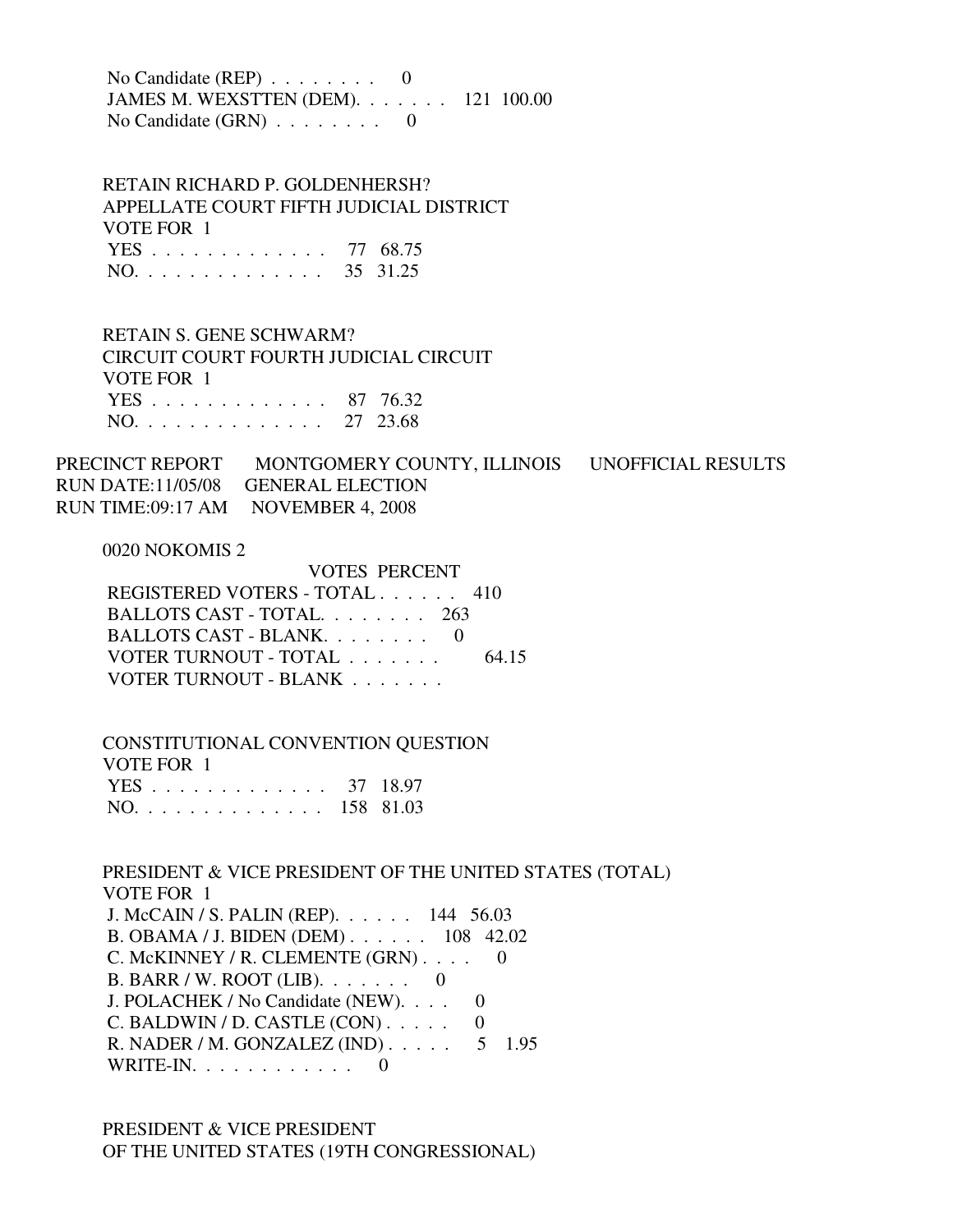#### VOTE FOR 1

| J. McCAIN / S. PALIN (REP). 144 56.03        |  |
|----------------------------------------------|--|
| B. OBAMA / J. BIDEN (DEM) 108 42.02          |  |
| C. McKINNEY / R. CLEMENTE (GRN) 0            |  |
| B. BARR / W. ROOT (LIB). $\ldots \ldots$ 0   |  |
| J. POLACHEK / No Candidate (NEW).            |  |
| $C.$ BALDWIN / D. CASTLE $(CON)$             |  |
| R. NADER / M. GONZALEZ (IND) $\ldots$ 5 1.95 |  |
| WRITE-IN. $\ldots$                           |  |

#### UNITED STATES SENATOR

| VOTE FOR 1                              |  |
|-----------------------------------------|--|
| STEVE SAUERBERG (REP) 103 40.39         |  |
| RICHARD J. DURBIN (DEM). 142 55.69      |  |
| KATHY CUMMINGS (GRN). $\ldots$ 7 2.75   |  |
| LARRY A. STAFFORD (LIB). $\ldots$ 2 .78 |  |
| CHAD N. KOPPIE (CON). $\ldots$ 1 .39    |  |
|                                         |  |

## REPRESENTATIVE IN CONGRESS

| NINETEENTH CONGRESSIONAL DISTRICT                |  |
|--------------------------------------------------|--|
| VOTE FOR 1                                       |  |
| JOHN M. SHIMKUS (REP) 179 70.75                  |  |
| DANIEL DAVIS (DEM) 71 28.06                      |  |
| TROY DENNIS (GRN). $\ldots \ldots \ldots$ 3 1.19 |  |

## REPRESENTATIVE IN THE GENERAL ASSEMBLY NINETY-EIGHTH REPRESENTATIVE DISTRICT VOTE FOR 1 JIM CURRY (REP) . . . . . . . . . 96 37.94 GARY HANNIG (DEM). . . . . . . . . 157 62.06 No Candidate (GRN)  $\ldots$  . . . . . . 0

## CIRCUIT CLERK VOTE FOR 1 MARY WEBB (REP) . . . . . . . . . 237 100.00 No Candidate (DEM) . . . . . . . . 0 No Candidate  $(GRN)$  . . . . . . . . 0

## STATE'S ATTORNEY VOTE FOR 1 No Candidate (REP) . . . . . . . . 0 CHRIS MATOUSH (DEM) . . . . . . . . 206 100.00 No Candidate (GRN) . . . . . . . . 0

**CORONER** VOTE FOR 1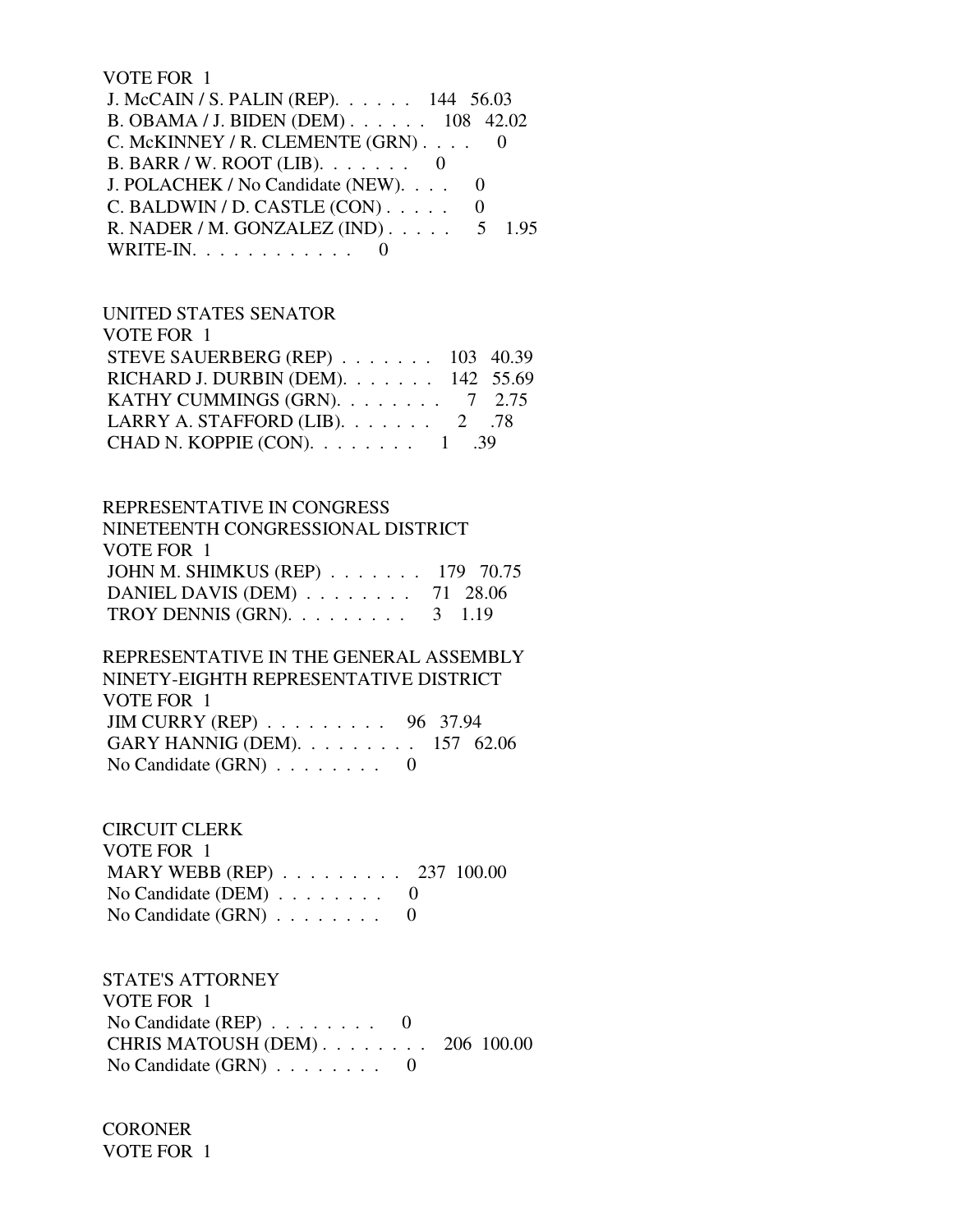TOBIN GUNN (REP) . . . . . . . . . 77 31.43 RICKEY L. BROADDUS (DEM) . . . . . . 168 68.57 No Candidate (GRN) . . . . . . . . 0

 COUNTY BOARD MEMBER COUNTY BOARD DISTRICT 2 VOTE FOR 2 NELSON AUMANN (REP) . . . . . . . . 157 51.48 JOYCE A. MATTHEWS (DEM). . . . . . . 148 48.52 No Candidate  $(GRN)$  . . . . . . . . 0

 JUDGE OF THE APPELLATE COURT FIFTH JUDICIAL DISTRICT (HOPKINS VACANCY) VOTE FOR 1 No Candidate  $(REP)$  . . . . . . . . 0 JAMES M. WEXSTTEN (DEM). . . . . . . 222 100.00 No Candidate (GRN) . . . . . . . . 0

 RETAIN RICHARD P. GOLDENHERSH? APPELLATE COURT FIFTH JUDICIAL DISTRICT VOTE FOR 1 YES . . . . . . . . . . . . . 158 68.10 NO. . . . . . . . . . . . . . 74 31.90

 RETAIN S. GENE SCHWARM? CIRCUIT COURT FOURTH JUDICIAL CIRCUIT VOTE FOR 1 YES . . . . . . . . . . . . . 164 70.69 NO. . . . . . . . . . . . . . 68 29.31

PRECINCT REPORT MONTGOMERY COUNTY, ILLINOIS UNOFFICIAL RESULTS RUN DATE:11/05/08 GENERAL ELECTION RUN TIME:09:17 AM NOVEMBER 4, 2008

0021 NOKOMIS 3

 VOTES PERCENT REGISTERED VOTERS - TOTAL . . . . . . 470 BALLOTS CAST - TOTAL. . . . . . . . 318 BALLOTS CAST - BLANK. . . . . . . . 0 VOTER TURNOUT - TOTAL . . . . . . . 67.66 VOTER TURNOUT - BLANK . . . . . . .

 CONSTITUTIONAL CONVENTION QUESTION VOTE FOR 1 YES . . . . . . . . . . . . . 47 20.52 NO. . . . . . . . . . . . . . 182 79.48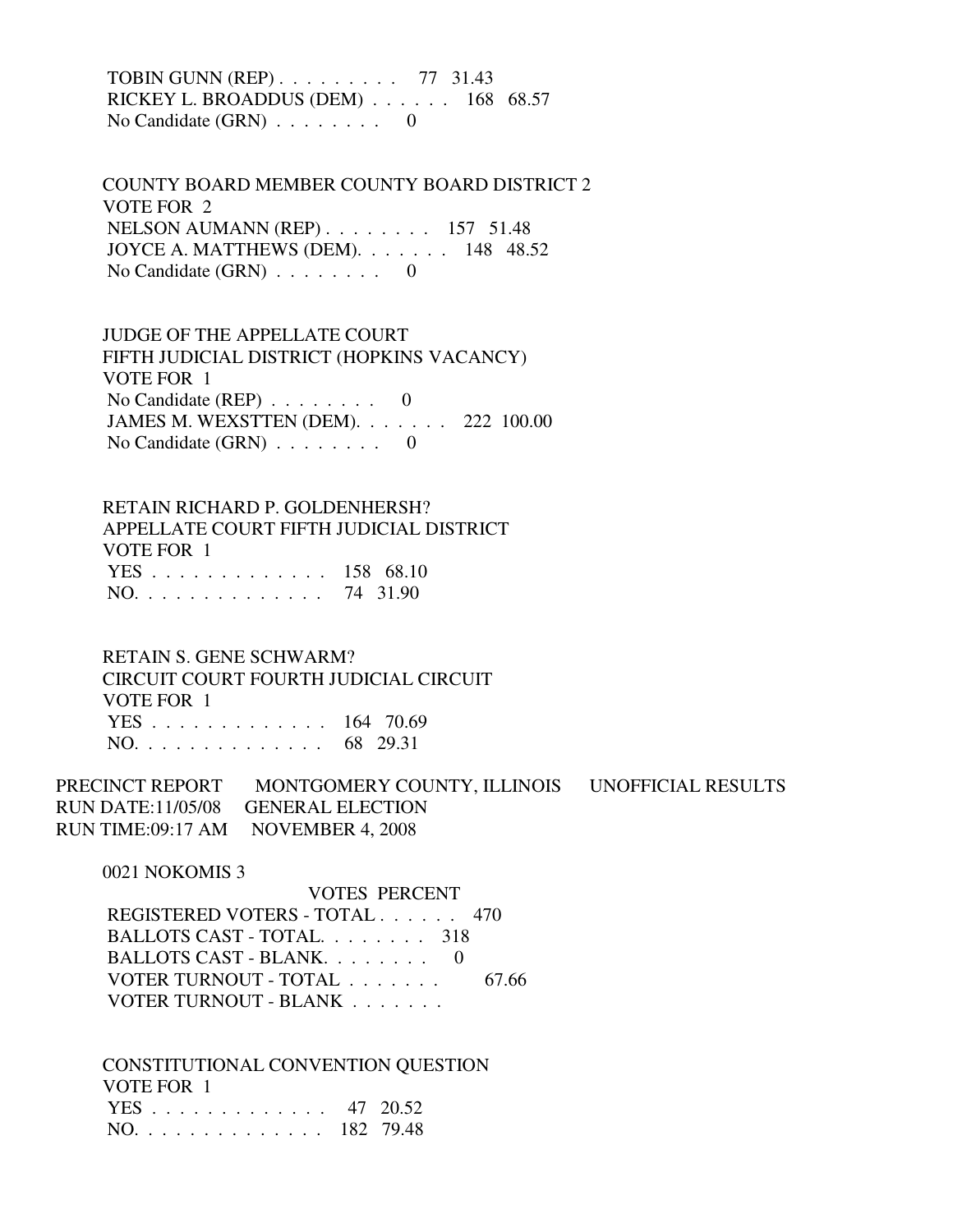PRESIDENT & VICE PRESIDENT OF THE UNITED STATES (TOTAL) VOTE FOR 1

 J. McCAIN / S. PALIN (REP). . . . . . 160 50.63 B. OBAMA / J. BIDEN (DEM) . . . . . . 146 46.20 C. McKINNEY / R. CLEMENTE  $(GRN)$ . . . . 2 .63 B. BARR / W. ROOT (LIB). . . . . . . 2 .63 J. POLACHEK / No Candidate (NEW). . . . 0  $C.$  BALDWIN / D. CASTLE  $(CON)$ ..... 0 R. NADER / M. GONZALEZ (IND) . . . . . 5 1.58 WRITE-IN.  $\ldots$  . . . . . . . . . 1 .32

 PRESIDENT & VICE PRESIDENT OF THE UNITED STATES (19TH CONGRESSIONAL) VOTE FOR 1 J. McCAIN / S. PALIN (REP). . . . . . 160 50.63 B. OBAMA / J. BIDEN (DEM) . . . . . . 146 46.20 C. McKINNEY / R. CLEMENTE  $(GRN)$ . . . . 2 .63 B. BARR / W. ROOT (LIB). . . . . . . 2 .63 J. POLACHEK / No Candidate (NEW). . . . 0  $C.$  BALDWIN / D. CASTLE  $(CON)$ .... 0 R. NADER / M. GONZALEZ (IND) . . . . . 5 1.58 WRITE-IN. . . . . . . . . . . . 1 .32

## UNITED STATES SENATOR

| VOTE FOR 1                                   |  |
|----------------------------------------------|--|
| STEVE SAUERBERG (REP) 119 38.39              |  |
| RICHARD J. DURBIN (DEM). $\ldots$ 185 59.68  |  |
|                                              |  |
| LARRY A. STAFFORD (LIB). $\ldots$ 4 1.29     |  |
| CHAD N. KOPPIE (CON). $\ldots \ldots \ldots$ |  |

#### REPRESENTATIVE IN CONGRESS

 NINETEENTH CONGRESSIONAL DISTRICT VOTE FOR 1 JOHN M. SHIMKUS (REP) . . . . . . . 188 62.88 DANIEL DAVIS (DEM) . . . . . . . . 107 35.79 TROY DENNIS (GRN).  $\ldots$  . . . . . . 4 1.34

 REPRESENTATIVE IN THE GENERAL ASSEMBLY NINETY-EIGHTH REPRESENTATIVE DISTRICT VOTE FOR 1 JIM CURRY (REP) . . . . . . . . . 107 35.91 GARY HANNIG (DEM). . . . . . . . . 191 64.09 No Candidate (GRN) . . . . . . . . 0

CIRCUIT CLERK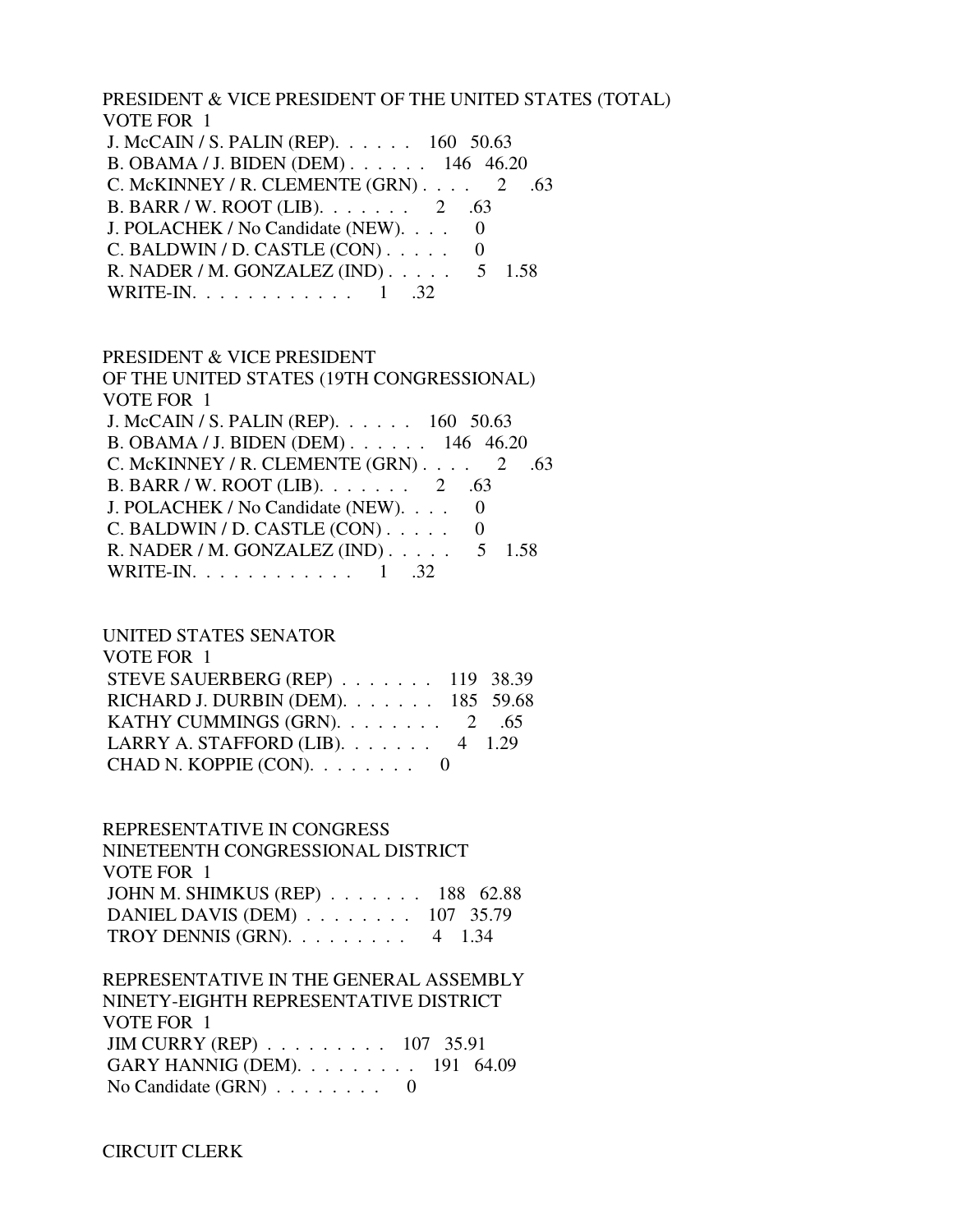VOTE FOR 1 MARY WEBB (REP) . . . . . . . . . 265 100.00 No Candidate (DEM) . . . . . . . . 0 No Candidate  $(GRN)$  . . . . . . . . 0

 STATE'S ATTORNEY VOTE FOR 1 No Candidate (REP)  $\ldots$ ...... 0 CHRIS MATOUSH (DEM) . . . . . . . . 240 100.00 No Candidate  $(GRN)$  . . . . . . . . 0

**CORONER**  VOTE FOR 1 TOBIN GUNN (REP) . . . . . . . . . 98 34.03 RICKEY L. BROADDUS (DEM) . . . . . . 190 65.97 No Candidate (GRN) . . . . . . . . 0

 COUNTY BOARD MEMBER COUNTY BOARD DISTRICT 2 VOTE FOR 2 NELSON AUMANN (REP) . . . . . . . . 167 45.75 JOYCE A. MATTHEWS (DEM). . . . . . . 198 54.25 No Candidate  $(GRN)$  . . . . . . . . 0

 JUDGE OF THE APPELLATE COURT FIFTH JUDICIAL DISTRICT (HOPKINS VACANCY) VOTE FOR 1 No Candidate (REP)  $\ldots$  . . . . . . 0 JAMES M. WEXSTTEN (DEM). . . . . . . 264 100.00 No Candidate (GRN) . . . . . . . . 0

 RETAIN RICHARD P. GOLDENHERSH? APPELLATE COURT FIFTH JUDICIAL DISTRICT VOTE FOR 1 YES . . . . . . . . . . . . . 154 60.63 NO. . . . . . . . . . . . . . 100 39.37

 RETAIN S. GENE SCHWARM? CIRCUIT COURT FOURTH JUDICIAL CIRCUIT VOTE FOR 1 YES . . . . . . . . . . . . . 161 62.65 NO. . . . . . . . . . . . . . 96 37.35

PRECINCT REPORT MONTGOMERY COUNTY, ILLINOIS UNOFFICIAL RESULTS RUN DATE:11/05/08 GENERAL ELECTION RUN TIME:09:17 AM NOVEMBER 4, 2008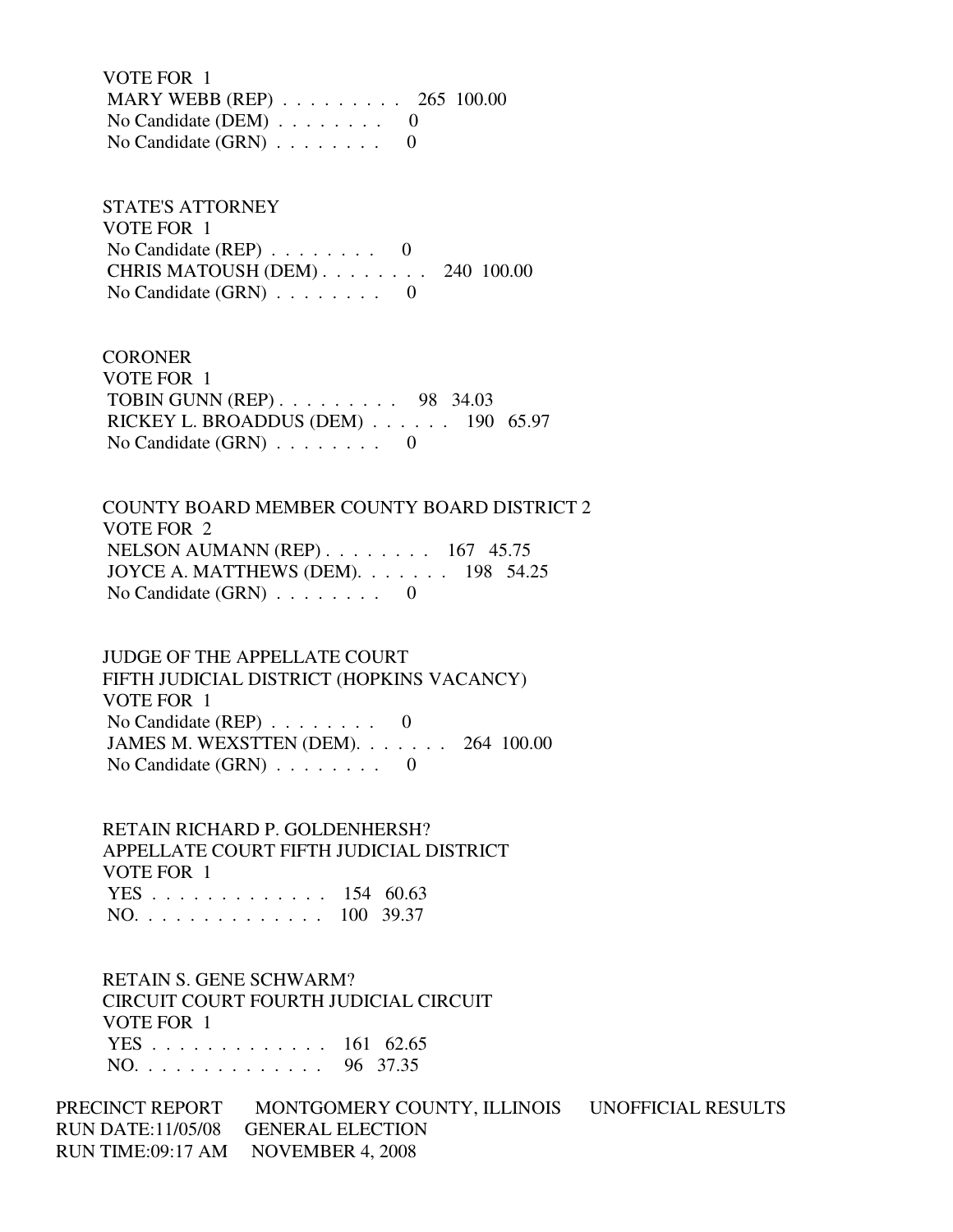#### 0022 NOKOMIS 4

| VULES PERUENT                 |       |
|-------------------------------|-------|
| REGISTERED VOTERS - TOTAL 276 |       |
| BALLOTS CAST - TOTAL 197      |       |
| BALLOTS CAST - BLANK. 0       |       |
| VOTER TURNOUT - TOTAL         | 71.38 |
| VOTER TURNOUT - BLANK         |       |

## CONSTITUTIONAL CONVENTION QUESTION

VOTE FOR 1

| YES 27 16.56  |  |
|---------------|--|
| NO. 136 83.44 |  |

#### PRESIDENT & VICE PRESIDENT OF THE UNITED STATES (TOTAL) VOTE FOR 1

VOTES PERCENT

| J. McCAIN / S. PALIN (REP). 106 53.81        |  |
|----------------------------------------------|--|
| B. OBAMA / J. BIDEN (DEM) 87 44.16           |  |
| C. McKINNEY / R. CLEMENTE $(GRN)$ 0          |  |
| B. BARR / W. ROOT (LIB). $\ldots \ldots$ 0   |  |
| J. POLACHEK / No Candidate (NEW). 1 .51      |  |
| C. BALDWIN / D. CASTLE (CON)                 |  |
| R. NADER / M. GONZALEZ (IND) $\ldots$ 2 1.02 |  |
| WRITE-IN. 1 .51                              |  |
|                                              |  |

#### PRESIDENT & VICE PRESIDENT

 OF THE UNITED STATES (19TH CONGRESSIONAL) VOTE FOR 1 J. McCAIN / S. PALIN (REP). . . . . . 106 53.81 B. OBAMA / J. BIDEN (DEM) . . . . . . 87 44.16 C. McKINNEY / R. CLEMENTE (GRN) . . . . 0 B. BARR / W. ROOT (LIB). . . . . . . 0 J. POLACHEK / No Candidate (NEW). . . . 1 .51 C. BALDWIN / D. CASTLE  $(CON)$ ..... 0 R. NADER / M. GONZALEZ (IND) . . . . . 2 1.02 WRITE-IN. . . . . . . . . . . . 1 .51

#### UNITED STATES SENATOR

| VOTE FOR 1                                   |  |
|----------------------------------------------|--|
| STEVE SAUERBERG (REP) $\ldots$ 79 40.31      |  |
| RICHARD J. DURBIN (DEM). 116 59.18           |  |
| KATHY CUMMINGS (GRN). $\ldots$ 1 .51         |  |
| LARRY A. STAFFORD (LIB). $\ldots \ldots$ 0   |  |
| CHAD N. KOPPIE (CON). $\ldots \ldots \ldots$ |  |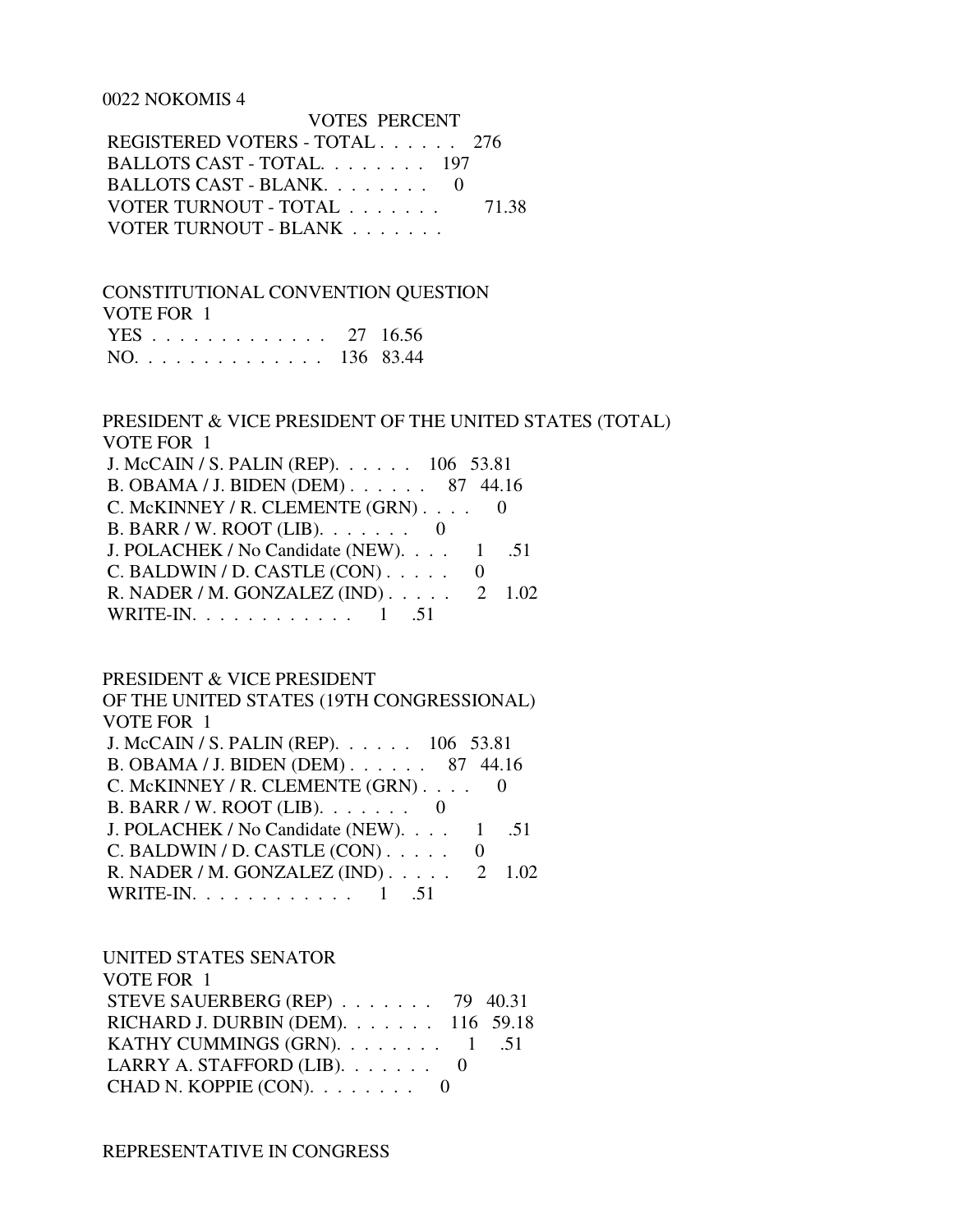NINETEENTH CONGRESSIONAL DISTRICT VOTE FOR 1 JOHN M. SHIMKUS (REP) . . . . . . . 126 66.32 DANIEL DAVIS (DEM) . . . . . . . . 64 33.68 TROY DENNIS (GRN).  $\ldots$  . . . . . . 0

 REPRESENTATIVE IN THE GENERAL ASSEMBLY NINETY-EIGHTH REPRESENTATIVE DISTRICT VOTE FOR 1 JIM CURRY (REP) . . . . . . . . . 71 38.17 GARY HANNIG (DEM). . . . . . . . . 115 61.83 No Candidate (GRN) . . . . . . . . 0

 CIRCUIT CLERK VOTE FOR 1 MARY WEBB (REP) . . . . . . . . . 163 100.00 No Candidate (DEM) . . . . . . . . 0 No Candidate  $(GRN)$  . . . . . . . . 0

 STATE'S ATTORNEY VOTE FOR 1 No Candidate (REP)  $\ldots \ldots \ldots$  0 CHRIS MATOUSH (DEM) . . . . . . . . 139 100.00 No Candidate (GRN) . . . . . . . . 0

**CORONER**  VOTE FOR 1 TOBIN GUNN (REP) . . . . . . . . . 60 33.71 RICKEY L. BROADDUS (DEM) . . . . . . 118 66.29 No Candidate  $(GRN)$  . . . . . . . . 0

 COUNTY BOARD MEMBER COUNTY BOARD DISTRICT 2 VOTE FOR 2 NELSON AUMANN (REP) . . . . . . . . 121 53.54 JOYCE A. MATTHEWS (DEM). . . . . . . 105 46.46 No Candidate (GRN) . . . . . . . . 0

 JUDGE OF THE APPELLATE COURT FIFTH JUDICIAL DISTRICT (HOPKINS VACANCY) VOTE FOR 1 No Candidate (REP)  $\ldots \ldots \ldots$  0 JAMES M. WEXSTTEN (DEM). . . . . . . 155 100.00 No Candidate (GRN) . . . . . . . . 0

RETAIN RICHARD P. GOLDENHERSH?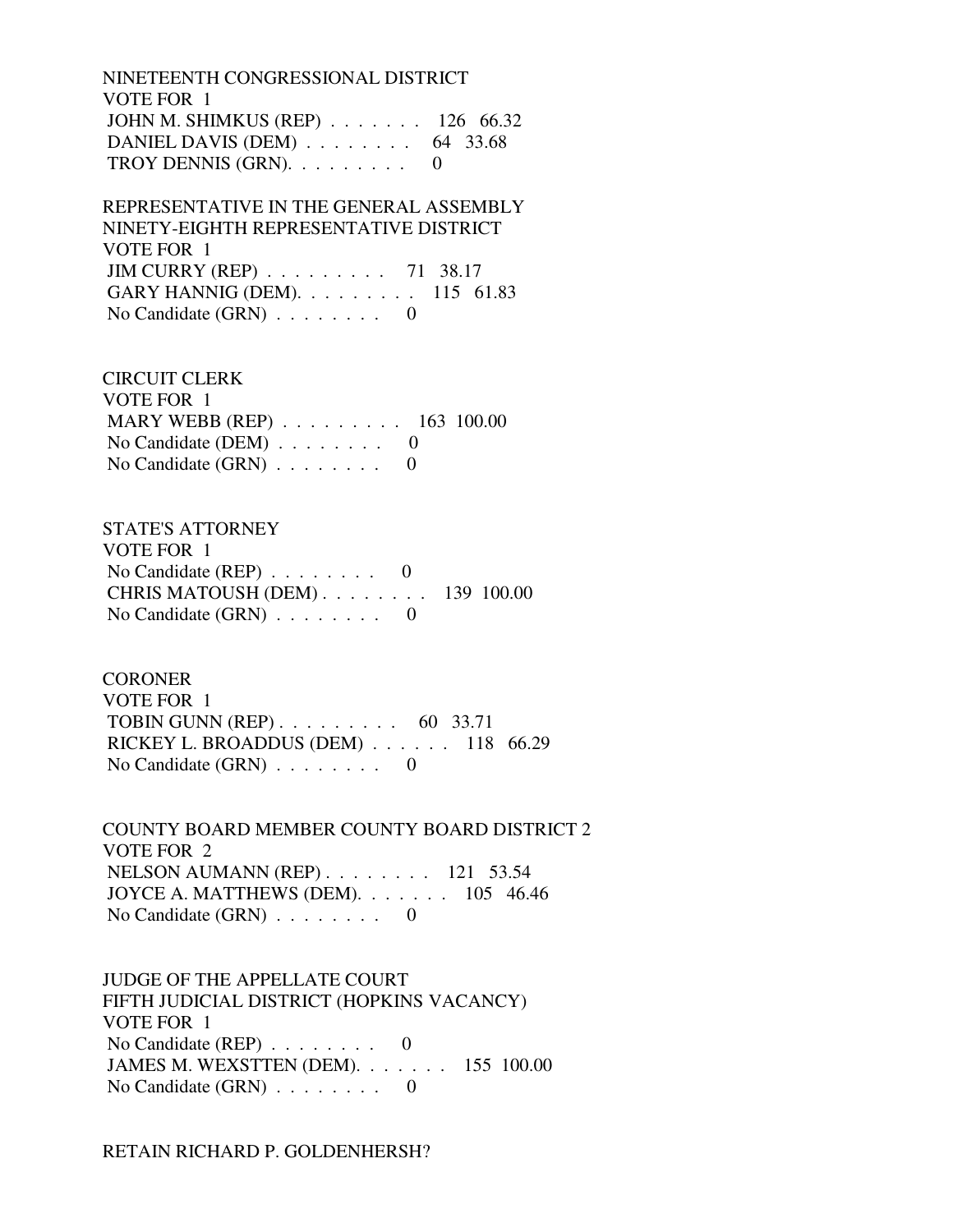APPELLATE COURT FIFTH JUDICIAL DISTRICT VOTE FOR 1

|  |  |  |  |  |  |  | YES 98 66.67 |
|--|--|--|--|--|--|--|--------------|
|  |  |  |  |  |  |  | NO. 49 33.33 |

 RETAIN S. GENE SCHWARM? CIRCUIT COURT FOURTH JUDICIAL CIRCUIT VOTE FOR 1 YES . . . . . . . . . . . . . 103 71.03 NO. . . . . . . . . . . . . . 42 28.97

PRECINCT REPORT MONTGOMERY COUNTY, ILLINOIS UNOFFICIAL RESULTS RUN DATE:11/05/08 GENERAL ELECTION RUN TIME:09:17 AM NOVEMBER 4, 2008

0023 NOKOMIS 5

 VOTES PERCENT REGISTERED VOTERS - TOTAL . . . . . . 519 BALLOTS CAST - TOTAL. . . . . . . . 370 BALLOTS CAST - BLANK. . . . . . . . 0 VOTER TURNOUT - TOTAL . . . . . . . 71.29 VOTER TURNOUT - BLANK . . . . . . .

 CONSTITUTIONAL CONVENTION QUESTION VOTE FOR 1 YES . . . . . . . . . . . . . 65 22.65 NO. . . . . . . . . . . . . . 222 77.35

 PRESIDENT & VICE PRESIDENT OF THE UNITED STATES (TOTAL) VOTE FOR 1 J. McCAIN / S. PALIN (REP). . . . . . 185 50.00 B. OBAMA / J. BIDEN (DEM) . . . . . . 176 47.57 C. McKINNEY / R. CLEMENTE  $(GRN)$ . . . . 3 .81 B. BARR / W. ROOT (LIB). . . . . . . 1 .27 J. POLACHEK / No Candidate (NEW). . . . 0 C. BALDWIN / D. CASTLE  $(CON)$ ..... 1 .27 R. NADER / M. GONZALEZ (IND) . . . . . 4 1.08 WRITE-IN. . . . . . . . . . . . 0

 PRESIDENT & VICE PRESIDENT OF THE UNITED STATES (19TH CONGRESSIONAL) VOTE FOR 1 J. McCAIN / S. PALIN (REP). . . . . . 185 50.00 B. OBAMA / J. BIDEN (DEM) . . . . . . 176 47.57 C. McKINNEY / R. CLEMENTE  $(GRN)$ . . . . 3 .81 B. BARR / W. ROOT (LIB). . . . . . . . 1 .27 J. POLACHEK / No Candidate (NEW). . . . 0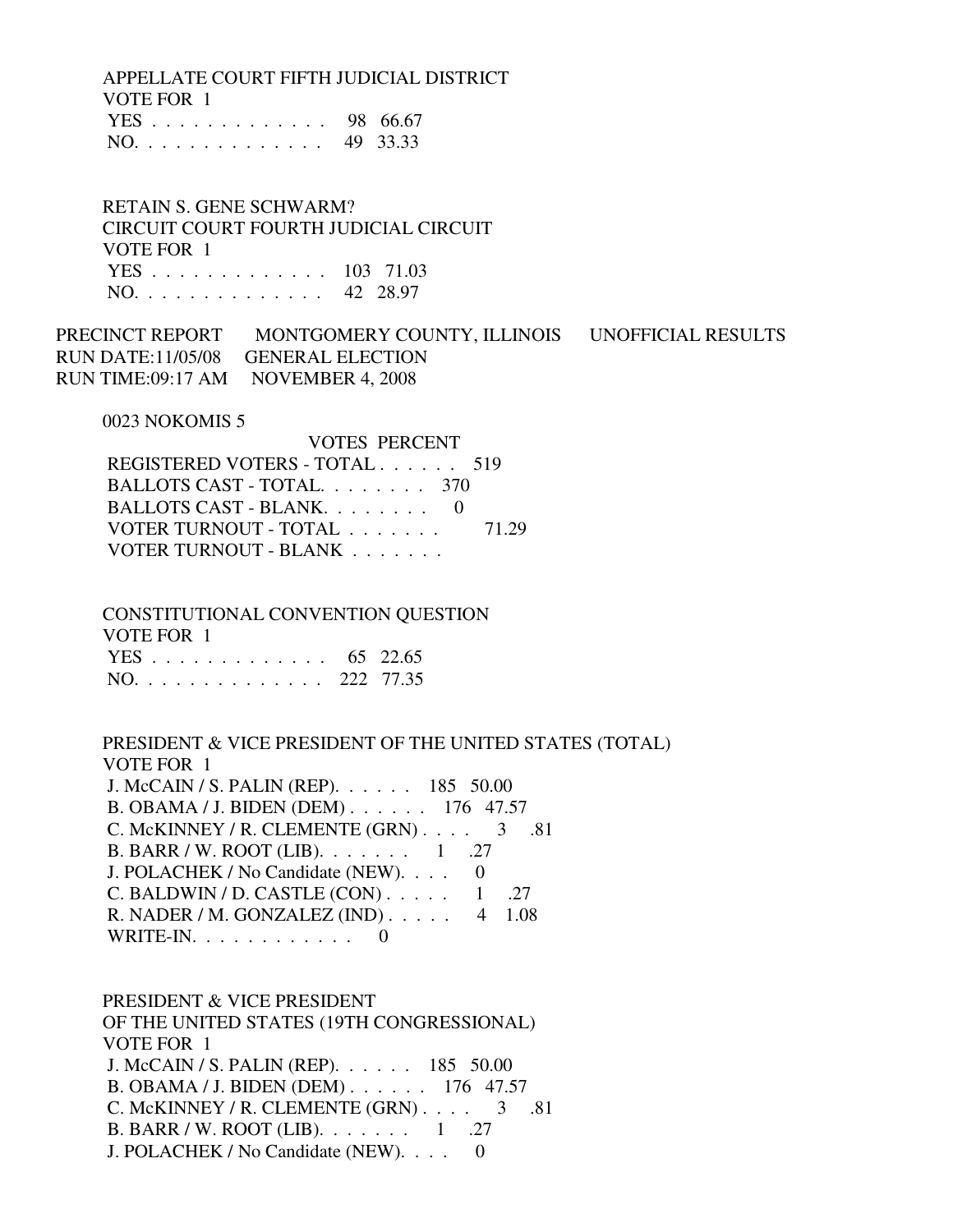| C. BALDWIN / D. CASTLE $(CON)$ 1 .27         |  |
|----------------------------------------------|--|
| R. NADER / M. GONZALEZ (IND) $\ldots$ 4 1.08 |  |
| WRITE-IN. $\ldots$ 0                         |  |

#### UNITED STATES SENATOR  $V$  $Q$ TE FOR 1

| VUIE FUK 1                               |  |
|------------------------------------------|--|
| STEVE SAUERBERG (REP) $\ldots$ 125 35.51 |  |
| RICHARD J. DURBIN (DEM). 212 60.23       |  |
| KATHY CUMMINGS (GRN). $\ldots$ 9 2.56    |  |
| LARRY A. STAFFORD (LIB). $\ldots$ 4 1.14 |  |
| CHAD N. KOPPIE (CON). $\ldots$ 2 .57     |  |
|                                          |  |

 REPRESENTATIVE IN CONGRESS NINETEENTH CONGRESSIONAL DISTRICT VOTE FOR 1 JOHN M. SHIMKUS (REP) . . . . . . . 211 60.11 DANIEL DAVIS (DEM) . . . . . . . . 129 36.75 TROY DENNIS (GRN). . . . . . . . . 11 3.13

 REPRESENTATIVE IN THE GENERAL ASSEMBLY NINETY-EIGHTH REPRESENTATIVE DISTRICT VOTE FOR 1 JIM CURRY (REP) . . . . . . . . . 122 35.47 GARY HANNIG (DEM). . . . . . . . . 222 64.53 No Candidate  $(GRN)$  . . . . . . . . 0

 CIRCUIT CLERK VOTE FOR 1 MARY WEBB (REP) . . . . . . . . . 311 100.00 No Candidate (DEM)  $\ldots$  . . . . . . 0 No Candidate  $(GRN)$  . . . . . . . . 0

 STATE'S ATTORNEY VOTE FOR 1 No Candidate (REP) . . . . . . . . 0 CHRIS MATOUSH (DEM) . . . . . . . . 285 100.00 No Candidate (GRN) . . . . . . . . 0

**CORONER**  VOTE FOR 1 TOBIN GUNN (REP) . . . . . . . . . 94 27.41 RICKEY L. BROADDUS (DEM) . . . . . . 249 72.59 No Candidate (GRN) . . . . . . . . 0

COUNTY BOARD MEMBER COUNTY BOARD DISTRICT 2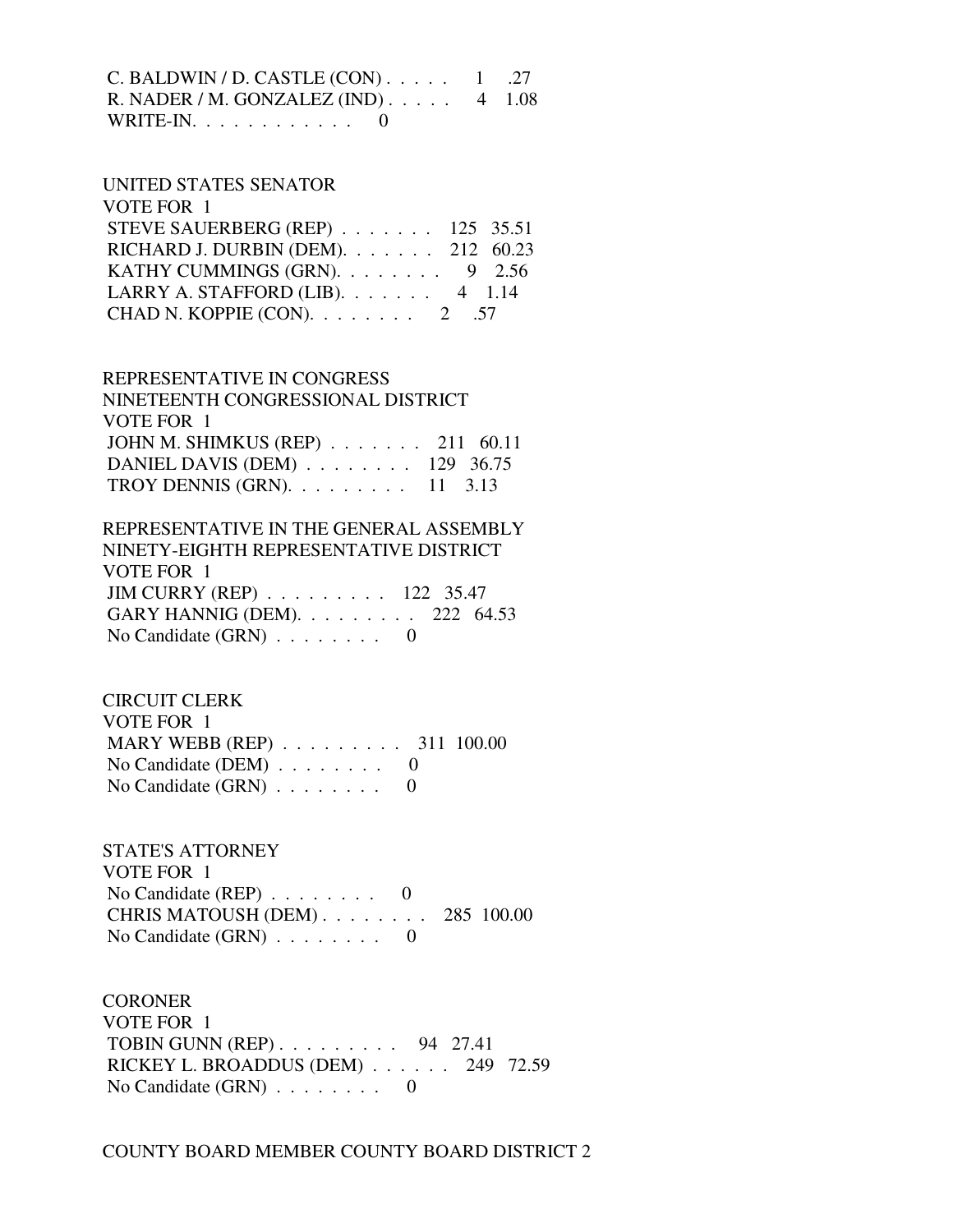VOTE FOR 2 NELSON AUMANN (REP) . . . . . . . . 178 43.31 JOYCE A. MATTHEWS (DEM). . . . . . . 233 56.69 No Candidate  $(GRN)$  . . . . . . . . 0

 JUDGE OF THE APPELLATE COURT FIFTH JUDICIAL DISTRICT (HOPKINS VACANCY) VOTE FOR 1 No Candidate (REP) . . . . . . . . 0 JAMES M. WEXSTTEN (DEM). . . . . . . 306 100.00 No Candidate  $(GRN)$  . . . . . . . . 0

 RETAIN RICHARD P. GOLDENHERSH? APPELLATE COURT FIFTH JUDICIAL DISTRICT VOTE FOR 1 YES . . . . . . . . . . . . . 205 69.49 NO. . . . . . . . . . . . . . 90 30.51

 RETAIN S. GENE SCHWARM? CIRCUIT COURT FOURTH JUDICIAL CIRCUIT VOTE FOR 1 YES . . . . . . . . . . . . . 218 72.91 NO. . . . . . . . . . . . . . 81 27.09

PRECINCT REPORT MONTGOMERY COUNTY, ILLINOIS UNOFFICIAL RESULTS RUN DATE:11/05/08 GENERAL ELECTION RUN TIME:09:17 AM NOVEMBER 4, 2008

0024 NORTH LITCHFIELD 1

| <b>VOTES PERCENT</b>          |       |
|-------------------------------|-------|
| REGISTERED VOTERS - TOTAL 722 |       |
| BALLOTS CAST - TOTAL 541      |       |
| BALLOTS CAST - BLANK 1        | -18   |
| VOTER TURNOUT - TOTAL         | 74.93 |
| VOTER TURNOUT - BLANK         | -14   |

 CONSTITUTIONAL CONVENTION QUESTION VOTE FOR 1 YES . . . . . . . . . . . . . 147 28.77 NO. . . . . . . . . . . . . . 364 71.23

 PRESIDENT & VICE PRESIDENT OF THE UNITED STATES (TOTAL) VOTE FOR 1 J. McCAIN / S. PALIN (REP). . . . . . 303 56.42 B. OBAMA / J. BIDEN (DEM) . . . . . . 226 42.09 C. McKINNEY / R. CLEMENTE (GRN) . . . . 0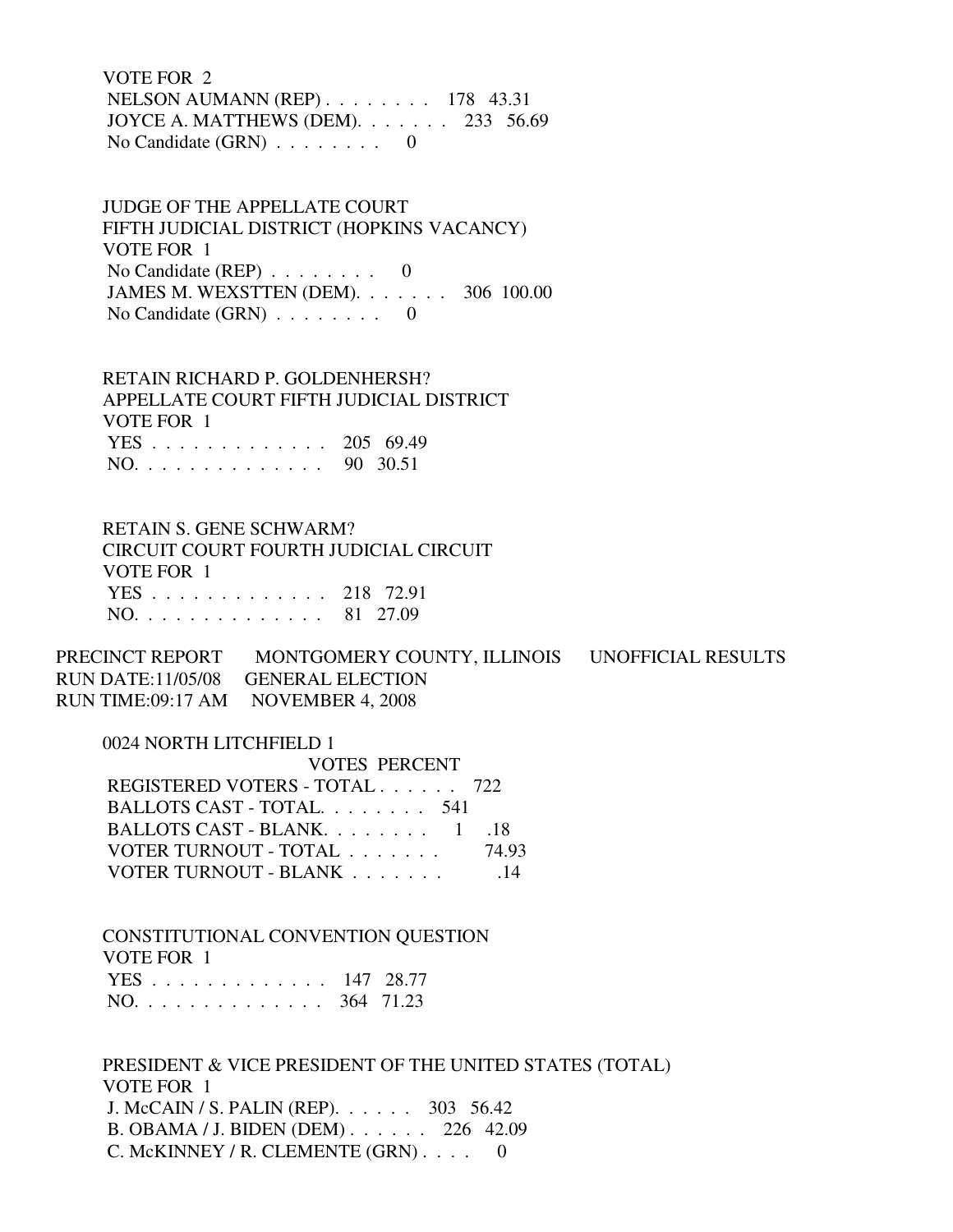| B. BARR / W. ROOT (LIB). $\ldots \ldots \ldots 1$ .19 |  |  |
|-------------------------------------------------------|--|--|
| J. POLACHEK / No Candidate (NEW). 0                   |  |  |
| C. BALDWIN / D. CASTLE $(CON)$ 1 .19                  |  |  |
| R. NADER / M. GONZALEZ (IND) $\ldots$ 5 .93           |  |  |
| WRITE-IN. $\ldots$ 1 . 19                             |  |  |

#### PRESIDENT & VICE PRESIDENT

 OF THE UNITED STATES (19TH CONGRESSIONAL) VOTE FOR 1 J. McCAIN / S. PALIN (REP). . . . . . 303 56.42 B. OBAMA / J. BIDEN (DEM) . . . . . . 226 42.09 C. McKINNEY / R. CLEMENTE  $(GRN)$ . . . . 0 B. BARR / W. ROOT (LIB). . . . . . . 1 .19 J. POLACHEK / No Candidate (NEW). . . . 0 C. BALDWIN / D. CASTLE  $(CON)$ ..... 1 .19 R. NADER / M. GONZALEZ (IND) . . . . . 5 .93 WRITE-IN. . . . . . . . . . . . 1 .19

## UNITED STATES SENATOR

| STEVE SAUERBERG (REP) 238 45.25                                       |
|-----------------------------------------------------------------------|
| RICHARD J. DURBIN (DEM). 277 52.66                                    |
| KATHY CUMMINGS (GRN). $\ldots$ 7 1.33                                 |
|                                                                       |
|                                                                       |
| LARRY A. STAFFORD (LIB). $\ldots$ 4 .76<br>CHAD N. KOPPIE $(CON)$ . 0 |

#### REPRESENTATIVE IN CONGRESS

| NINETEENTH CONGRESSIONAL DISTRICT                   |  |
|-----------------------------------------------------|--|
| VOTE FOR 1                                          |  |
| JOHN M. SHIMKUS (REP) 390 74.43                     |  |
| DANIEL DAVIS (DEM) $\ldots \ldots \ldots$ 130 24.81 |  |
| TROY DENNIS (GRN). $\ldots$ 4 .76                   |  |

## REPRESENTATIVE IN THE GENERAL ASSEMBLY NINETY-EIGHTH REPRESENTATIVE DISTRICT VOTE FOR 1 JIM CURRY (REP) . . . . . . . . . 168 32.12 GARY HANNIG (DEM). . . . . . . . . 355 67.88 No Candidate (GRN) . . . . . . . . 0

 CIRCUIT CLERK VOTE FOR 1 MARY WEBB (REP) . . . . . . . . . 471 100.00 No Candidate (DEM) . . . . . . . . 0 No Candidate (GRN) . . . . . . . . 0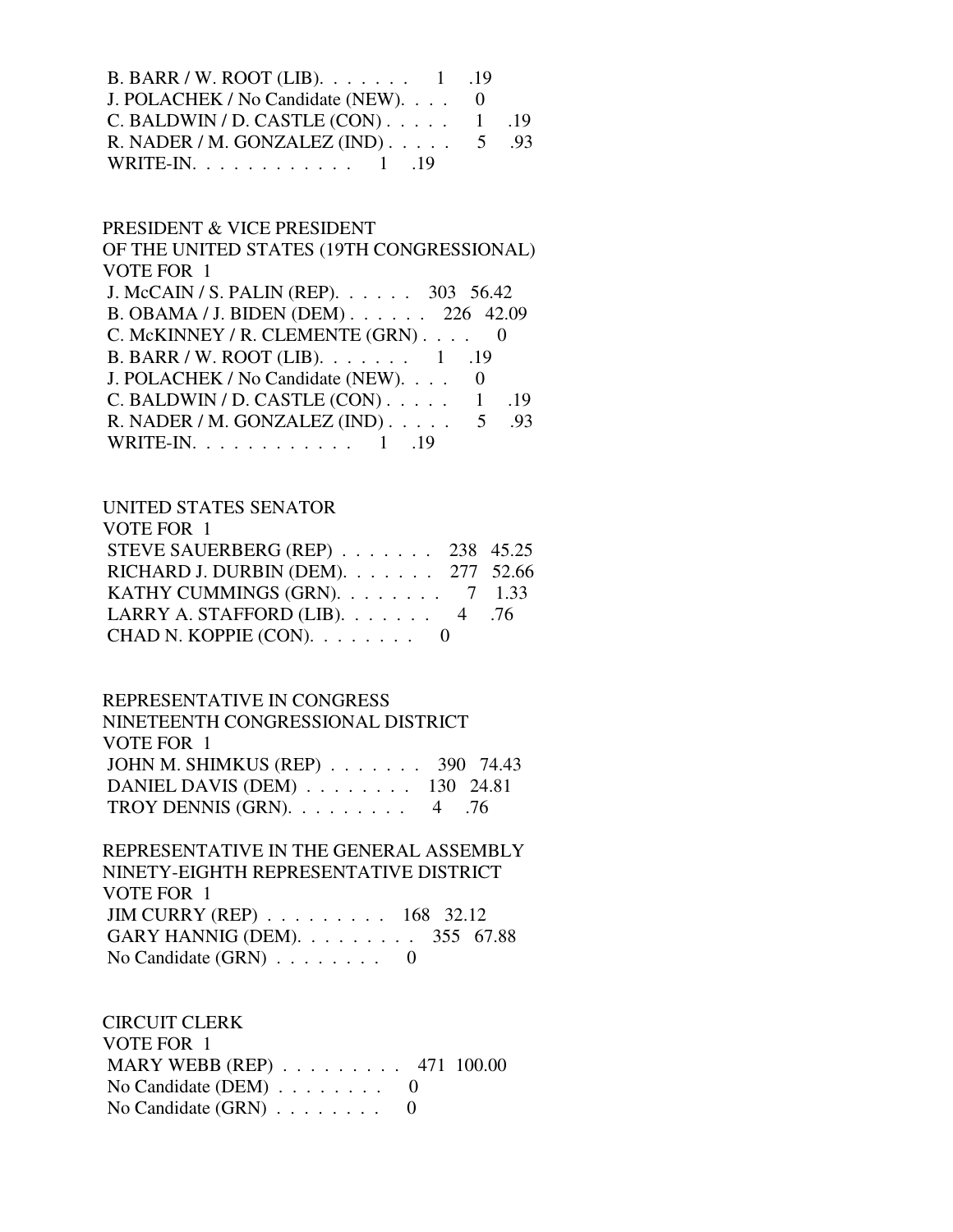STATE'S ATTORNEY VOTE FOR 1 No Candidate (REP)  $\ldots$  . . . . . . 0 CHRIS MATOUSH (DEM) . . . . . . . . 427 100.00 No Candidate (GRN) . . . . . . . . 0

**CORONER**  VOTE FOR 1 TOBIN GUNN (REP) . . . . . . . . . 179 36.31 RICKEY L. BROADDUS (DEM) . . . . . . 314 63.69 No Candidate  $(GRN)$  . . . . . . . . 0

 COUNTY BOARD MEMBER COUNTY BOARD DISTRICT 1 VOTE FOR 1 TOBY DEAN (REP) . . . . . . . . . 95 51.91 JAROD M. HITCHINGS (DEM) . . . . . . 88 48.09 No Candidate (GRN) . . . . . . . . 0

 COUNTY BOARD MEMBER COUNTY BOARD DISTRICT 7 VOTE FOR 2 EDWARD HELGEN (REP) . . . . . . . . 249 51.02 MARY BATHURST (REP) . . . . . . . . 239 48.98 No Candidate (DEM)  $\ldots$  . . . . . . 0 No Candidate  $(GRN)$  . . . . . . . . 0

 JUDGE OF THE APPELLATE COURT FIFTH JUDICIAL DISTRICT (HOPKINS VACANCY) VOTE FOR 1 No Candidate (REP) . . . . . . . . 0 JAMES M. WEXSTTEN (DEM). . . . . . . 369 100.00 No Candidate  $(GRN)$  . . . . . . . . 0

 RETAIN RICHARD P. GOLDENHERSH? APPELLATE COURT FIFTH JUDICIAL DISTRICT VOTE FOR 1 YES . . . . . . . . . . . . . 273 63.64 NO. . . . . . . . . . . . . . 156 36.36

 RETAIN S. GENE SCHWARM? CIRCUIT COURT FOURTH JUDICIAL CIRCUIT VOTE FOR 1 YES . . . . . . . . . . . . . 279 64.88 NO. . . . . . . . . . . . . . 151 35.12

PRECINCT REPORT MONTGOMERY COUNTY, ILLINOIS UNOFFICIAL RESULTS RUN DATE:11/05/08 GENERAL ELECTION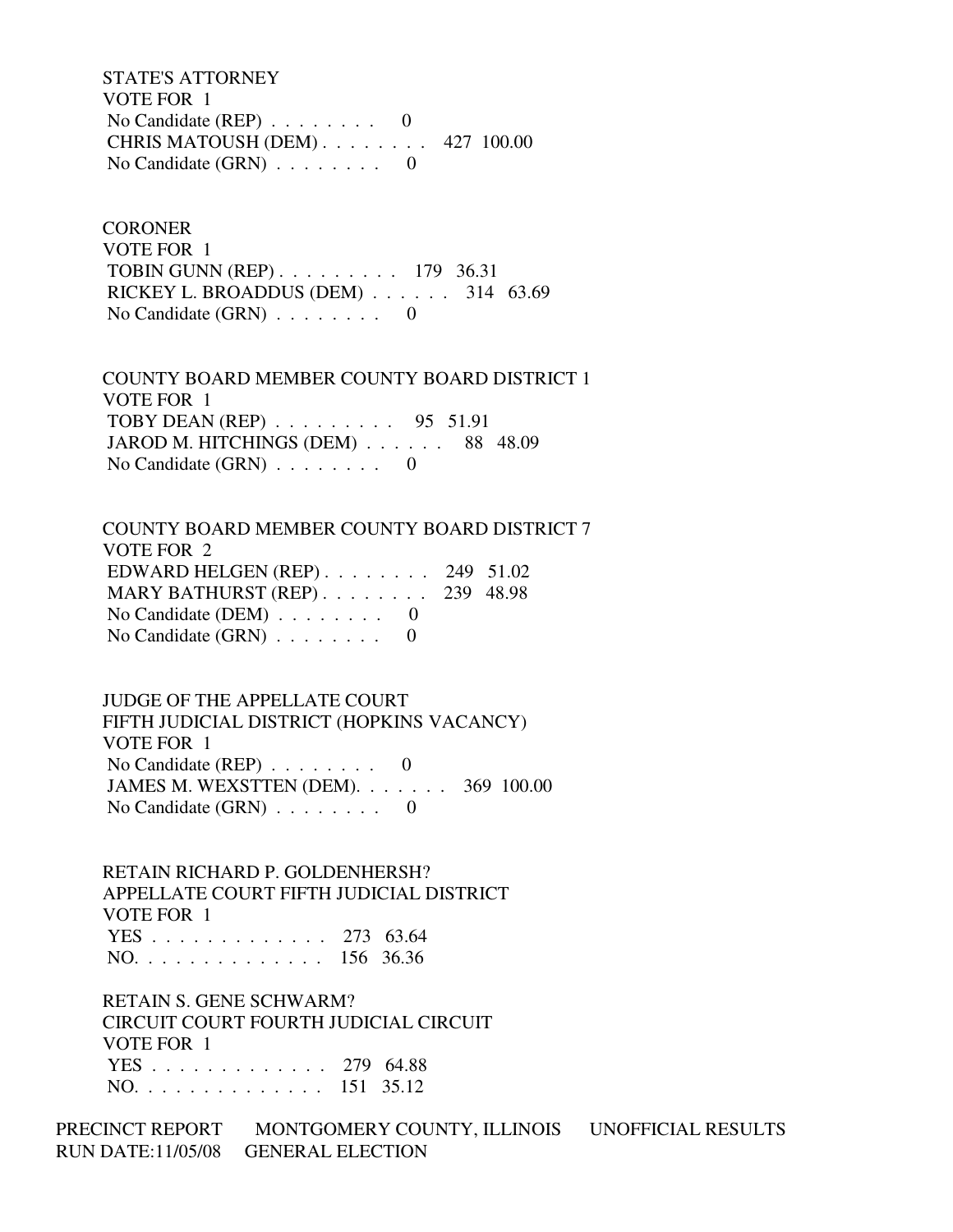#### RUN TIME:09:17 AM NOVEMBER 4, 2008

 0025 NORTH LITCHFIELD 2 VOTES PERCENT REGISTERED VOTERS - TOTAL . . . . . . 618 BALLOTS CAST - TOTAL. . . . . . . . 424 BALLOTS CAST - BLANK. . . . . . . . 0 VOTER TURNOUT - TOTAL . . . . . . . 68.61 VOTER TURNOUT - BLANK . . . . . . .

 CONSTITUTIONAL CONVENTION QUESTION VOTE FOR 1 YES . . . . . . . . . . . . . 87 25.66 NO. . . . . . . . . . . . . . 252 74.34

## PRESIDENT & VICE PRESIDENT OF THE UNITED STATES (TOTAL) VOTE FOR 1

| J. McCAIN / S. PALIN (REP). 185 44.26          |  |
|------------------------------------------------|--|
| B. OBAMA / J. BIDEN (DEM) 224 53.59            |  |
| C. McKINNEY / R. CLEMENTE (GRN) $\ldots$ 2 .48 |  |
| B. BARR / W. ROOT (LIB). $\ldots$ 2 .48        |  |
| J. POLACHEK / No Candidate (NEW). 0            |  |
| C. BALDWIN / D. CASTLE $(CON)$ 3 .72           |  |
| R. NADER / M. GONZALEZ (IND) $\ldots$ 2 .48    |  |
| WRITE-IN. $\ldots$ 0                           |  |

#### PRESIDENT & VICE PRESIDENT  $\overline{C}$  Of  $\overline{C}$   $\overline{C}$   $\overline{C}$   $\overline{C}$   $\overline{C}$   $\overline{C}$   $\overline{C}$   $\overline{C}$   $\overline{C}$   $\overline{C}$   $\overline{C}$   $\overline{C}$   $\overline{C}$   $\overline{C}$   $\overline{C}$   $\overline{C}$   $\overline{C}$   $\overline{C}$   $\overline{C}$   $\overline{C}$   $\overline{C}$   $\overline{C}$   $\overline{C}$   $\$

| OF THE UNITED STATES (19TH CONGRESSIONAL)   |          |
|---------------------------------------------|----------|
| VOTE FOR 1                                  |          |
| J. McCAIN / S. PALIN (REP). 185 44.26       |          |
| B. OBAMA / J. BIDEN (DEM) 224 53.59         |          |
| C. McKINNEY / R. CLEMENTE $(GRN)$ 2         | .48      |
| B. BARR / W. ROOT (LIB). 2 .48              |          |
| J. POLACHEK / No Candidate (NEW).           | $\Omega$ |
| C. BALDWIN / D. CASTLE $(CON)$ 3 .72        |          |
| R. NADER / M. GONZALEZ (IND) $\ldots$ 2 .48 |          |
| WRITE-IN. $\ldots$                          |          |
|                                             |          |

UNITED STATES SENATOR

| VOTE FOR 1                             |  |
|----------------------------------------|--|
| STEVE SAUERBERG (REP) 135 33.33        |  |
| RICHARD J. DURBIN (DEM). 262 64.69     |  |
| KATHY CUMMINGS (GRN). $\ldots$ 5 1.23  |  |
| LARRY A. STAFFORD (LIB). $\ldots$ 1 25 |  |
| CHAD N. KOPPIE (CON). $\ldots$ 2 .49   |  |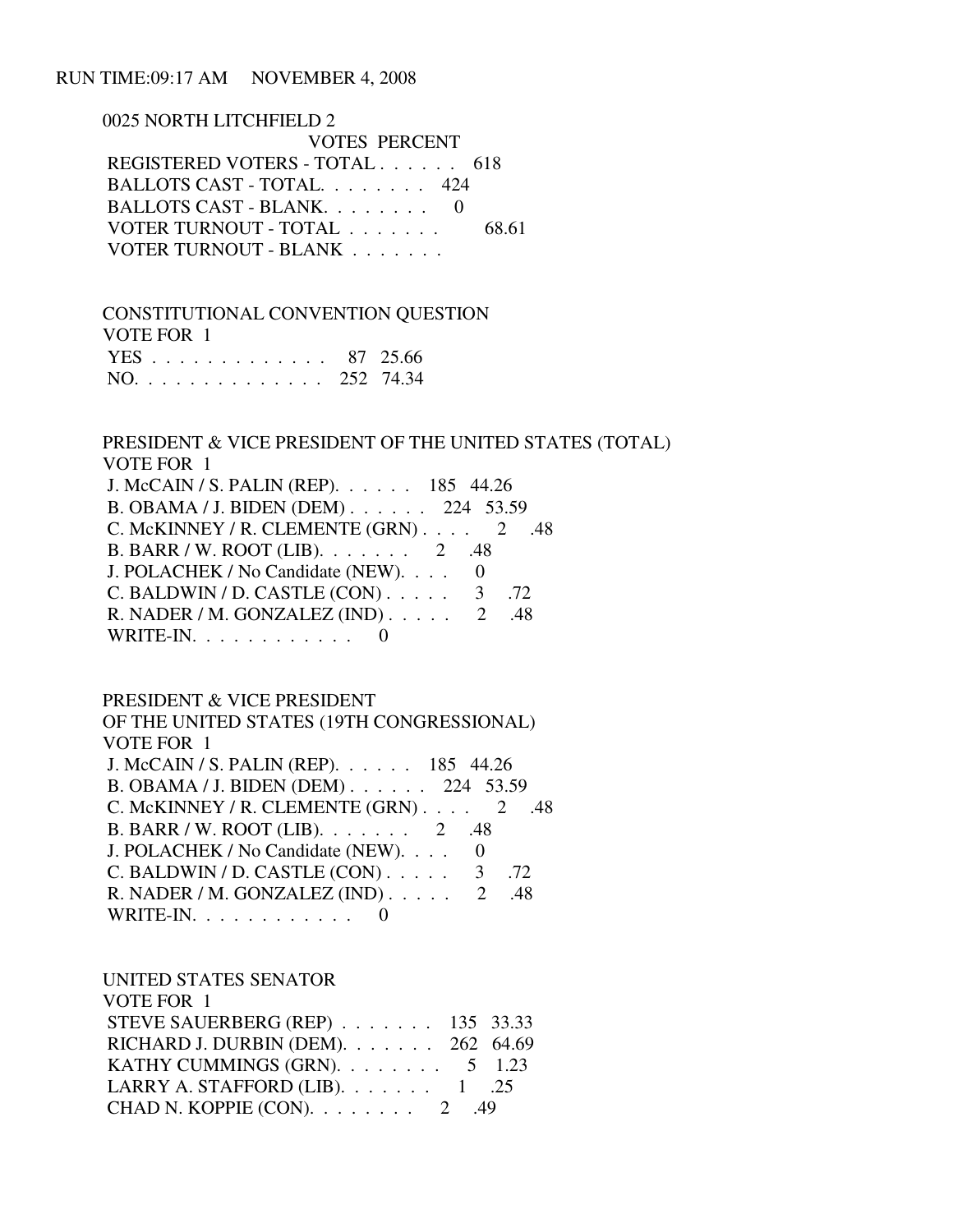REPRESENTATIVE IN CONGRESS NINETEENTH CONGRESSIONAL DISTRICT VOTE FOR 1 JOHN M. SHIMKUS (REP) . . . . . . . 269 66.92 DANIEL DAVIS (DEM) . . . . . . . . 125 31.09 TROY DENNIS (GRN).  $\ldots$  . . . . . . 8 1.99

 REPRESENTATIVE IN THE GENERAL ASSEMBLY NINETY-EIGHTH REPRESENTATIVE DISTRICT VOTE FOR 1 JIM CURRY (REP) . . . . . . . . . 93 22.91 GARY HANNIG (DEM). . . . . . . . . 313 77.09 No Candidate  $(GRN)$  . . . . . . . . 0

 CIRCUIT CLERK VOTE FOR 1 MARY WEBB (REP) . . . . . . . . . . 361 100.00 No Candidate (DEM)  $\ldots$  . . . . . . 0 No Candidate  $(GRN)$  . . . . . . . . 0

 STATE'S ATTORNEY VOTE FOR 1 No Candidate (REP)  $\ldots$  . . . . . . 0 CHRIS MATOUSH (DEM) . . . . . . . . 335 100.00 No Candidate  $(GRN)$  . . . . . . . . 0

**CORONER**  VOTE FOR 1 TOBIN GUNN (REP) . . . . . . . . . 109 28.76 RICKEY L. BROADDUS (DEM) . . . . . . 270 71.24 No Candidate (GRN) . . . . . . . . 0

 COUNTY BOARD MEMBER COUNTY BOARD DISTRICT 7 VOTE FOR 2 EDWARD HELGEN (REP) . . . . . . . . 301 56.79 MARY BATHURST (REP) . . . . . . . . 229 43.21 No Candidate (DEM) . . . . . . . . 0 No Candidate (GRN) . . . . . . . . 0

 JUDGE OF THE APPELLATE COURT FIFTH JUDICIAL DISTRICT (HOPKINS VACANCY) VOTE FOR 1 No Candidate (REP) . . . . . . . . 0 JAMES M. WEXSTTEN (DEM). . . . . . . 317 100.00 No Candidate (GRN) . . . . . . . . 0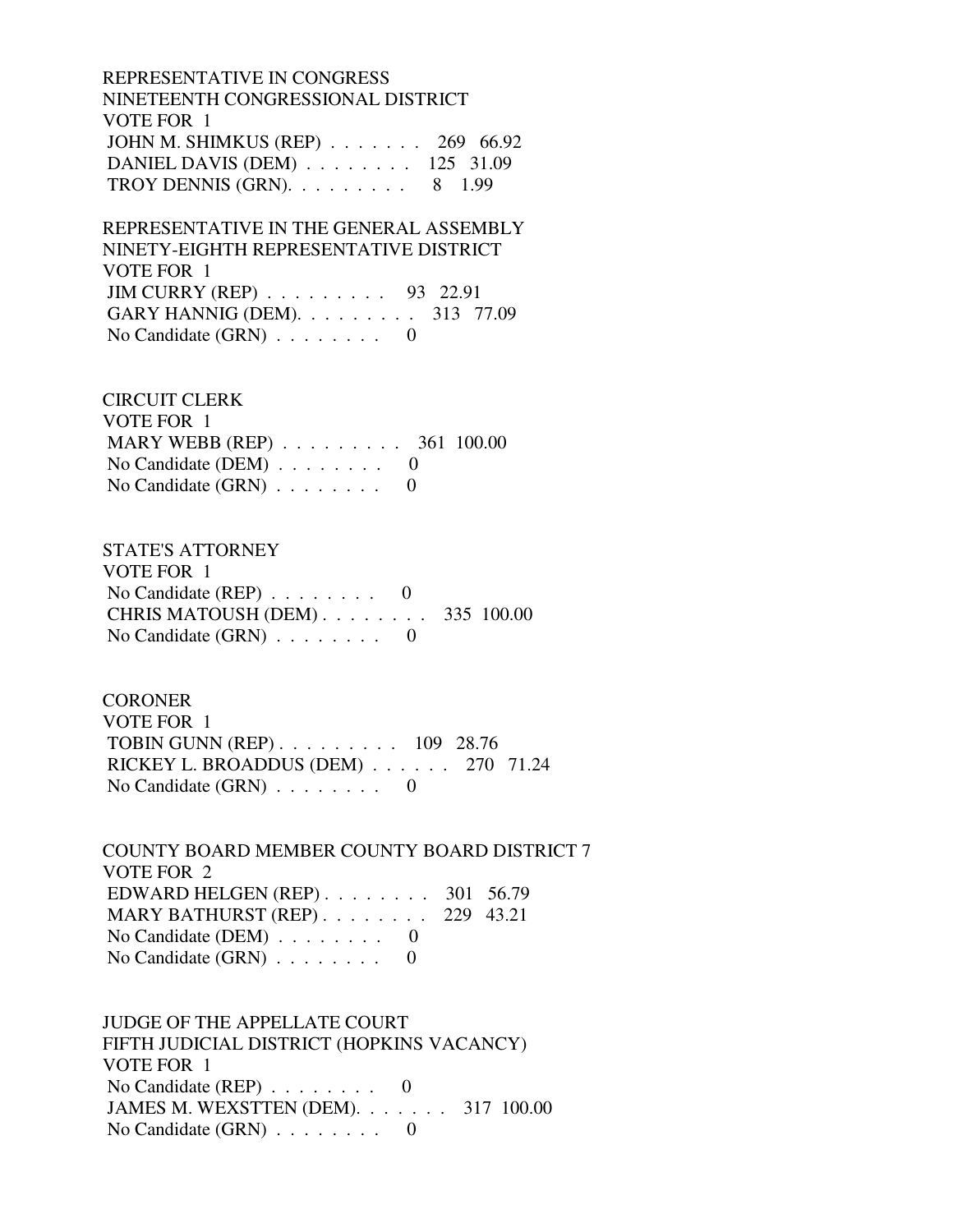RETAIN RICHARD P. GOLDENHERSH? APPELLATE COURT FIFTH JUDICIAL DISTRICT VOTE FOR 1 YES . . . . . . . . . . . . . 251 74.48 NO. . . . . . . . . . . . . . 86 25.52

 RETAIN S. GENE SCHWARM? CIRCUIT COURT FOURTH JUDICIAL CIRCUIT VOTE FOR 1 YES . . . . . . . . . . . . . 260 76.92 NO. . . . . . . . . . . . . . 78 23.08

PRECINCT REPORT MONTGOMERY COUNTY, ILLINOIS UNOFFICIAL RESULTS RUN DATE:11/05/08 GENERAL ELECTION RUN TIME:09:17 AM NOVEMBER 4, 2008

0026 NORTH LITCHFIELD 3

 VOTES PERCENT REGISTERED VOTERS - TOTAL . . . . . . 483 BALLOTS CAST - TOTAL. . . . . . . . 344 BALLOTS CAST - BLANK. . . . . . . . 0 VOTER TURNOUT - TOTAL . . . . . . . 71.22 VOTER TURNOUT - BLANK . . . . . . .

 CONSTITUTIONAL CONVENTION QUESTION VOTE FOR 1

|  |  |  |  |  |  |  | YES 71 26.20  |
|--|--|--|--|--|--|--|---------------|
|  |  |  |  |  |  |  | NO. 200 73.80 |

 PRESIDENT & VICE PRESIDENT OF THE UNITED STATES (TOTAL) VOTE FOR 1 J. McCAIN / S. PALIN (REP). . . . . . 165 48.25 B. OBAMA / J. BIDEN (DEM) . . . . . . 174 50.88 C. McKINNEY / R. CLEMENTE (GRN) . . . . 0 B. BARR / W. ROOT (LIB). . . . . . . 1 .29 J. POLACHEK / No Candidate (NEW). . . . 0  $C.$  BALDWIN / D. CASTLE  $(CON)$ ..... 0 R. NADER / M. GONZALEZ (IND) . . . . . 2 .58 WRITE-IN.  $\ldots$  . . . . . . . . 0

 PRESIDENT & VICE PRESIDENT OF THE UNITED STATES (19TH CONGRESSIONAL) VOTE FOR 1 J. McCAIN / S. PALIN (REP). . . . . . 165 48.25 B. OBAMA / J. BIDEN (DEM) . . . . . . 174 50.88 C. McKINNEY / R. CLEMENTE (GRN) . . . . 0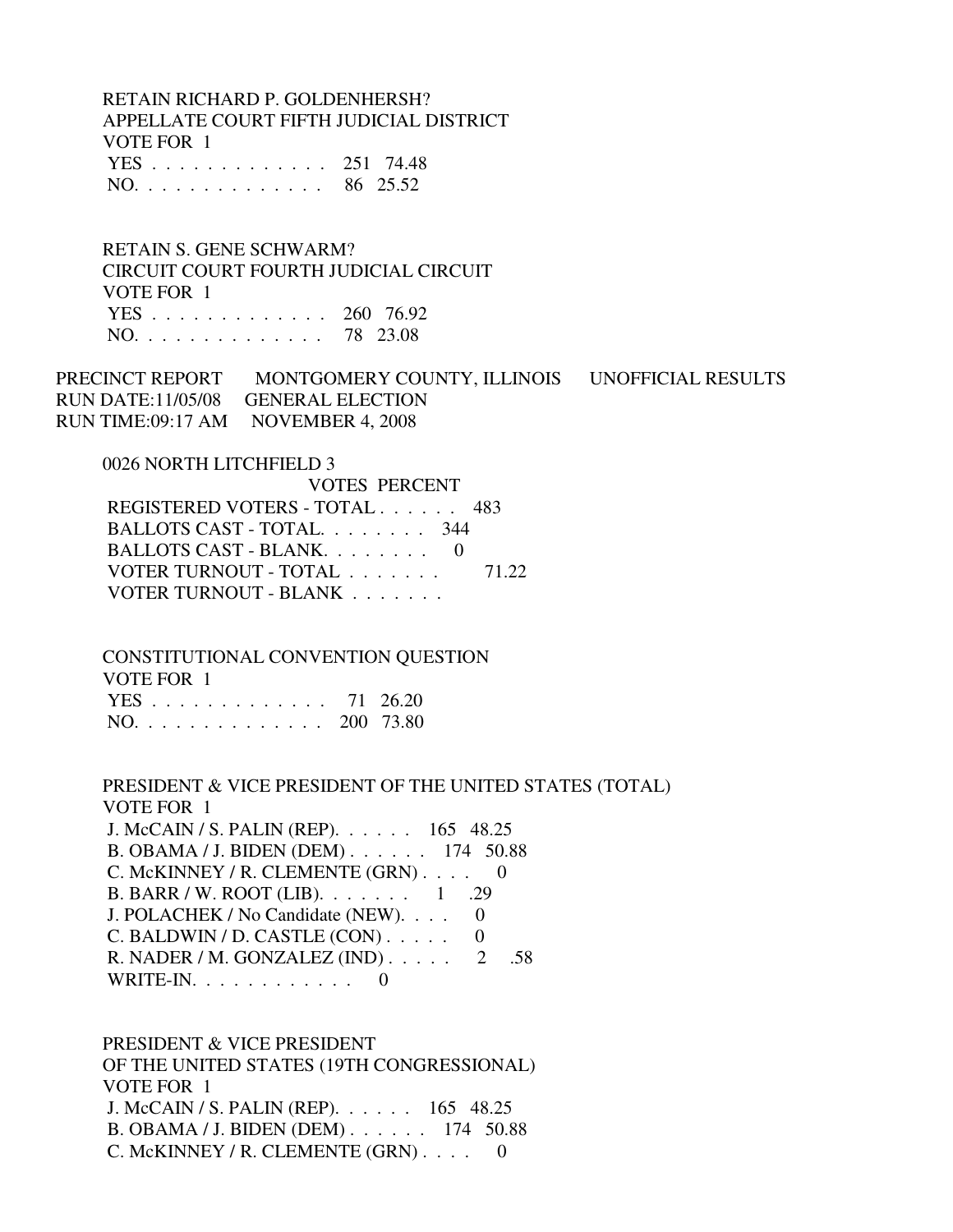| B. BARR / W. ROOT (LIB). $\ldots \ldots \ldots 1$ . 29 |  |
|--------------------------------------------------------|--|
| J. POLACHEK / No Candidate (NEW). $\ldots$ 0           |  |
| C. BALDWIN / D. CASTLE $(CON)$ 0                       |  |
| R. NADER / M. GONZALEZ (IND) $\ldots$ . 2 .58          |  |
| WRITE-IN. $\ldots$ 0                                   |  |

## UNITED STATES SENATOR VOTE FOR 1 STEVE SAUERBERG (REP) . . . . . . . 126 38.53 RICHARD J. DURBIN (DEM). . . . . . . 190 58.10 KATHY CUMMINGS (GRN).  $\ldots$  . . . . . . 5 1.53 LARRY A. STAFFORD (LIB).  $\ldots$  . . . . . 3 .92 CHAD N. KOPPIE (CON). . . . . . . . 3 .92

#### REPRESENTATIVE IN CONGRESS

| NINETEENTH CONGRESSIONAL DISTRICT  |  |
|------------------------------------|--|
| VOTE FOR 1                         |  |
| JOHN M. SHIMKUS (REP) 222 67.27    |  |
| DANIEL DAVIS (DEM) 104 31.52       |  |
| TROY DENNIS (GRN). $\ldots$ 4 1.21 |  |

## REPRESENTATIVE IN THE GENERAL ASSEMBLY NINETY-EIGHTH REPRESENTATIVE DISTRICT VOTE FOR 1 JIM CURRY (REP) . . . . . . . . . 79 23.72 GARY HANNIG (DEM). . . . . . . . . 254 76.28 No Candidate (GRN) . . . . . . . . 0

## CIRCUIT CLERK VOTE FOR 1 MARY WEBB (REP) . . . . . . . . . 275 100.00 No Candidate (DEM) . . . . . . . . 0 No Candidate (GRN) . . . . . . . . 0

## STATE'S ATTORNEY VOTE FOR 1 No Candidate (REP)  $\ldots \ldots \ldots$  0 CHRIS MATOUSH (DEM) . . . . . . . . 261 100.00 No Candidate  $(GRN)$  . . . . . . . . 0

## **CORONER**  VOTE FOR 1 TOBIN GUNN (REP) . . . . . . . . . 91 30.13 RICKEY L. BROADDUS (DEM) . . . . . . 211 69.87 No Candidate (GRN) . . . . . . . . 0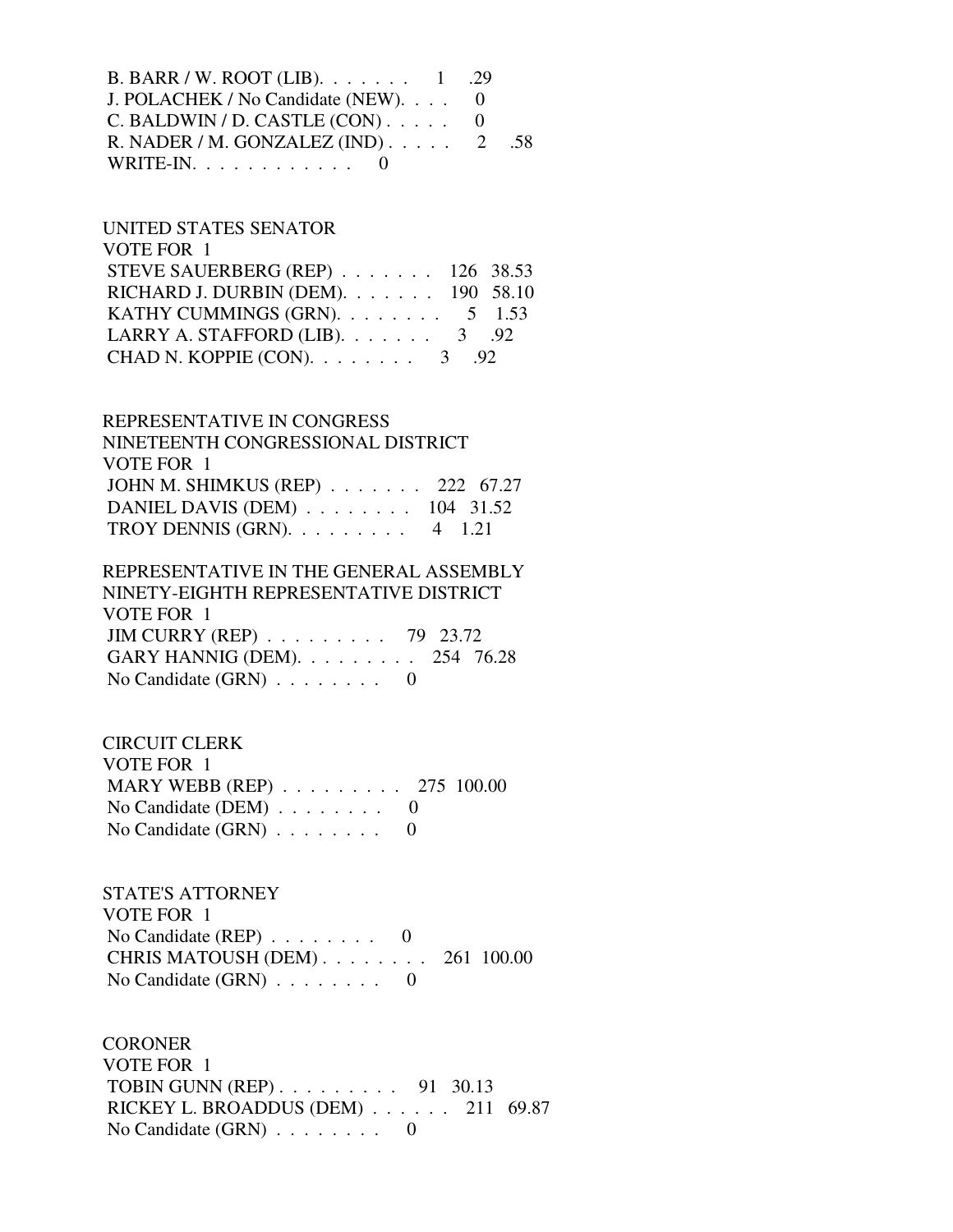COUNTY BOARD MEMBER COUNTY BOARD DISTRICT 7 VOTE FOR 2 EDWARD HELGEN (REP) . . . . . . . . 225 54.09 MARY BATHURST (REP) . . . . . . . . 191 45.91 No Candidate (DEM)  $\ldots \ldots \ldots$  0 No Candidate  $(GRN)$  . . . . . . . . 0

 JUDGE OF THE APPELLATE COURT FIFTH JUDICIAL DISTRICT (HOPKINS VACANCY) VOTE FOR 1 No Candidate (REP)  $\ldots$ ...... 0 JAMES M. WEXSTTEN (DEM). . . . . . . 248 100.00 No Candidate (GRN) . . . . . . . . 0

 RETAIN RICHARD P. GOLDENHERSH? APPELLATE COURT FIFTH JUDICIAL DISTRICT VOTE FOR 1 YES . . . . . . . . . . . . . 191 69.96 NO. . . . . . . . . . . . . . 82 30.04

 RETAIN S. GENE SCHWARM? CIRCUIT COURT FOURTH JUDICIAL CIRCUIT VOTE FOR 1 YES . . . . . . . . . . . . . 191 70.74 NO. . . . . . . . . . . . . . 79 29.26

PRECINCT REPORT MONTGOMERY COUNTY, ILLINOIS UNOFFICIAL RESULTS RUN DATE:11/05/08 GENERAL ELECTION RUN TIME:09:17 AM NOVEMBER 4, 2008

0027 NORTH LITCHFIELD 4

 VOTES PERCENT REGISTERED VOTERS - TOTAL . . . . . . 430 BALLOTS CAST - TOTAL. . . . . . . . 271 BALLOTS CAST - BLANK. . . . . . . . 0 VOTER TURNOUT - TOTAL . . . . . . . 63.02 VOTER TURNOUT - BLANK . . . . . . .

 CONSTITUTIONAL CONVENTION QUESTION VOTE FOR 1 YES . . . . . . . . . . . . . 84 36.36 NO. . . . . . . . . . . . . . 147 63.64

 PRESIDENT & VICE PRESIDENT OF THE UNITED STATES (TOTAL) VOTE FOR 1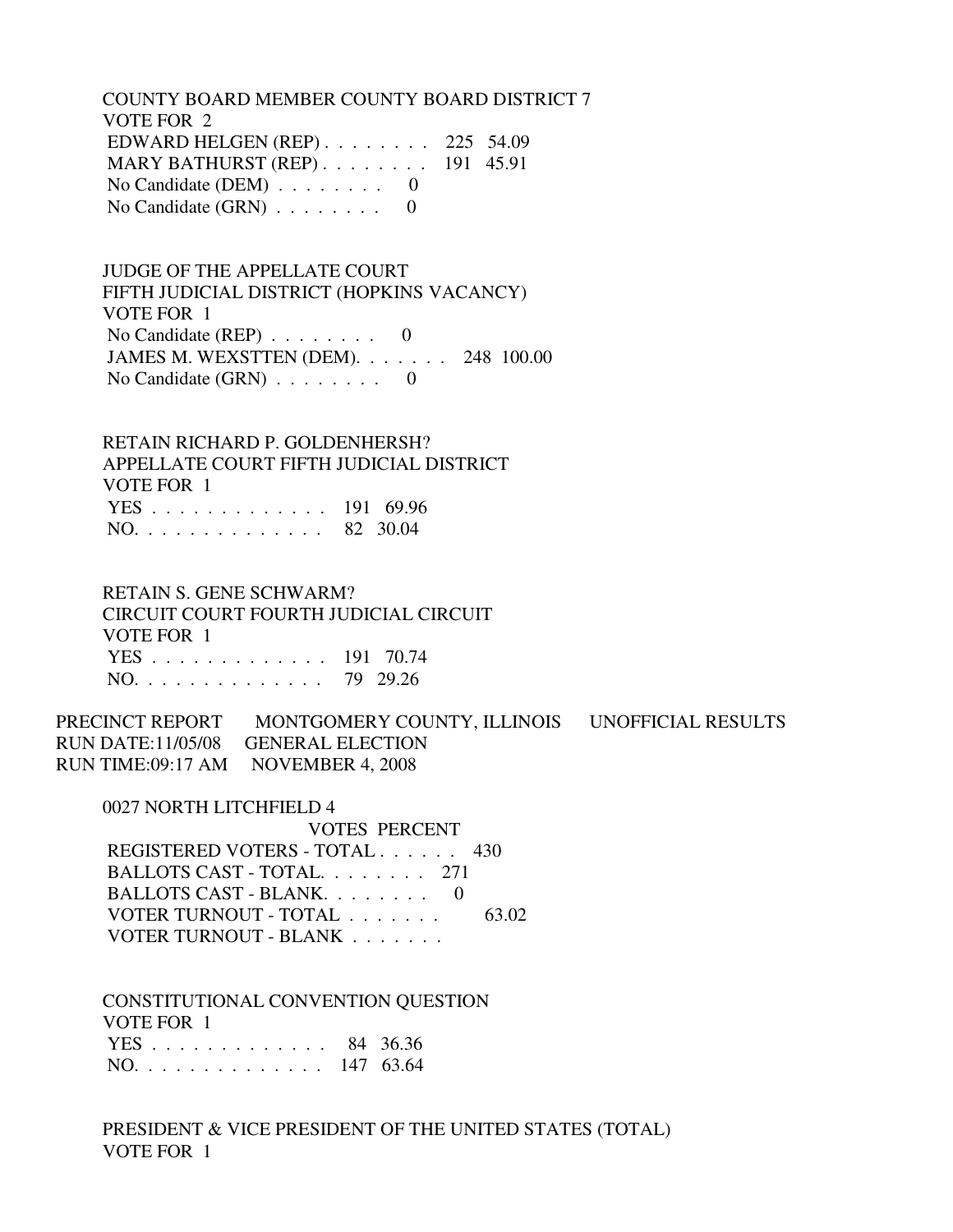| J. McCAIN / S. PALIN (REP). 142 52.40              |
|----------------------------------------------------|
| B. OBAMA / J. BIDEN (DEM) 122 45.02                |
| C. McKINNEY / R. CLEMENTE (GRN) 0                  |
| B. BARR / W. ROOT (LIB). $\ldots \ldots$ 0         |
| J. POLACHEK / No Candidate (NEW).                  |
| $C.$ BALDWIN / D. CASTLE $(CON)$                   |
| R. NADER / M. GONZALEZ (IND) $\ldots$ 3<br>$-1.11$ |
| WRITE-IN. 4 1.48                                   |

# PRESIDENT & VICE PRESIDENT

| OF THE UNITED STATES (17TH CONGRESSIONAL) |   |
|-------------------------------------------|---|
| <b>VOTE FOR 1</b>                         |   |
| J. McCAIN / S. PALIN (REP). 20 45.45      |   |
| B. OBAMA / J. BIDEN (DEM) 24 54.55        |   |
| C. McKINNEY / R. CLEMENTE (GRN)           |   |
| B. BARR / W. ROOT (LIB). $\ldots$ 0       |   |
| J. POLACHEK / No Candidate (NEW).         |   |
| C. BALDWIN / D. CASTLE (CON)              | 0 |
| R. NADER / M. GONZALEZ (IND)              |   |
| WRITE-IN. $\ldots$                        |   |
|                                           |   |

# PRESIDENT & VICE PRESIDENT

| OF THE UNITED STATES (19TH CONGRESSIONAL) |
|-------------------------------------------|
| VOTE FOR 1                                |
| J. McCAIN / S. PALIN (REP). 122 53.74     |
| B. OBAMA / J. BIDEN (DEM) 98 43.17        |
| C. McKINNEY / R. CLEMENTE (GRN)           |
| B. BARR / W. ROOT (LIB). $\ldots$         |
| J. POLACHEK / No Candidate (NEW).         |
| C. BALDWIN / D. CASTLE (CON)              |
| R. NADER / M. GONZALEZ (IND).<br>1.32     |
| $WRITE-IN. \ldots \ldots \ldots$          |

# UNITED STATES SENATOR

| VOTE FOR 1                               |  |
|------------------------------------------|--|
| STEVE SAUERBERG (REP) $\ldots$ 91 35.00  |  |
| RICHARD J. DURBIN (DEM). 159 61.15       |  |
| KATHY CUMMINGS (GRN). $\ldots$ 6 2.31    |  |
| LARRY A. STAFFORD (LIB). $\ldots$ 4 1.54 |  |
| CHAD N. KOPPIE $(CON)$ . 0               |  |

# REPRESENTATIVE IN CONGRESS

| SEVENTEENTH CONGRESSIONAL DISTRICT               |  |
|--------------------------------------------------|--|
| VOTE FOR 1                                       |  |
| No Candidate (REP) $\ldots \ldots \ldots \ldots$ |  |
| PHIL HARE (DEM) 31 96.88                         |  |
| No Candidate $(GRN)$ 0                           |  |
| WRITE-IN. 1 3.13                                 |  |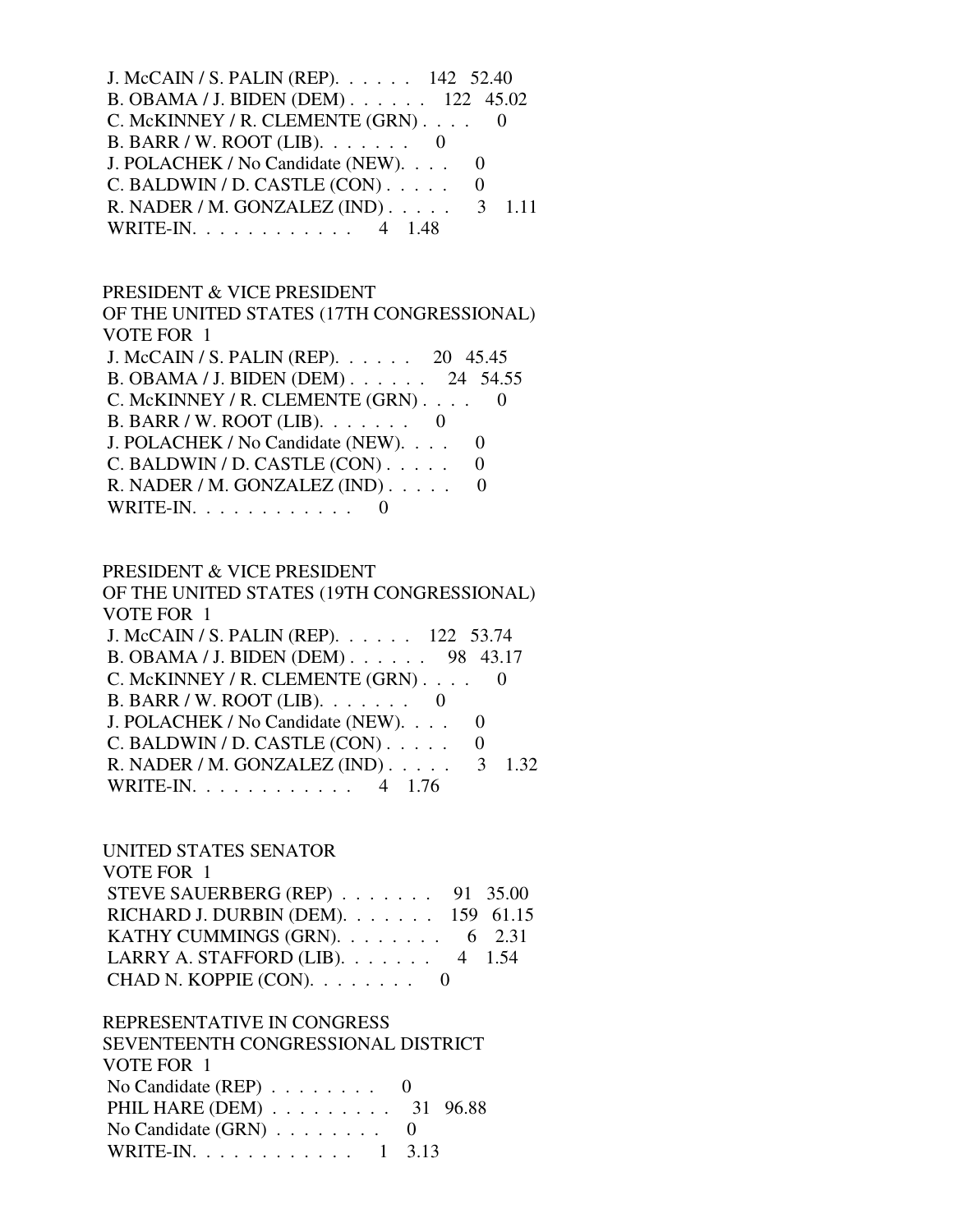## REPRESENTATIVE IN CONGRESS NINETEENTH CONGRESSIONAL DISTRICT VOTE FOR 1 JOHN M. SHIMKUS (REP) . . . . . . . 144 66.06 DANIEL DAVIS (DEM) . . . . . . . . 72 33.03 TROY DENNIS (GRN).  $\ldots \ldots \ldots 2$  .92

 REPRESENTATIVE IN THE GENERAL ASSEMBLY NINETY-EIGHTH REPRESENTATIVE DISTRICT VOTE FOR 1 JIM CURRY (REP) . . . . . . . . . 73 28.19 GARY HANNIG (DEM). . . . . . . . . 186 71.81 No Candidate  $(GRN)$  . . . . . . . . 0

#### CIRCUIT CLERK

| VOTE FOR 1                                        |  |
|---------------------------------------------------|--|
| MARY WEBB (REP) $\ldots \ldots \ldots 227$ 100.00 |  |
| No Candidate (DEM) $\ldots \ldots \ldots$ 0       |  |
| No Candidate $(GRN)$ 0                            |  |

# STATE'S ATTORNEY

 VOTE FOR 1 No Candidate (REP) . . . . . . . . 0 CHRIS MATOUSH (DEM) . . . . . . . . 213 100.00 No Candidate (GRN) . . . . . . . . 0

#### **CORONER**

 VOTE FOR 1 TOBIN GUNN (REP) . . . . . . . . . 77 30.92 RICKEY L. BROADDUS (DEM) . . . . . . 172 69.08 No Candidate (GRN) . . . . . . . . 0

## COUNTY BOARD MEMBER COUNTY BOARD DISTRICT 5 VOTE FOR 1 No Candidate (REP) . . . . . . . . 0 FRANK KOMOR, JR. (DEM) . . . . . . . 145 61.18 No Candidate (GRN)  $\ldots \ldots \ldots$  0 FRANK RAMSEY (IND) . . . . . . . . 92 38.82

 JUDGE OF THE APPELLATE COURT FIFTH JUDICIAL DISTRICT (HOPKINS VACANCY) VOTE FOR 1 No Candidate (REP) . . . . . . . . 0 JAMES M. WEXSTTEN (DEM). . . . . . . 200 100.00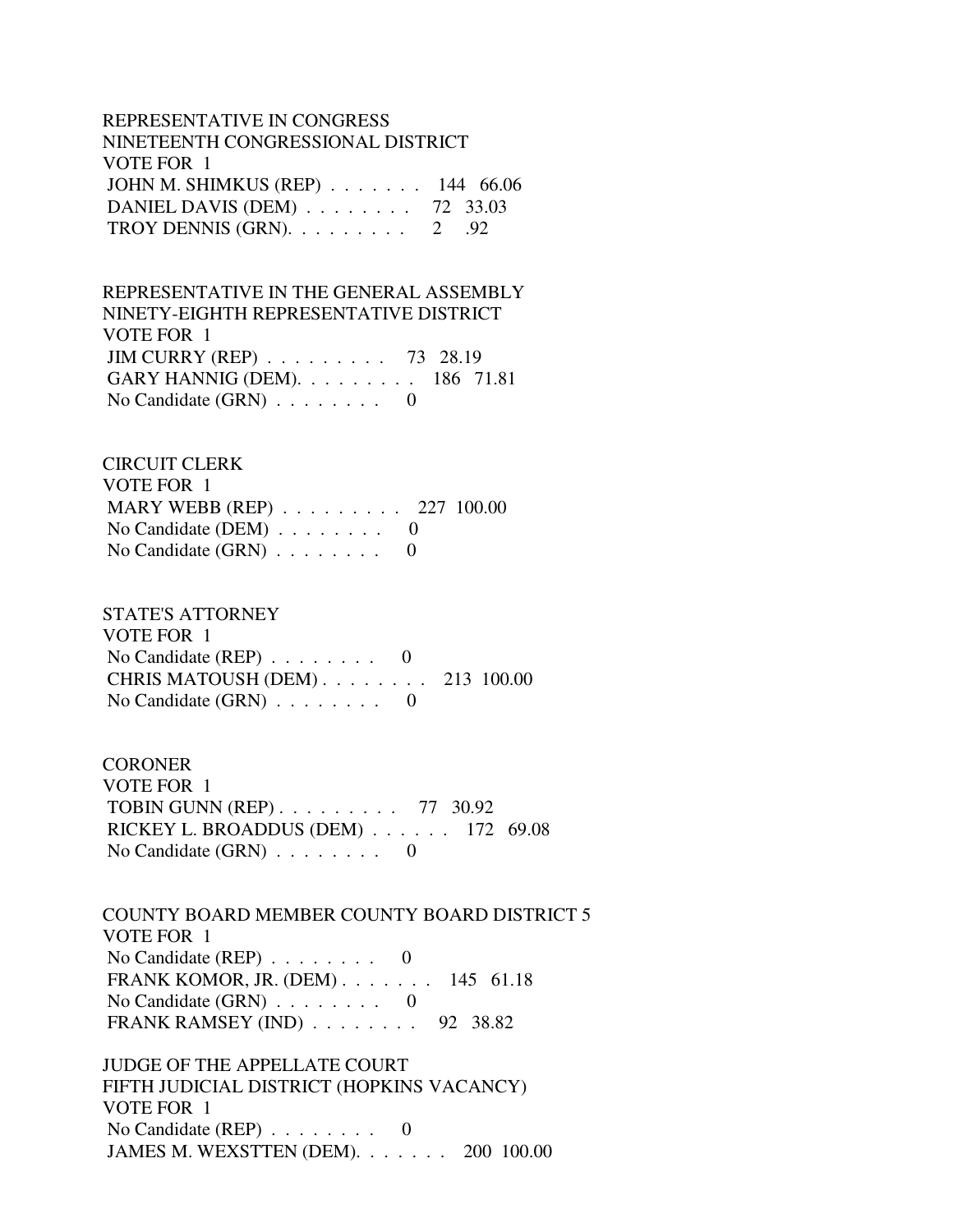No Candidate (GRN) . . . . . . . . 0

 RETAIN RICHARD P. GOLDENHERSH? APPELLATE COURT FIFTH JUDICIAL DISTRICT VOTE FOR 1 YES . . . . . . . . . . . . . 168 76.02 NO. . . . . . . . . . . . . . 53 23.98

 RETAIN S. GENE SCHWARM? CIRCUIT COURT FOURTH JUDICIAL CIRCUIT VOTE FOR 1 YES . . . . . . . . . . . . . 172 76.79 NO. . . . . . . . . . . . . . 52 23.21

PRECINCT REPORT MONTGOMERY COUNTY, ILLINOIS UNOFFICIAL RESULTS RUN DATE:11/05/08 GENERAL ELECTION RUN TIME:09:17 AM NOVEMBER 4, 2008

 0028 NORTH LITCHFIELD 5 VOTES PERCENT REGISTERED VOTERS - TOTAL . . . . . . 406 BALLOTS CAST - TOTAL. . . . . . . . 250 BALLOTS CAST - BLANK. . . . . . . . 0 VOTER TURNOUT - TOTAL . . . . . . . 61.58 VOTER TURNOUT - BLANK . . . . . . .

 CONSTITUTIONAL CONVENTION QUESTION VOTE FOR 1 YES . . . . . . . . . . . . . 47 25.97 NO. . . . . . . . . . . . . . 134 74.03

 PRESIDENT & VICE PRESIDENT OF THE UNITED STATES (TOTAL) VOTE FOR 1 J. McCAIN / S. PALIN (REP). . . . . . 111 45.12 B. OBAMA / J. BIDEN (DEM) . . . . . . 131 53.25 C. McKINNEY / R. CLEMENTE (GRN) . . . . 0 B. BARR / W. ROOT (LIB). . . . . . . 1 .41 J. POLACHEK / No Candidate (NEW). . . . 0 C. BALDWIN / D. CASTLE  $(CON)$ . . . . . 1 .41 R. NADER / M. GONZALEZ (IND) . . . . . 0 WRITE-IN. . . . . . . . . . . . 2 .81

 PRESIDENT & VICE PRESIDENT OF THE UNITED STATES (17TH CONGRESSIONAL) VOTE FOR 1 J. McCAIN / S. PALIN (REP). . . . . . 111 45.12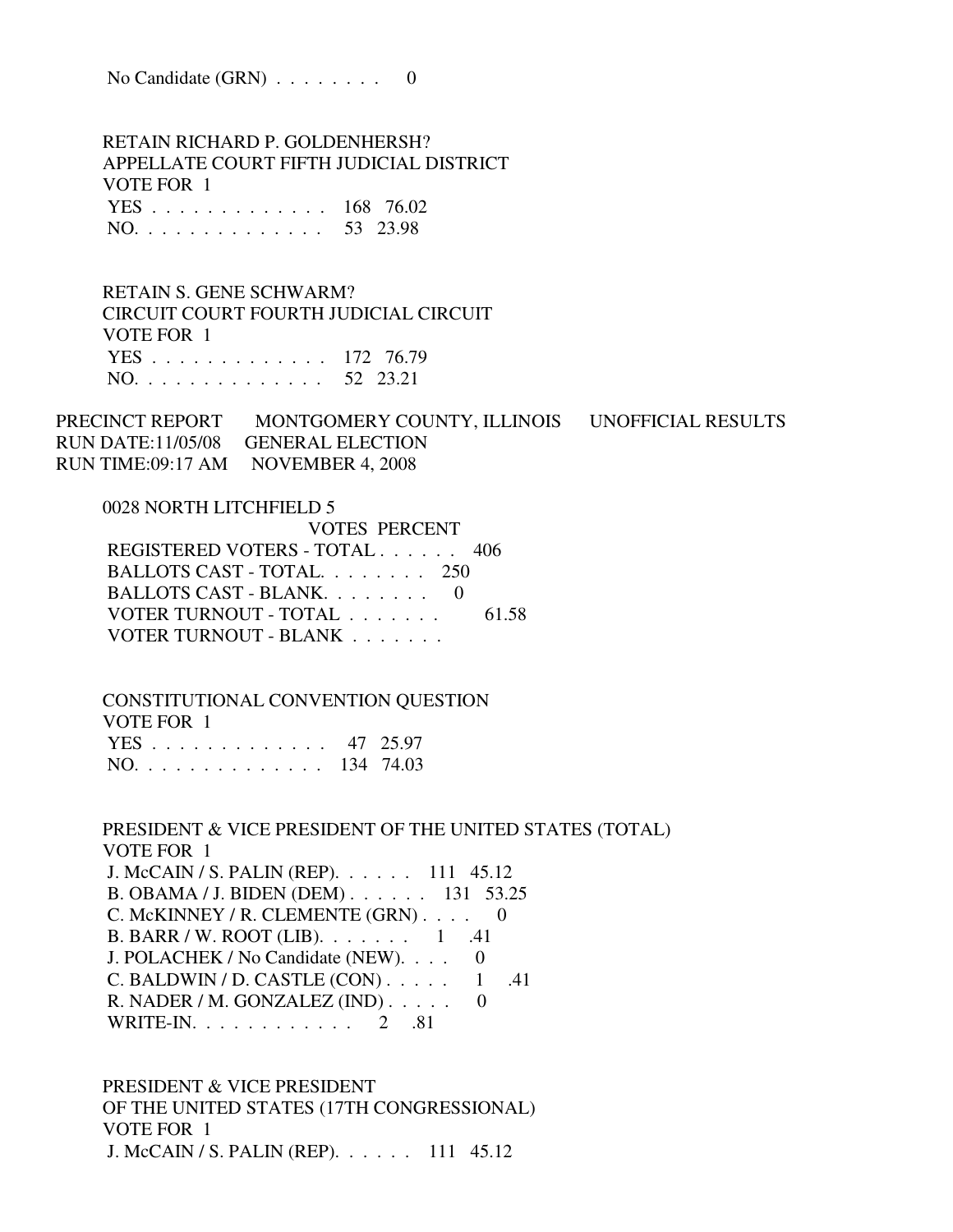| B. OBAMA / J. BIDEN (DEM) 131 53.25                   |  |
|-------------------------------------------------------|--|
| C. McKINNEY / R. CLEMENTE $(GRN)$ 0                   |  |
| B. BARR / W. ROOT (LIB). $\ldots \ldots \ldots 1$ .41 |  |
| J. POLACHEK / No Candidate (NEW). 0                   |  |
| C. BALDWIN / D. CASTLE $(CON)$ 1 .41                  |  |
| R. NADER / M. GONZALEZ (IND)                          |  |
| WRITE-IN. $\ldots$ $\ldots$ $\ldots$ $2$ .81          |  |

#### PRESIDENT & VICE PRESIDENT

 OF THE UNITED STATES (19TH CONGRESSIONAL) VOTE FOR 1 J. McCAIN / S. PALIN (REP). . . . . . 0 B. OBAMA / J. BIDEN (DEM) . . . . . . 0 C. McKINNEY / R. CLEMENTE (GRN) . . . . 0 B. BARR / W. ROOT (LIB). . . . . . . 0 J. POLACHEK / No Candidate (NEW). . . . 0 C. BALDWIN / D. CASTLE  $(CON)$ ..... 0 R. NADER / M. GONZALEZ (IND) . . . . . 0 WRITE-IN.  $\ldots$  . . . . . . . . . 0

## UNITED STATES SENATOR

| STEVE SAUERBERG (REP) 87 36.55                                                  |
|---------------------------------------------------------------------------------|
| RICHARD J. DURBIN (DEM). $\ldots$ 144 60.50                                     |
| KATHY CUMMINGS (GRN). $\ldots$ 4 1.68                                           |
|                                                                                 |
|                                                                                 |
| LARRY A. STAFFORD (LIB). $\ldots$ 2 .84<br>CHAD N. KOPPIE (CON). $\ldots$ 1 .42 |

## REPRESENTATIVE IN CONGRESS

| SEVENTEENTH CONGRESSIONAL DISTRICT          |  |
|---------------------------------------------|--|
| VOTE FOR 1                                  |  |
| No Candidate (REP) $\ldots \ldots \ldots$ 0 |  |
| PHIL HARE (DEM) 165 94.83                   |  |
| No Candidate $(GRN)$ 0                      |  |
| WRITE-IN. 9 5.17                            |  |

#### REPRESENTATIVE IN CONGRESS

 NINETEENTH CONGRESSIONAL DISTRICT VOTE FOR 1 JOHN M. SHIMKUS (REP) . . . . . . . 0 DANIEL DAVIS (DEM) . . . . . . . . 0 TROY DENNIS (GRN).  $\ldots \ldots \ldots$  0

 REPRESENTATIVE IN THE GENERAL ASSEMBLY NINETY-EIGHTH REPRESENTATIVE DISTRICT VOTE FOR 1 JIM CURRY (REP) . . . . . . . . . 69 28.63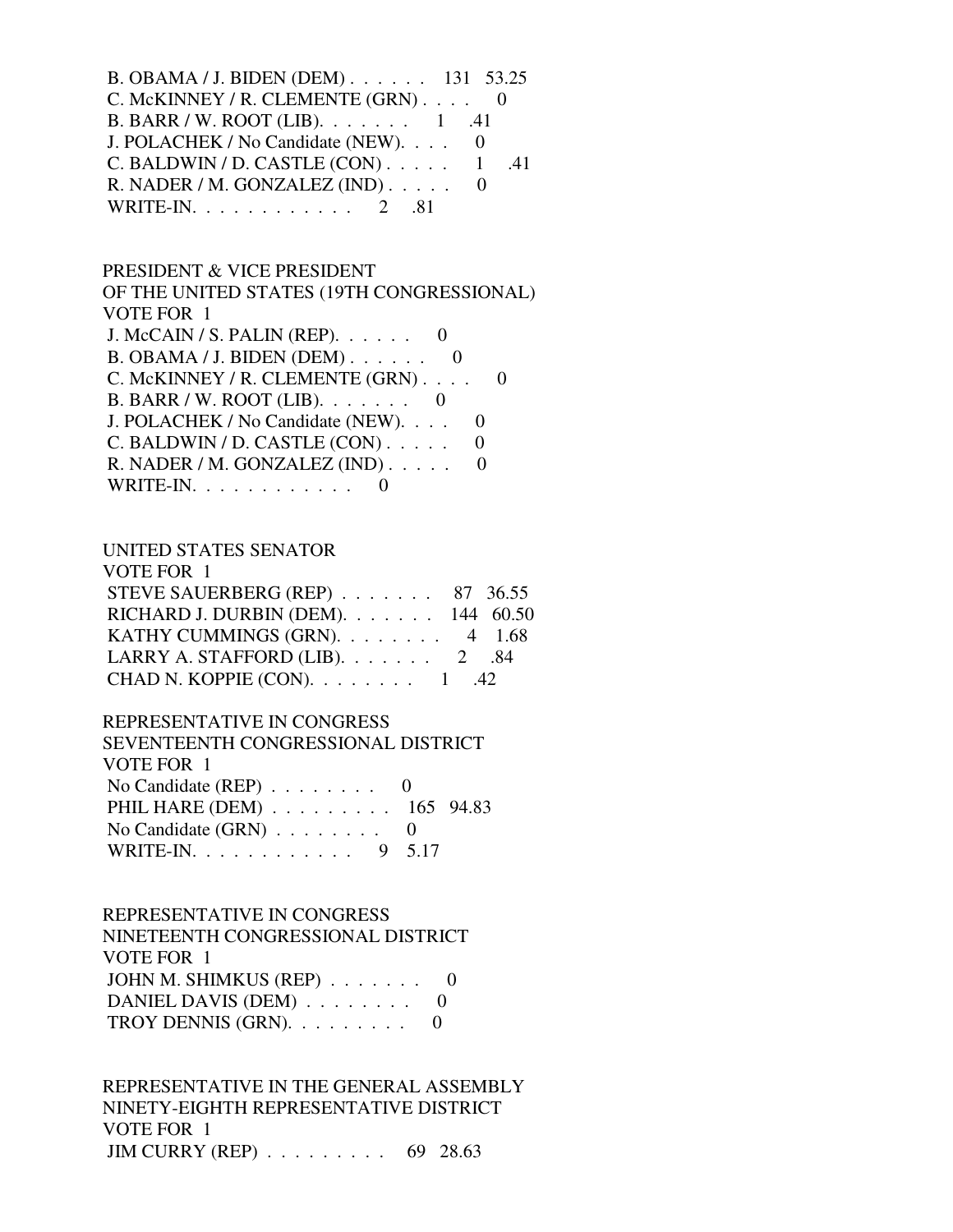GARY HANNIG (DEM). . . . . . . . . 172 71.37 No Candidate (GRN) . . . . . . . . 0

 CIRCUIT CLERK VOTE FOR 1 MARY WEBB (REP) . . . . . . . . . 194 100.00 No Candidate (DEM)  $\ldots$  . . . . . . 0 No Candidate (GRN) . . . . . . . . 0

 STATE'S ATTORNEY VOTE FOR 1 No Candidate (REP) . . . . . . . . 0 CHRIS MATOUSH (DEM) . . . . . . . . 182 100.00 No Candidate  $(GRN)$  . . . . . . . . 0

**CORONER**  VOTE FOR 1 TOBIN GUNN (REP) . . . . . . . . . 76 32.34 RICKEY L. BROADDUS (DEM) . . . . . . 159 67.66 No Candidate (GRN) . . . . . . . . 0

 COUNTY BOARD MEMBER COUNTY BOARD DISTRICT 7 VOTE FOR 2 EDWARD HELGEN (REP) . . . . . . . . 148 52.30 MARY BATHURST (REP) . . . . . . . . 135 47.70 No Candidate (DEM)  $\ldots$  . . . . . . 0 No Candidate (GRN) . . . . . . . . 0

 JUDGE OF THE APPELLATE COURT FIFTH JUDICIAL DISTRICT (HOPKINS VACANCY) VOTE FOR 1 No Candidate (REP) . . . . . . . . 0 JAMES M. WEXSTTEN (DEM). . . . . . . 170 100.00 No Candidate (GRN) . . . . . . . . 0

 RETAIN RICHARD P. GOLDENHERSH? APPELLATE COURT FIFTH JUDICIAL DISTRICT VOTE FOR 1 YES . . . . . . . . . . . . . 136 68.69 NO. . . . . . . . . . . . . . 62 31.31

 RETAIN S. GENE SCHWARM? CIRCUIT COURT FOURTH JUDICIAL CIRCUIT VOTE FOR 1 YES . . . . . . . . . . . . . 133 67.51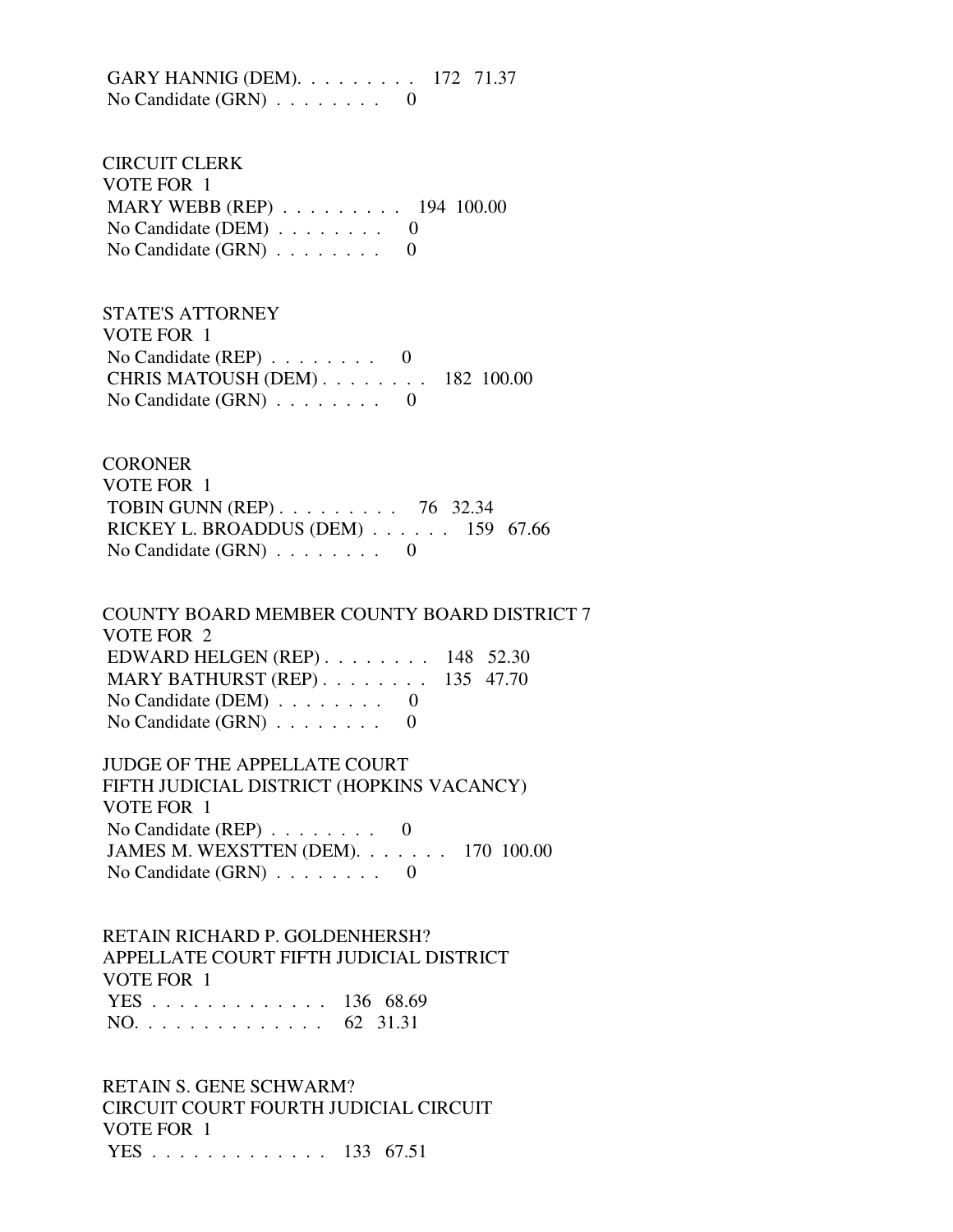NO. . . . . . . . . . . . . . 64 32.49

PRECINCT REPORT MONTGOMERY COUNTY, ILLINOIS UNOFFICIAL RESULTS RUN DATE:11/05/08 GENERAL ELECTION RUN TIME:09:17 AM NOVEMBER 4, 2008

#### 0029 NORTH LITCHFIELD 6

| VOTES PERCENT                 |       |
|-------------------------------|-------|
| REGISTERED VOTERS - TOTAL 801 |       |
| BALLOTS CAST - TOTAL 575      |       |
| BALLOTS CAST - BLANK. 1 .17   |       |
| VOTER TURNOUT - TOTAL         | 71.79 |
| VOTER TURNOUT - BLANK         |       |

 CONSTITUTIONAL CONVENTION QUESTION VOTE FOR 1 YES . . . . . . . . . . . . . 126 26.98 NO. . . . . . . . . . . . . . 341 73.02

 PRESIDENT & VICE PRESIDENT OF THE UNITED STATES (TOTAL) VOTE FOR 1 J. McCAIN / S. PALIN (REP). . . . . . 301 53.46 B. OBAMA / J. BIDEN (DEM) . . . . . . 245 43.52 C. McKINNEY / R. CLEMENTE  $(GRN)$ . . . . 1 .18 B. BARR / W. ROOT (LIB). . . . . . . 6 1.07 J. POLACHEK / No Candidate (NEW). . . . 0 C. BALDWIN / D. CASTLE  $(CON)$ . . . . . 1 .18 R. NADER / M. GONZALEZ (IND) . . . . . 4 .71 WRITE-IN. . . . . . . . . . . . . 5 .89

#### PRESIDENT & VICE PRESIDENT

 OF THE UNITED STATES (19TH CONGRESSIONAL) VOTE FOR 1 J. McCAIN / S. PALIN (REP). . . . . . 301 53.46 B. OBAMA / J. BIDEN (DEM) . . . . . . 245 43.52 C. McKINNEY / R. CLEMENTE  $(GRN)$ . . . . 1 .18 B. BARR / W. ROOT (LIB). . . . . . . 6 1.07 J. POLACHEK / No Candidate (NEW). . . . 0 C. BALDWIN / D. CASTLE  $(CON)$ . . . . . 1 .18 R. NADER / M. GONZALEZ (IND) . . . . . 4 .71 WRITE-IN. . . . . . . . . . . . . 5 .89

UNITED STATES SENATOR

| VOTE FOR 1                                  |  |
|---------------------------------------------|--|
| STEVE SAUERBERG (REP) $\ldots$ 232 42.11    |  |
| RICHARD J. DURBIN (DEM). $\ldots$ 304 55.17 |  |
| KATHY CUMMINGS $(GRN)$ . 10 1.81            |  |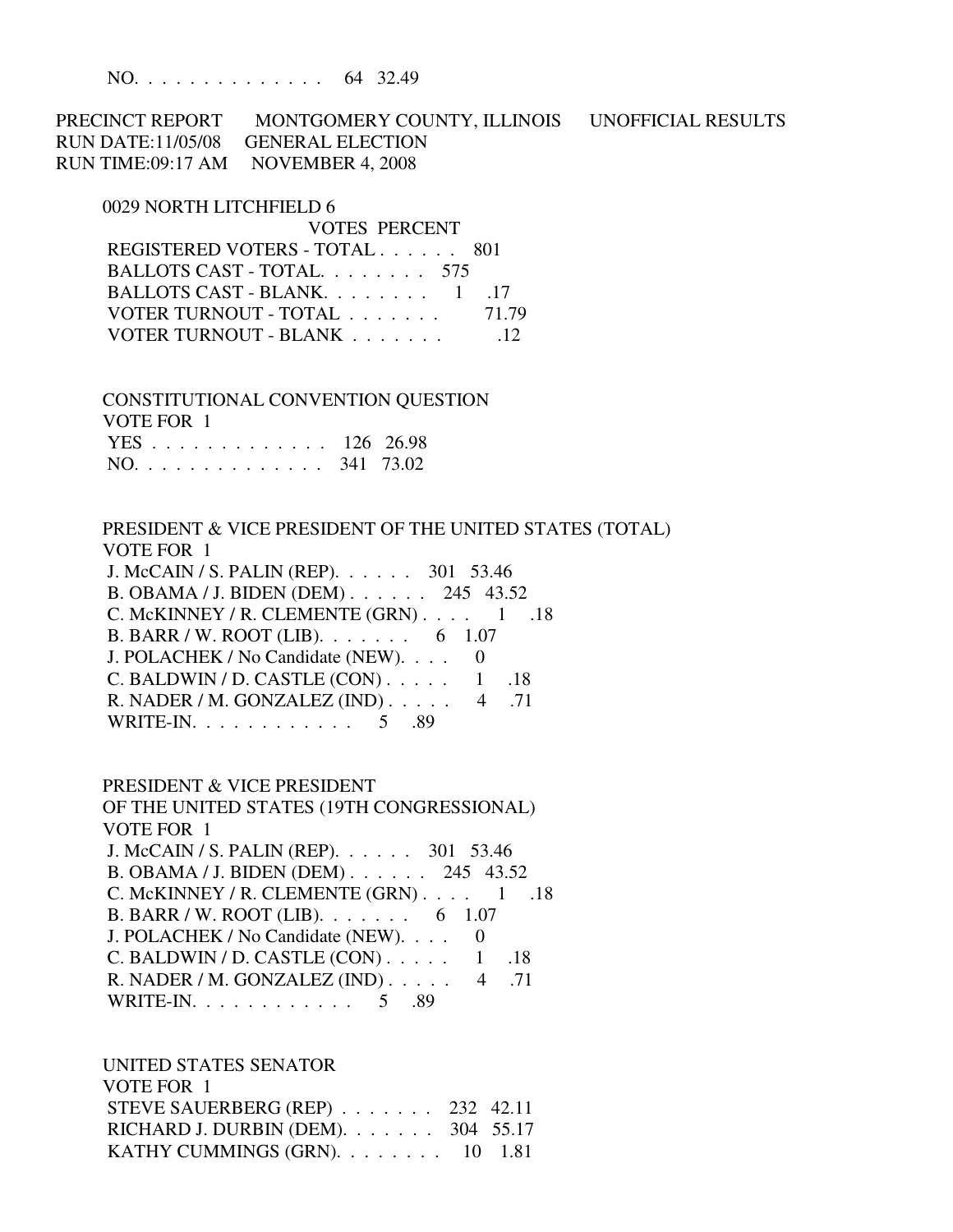LARRY A. STAFFORD (LIB).  $\ldots$  . . . . . 5 .91 CHAD N. KOPPIE  $(CON)$ . . . . . . . .

 REPRESENTATIVE IN CONGRESS NINETEENTH CONGRESSIONAL DISTRICT VOTE FOR 1 JOHN M. SHIMKUS (REP) . . . . . . . 379 70.45 DANIEL DAVIS (DEM) . . . . . . . . 151 28.07 TROY DENNIS (GRN).  $\ldots$  . . . . . . 8 1.49

 REPRESENTATIVE IN THE GENERAL ASSEMBLY NINETY-EIGHTH REPRESENTATIVE DISTRICT VOTE FOR 1 JIM CURRY (REP) . . . . . . . . . 167 30.81 GARY HANNIG (DEM). . . . . . . . . 375 69.19 No Candidate  $(GRN)$  . . . . . . . . 0

 CIRCUIT CLERK VOTE FOR 1 MARY WEBB (REP) . . . . . . . . . 483 100.00 No Candidate (DEM) . . . . . . . . 0 No Candidate  $(GRN)$  . . . . . . . . 0

 STATE'S ATTORNEY VOTE FOR 1 No Candidate  $(REP)$  . . . . . . . . 0 CHRIS MATOUSH (DEM) . . . . . . . . 416 100.00 No Candidate (GRN) . . . . . . . . 0

**CORONER**  VOTE FOR 1 TOBIN GUNN (REP) . . . . . . . . . 187 36.45 RICKEY L. BROADDUS (DEM) . . . . . . 326 63.55 No Candidate (GRN) . . . . . . . . 0

 COUNTY BOARD MEMBER COUNTY BOARD DISTRICT 7 VOTE FOR 2 EDWARD HELGEN (REP) . . . . . . . . 376 51.79 MARY BATHURST (REP) . . . . . . . . 350 48.21 No Candidate (DEM)  $\ldots$  . . . . . . 0 No Candidate (GRN) . . . . . . . . 0

 JUDGE OF THE APPELLATE COURT FIFTH JUDICIAL DISTRICT (HOPKINS VACANCY) VOTE FOR 1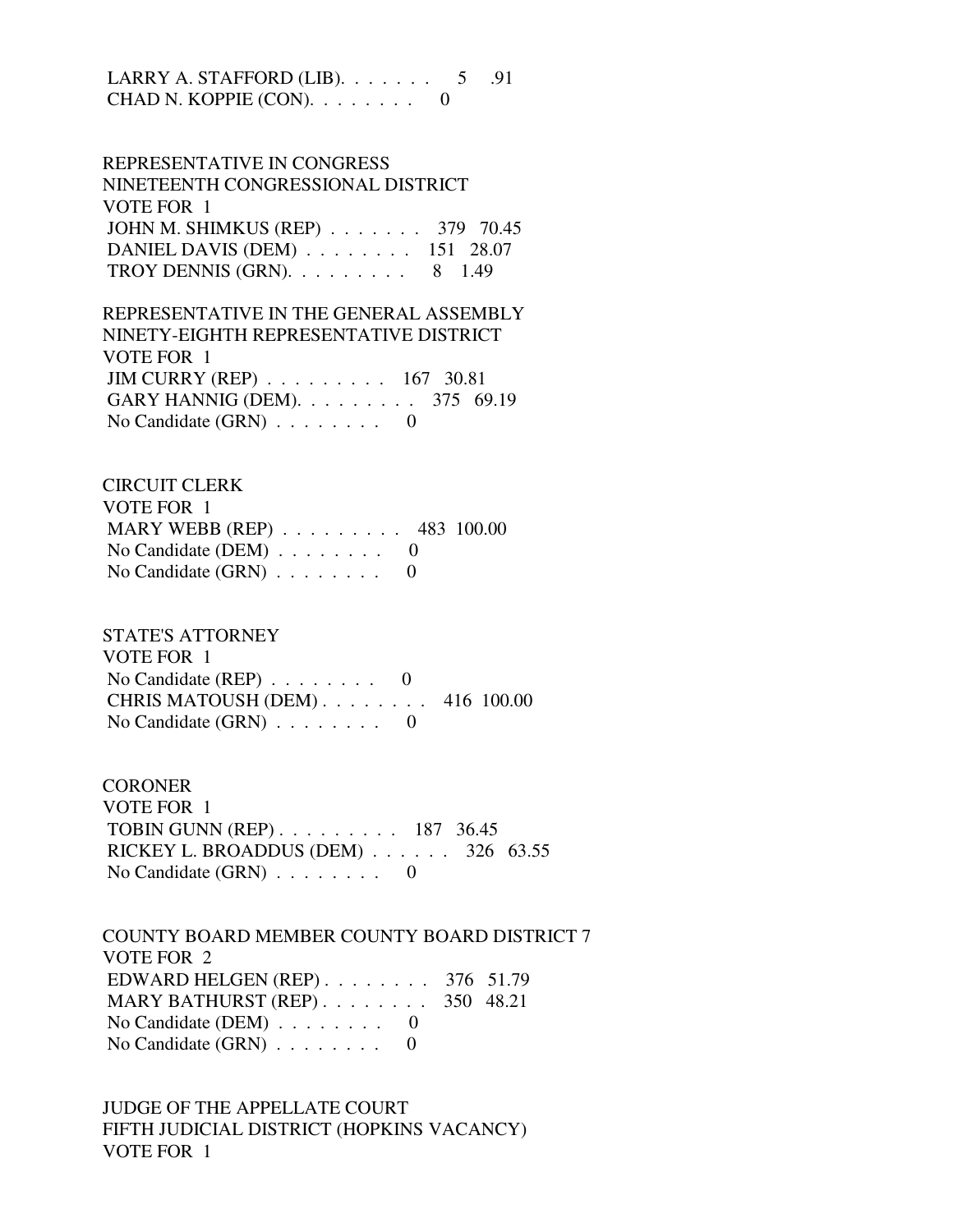No Candidate (REP) . . . . . . . . 0 JAMES M. WEXSTTEN (DEM). . . . . . . 361 100.00 No Candidate (GRN) . . . . . . . . 0

 RETAIN RICHARD P. GOLDENHERSH? APPELLATE COURT FIFTH JUDICIAL DISTRICT VOTE FOR 1 YES . . . . . . . . . . . . . 311 71.66 NO. . . . . . . . . . . . . . 123 28.34

 RETAIN S. GENE SCHWARM? CIRCUIT COURT FOURTH JUDICIAL CIRCUIT VOTE FOR 1 YES . . . . . . . . . . . . . 315 73.09 NO. . . . . . . . . . . . . . 116 26.91

PRECINCT REPORT MONTGOMERY COUNTY, ILLINOIS UNOFFICIAL RESULTS RUN DATE:11/05/08 GENERAL ELECTION RUN TIME:09:17 AM NOVEMBER 4, 2008

#### 0030 PITMAN

 VOTES PERCENT REGISTERED VOTERS - TOTAL . . . . . . 360 BALLOTS CAST - TOTAL. . . . . . . . 244 BALLOTS CAST - BLANK. . . . . . . . 0 VOTER TURNOUT - TOTAL . . . . . . . 67.78 VOTER TURNOUT - BLANK . . . . . . .

 CONSTITUTIONAL CONVENTION QUESTION VOTE FOR 1 YES . . . . . . . . . . . . . 55 28.21 NO. . . . . . . . . . . . . . 140 71.79

 PRESIDENT & VICE PRESIDENT OF THE UNITED STATES (TOTAL) VOTE FOR 1 J. McCAIN / S. PALIN (REP). . . . . . 115 48.12 B. OBAMA / J. BIDEN (DEM) . . . . . . 121 50.63 C. McKINNEY / R. CLEMENTE  $(GRN)$ . . . . 1 .42 B. BARR / W. ROOT (LIB). . . . . . . 0 J. POLACHEK / No Candidate (NEW). . . . 0 C. BALDWIN / D. CASTLE  $(CON)$ . . . . . 1 .42 R. NADER / M. GONZALEZ (IND) . . . . . 0 WRITE-IN. . . . . . . . . . . . 1 .42

 PRESIDENT & VICE PRESIDENT OF THE UNITED STATES (19TH CONGRESSIONAL)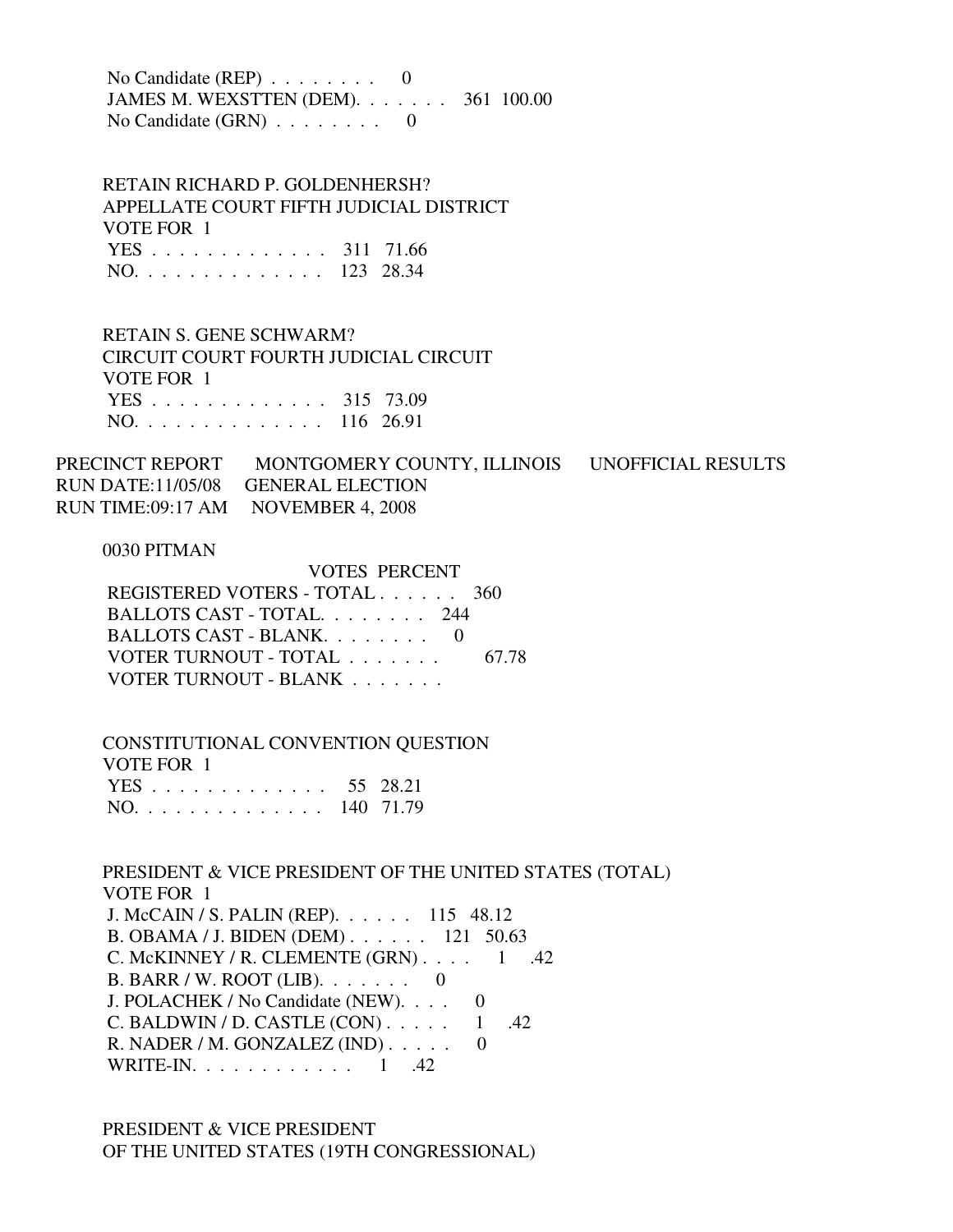#### VOTE FOR 1

| J. McCAIN / S. PALIN (REP). 115 48.12   |  |
|-----------------------------------------|--|
| B. OBAMA / J. BIDEN (DEM). 121 50.63    |  |
| C. McKINNEY / R. CLEMENTE $(GRN)$ 1 .42 |  |
| B. BARR / W. ROOT (LIB). $\ldots$ 0     |  |
| J. POLACHEK / No Candidate (NEW). 0     |  |
| C. BALDWIN / D. CASTLE $(CON)$ 1 .42    |  |
| R. NADER / M. GONZALEZ $(IND)$          |  |
| WRITE-IN. $\ldots$ 1 .42                |  |

#### UNITED STATES SENATOR

| VOTE FOR 1                                 |  |
|--------------------------------------------|--|
| STEVE SAUERBERG (REP) $\ldots$ 79 33.05    |  |
| RICHARD J. DURBIN (DEM). 150 62.76         |  |
| KATHY CUMMINGS (GRN). $\ldots$ 9 3.77      |  |
| LARRY A. STAFFORD (LIB). $\ldots \ldots$ 0 |  |
| CHAD N. KOPPIE (CON). $\ldots$ 1 .42       |  |
|                                            |  |

## REPRESENTATIVE IN CONGRESS

| NINETEENTH CONGRESSIONAL DISTRICT                |  |
|--------------------------------------------------|--|
| VOTE FOR 1                                       |  |
| JOHN M. SHIMKUS (REP) 150 63.83                  |  |
| DANIEL DAVIS (DEM) 82 34.89                      |  |
| TROY DENNIS (GRN). $\ldots \ldots \ldots$ 3 1.28 |  |

## REPRESENTATIVE IN THE GENERAL ASSEMBLY NINETY-EIGHTH REPRESENTATIVE DISTRICT VOTE FOR 1 JIM CURRY (REP) . . . . . . . . . 79 34.35 GARY HANNIG (DEM). . . . . . . . . 151 65.65 No Candidate (GRN)  $\ldots$  . . . . . . 0

## CIRCUIT CLERK VOTE FOR 1 MARY WEBB (REP) . . . . . . . . . 202 100.00 No Candidate (DEM)  $\ldots \ldots \ldots$  0 No Candidate  $(GRN)$  . . . . . . . . 0

## STATE'S ATTORNEY VOTE FOR 1 No Candidate (REP) . . . . . . . . 0 CHRIS MATOUSH (DEM) . . . . . . . . 175 100.00 No Candidate (GRN) . . . . . . . . 0

**CORONER** VOTE FOR 1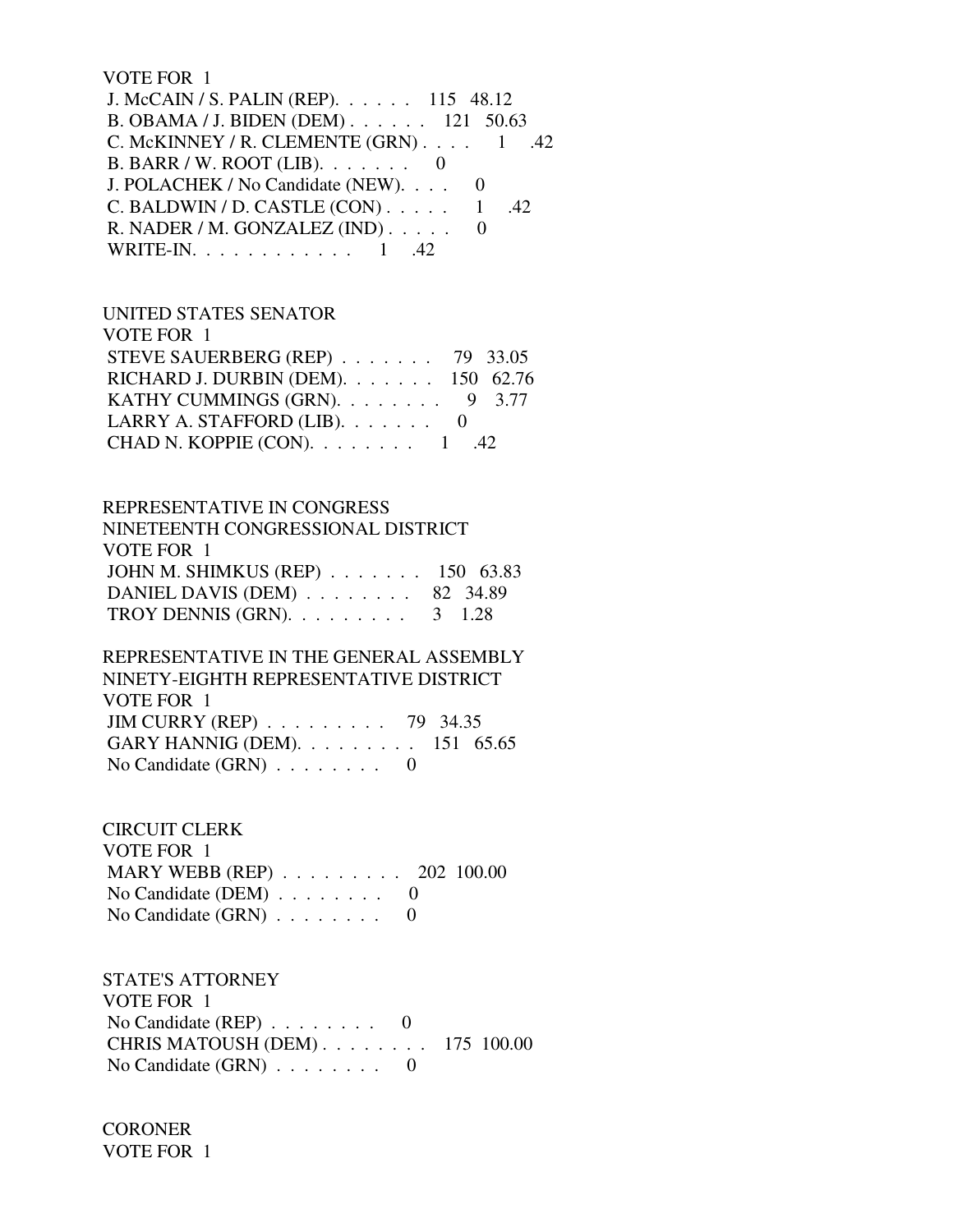TOBIN GUNN (REP) . . . . . . . . . 74 31.36 RICKEY L. BROADDUS (DEM) . . . . . . 162 68.64 No Candidate (GRN) . . . . . . . . 0

 COUNTY BOARD MEMBER COUNTY BOARD DISTRICT 1 VOTE FOR 1 TOBY DEAN (REP) . . . . . . . . . 65 27.31 JAROD M. HITCHINGS (DEM) . . . . . . 173 72.69 No Candidate (GRN) . . . . . . . . 0

 JUDGE OF THE APPELLATE COURT FIFTH JUDICIAL DISTRICT (HOPKINS VACANCY) VOTE FOR 1 No Candidate  $(REP)$  . . . . . . . . 0 JAMES M. WEXSTTEN (DEM). . . . . . . 172 100.00 No Candidate (GRN) . . . . . . . . 0

 RETAIN RICHARD P. GOLDENHERSH? APPELLATE COURT FIFTH JUDICIAL DISTRICT VOTE FOR 1 YES . . . . . . . . . . . . . 140 70.35 NO. . . . . . . . . . . . . . 59 29.65

 RETAIN S. GENE SCHWARM? CIRCUIT COURT FOURTH JUDICIAL CIRCUIT VOTE FOR 1 YES . . . . . . . . . . . . . 149 74.50 NO. . . . . . . . . . . . . . 51 25.50

PRECINCT REPORT MONTGOMERY COUNTY, ILLINOIS UNOFFICIAL RESULTS RUN DATE:11/05/08 GENERAL ELECTION RUN TIME:09:17 AM NOVEMBER 4, 2008

0031 RAYMOND

 VOTES PERCENT REGISTERED VOTERS - TOTAL . . . . . . 844 BALLOTS CAST - TOTAL. . . . . . . . 625 BALLOTS CAST - BLANK. . . . . . . . 0 VOTER TURNOUT - TOTAL . . . . . . . 74.05 VOTER TURNOUT - BLANK . . . . . . .

 CONSTITUTIONAL CONVENTION QUESTION VOTE FOR 1 YES . . . . . . . . . . . . . 143 25.54 NO. . . . . . . . . . . . . . 417 74.46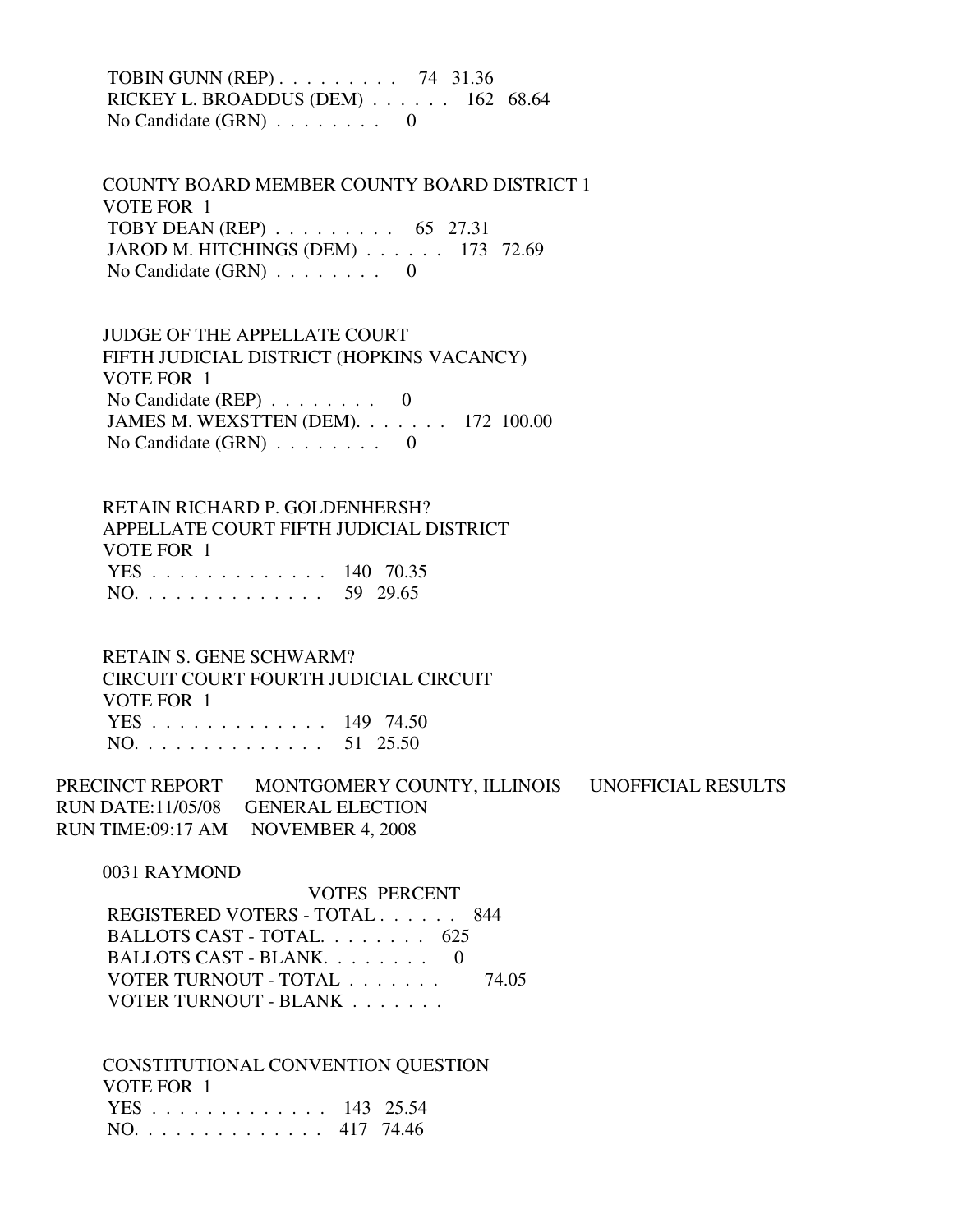PRESIDENT & VICE PRESIDENT OF THE UNITED STATES (TOTAL) VOTE FOR 1

| J. McCAIN / S. PALIN (REP). 348 56.04           |  |
|-------------------------------------------------|--|
| B. OBAMA / J. BIDEN (DEM) 267 43.00             |  |
| C. McKINNEY / R. CLEMENTE $(GRN)$ 0             |  |
| B. BARR / W. ROOT (LIB). $\ldots$ 3 .48         |  |
| J. POLACHEK / No Candidate (NEW). 0             |  |
| C. BALDWIN / D. CASTLE (CON)                    |  |
| R. NADER / M. GONZALEZ (IND) $\ldots$ 2<br>-32. |  |
| WRITE-IN. 1 .16                                 |  |

#### PRESIDENT & VICE PRESIDENT

 OF THE UNITED STATES (19TH CONGRESSIONAL) VOTE FOR 1 J. McCAIN / S. PALIN (REP). . . . . . 348 56.04 B. OBAMA / J. BIDEN (DEM) . . . . . . 267 43.00 C. McKINNEY / R. CLEMENTE (GRN) . . . . 0 B. BARR / W. ROOT (LIB). . . . . . . 3 .48 J. POLACHEK / No Candidate (NEW). . . . 0  $C.$  BALDWIN / D. CASTLE  $(CON)$ ..... 0 R. NADER / M. GONZALEZ (IND) . . . . . 2 .32 WRITE-IN. . . . . . . . . . . . 1 .16

## UNITED STATES SENATOR

| VOTE FOR 1                              |  |
|-----------------------------------------|--|
| STEVE SAUERBERG (REP) 261 42.30         |  |
| RICHARD J. DURBIN (DEM). 346 56.08      |  |
| KATHY CUMMINGS (GRN). $\ldots$ 7 1.13   |  |
| LARRY A. STAFFORD (LIB). $\ldots$ 1 .16 |  |
| CHAD N. KOPPIE (CON). $\ldots$ 2 .32    |  |

#### REPRESENTATIVE IN CONGRESS

 NINETEENTH CONGRESSIONAL DISTRICT VOTE FOR 1 JOHN M. SHIMKUS (REP) . . . . . . . 463 75.90 DANIEL DAVIS (DEM) . . . . . . . . 136 22.30 TROY DENNIS (GRN). . . . . . . . . 11 1.80

 REPRESENTATIVE IN THE GENERAL ASSEMBLY NINETY-EIGHTH REPRESENTATIVE DISTRICT VOTE FOR 1 JIM CURRY (REP) . . . . . . . . . 240 39.09 GARY HANNIG (DEM). . . . . . . . . 374 60.91 No Candidate (GRN) . . . . . . . . 0

CIRCUIT CLERK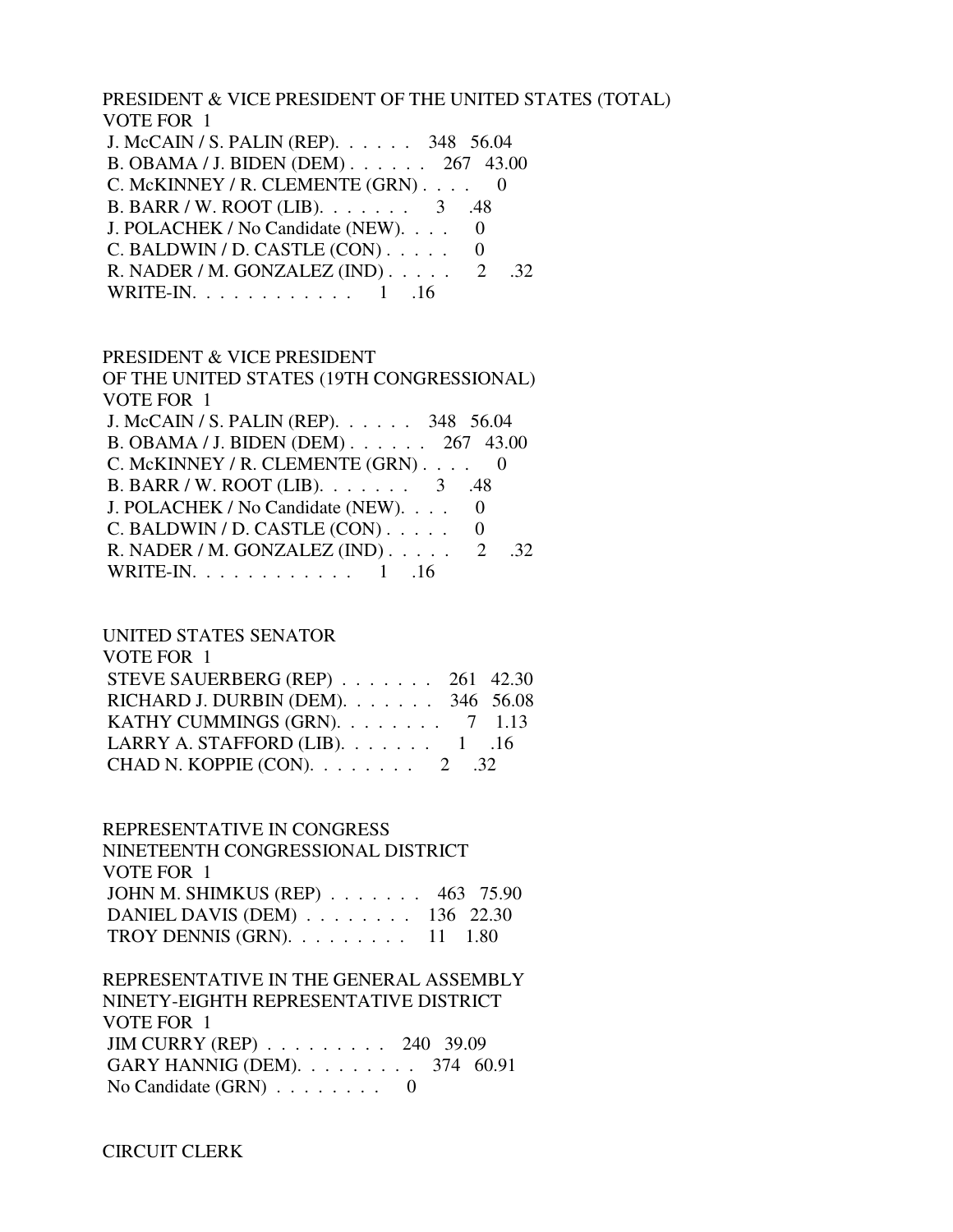VOTE FOR 1 MARY WEBB (REP) . . . . . . . . . 552 100.00 No Candidate (DEM) . . . . . . . . 0 No Candidate  $(GRN)$  . . . . . . . . 0

 STATE'S ATTORNEY VOTE FOR 1 No Candidate (REP)  $\ldots$  . . . . . . 0 CHRIS MATOUSH (DEM) . . . . . . . . 474 100.00 No Candidate  $(GRN)$  . . . . . . . . 0

**CORONER**  VOTE FOR 1 TOBIN GUNN (REP) . . . . . . . . . 226 36.93 RICKEY L. BROADDUS (DEM) . . . . . . 386 63.07 No Candidate (GRN) . . . . . . . . 0

 COUNTY BOARD MEMBER COUNTY BOARD DISTRICT 1 VOTE FOR 1 TOBY DEAN (REP) . . . . . . . . . 298 48.77 JAROD M. HITCHINGS (DEM) . . . . . . 313 51.23 No Candidate (GRN) . . . . . . . . 0

 JUDGE OF THE APPELLATE COURT FIFTH JUDICIAL DISTRICT (HOPKINS VACANCY) VOTE FOR 1 No Candidate (REP)  $\ldots$  . . . . . . 0 JAMES M. WEXSTTEN (DEM). . . . . . . 433 100.00 No Candidate (GRN) . . . . . . . . 0

 RETAIN RICHARD P. GOLDENHERSH? APPELLATE COURT FIFTH JUDICIAL DISTRICT VOTE FOR 1 YES . . . . . . . . . . . . . 327 68.27 NO. . . . . . . . . . . . . . 152 31.73

 RETAIN S. GENE SCHWARM? CIRCUIT COURT FOURTH JUDICIAL CIRCUIT VOTE FOR 1 YES . . . . . . . . . . . . . 338 71.01 NO. . . . . . . . . . . . . . 138 28.99

PRECINCT REPORT MONTGOMERY COUNTY, ILLINOIS UNOFFICIAL RESULTS RUN DATE:11/05/08 GENERAL ELECTION RUN TIME:09:17 AM NOVEMBER 4, 2008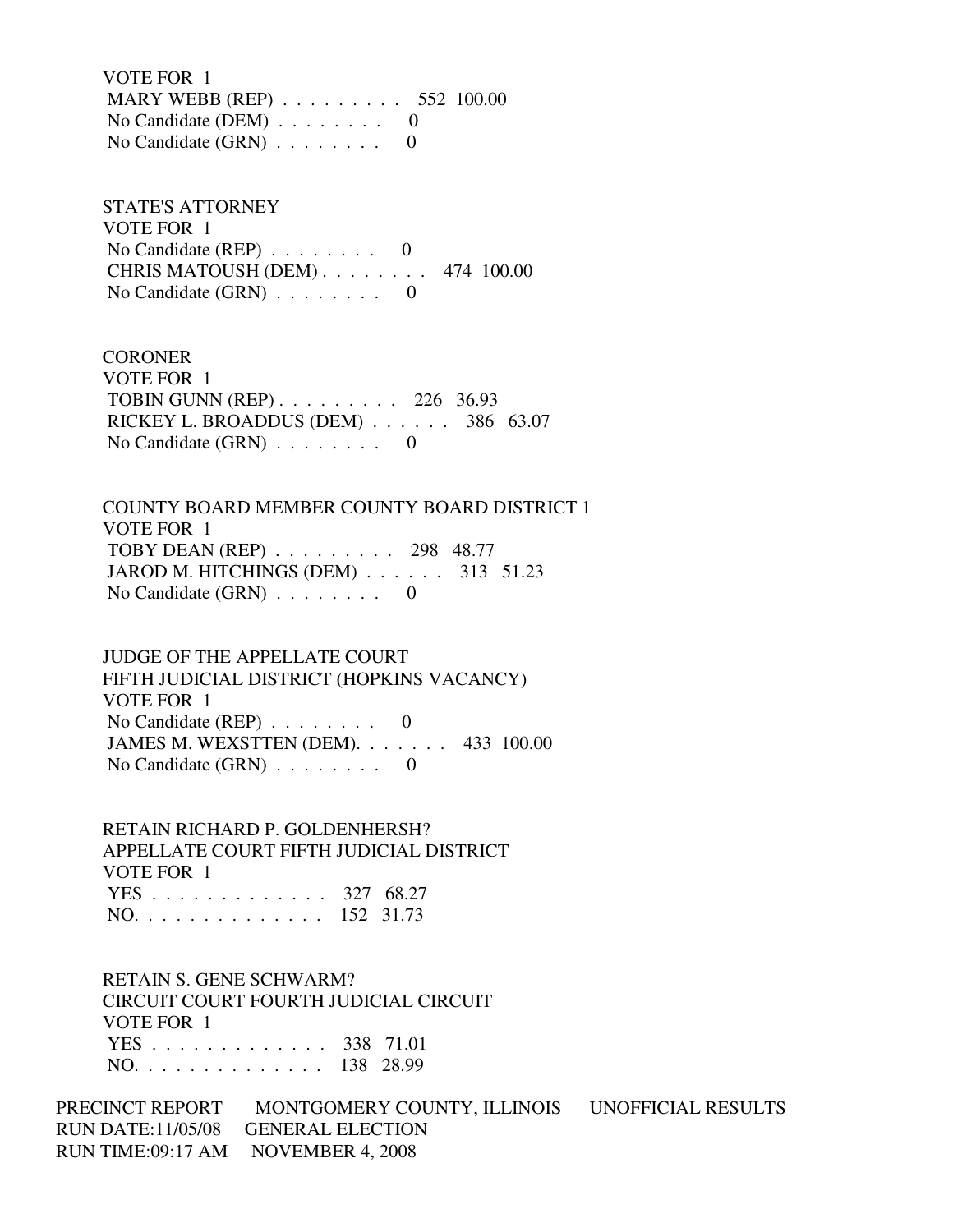#### 0032 ROUNTREE

 VOTES PERCENT REGISTERED VOTERS - TOTAL . . . . . . 174 BALLOTS CAST - TOTAL. . . . . . . . 119 BALLOTS CAST - BLANK. . . . . . . . 0 VOTER TURNOUT - TOTAL . . . . . . . 68.39 VOTER TURNOUT - BLANK . . . . . . .

 CONSTITUTIONAL CONVENTION QUESTION VOTE FOR 1

|  |  |  |  |  |  |  |  | YES 21 20.59 |
|--|--|--|--|--|--|--|--|--------------|
|  |  |  |  |  |  |  |  | NO. 81 79.41 |

## PRESIDENT & VICE PRESIDENT OF THE UNITED STATES (TOTAL) VOTE FOR 1

 J. McCAIN / S. PALIN (REP). . . . . . 84 71.19 B. OBAMA / J. BIDEN (DEM) . . . . . . 33 27.97 C. McKINNEY / R. CLEMENTE (GRN) . . . . 1 .85 B. BARR / W. ROOT (LIB). . . . . . . 0 J. POLACHEK / No Candidate (NEW). . . . 0  $C.$  BALDWIN / D. CASTLE  $(CON)$ ..... 0 R. NADER / M. GONZALEZ (IND) . . . . . 0 WRITE-IN.  $\ldots$  . . . . . . . . . 0

#### PRESIDENT & VICE PRESIDENT

 OF THE UNITED STATES (19TH CONGRESSIONAL) VOTE FOR 1 J. McCAIN / S. PALIN (REP). . . . . . 84 71.19 B. OBAMA / J. BIDEN (DEM) . . . . . . 33 27.97 C. McKINNEY / R. CLEMENTE  $(GRN)$ . . . . 1 .85 B. BARR / W. ROOT (LIB). . . . . . . 0 J. POLACHEK / No Candidate (NEW). . . . 0  $C.$  BALDWIN / D. CASTLE  $(CON)$ .... 0 R. NADER / M. GONZALEZ (IND) . . . . . 0 WRITE-IN.  $\ldots$  . . . . . . . . 0

### UNITED STATES SENATOR

| VOTE FOR 1                                 |  |
|--------------------------------------------|--|
| STEVE SAUERBERG (REP) $\ldots$ 63 54.31    |  |
| RICHARD J. DURBIN (DEM). $\ldots$ 52 44.83 |  |
| KATHY CUMMINGS (GRN). $\ldots$ 0           |  |
|                                            |  |
| CHAD N. KOPPIE $(CON)$ . 0                 |  |

REPRESENTATIVE IN CONGRESS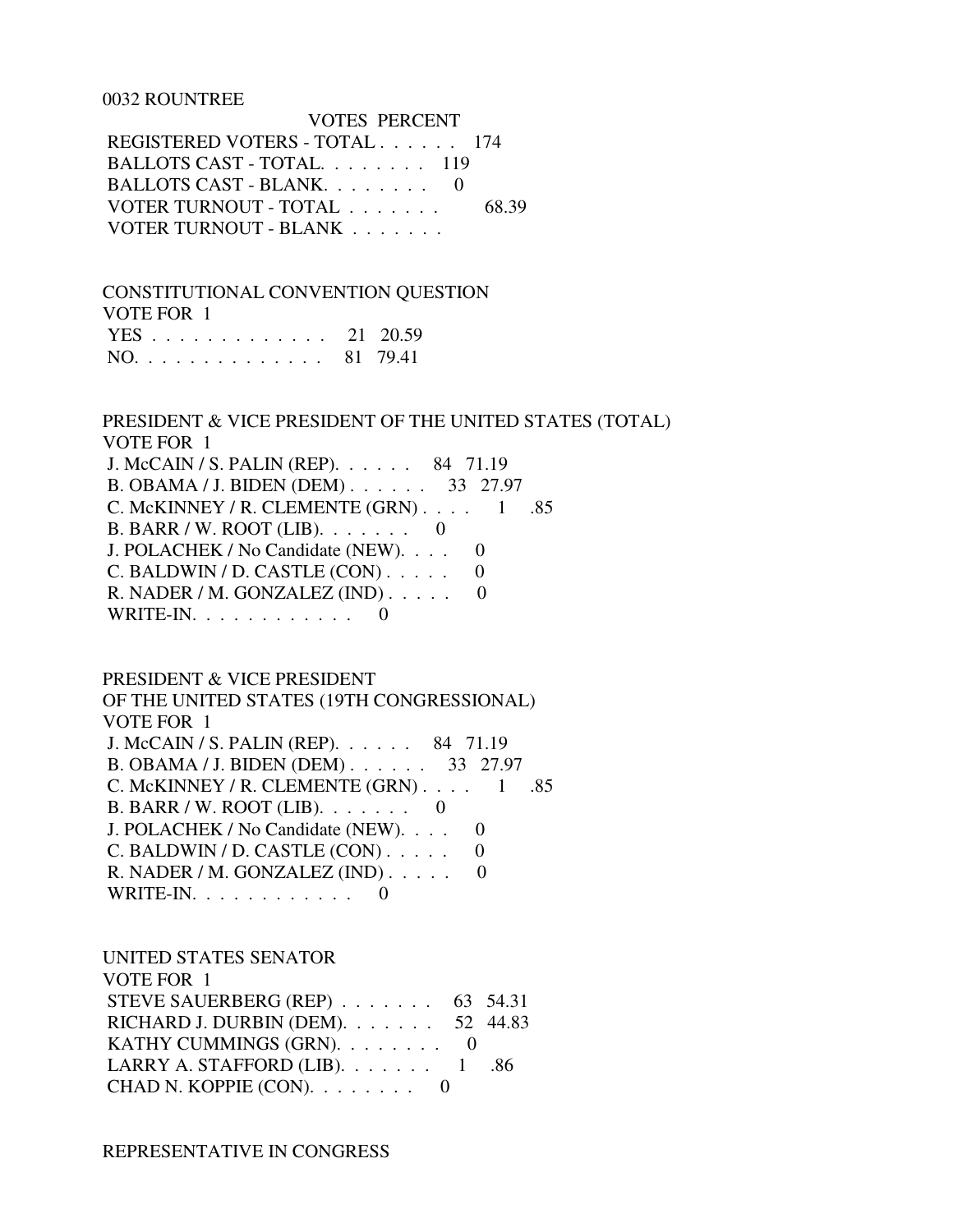NINETEENTH CONGRESSIONAL DISTRICT VOTE FOR 1 JOHN M. SHIMKUS (REP) . . . . . . . 100 86.21 DANIEL DAVIS (DEM) . . . . . . . . 14 12.07 TROY DENNIS (GRN).  $\ldots$  . . . . . . 2 1.72

 REPRESENTATIVE IN THE GENERAL ASSEMBLY NINETY-EIGHTH REPRESENTATIVE DISTRICT VOTE FOR 1 JIM CURRY (REP) . . . . . . . . . 66 55.93 GARY HANNIG (DEM). . . . . . . . . 52 44.07 No Candidate (GRN) . . . . . . . . 0

 CIRCUIT CLERK VOTE FOR 1 MARY WEBB (REP) . . . . . . . . . 112 100.00 No Candidate (DEM) . . . . . . . . 0 No Candidate  $(GRN)$  . . . . . . . . 0

 STATE'S ATTORNEY VOTE FOR 1 No Candidate (REP)  $\ldots \ldots \ldots$  0 CHRIS MATOUSH (DEM) . . . . . . . . 81 100.00 No Candidate (GRN) . . . . . . . . 0

**CORONER**  VOTE FOR 1 TOBIN GUNN (REP) . . . . . . . . . 52 45.22 RICKEY L. BROADDUS (DEM) . . . . . . 63 54.78 No Candidate  $(GRN)$  . . . . . . . . 0

 COUNTY BOARD MEMBER COUNTY BOARD DISTRICT 2 VOTE FOR 2 NELSON AUMANN (REP) . . . . . . . . 84 60.87 JOYCE A. MATTHEWS (DEM). . . . . . . 54 39.13 No Candidate (GRN) . . . . . . . . 0

 JUDGE OF THE APPELLATE COURT FIFTH JUDICIAL DISTRICT (HOPKINS VACANCY) VOTE FOR 1 No Candidate (REP)  $\ldots \ldots \ldots$  0 JAMES M. WEXSTTEN (DEM). . . . . . . 86 100.00 No Candidate (GRN) . . . . . . . . 0

RETAIN RICHARD P. GOLDENHERSH?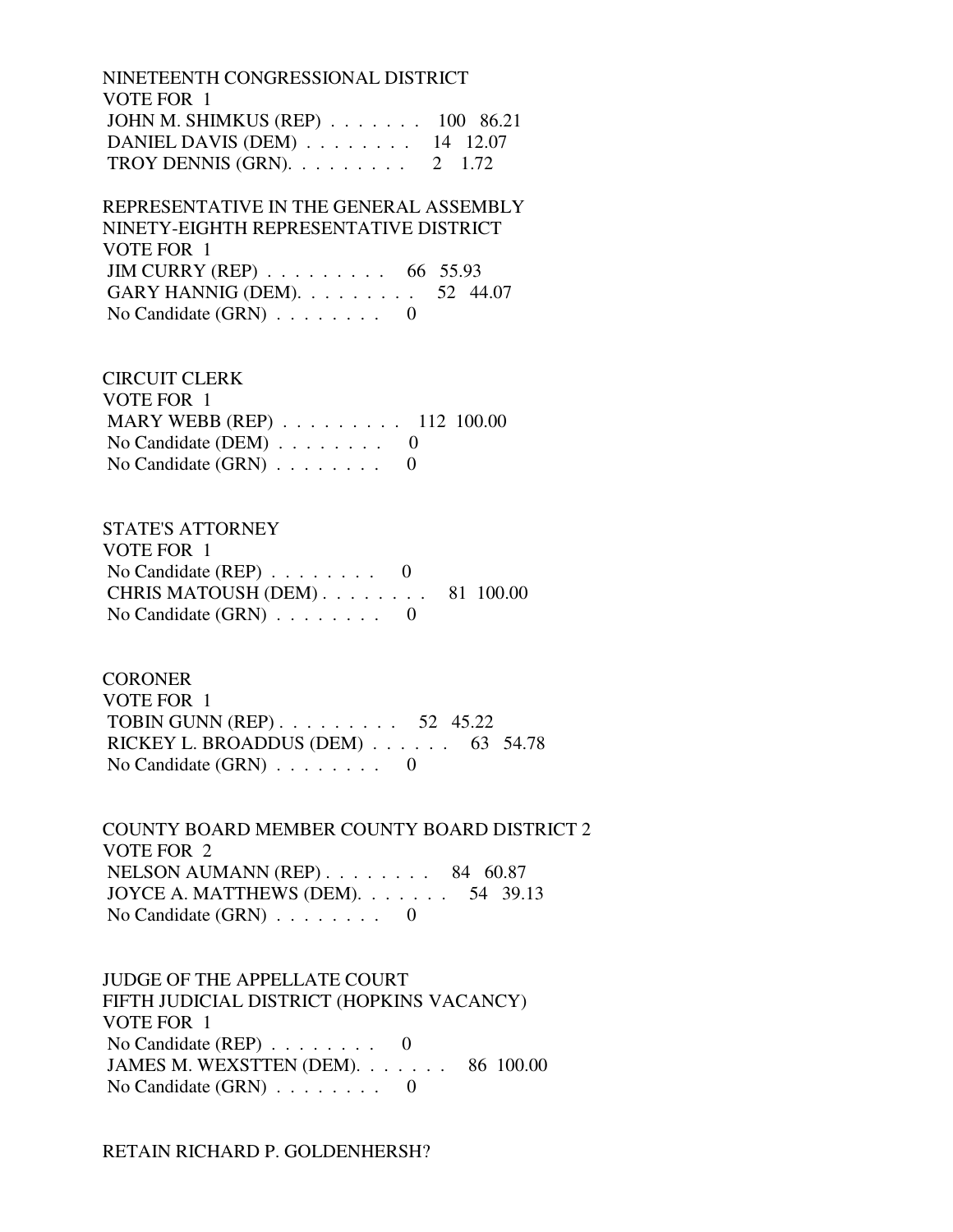APPELLATE COURT FIFTH JUDICIAL DISTRICT VOTE FOR 1

|  |  |  |  |  |  |  |  | YES 63 64.29 |
|--|--|--|--|--|--|--|--|--------------|
|  |  |  |  |  |  |  |  | NO. 35 35.71 |

 RETAIN S. GENE SCHWARM? CIRCUIT COURT FOURTH JUDICIAL CIRCUIT VOTE FOR 1 YES . . . . . . . . . . . . . 67 66.34 NO. . . . . . . . . . . . . . 34 33.66

PRECINCT REPORT MONTGOMERY COUNTY, ILLINOIS UNOFFICIAL RESULTS RUN DATE:11/05/08 GENERAL ELECTION RUN TIME:09:17 AM NOVEMBER 4, 2008

0033 SOUTH FILLMORE

| REGISTERED VOTERS - TOTAL 158 |
|-------------------------------|
| BALLOTS CAST - TOTAL. 126     |
|                               |
| 79.75                         |
|                               |
| BALLOTS CAST - BLANK $0$      |

 CONSTITUTIONAL CONVENTION QUESTION VOTE FOR 1 YES . . . . . . . . . . . . . 22 21.57 NO. . . . . . . . . . . . . . 80 78.43

 PRESIDENT & VICE PRESIDENT OF THE UNITED STATES (TOTAL) VOTE FOR 1 J. McCAIN / S. PALIN (REP). . . . . . 61 48.41 B. OBAMA / J. BIDEN (DEM) . . . . . . 64 50.79 C. McKINNEY / R. CLEMENTE (GRN) . . . . 0 B. BARR / W. ROOT (LIB). . . . . . . 0 J. POLACHEK / No Candidate (NEW). . . . 0 C. BALDWIN / D. CASTLE  $(CON)$ . . . . . 1 .79 R. NADER / M. GONZALEZ  $(IND)$ ..... 0 WRITE-IN. . . . . . . . . . . . 0

 PRESIDENT & VICE PRESIDENT OF THE UNITED STATES (17TH CONGRESSIONAL) VOTE FOR 1 J. McCAIN / S. PALIN (REP). . . . . . 61 48.41 B. OBAMA / J. BIDEN (DEM) . . . . . . 64 50.79 C. McKINNEY / R. CLEMENTE (GRN) . . . . 0 B. BARR / W. ROOT (LIB). . . . . . . 0 J. POLACHEK / No Candidate (NEW). . . . 0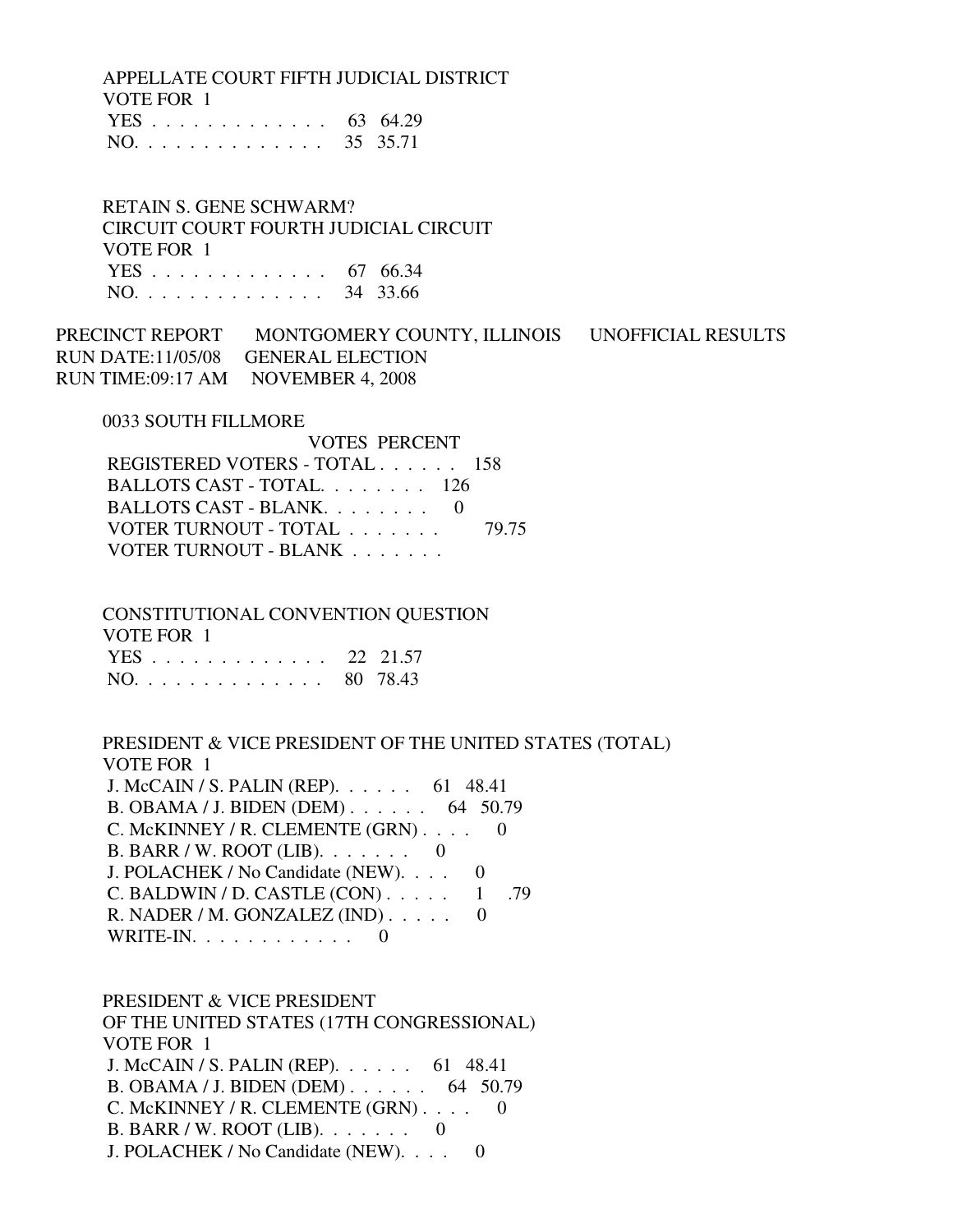| C. BALDWIN / D. CASTLE $(CON)$ 1 .79 |  |
|--------------------------------------|--|
| R. NADER / M. GONZALEZ (IND) $0$     |  |
| WRITE-IN. $\ldots$ 0                 |  |

#### UNITED STATES SENATOR  $V$ OTE FOR 1

| STEVE SAUERBERG (REP) 48 39.67             |
|--------------------------------------------|
| RICHARD J. DURBIN (DEM). $\ldots$ 70 57.85 |
| KATHY CUMMINGS (GRN). $\ldots$ 1 .83       |
|                                            |
|                                            |
|                                            |

## REPRESENTATIVE IN CONGRESS

| SEVENTEENTH CONGRESSIONAL DISTRICT          |  |
|---------------------------------------------|--|
| VOTE FOR 1                                  |  |
| No Candidate (REP) $\ldots \ldots \ldots$ 0 |  |
| PHIL HARE (DEM) 93 100.00                   |  |
| No Candidate $(GRN)$ 0                      |  |
| WRITE-IN. $\ldots$ 0                        |  |

# REPRESENTATIVE IN THE GENERAL ASSEMBLY

| NINETY-EIGHTH REPRESENTATIVE DISTRICT           |  |
|-------------------------------------------------|--|
| VOTE FOR 1                                      |  |
| JIM CURRY (REP) $\ldots \ldots \ldots$ 39 34.51 |  |
| GARY HANNIG (DEM). $\ldots$ 74 65.49            |  |
| No Candidate $(GRN)$ 0                          |  |

# CIRCUIT CLERK

| VOTE FOR 1                                       |  |
|--------------------------------------------------|--|
| MARY WEBB (REP) $\ldots \ldots \ldots$ 91 100.00 |  |
| No Candidate (DEM) $\ldots \ldots \ldots$ 0      |  |
| No Candidate $(GRN)$ 0                           |  |

## STATE'S ATTORNEY VOTE FOR 1 No Candidate (REP) . . . . . . . . 0 CHRIS MATOUSH (DEM) . . . . . . . . 91 100.00 No Candidate (GRN) . . . . . . . . 0

**CORONER**  VOTE FOR 1 TOBIN GUNN (REP) . . . . . . . . . 43 38.05 RICKEY L. BROADDUS (DEM) . . . . . . 70 61.95 No Candidate  $(GRN)$  . . . . . . . . . 0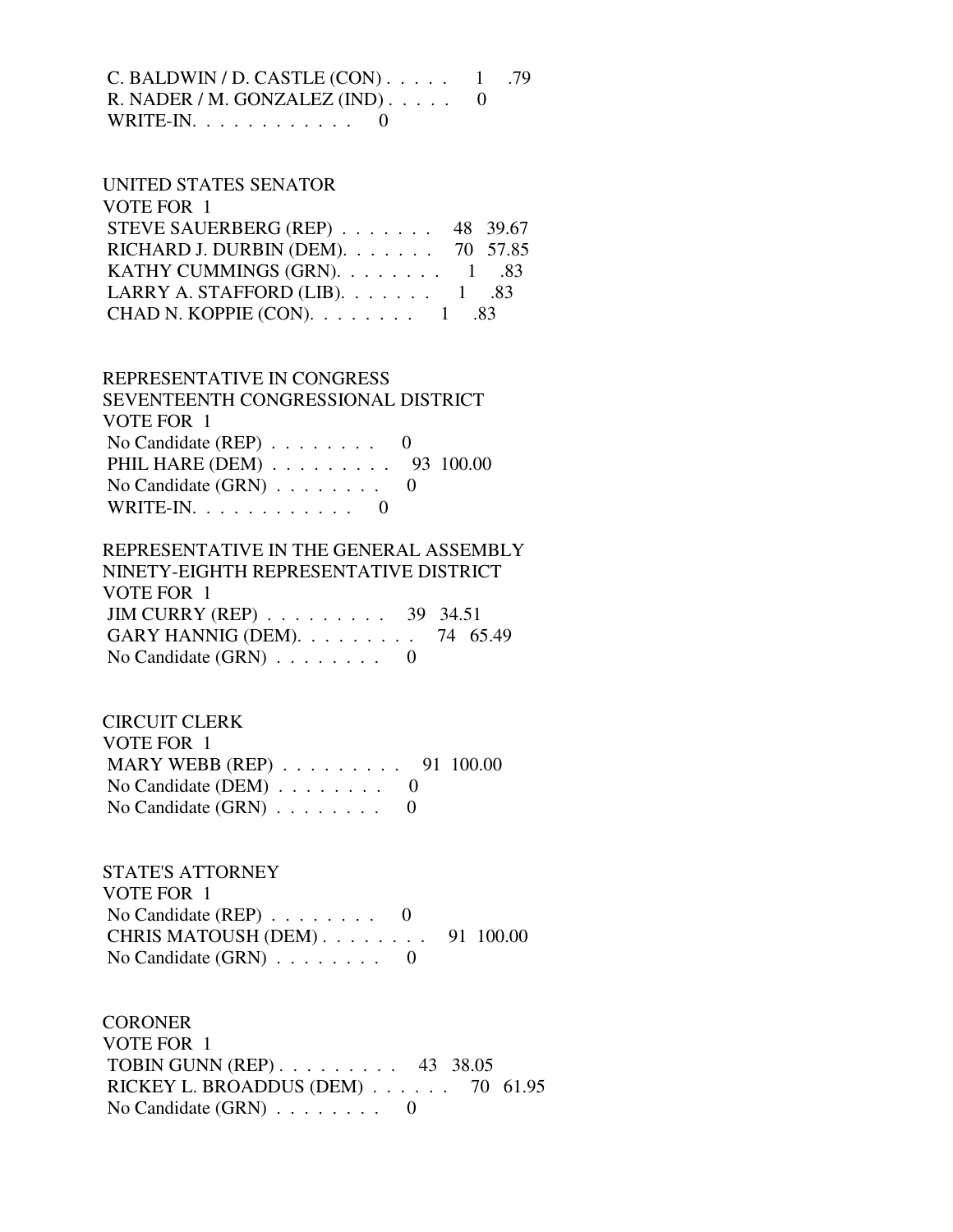COUNTY BOARD MEMBER COUNTY BOARD DISTRICT 3 VOTE FOR 1 No Candidate (REP) . . . . . . . . 0 ROBERT L. DURBIN (DEM) . . . . . . . 89 100.00 No Candidate  $(GRN)$  . . . . . . . . 0

 JUDGE OF THE APPELLATE COURT FIFTH JUDICIAL DISTRICT (HOPKINS VACANCY) VOTE FOR 1 No Candidate (REP) . . . . . . . . 0 JAMES M. WEXSTTEN (DEM). . . . . . . 87 100.00 No Candidate  $(GRN)$  . . . . . . . . 0

 RETAIN RICHARD P. GOLDENHERSH? APPELLATE COURT FIFTH JUDICIAL DISTRICT VOTE FOR 1 YES . . . . . . . . . . . . . 66 72.53 NO. . . . . . . . . . . . . . 25 27.47

 RETAIN S. GENE SCHWARM? CIRCUIT COURT FOURTH JUDICIAL CIRCUIT VOTE FOR 1 YES . . . . . . . . . . . . . 75 77.32 NO. . . . . . . . . . . . . . 22 22.68

PRECINCT REPORT MONTGOMERY COUNTY, ILLINOIS UNOFFICIAL RESULTS RUN DATE:11/05/08 GENERAL ELECTION RUN TIME:09:17 AM NOVEMBER 4, 2008

 0034 SOUTH LITCHFIELD 1 VOTES PERCENT REGISTERED VOTERS - TOTAL . . . . . . 576 BALLOTS CAST - TOTAL. . . . . . . . 384 BALLOTS CAST - BLANK. . . . . . . . 0 VOTER TURNOUT - TOTAL . . . . . . . 66.67 VOTER TURNOUT - BLANK . . . . . . .

 CONSTITUTIONAL CONVENTION QUESTION VOTE FOR 1 YES . . . . . . . . . . . . . 73 25.35 NO. . . . . . . . . . . . . . 215 74.65

 PRESIDENT & VICE PRESIDENT OF THE UNITED STATES (TOTAL) VOTE FOR 1 J. McCAIN / S. PALIN (REP). . . . . . 154 40.53 B. OBAMA / J. BIDEN (DEM) . . . . . . 220 57.89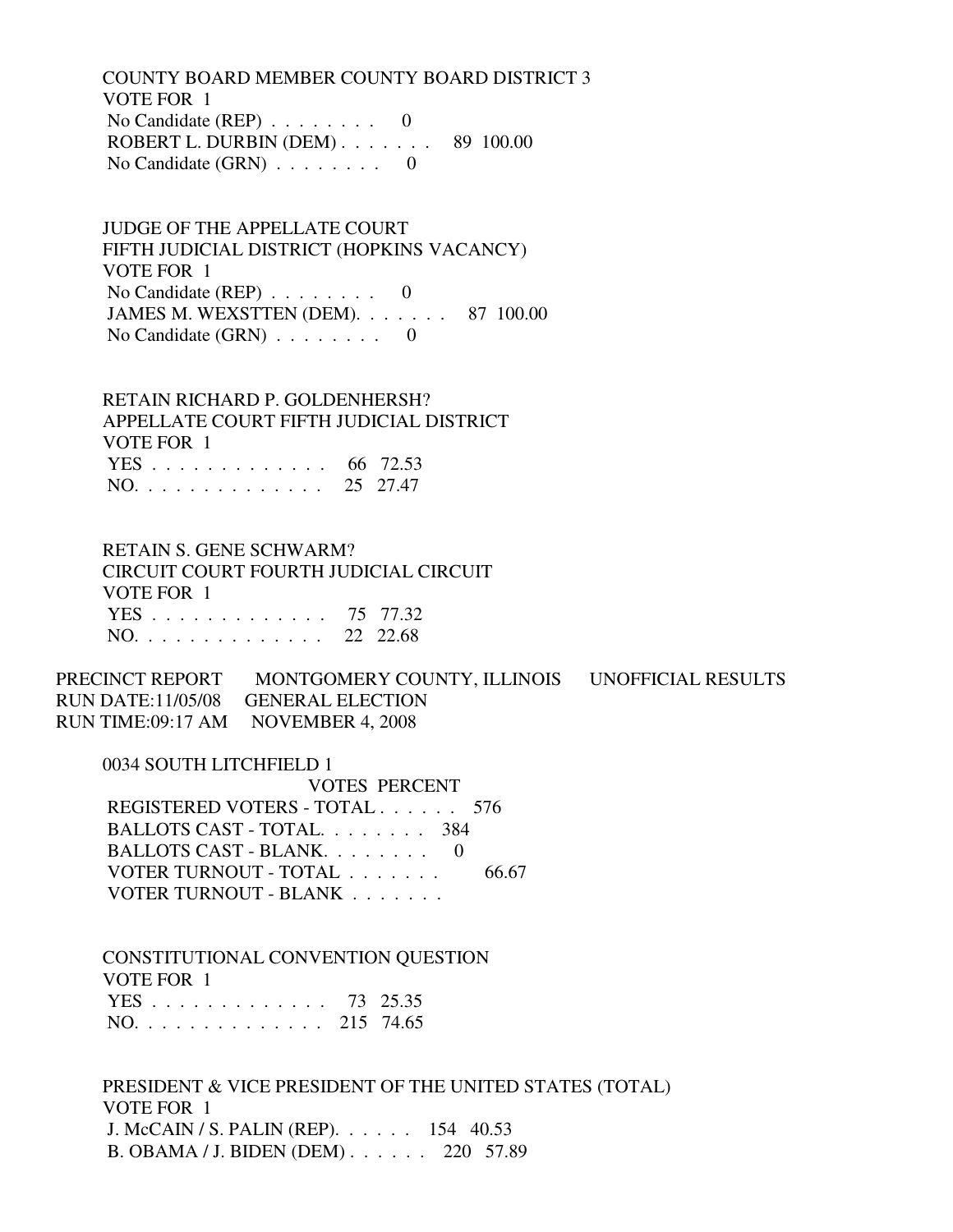C. McKINNEY / R. CLEMENTE  $(GRN)$ . . . . 1 .26 B. BARR / W. ROOT (LIB). . . . . . . 1 .26 J. POLACHEK / No Candidate (NEW). . . . 0  $C.$  BALDWIN / D. CASTLE  $(CON)$ ..... 0 R. NADER / M. GONZALEZ (IND) . . . . . 4 1.05 WRITE-IN. . . . . . . . . . . . 0

## PRESIDENT & VICE PRESIDENT

 OF THE UNITED STATES (17TH CONGRESSIONAL) VOTE FOR 1 J. McCAIN / S. PALIN (REP). . . . . . 154 40.53 B. OBAMA / J. BIDEN (DEM) . . . . . . 220 57.89 C. McKINNEY / R. CLEMENTE  $(GRN)$ . . . . 1 .26 B. BARR / W. ROOT (LIB). . . . . . . 1 .26 J. POLACHEK / No Candidate (NEW). . . . 0  $C.$  BALDWIN / D. CASTLE  $(CON)$ ..... 0 R. NADER / M. GONZALEZ (IND) . . . . . 4 1.05 WRITE-IN.  $\ldots$  . . . . . . . . 0

#### UNITED STATES SENATOR

| STEVE SAUERBERG (REP) $\ldots$ 107 29.72                                |
|-------------------------------------------------------------------------|
| RICHARD J. DURBIN (DEM). 245 68.06                                      |
| KATHY CUMMINGS (GRN). $\ldots$ 1 .28                                    |
|                                                                         |
|                                                                         |
| LARRY A. STAFFORD (LIB). 4 1.11<br>CHAD N. KOPPIE (CON). $\ldots$ 3 .83 |

#### REPRESENTATIVE IN CONGRESS

| SEVENTEENTH CONGRESSIONAL DISTRICT          |  |
|---------------------------------------------|--|
| VOTE FOR 1                                  |  |
| No Candidate (REP) $\ldots \ldots \ldots$ 0 |  |
| PHIL HARE (DEM) 277 99.28                   |  |
| No Candidate $(GRN)$ 0                      |  |
| WRITE-IN. 2 .72                             |  |

## REPRESENTATIVE IN THE GENERAL ASSEMBLY NINETY-EIGHTH REPRESENTATIVE DISTRICT VOTE FOR 1 JIM CURRY (REP) . . . . . . . . . 75 20.38 GARY HANNIG (DEM). . . . . . . . . 293 79.62 No Candidate (GRN) . . . . . . . . 0

 CIRCUIT CLERK VOTE FOR 1 MARY WEBB (REP) . . . . . . . . . 303 100.00 No Candidate (DEM) . . . . . . . . 0 No Candidate  $(GRN)$  . . . . . . . . 0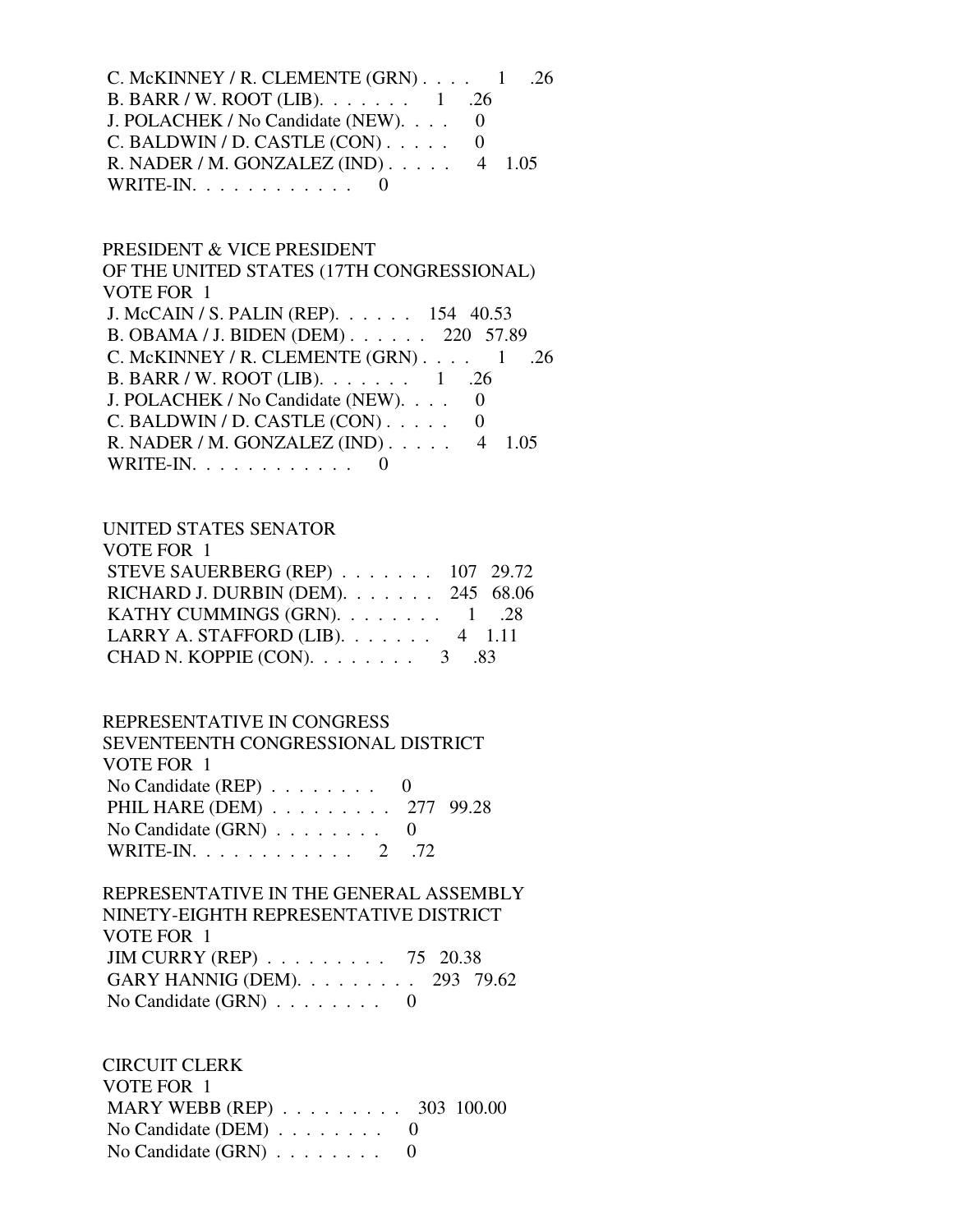STATE'S ATTORNEY VOTE FOR 1 No Candidate (REP) . . . . . . . . 0 CHRIS MATOUSH (DEM) . . . . . . . . 305 100.00 No Candidate  $(GRN)$  . . . . . . . . 0

**CORONER**  VOTE FOR 1 TOBIN GUNN (REP) . . . . . . . . . 75 20.72 RICKEY L. BROADDUS (DEM) . . . . . . 287 79.28 No Candidate  $(GRN)$  . . . . . . . . 0

 COUNTY BOARD MEMBER COUNTY BOARD DISTRICT 5 VOTE FOR 1 No Candidate (REP) . . . . . . . . 0 FRANK KOMOR, JR. (DEM) . . . . . . . 201 56.30 No Candidate (GRN) . . . . . . . . 0 FRANK RAMSEY (IND) . . . . . . . . 156 43.70

 JUDGE OF THE APPELLATE COURT FIFTH JUDICIAL DISTRICT (HOPKINS VACANCY) VOTE FOR 1 No Candidate (REP)  $\ldots \ldots \ldots$  0 JAMES M. WEXSTTEN (DEM). . . . . . . 275 100.00 No Candidate (GRN) . . . . . . . . 0

 RETAIN RICHARD P. GOLDENHERSH? APPELLATE COURT FIFTH JUDICIAL DISTRICT VOTE FOR 1 YES . . . . . . . . . . . . . 225 73.53 NO. . . . . . . . . . . . . . 81 26.47

 RETAIN S. GENE SCHWARM? CIRCUIT COURT FOURTH JUDICIAL CIRCUIT VOTE FOR 1 YES . . . . . . . . . . . . . 221 71.99 NO. . . . . . . . . . . . . . 86 28.01

PRECINCT REPORT MONTGOMERY COUNTY, ILLINOIS UNOFFICIAL RESULTS RUN DATE:11/05/08 GENERAL ELECTION RUN TIME:09:17 AM NOVEMBER 4, 2008

 0035 SOUTH LITCHFIELD 2 VOTES PERCENT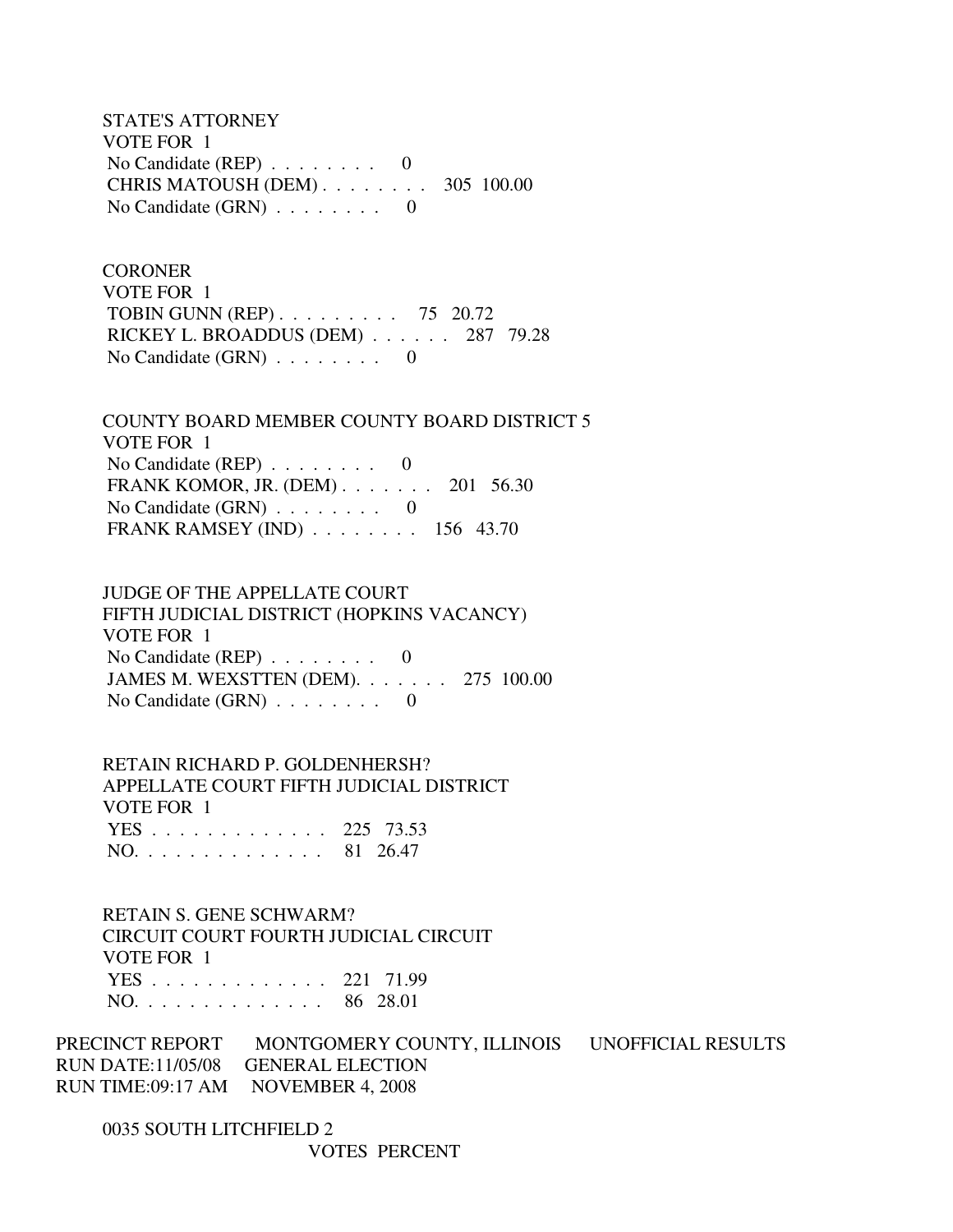| REGISTERED VOTERS - TOTAL 733      |       |
|------------------------------------|-------|
| BALLOTS CAST - TOTAL 435           |       |
| BALLOTS CAST - BLANK $1 \quad .23$ |       |
| VOTER TURNOUT - TOTAL              | 59.35 |
| VOTER TURNOUT - BLANK              | - 14  |

 CONSTITUTIONAL CONVENTION QUESTION VOTE FOR 1 YES . . . . . . . . . . . . . 84 26.50

|  |  |  |  |  |  |  | NO. 233 73.50 |
|--|--|--|--|--|--|--|---------------|
|  |  |  |  |  |  |  |               |

 PRESIDENT & VICE PRESIDENT OF THE UNITED STATES (TOTAL) VOTE FOR 1 J. McCAIN / S. PALIN (REP). . . . . . 176 40.65 B. OBAMA / J. BIDEN (DEM) . . . . . . 249 57.51 C. McKINNEY / R. CLEMENTE  $(GRN)$ . . . . 1 .23 B. BARR / W. ROOT (LIB). . . . . . . 0 J. POLACHEK / No Candidate (NEW). . . . 0  $C.$  BALDWIN / D. CASTLE  $(CON)$ ..... 0 R. NADER / M. GONZALEZ (IND) . . . . . 4 .92 WRITE-IN. . . . . . . . . . . . 3 .69

#### PRESIDENT & VICE PRESIDENT

 OF THE UNITED STATES (17TH CONGRESSIONAL) VOTE FOR 1 J. McCAIN / S. PALIN (REP). . . . . . 176 40.65 B. OBAMA / J. BIDEN (DEM) . . . . . . 249 57.51 C. McKINNEY / R. CLEMENTE  $(GRN)$ . . . . 1 .23 B. BARR / W. ROOT (LIB). . . . . . . 0 J. POLACHEK / No Candidate (NEW). . . . 0 C. BALDWIN / D. CASTLE  $(CON)$ ..... 0 R. NADER / M. GONZALEZ (IND) . . . . . 4 .92 WRITE-IN. . . . . . . . . . . . . 3 .69

#### UNITED STATES SENATOR

 VOTE FOR 1 STEVE SAUERBERG (REP) . . . . . . . 114 27.34 RICHARD J. DURBIN (DEM). . . . . . . 281 67.39 KATHY CUMMINGS (GRN).  $\ldots$  . . . . . 13 3.12 LARRY A. STAFFORD (LIB). . . . . . . 7 1.68 CHAD N. KOPPIE  $(CON)$ . . . . . . . . 2 .48

 REPRESENTATIVE IN CONGRESS SEVENTEENTH CONGRESSIONAL DISTRICT VOTE FOR 1 No Candidate (REP) . . . . . . . . 0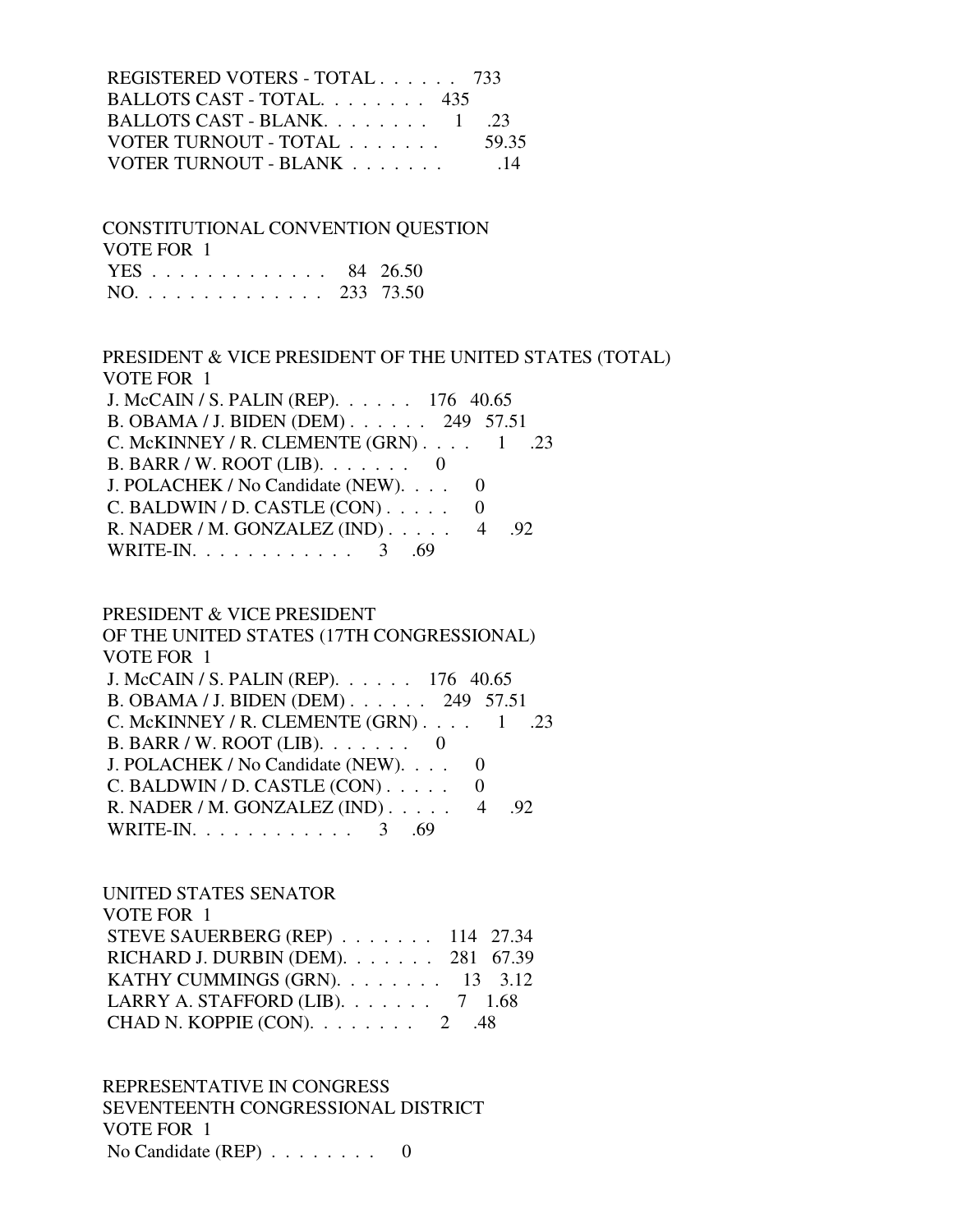PHIL HARE (DEM) . . . . . . . . . 306 99.35 No Candidate  $(GRN)$  . . . . . . . . 0 WRITE-IN. . . . . . . . . . . . 2 .65

 REPRESENTATIVE IN THE GENERAL ASSEMBLY NINETY-EIGHTH REPRESENTATIVE DISTRICT VOTE FOR 1 JIM CURRY (REP) . . . . . . . . . 111 27.34 GARY HANNIG (DEM). . . . . . . . . 295 72.66 No Candidate  $(GRN)$  . . . . . . . . 0

 CIRCUIT CLERK VOTE FOR 1 MARY WEBB (REP) . . . . . . . . . 322 100.00 No Candidate (DEM)  $\ldots$  . . . . . . 0 No Candidate  $(GRN)$  . . . . . . . . 0

 STATE'S ATTORNEY VOTE FOR 1 No Candidate (REP) . . . . . . . . 0 CHRIS MATOUSH (DEM) . . . . . . . . 325 100.00 No Candidate  $(GRN)$  . . . . . . . . 0

**CORONER** 

 VOTE FOR 1 TOBIN GUNN (REP) . . . . . . . . . 108 27.14 RICKEY L. BROADDUS (DEM) . . . . . . 290 72.86 No Candidate (GRN) . . . . . . . . 0

 COUNTY BOARD MEMBER COUNTY BOARD DISTRICT 5 VOTE FOR 1 No Candidate (REP) . . . . . . . . 0 FRANK KOMOR, JR. (DEM) . . . . . . . 214 55.15 No Candidate (GRN) . . . . . . . . 0 FRANK RAMSEY (IND) . . . . . . . . 174 44.85

 JUDGE OF THE APPELLATE COURT FIFTH JUDICIAL DISTRICT (HOPKINS VACANCY) VOTE FOR 1 No Candidate (REP)  $\ldots \ldots \ldots$  0 JAMES M. WEXSTTEN (DEM). . . . . . . 307 100.00 No Candidate (GRN) . . . . . . . . 0

 RETAIN RICHARD P. GOLDENHERSH? APPELLATE COURT FIFTH JUDICIAL DISTRICT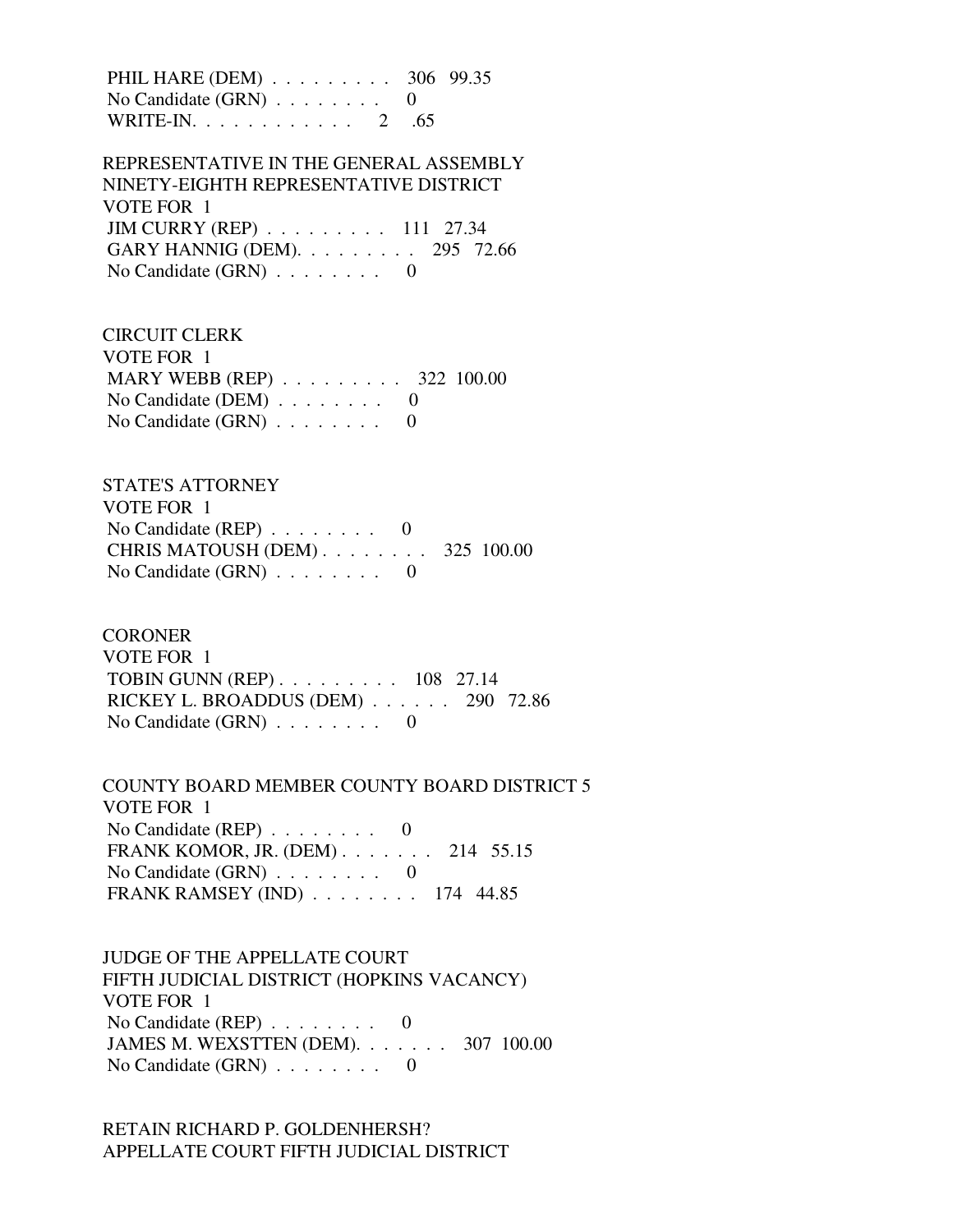| VOTE FOR |  |
|----------|--|
|----------|--|

|                                   |  |  |  |  |  |  |  | YES 229 72.24 |
|-----------------------------------|--|--|--|--|--|--|--|---------------|
| $NO. \ldots \ldots \ldots \ldots$ |  |  |  |  |  |  |  | 88 27.76      |

 RETAIN S. GENE SCHWARM? CIRCUIT COURT FOURTH JUDICIAL CIRCUIT VOTE FOR 1 YES . . . . . . . . . . . . . 231 73.10 NO. . . . . . . . . . . . . . 85 26.90

PRECINCT REPORT MONTGOMERY COUNTY, ILLINOIS UNOFFICIAL RESULTS RUN DATE:11/05/08 GENERAL ELECTION RUN TIME:09:17 AM NOVEMBER 4, 2008

0036 SOUTH LITCHFIELD 3

| VOTES PERCENT                 |       |
|-------------------------------|-------|
| REGISTERED VOTERS - TOTAL 407 |       |
| BALLOTS CAST - TOTAL 193      |       |
| BALLOTS CAST - BLANK $0$      |       |
| VOTER TURNOUT - TOTAL         | 47.42 |
| VOTER TURNOUT - BLANK         |       |

 CONSTITUTIONAL CONVENTION QUESTION VOTE FOR 1 YES . . . . . . . . . . . . . 47 32.64 NO. . . . . . . . . . . . . . 97 67.36

 PRESIDENT & VICE PRESIDENT OF THE UNITED STATES (TOTAL) VOTE FOR 1 J. McCAIN / S. PALIN (REP). . . . . . 70 36.46 B. OBAMA / J. BIDEN (DEM) . . . . . . 118 61.46 C. McKINNEY / R. CLEMENTE  $(GRN)$ . . . . 1 .52 B. BARR / W. ROOT (LIB). . . . . . . 0 J. POLACHEK / No Candidate (NEW). . . . 0 C. BALDWIN / D. CASTLE  $(CON)$ ..... 0 R. NADER / M. GONZALEZ (IND) . . . . . 3 1.56 WRITE-IN.  $\ldots$  . . . . . . . . . 0

 PRESIDENT & VICE PRESIDENT OF THE UNITED STATES (17TH CONGRESSIONAL) VOTE FOR 1 J. McCAIN / S. PALIN (REP). . . . . . 70 36.46 B. OBAMA / J. BIDEN (DEM) . . . . . . 118 61.46 C. McKINNEY / R. CLEMENTE  $(GRN)$ . . . . 1 .52 B. BARR / W. ROOT (LIB). . . . . . . 0 J. POLACHEK / No Candidate (NEW). . . . 0 C. BALDWIN / D. CASTLE  $(CON)$ ..... 0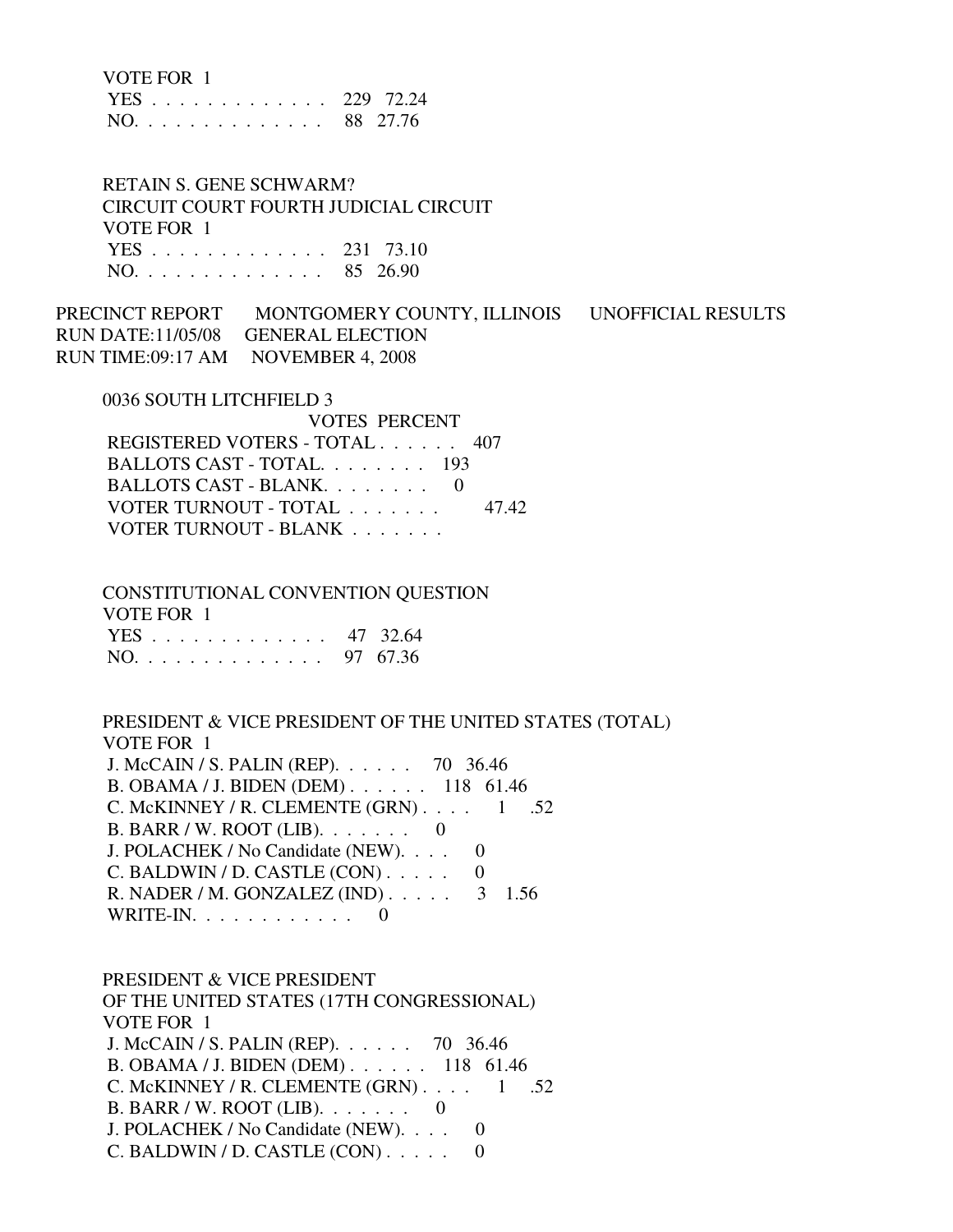R. NADER / M. GONZALEZ (IND) . . . . . 3 1.56 WRITE-IN.  $\ldots$  . . . . . . . . . 0

#### UNITED STATES SENATOR

| VOTE FOR 1                                 |  |
|--------------------------------------------|--|
| STEVE SAUERBERG (REP) 44 23.66             |  |
| RICHARD J. DURBIN (DEM). 137 73.66         |  |
| KATHY CUMMINGS (GRN). $\ldots$ 3 1.61      |  |
| LARRY A. STAFFORD (LIB). $\ldots \ldots$ 0 |  |
| CHAD N. KOPPIE (CON). $\ldots$ 2 1.08      |  |

#### REPRESENTATIVE IN CONGRESS

| SEVENTEENTH CONGRESSIONAL DISTRICT          |  |
|---------------------------------------------|--|
| VOTE FOR 1                                  |  |
| No Candidate (REP) $\ldots \ldots \ldots$ 0 |  |
| PHIL HARE (DEM) 146 98.65                   |  |
| No Candidate $(GRN)$ 0                      |  |
| WRITE-IN. 2 1.35                            |  |

## REPRESENTATIVE IN THE GENERAL ASSEMBLY NINETY-EIGHTH REPRESENTATIVE DISTRICT VOTE FOR 1 JIM CURRY (REP) . . . . . . . . . 39 21.43 GARY HANNIG (DEM). . . . . . . . . 143 78.57 No Candidate  $(GRN)$  . . . . . . . . 0

 CIRCUIT CLERK VOTE FOR 1 MARY WEBB (REP) . . . . . . . . . 146 100.00 No Candidate (DEM) . . . . . . . . 0 No Candidate  $(GRN)$  . . . . . . . . 0

 STATE'S ATTORNEY VOTE FOR 1 No Candidate (REP) . . . . . . . . 0 CHRIS MATOUSH (DEM) . . . . . . . . 149 100.00 No Candidate (GRN) . . . . . . . . 0

**CORONER**  VOTE FOR 1 TOBIN GUNN (REP) . . . . . . . . . 43 23.76 RICKEY L. BROADDUS (DEM) . . . . . . 138 76.24 No Candidate (GRN) . . . . . . . . 0

COUNTY BOARD MEMBER COUNTY BOARD DISTRICT 5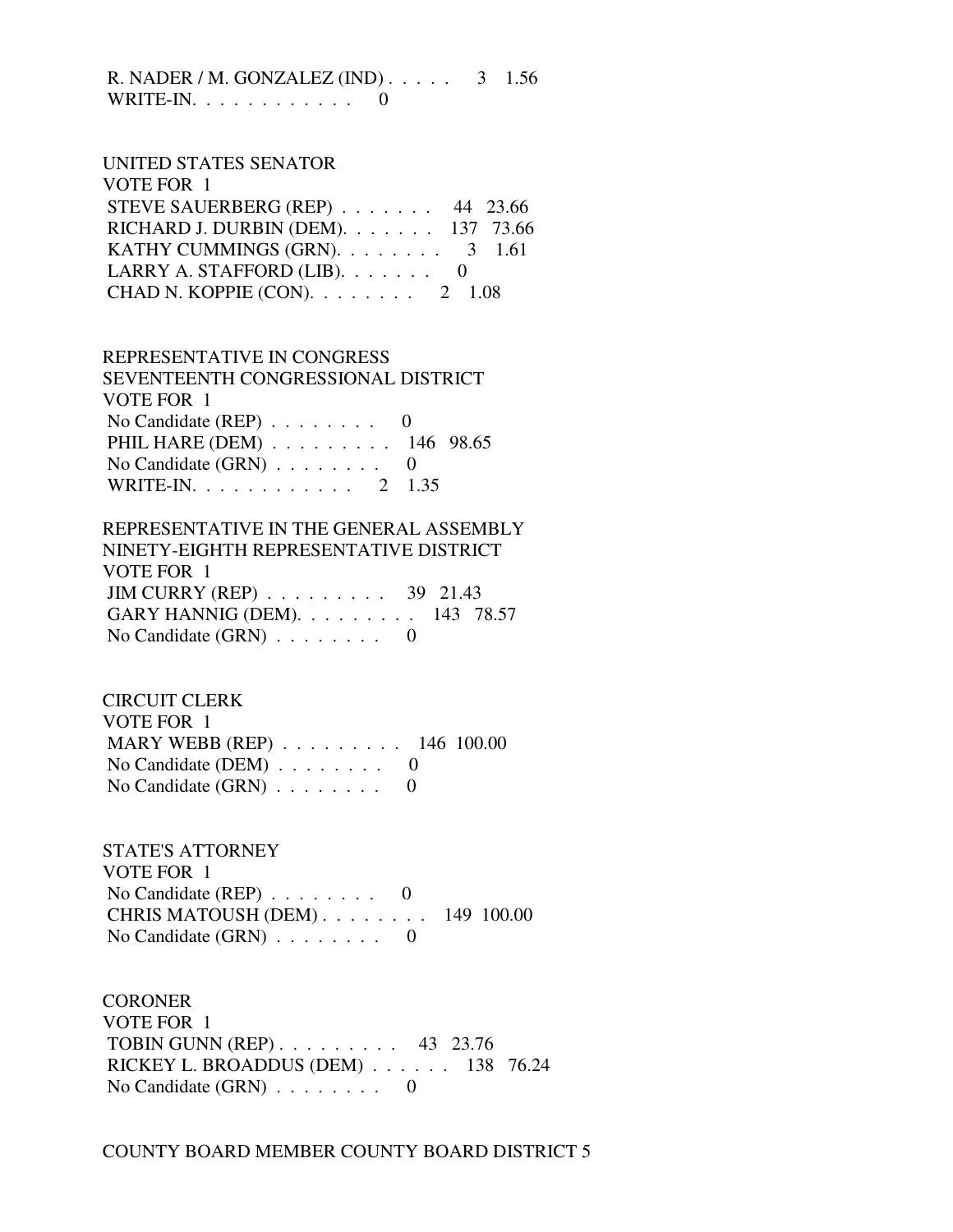VOTE FOR 1 No Candidate (REP)  $\ldots$  . . . . . . 0 FRANK KOMOR, JR. (DEM) . . . . . . . 120 69.36 No Candidate  $(GRN)$  . . . . . . . . 0 FRANK RAMSEY (IND) . . . . . . . . 53 30.64

 JUDGE OF THE APPELLATE COURT FIFTH JUDICIAL DISTRICT (HOPKINS VACANCY) VOTE FOR 1 No Candidate (REP) . . . . . . . . 0 JAMES M. WEXSTTEN (DEM). . . . . . . 138 100.00 No Candidate  $(GRN)$  . . . . . . . . 0

 RETAIN RICHARD P. GOLDENHERSH? APPELLATE COURT FIFTH JUDICIAL DISTRICT VOTE FOR 1 YES . . . . . . . . . . . . . 124 78.98 NO. . . . . . . . . . . . . . 33 21.02

 RETAIN S. GENE SCHWARM? CIRCUIT COURT FOURTH JUDICIAL CIRCUIT VOTE FOR 1 YES . . . . . . . . . . . . . 126 80.77 NO. . . . . . . . . . . . . . 30 19.23

PRECINCT REPORT MONTGOMERY COUNTY, ILLINOIS UNOFFICIAL RESULTS RUN DATE:11/05/08 GENERAL ELECTION RUN TIME:09:17 AM NOVEMBER 4, 2008

 0037 SOUTH LITCHFIELD 4 VOTES PERCENT REGISTERED VOTERS - TOTAL . . . . . . 529 BALLOTS CAST - TOTAL. . . . . . . . 306 BALLOTS CAST - BLANK. . . . . . . . 0 VOTER TURNOUT - TOTAL . . . . . . . 57.84 VOTER TURNOUT - BLANK . . . . . . .

 CONSTITUTIONAL CONVENTION QUESTION VOTE FOR 1 YES . . . . . . . . . . . . . 83 31.92 NO. . . . . . . . . . . . . . 177 68.08

 PRESIDENT & VICE PRESIDENT OF THE UNITED STATES (TOTAL) VOTE FOR 1 J. McCAIN / S. PALIN (REP). . . . . . 141 47.00 B. OBAMA / J. BIDEN (DEM) . . . . . . 152 50.67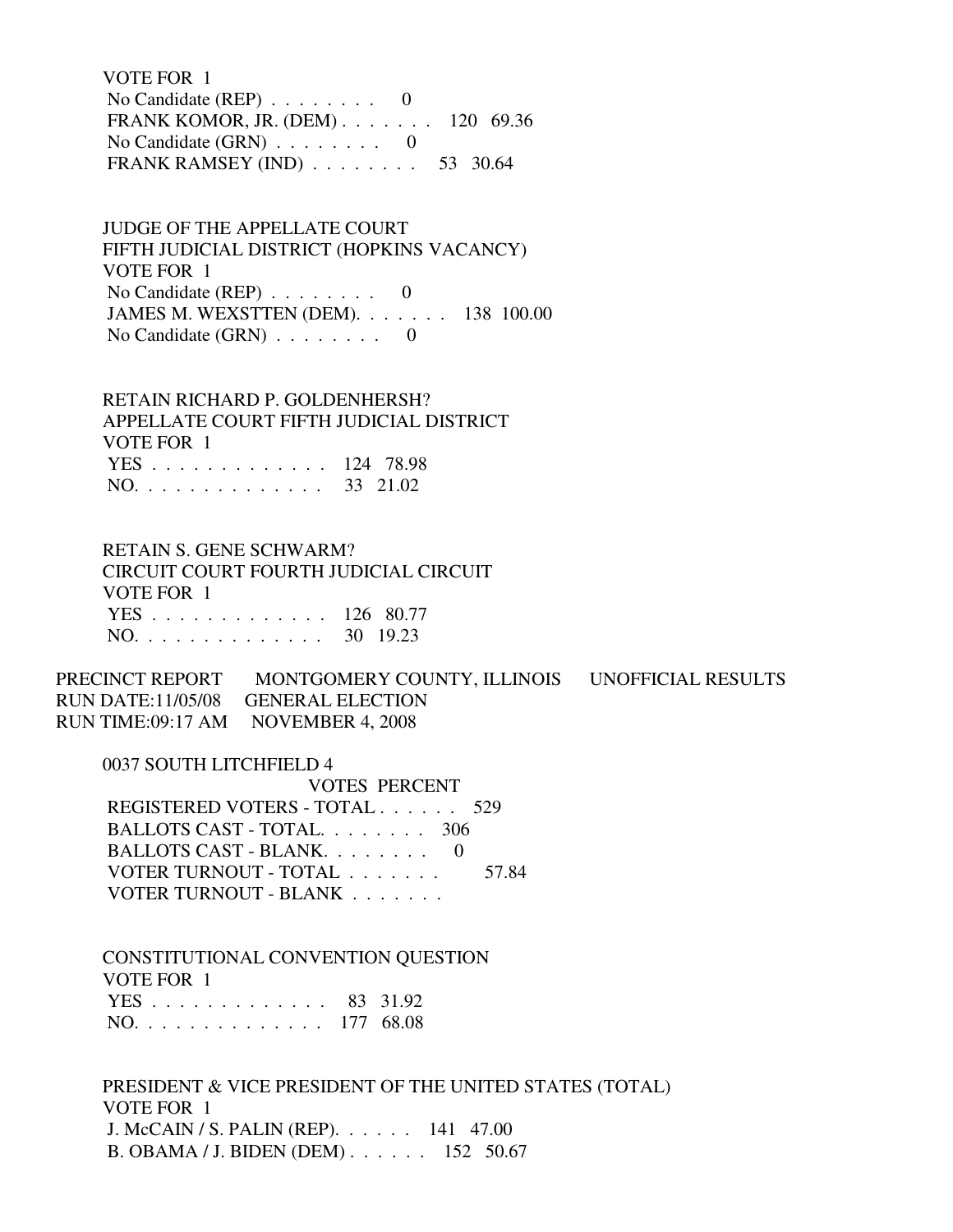C. McKINNEY / R. CLEMENTE  $(GRN)$ . . . . 2 .67 B. BARR / W. ROOT (LIB). . . . . . . 1 .33 J. POLACHEK / No Candidate (NEW). . . . 0 C. BALDWIN / D. CASTLE  $(CON)$ . . . . . 1 .33 R. NADER / M. GONZALEZ (IND) . . . . . 3 1.00 WRITE-IN.  $\ldots$  . . . . . . . . . 0

## PRESIDENT & VICE PRESIDENT

 OF THE UNITED STATES (17TH CONGRESSIONAL) VOTE FOR 1 J. McCAIN / S. PALIN (REP). . . . . . 141 47.00 B. OBAMA / J. BIDEN (DEM) . . . . . . 152 50.67 C. McKINNEY / R. CLEMENTE (GRN) . . . . 2 .67

| B. BARR / W. ROOT (LIB). $\ldots \ldots \ldots 1$ .33 |  |  |
|-------------------------------------------------------|--|--|
| J. POLACHEK / No Candidate (NEW). 0                   |  |  |
| C. BALDWIN / D. CASTLE $(CON)$ 1 .33                  |  |  |
| R. NADER / M. GONZALEZ (IND) $\ldots$ 3 1.00          |  |  |
| WRITE-IN. $\ldots$ 0                                  |  |  |

#### UNITED STATES SENATOR

| VOTE FOR 1                               |  |
|------------------------------------------|--|
| STEVE SAUERBERG (REP) 84 28.77           |  |
| RICHARD J. DURBIN (DEM). 186 63.70       |  |
| KATHY CUMMINGS (GRN). 13 4.45            |  |
| LARRY A. STAFFORD (LIB). $\ldots$ 6 2.05 |  |
| CHAD N. KOPPIE (CON). $\ldots$ 3 1.03    |  |

#### REPRESENTATIVE IN CONGRESS

| SEVENTEENTH CONGRESSIONAL DISTRICT          |  |
|---------------------------------------------|--|
| VOTE FOR 1                                  |  |
| No Candidate (REP) $\ldots \ldots \ldots$ 0 |  |
| PHIL HARE (DEM) 222 98.23                   |  |
| No Candidate $(GRN)$ 0                      |  |
| WRITE-IN. 4 1.77                            |  |

## REPRESENTATIVE IN THE GENERAL ASSEMBLY NINETY-EIGHTH REPRESENTATIVE DISTRICT VOTE FOR 1 JIM CURRY (REP) . . . . . . . . . 77 27.11 GARY HANNIG (DEM). . . . . . . . . 207 72.89 No Candidate (GRN)  $\ldots$  . . . . . . 0

 CIRCUIT CLERK VOTE FOR 1 MARY WEBB (REP) . . . . . . . . . 236 100.00 No Candidate (DEM) . . . . . . . . 0 No Candidate (GRN) . . . . . . . . 0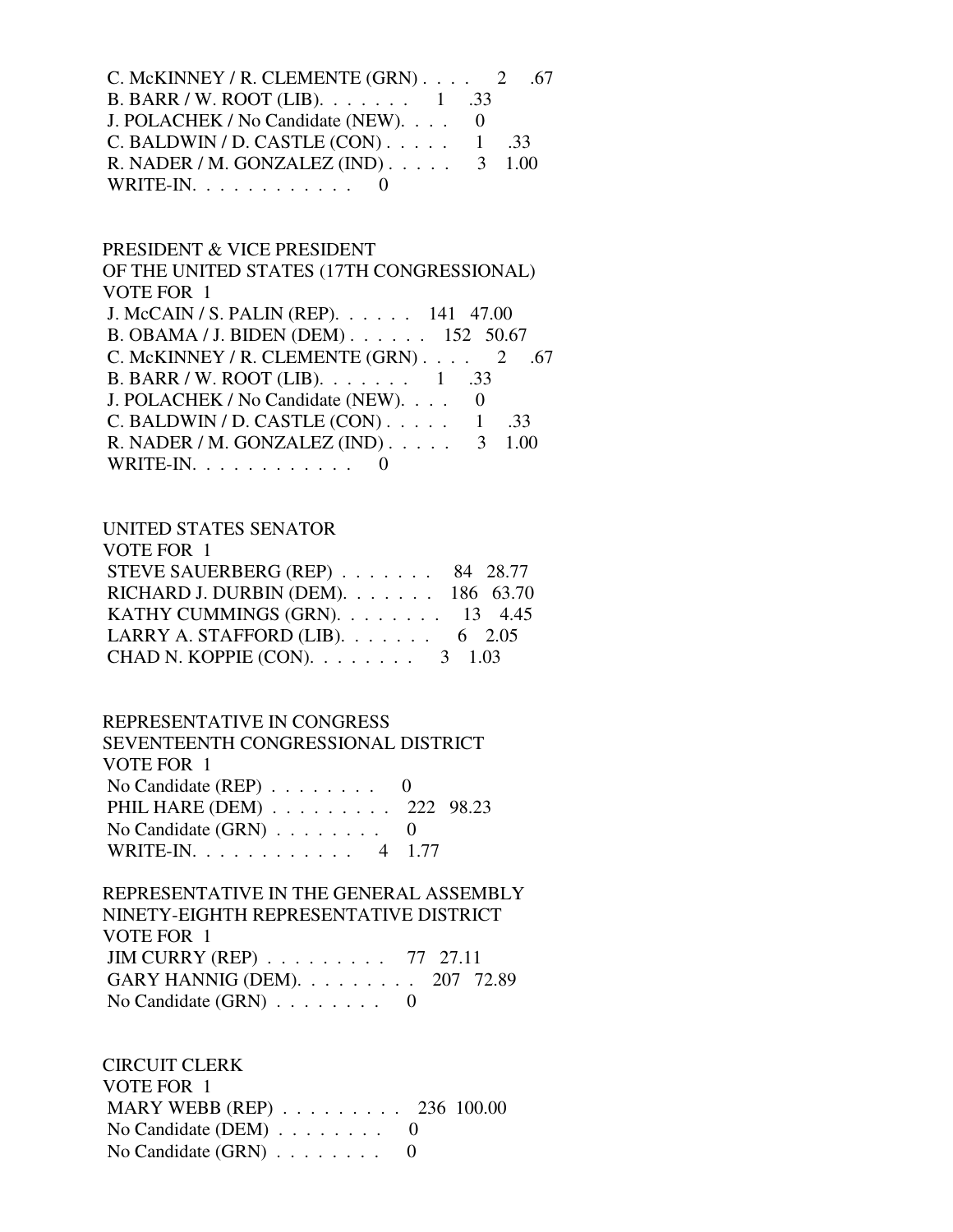STATE'S ATTORNEY VOTE FOR 1 No Candidate (REP) . . . . . . . . 0 CHRIS MATOUSH (DEM) . . . . . . . . 230 100.00 No Candidate  $(GRN)$  . . . . . . . . 0

**CORONER**  VOTE FOR 1 TOBIN GUNN (REP) . . . . . . . . . 63 22.99 RICKEY L. BROADDUS (DEM) . . . . . . 211 77.01 No Candidate  $(GRN)$  . . . . . . . . 0

 COUNTY BOARD MEMBER COUNTY BOARD DISTRICT 5 VOTE FOR 1 No Candidate (REP)  $\ldots \ldots \ldots$  0 FRANK KOMOR, JR. (DEM) . . . . . . . 151 55.51 No Candidate (GRN) . . . . . . . . 0 FRANK RAMSEY (IND) . . . . . . . . 121 44.49

 JUDGE OF THE APPELLATE COURT FIFTH JUDICIAL DISTRICT (HOPKINS VACANCY) VOTE FOR 1 No Candidate (REP)  $\ldots \ldots \ldots$  0 JAMES M. WEXSTTEN (DEM). . . . . . . 222 100.00 No Candidate  $(GRN)$  . . . . . . . . 0

 RETAIN RICHARD P. GOLDENHERSH? APPELLATE COURT FIFTH JUDICIAL DISTRICT VOTE FOR 1 YES . . . . . . . . . . . . . 175 73.84 NO. . . . . . . . . . . . . . 62 26.16

 RETAIN S. GENE SCHWARM? CIRCUIT COURT FOURTH JUDICIAL CIRCUIT VOTE FOR 1 YES . . . . . . . . . . . . . 179 74.90 NO. . . . . . . . . . . . . . 60 25.10

PRECINCT REPORT MONTGOMERY COUNTY, ILLINOIS UNOFFICIAL RESULTS RUN DATE:11/05/08 GENERAL ELECTION RUN TIME:09:17 AM NOVEMBER 4, 2008

0038 WALSHVILLE

VOTES PERCENT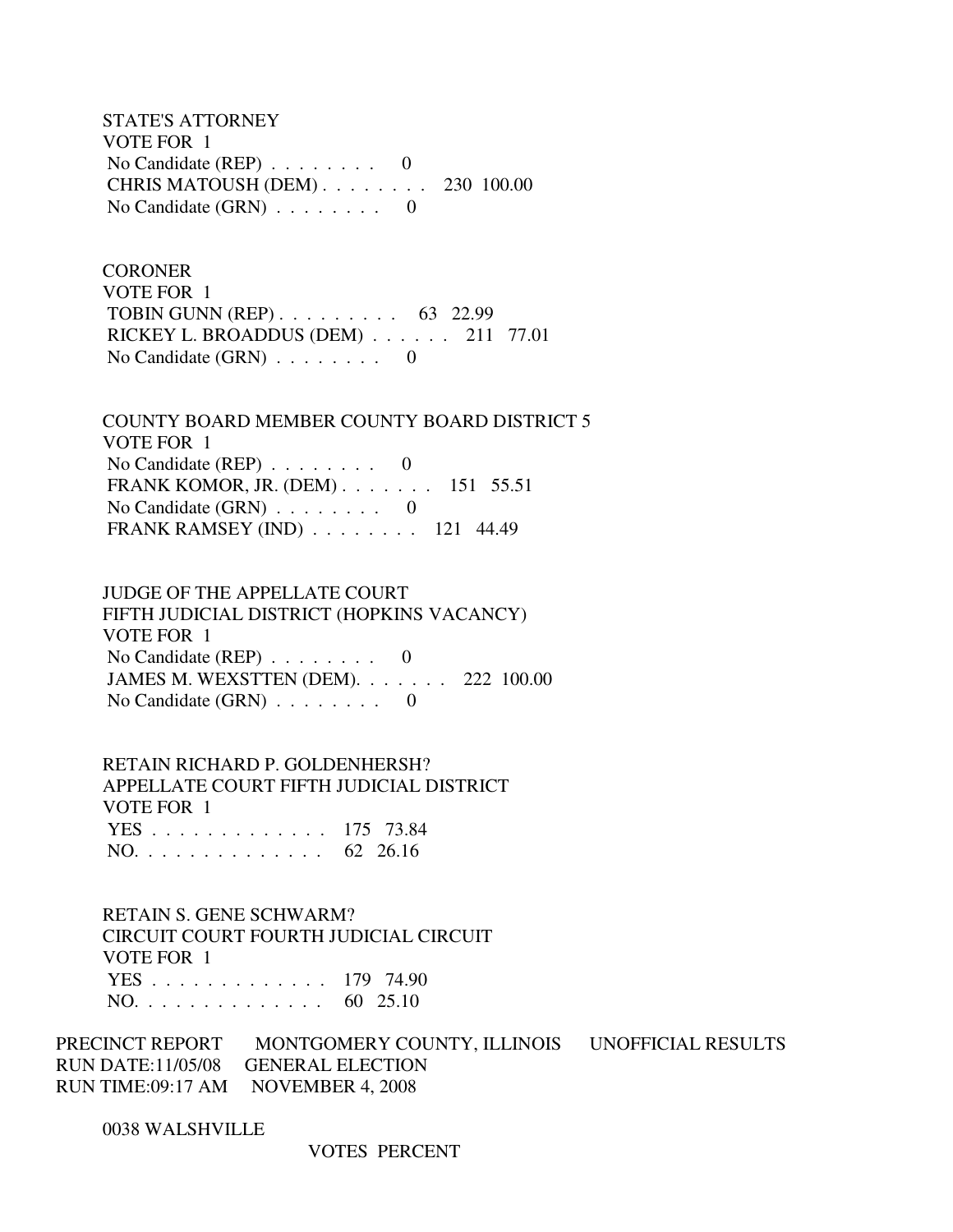REGISTERED VOTERS - TOTAL . . . . . . 254 BALLOTS CAST - TOTAL. . . . . . . . 186 BALLOTS CAST - BLANK. . . . . . . . 0 VOTER TURNOUT - TOTAL . . . . . . . 73.23 VOTER TURNOUT - BLANK . . . . . . .

 CONSTITUTIONAL CONVENTION QUESTION VOTE FOR 1 YES . . . . . . . . . . . . . 46 29.49 NO. . . . . . . . . . . . . . 110 70.51

 PRESIDENT & VICE PRESIDENT OF THE UNITED STATES (TOTAL) VOTE FOR 1 J. McCAIN / S. PALIN (REP). . . . . . 90 48.91 B. OBAMA / J. BIDEN (DEM) . . . . . . 88 47.83 C. McKINNEY / R. CLEMENTE  $(GRN)$ . . . . 2 1.09 B. BARR / W. ROOT (LIB). . . . . . . 1 .54 J. POLACHEK / No Candidate (NEW). . . . 0  $C.$  BALDWIN / D. CASTLE  $(CON)$ ..... 0 R. NADER / M. GONZALEZ (IND) . . . . . 3 1.63 WRITE-IN.  $\ldots$  . . . . . . . . 0

#### PRESIDENT & VICE PRESIDENT

 OF THE UNITED STATES (17TH CONGRESSIONAL) VOTE FOR 1 J. McCAIN / S. PALIN (REP). . . . . . 90 48.91 B. OBAMA / J. BIDEN (DEM) . . . . . . 88 47.83 C. McKINNEY / R. CLEMENTE (GRN) . . . . 2 1.09 B. BARR / W. ROOT (LIB). . . . . . . 1 .54 J. POLACHEK / No Candidate (NEW). . . . 0 C. BALDWIN / D. CASTLE  $(CON)$ ..... 0 R. NADER / M. GONZALEZ (IND) . . . . . 3 1.63 WRITE-IN.  $\ldots$  . . . . . . . . 0

#### UNITED STATES SENATOR

| VOTE FOR 1                                  |  |
|---------------------------------------------|--|
| STEVE SAUERBERG (REP) 68 38.42              |  |
| RICHARD J. DURBIN (DEM). $\ldots$ 102 57.63 |  |
| KATHY CUMMINGS (GRN). $\ldots$ 5 2.82       |  |
| LARRY A. STAFFORD (LIB). $\ldots$ 2 1.13    |  |
| CHAD N. KOPPIE $(CON)$ . 0                  |  |

 REPRESENTATIVE IN CONGRESS SEVENTEENTH CONGRESSIONAL DISTRICT VOTE FOR 1 No Candidate (REP) . . . . . . . . 0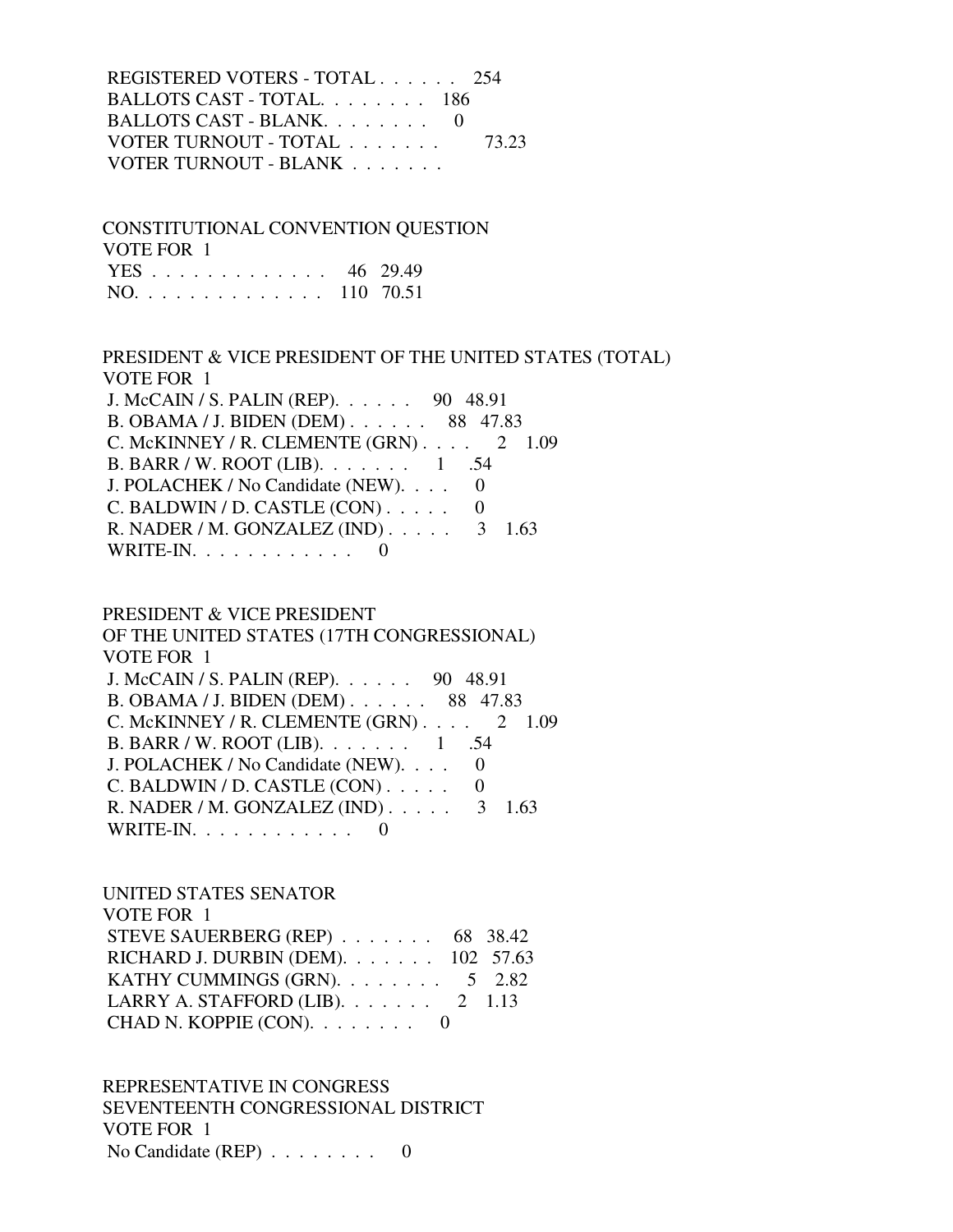PHIL HARE (DEM) . . . . . . . . . 124 96.12 No Candidate  $(GRN)$  . . . . . . . . 0 WRITE-IN. . . . . . . . . . . . 5 3.88

 REPRESENTATIVE IN THE GENERAL ASSEMBLY NINETY-EIGHTH REPRESENTATIVE DISTRICT VOTE FOR 1 JIM CURRY (REP) . . . . . . . . . 53 29.44 GARY HANNIG (DEM). . . . . . . . . 127 70.56 No Candidate  $(GRN)$  . . . . . . . . 0

 CIRCUIT CLERK VOTE FOR 1 MARY WEBB (REP) . . . . . . . . . 146 100.00 No Candidate (DEM)  $\ldots$  . . . . . . 0 No Candidate  $(GRN)$  . . . . . . . . 0

 STATE'S ATTORNEY VOTE FOR 1 No Candidate (REP) . . . . . . . . 0 CHRIS MATOUSH (DEM) . . . . . . . . 133 100.00 No Candidate  $(GRN)$  . . . . . . . . 0

#### **CORONER**

 VOTE FOR 1 TOBIN GUNN (REP) . . . . . . . . . 62 35.84 RICKEY L. BROADDUS (DEM) . . . . . . 111 64.16 No Candidate (GRN) . . . . . . . . 0

 COUNTY BOARD MEMBER COUNTY BOARD DISTRICT 4 VOTE FOR 2 JEFF SMITH (REP) . . . . . . . . . 73 34.43 MIKE PLUNKETT (DEM) . . . . . . . . 59 27.83 JIM MOORE (DEM) . . . . . . . . . 80 37.74 No Candidate (GRN) . . . . . . . . 0

 JUDGE OF THE APPELLATE COURT FIFTH JUDICIAL DISTRICT (HOPKINS VACANCY) VOTE FOR 1 No Candidate (REP)  $\ldots \ldots \ldots$  0 JAMES M. WEXSTTEN (DEM). . . . . . . 126 100.00 No Candidate (GRN) . . . . . . . . 0

 RETAIN RICHARD P. GOLDENHERSH? APPELLATE COURT FIFTH JUDICIAL DISTRICT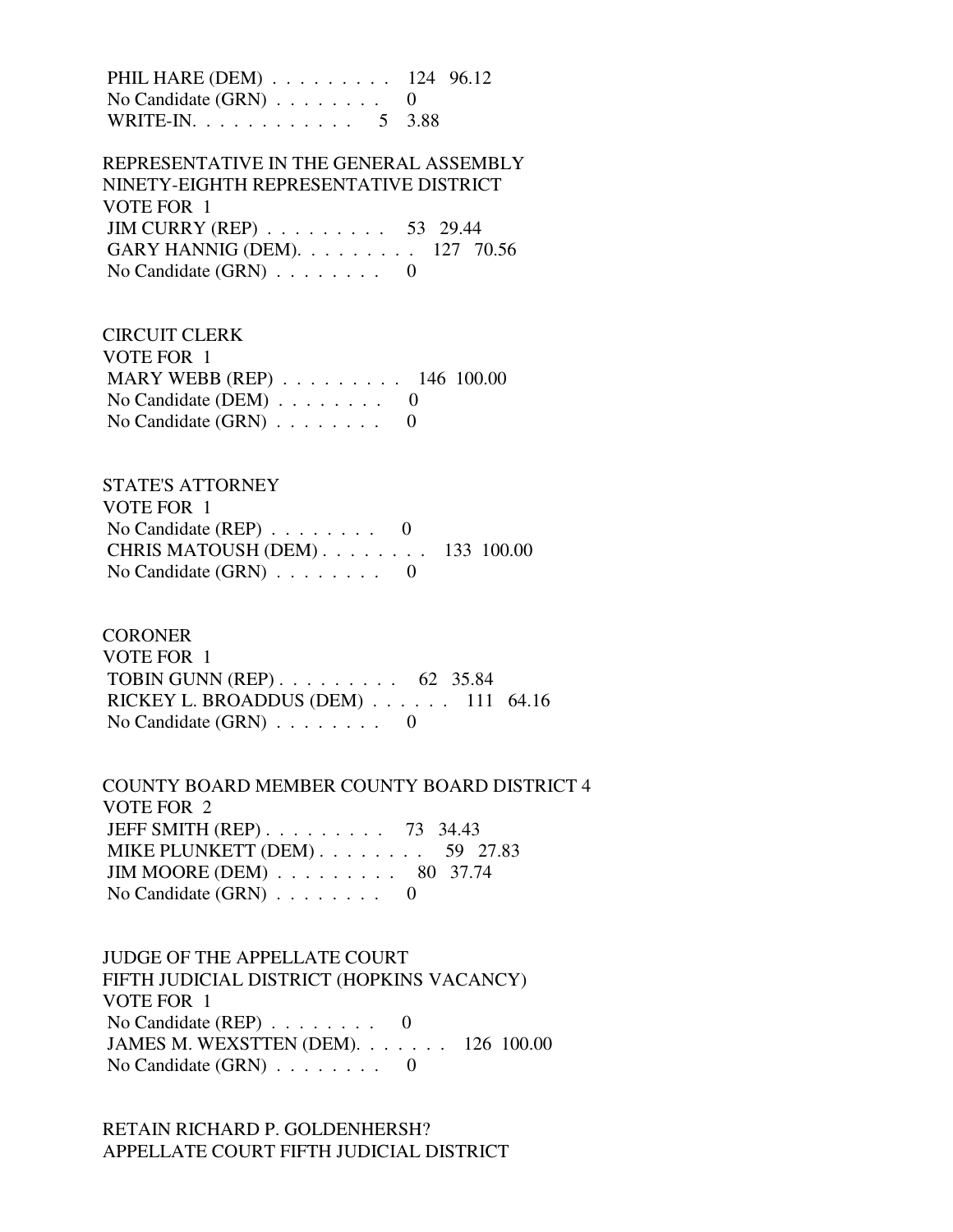| VOTE FOR 1 |  |
|------------|--|
|------------|--|

|     |  |  |  |  |  |  |  | YES 99 68.28 |
|-----|--|--|--|--|--|--|--|--------------|
| NO. |  |  |  |  |  |  |  | 46 31.72     |

 RETAIN S. GENE SCHWARM? CIRCUIT COURT FOURTH JUDICIAL CIRCUIT VOTE FOR 1 YES . . . . . . . . . . . . . 101 69.18 NO. . . . . . . . . . . . . . 45 30.82

PRECINCT REPORT MONTGOMERY COUNTY, ILLINOIS UNOFFICIAL RESULTS RUN DATE:11/05/08 GENERAL ELECTION RUN TIME:09:17 AM NOVEMBER 4, 2008

0039 WITT 1

| VOTES PERCENT                 |       |
|-------------------------------|-------|
| REGISTERED VOTERS - TOTAL 150 |       |
| BALLOTS CAST - TOTAL 112      |       |
| BALLOTS CAST - BLANK $0$      |       |
| VOTER TURNOUT - TOTAL         | 74.67 |
| VOTER TURNOUT - BLANK         |       |

 CONSTITUTIONAL CONVENTION QUESTION VOTE FOR 1 YES . . . . . . . . . . . . . 13 14.13 NO. . . . . . . . . . . . . . 79 85.87

 PRESIDENT & VICE PRESIDENT OF THE UNITED STATES (TOTAL) VOTE FOR 1 J. McCAIN / S. PALIN (REP). . . . . . 76 67.86 B. OBAMA / J. BIDEN (DEM) . . . . . . 33 29.46 C. McKINNEY / R. CLEMENTE  $(GRN)$ . . . . 1 .89 B. BARR / W. ROOT (LIB). . . . . . . 1 .89 J. POLACHEK / No Candidate (NEW). . . . 0 C. BALDWIN / D. CASTLE  $(CON)$ ..... 0 R. NADER / M. GONZALEZ (IND) . . . . . 1 .89 WRITE-IN.  $\ldots$  . . . . . . . . . 0

 PRESIDENT & VICE PRESIDENT OF THE UNITED STATES (17TH CONGRESSIONAL) VOTE FOR 1 J. McCAIN / S. PALIN (REP). . . . . . 76 67.86 B. OBAMA / J. BIDEN (DEM) . . . . . . 33 29.46 C. McKINNEY / R. CLEMENTE  $(GRN)$ . . . . 1 .89 B. BARR / W. ROOT (LIB). . . . . . . 1 .89 J. POLACHEK / No Candidate (NEW). . . . 0 C. BALDWIN / D. CASTLE  $(CON)$ ..... 0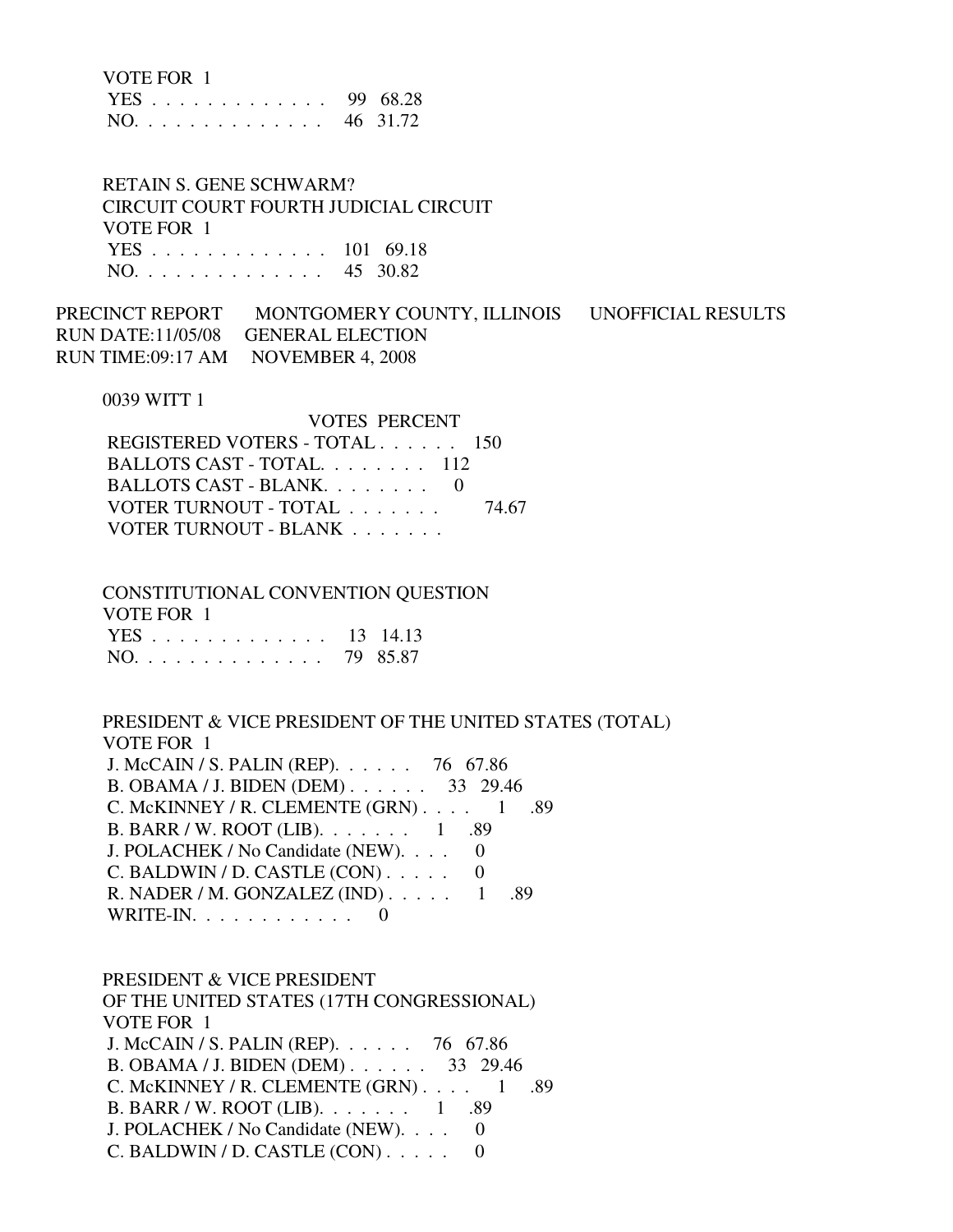R. NADER / M. GONZALEZ (IND) . . . . . 1 .89 WRITE-IN. . . . . . . . . . . . 0

#### UNITED STATES SENATOR  $V$ OTE FOR  $1$

| VUIE FUK 1                                 |  |
|--------------------------------------------|--|
| STEVE SAUERBERG (REP) $\ldots$ 53 49.53    |  |
| RICHARD J. DURBIN (DEM). 49 45.79          |  |
| KATHY CUMMINGS (GRN). $\ldots$ 5 4.67      |  |
| LARRY A. STAFFORD (LIB). $\ldots \ldots$ 0 |  |
| CHAD N. KOPPIE $(CON)$ . 0                 |  |
|                                            |  |

# REPRESENTATIVE IN CONGRESS

 SEVENTEENTH CONGRESSIONAL DISTRICT VOTE FOR 1 No Candidate (REP) . . . . . . . . 0 PHIL HARE (DEM) . . . . . . . . . . 65 100.00 No Candidate (GRN) . . . . . . . . 0 WRITE-IN.  $\ldots$  . . . . . . . . . 0

#### REPRESENTATIVE IN THE GENERAL ASSEMBLY NINETY-EIGHTH REPRESENTATIVE DISTRICT

| NINETY-EKTHTH REPRESENTATIVE DISTRICT                  |  |
|--------------------------------------------------------|--|
| VOTE FOR 1                                             |  |
| JIM CURRY (REP) $\ldots \ldots \ldots \ldots 55$ 51.89 |  |
| GARY HANNIG (DEM). $\ldots \ldots \ldots 51$ 48.11     |  |
| No Candidate $(GRN)$ 0                                 |  |

## CIRCUIT CLERK VOTE FOR 1 MARY WEBB (REP) . . . . . . . . . 96 100.00 No Candidate (DEM) . . . . . . . . 0 No Candidate  $(GRN)$  . . . . . . . . 0

 STATE'S ATTORNEY VOTE FOR 1 No Candidate (REP) . . . . . . . . 0 CHRIS MATOUSH (DEM) . . . . . . . . 75 100.00 No Candidate (GRN) . . . . . . . . 0

## **CORONER**  VOTE FOR 1 TOBIN GUNN (REP) . . . . . . . . . 34 32.69 RICKEY L. BROADDUS (DEM) . . . . . . 70 67.31 No Candidate (GRN) . . . . . . . . 0

COUNTY BOARD MEMBER COUNTY BOARD DISTRICT 3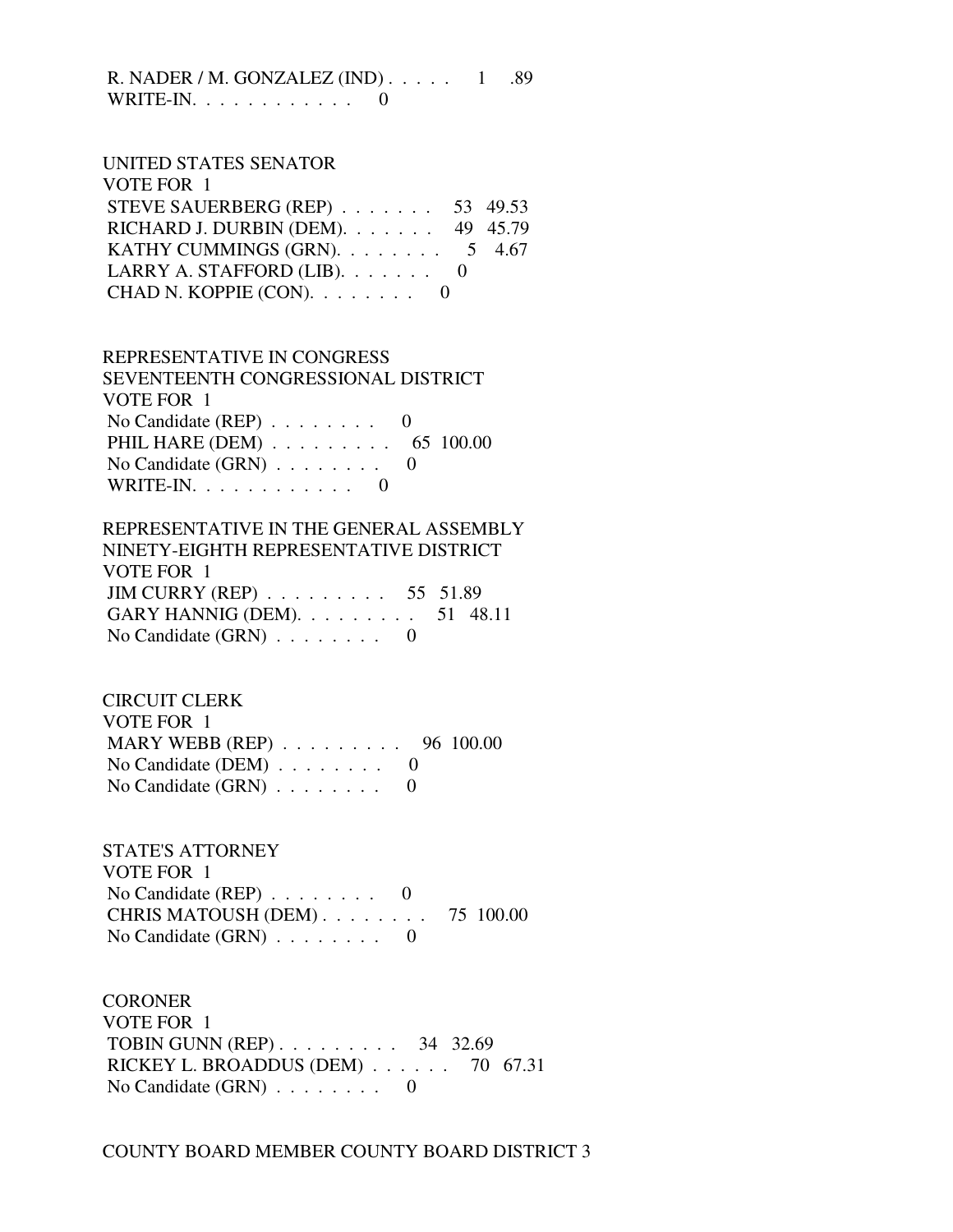VOTE FOR 1 No Candidate (REP)  $\ldots \ldots \ldots$  0 ROBERT L. DURBIN (DEM) . . . . . . . 69 100.00 No Candidate  $(GRN)$  . . . . . . . . 0

 JUDGE OF THE APPELLATE COURT FIFTH JUDICIAL DISTRICT (HOPKINS VACANCY) VOTE FOR 1 No Candidate (REP) . . . . . . . . 0 JAMES M. WEXSTTEN (DEM). . . . . . . 81 100.00 No Candidate  $(GRN)$  . . . . . . . . 0

 RETAIN RICHARD P. GOLDENHERSH? APPELLATE COURT FIFTH JUDICIAL DISTRICT VOTE FOR 1 YES . . . . . . . . . . . . . 56 70.00 NO. . . . . . . . . . . . . . 24 30.00

 RETAIN S. GENE SCHWARM? CIRCUIT COURT FOURTH JUDICIAL CIRCUIT VOTE FOR 1 YES . . . . . . . . . . . . . 64 73.56 NO. . . . . . . . . . . . . . 23 26.44

PRECINCT REPORT MONTGOMERY COUNTY, ILLINOIS UNOFFICIAL RESULTS RUN DATE:11/05/08 GENERAL ELECTION RUN TIME:09:17 AM NOVEMBER 4, 2008

0040 WITT 2

 VOTES PERCENT REGISTERED VOTERS - TOTAL . . . . . . 291 BALLOTS CAST - TOTAL. . . . . . . . 178 BALLOTS CAST - BLANK. . . . . . . . 0 VOTER TURNOUT - TOTAL . . . . . . . . 61.17 VOTER TURNOUT - BLANK . . . . . . . .

 CONSTITUTIONAL CONVENTION QUESTION VOTE FOR 1 YES . . . . . . . . . . . . . 40 25.16 NO. . . . . . . . . . . . . . 119 74.84

 PRESIDENT & VICE PRESIDENT OF THE UNITED STATES (TOTAL) VOTE FOR 1 J. McCAIN / S. PALIN (REP). . . . . . 78 44.32 B. OBAMA / J. BIDEN (DEM) . . . . . . 93 52.84 C. McKINNEY / R. CLEMENTE  $(GRN)$ . . . . 2 1.14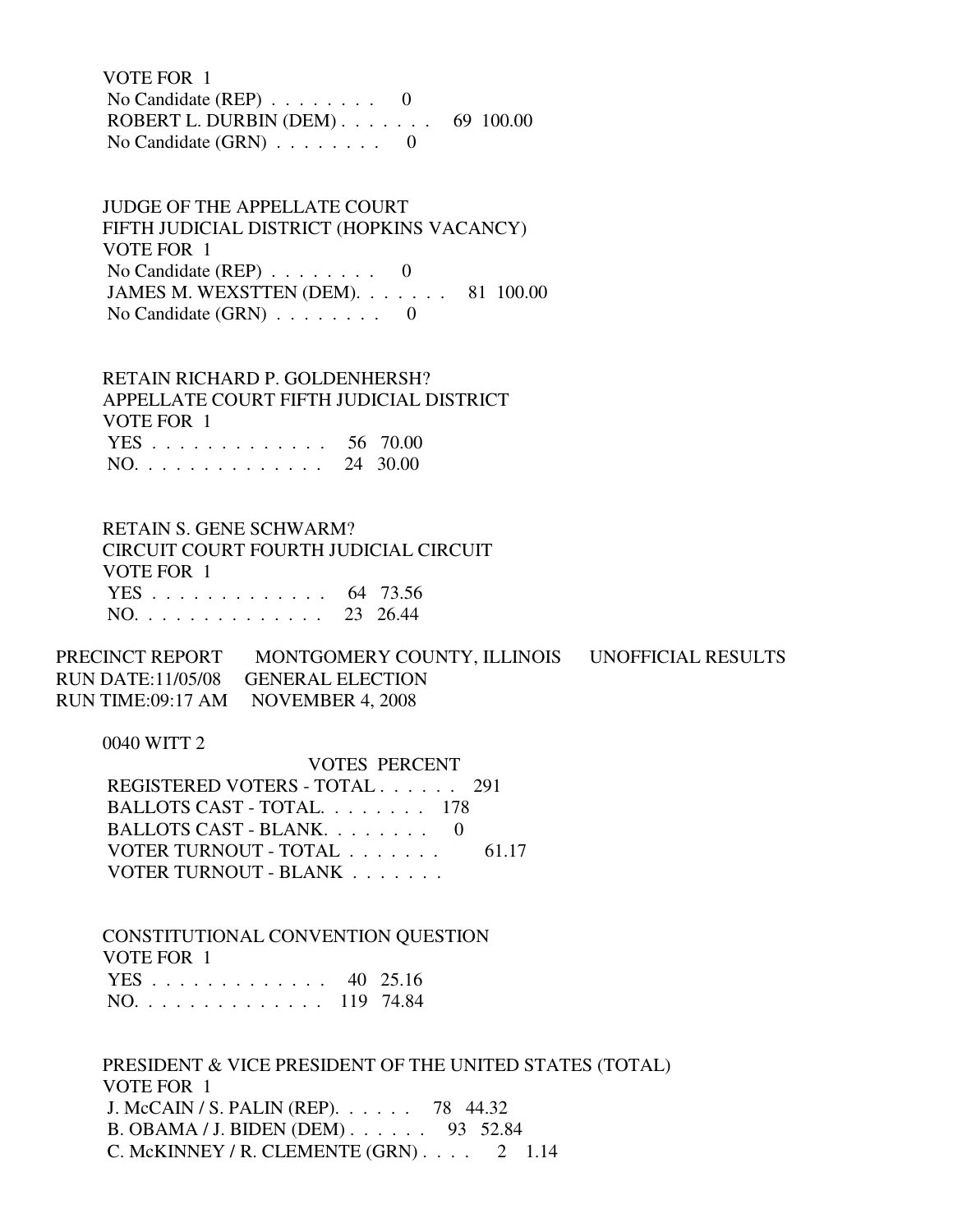| B. BARR / W. ROOT (LIB). $\ldots \ldots \ldots 1$ .57 |  |
|-------------------------------------------------------|--|
| J. POLACHEK / No Candidate (NEW). 0                   |  |
| C. BALDWIN / D. CASTLE $(CON)$ 1 .57                  |  |
| R. NADER / M. GONZALEZ (IND) $\ldots$ 1 .57           |  |
| WRITE-IN. $\ldots$ 0                                  |  |

## PRESIDENT & VICE PRESIDENT

 OF THE UNITED STATES (17TH CONGRESSIONAL) VOTE FOR 1 J. McCAIN / S. PALIN (REP). . . . . . 78 44.32 B. OBAMA / J. BIDEN (DEM) . . . . . . 93 52.84 C. McKINNEY / R. CLEMENTE  $(GRN)$ . . . . 2 1.14 B. BARR / W. ROOT (LIB). . . . . . . 1 .57 J. POLACHEK / No Candidate (NEW). . . . 0 C. BALDWIN / D. CASTLE  $(CON)$ ..... 1 .57 R. NADER / M. GONZALEZ (IND) . . . . . 1 .57 WRITE-IN.  $\ldots$  . . . . . . . . . 0

## UNITED STATES SENATOR

| VOTE FOR 1                               |  |
|------------------------------------------|--|
| STEVE SAUERBERG (REP) $\ldots$ 44 26.51  |  |
| RICHARD J. DURBIN (DEM). 114 68.67       |  |
| KATHY CUMMINGS (GRN). $\ldots$ 3 1.81    |  |
| LARRY A. STAFFORD (LIB). $\ldots$ 3 1.81 |  |
| CHAD N. KOPPIE (CON). $\ldots$ 2 1.20    |  |

#### REPRESENTATIVE IN CONGRESS

| SEVENTEENTH CONGRESSIONAL DISTRICT          |  |
|---------------------------------------------|--|
| VOTE FOR 1                                  |  |
| No Candidate (REP) $\ldots \ldots \ldots$ 0 |  |
| PHIL HARE (DEM) 129 98.47                   |  |
| No Candidate $(GRN)$ 0                      |  |
| WRITE-IN. 2 1.53                            |  |

## REPRESENTATIVE IN THE GENERAL ASSEMBLY NINETY-EIGHTH REPRESENTATIVE DISTRICT VOTE FOR 1 JIM CURRY (REP) . . . . . . . . . 36 22.09 GARY HANNIG (DEM). . . . . . . . . 127 77.91 No Candidate (GRN) . . . . . . . . 0

 CIRCUIT CLERK VOTE FOR 1 MARY WEBB (REP) . . . . . . . . . 143 100.00 No Candidate (DEM) . . . . . . . . 0 No Candidate (GRN) . . . . . . . . 0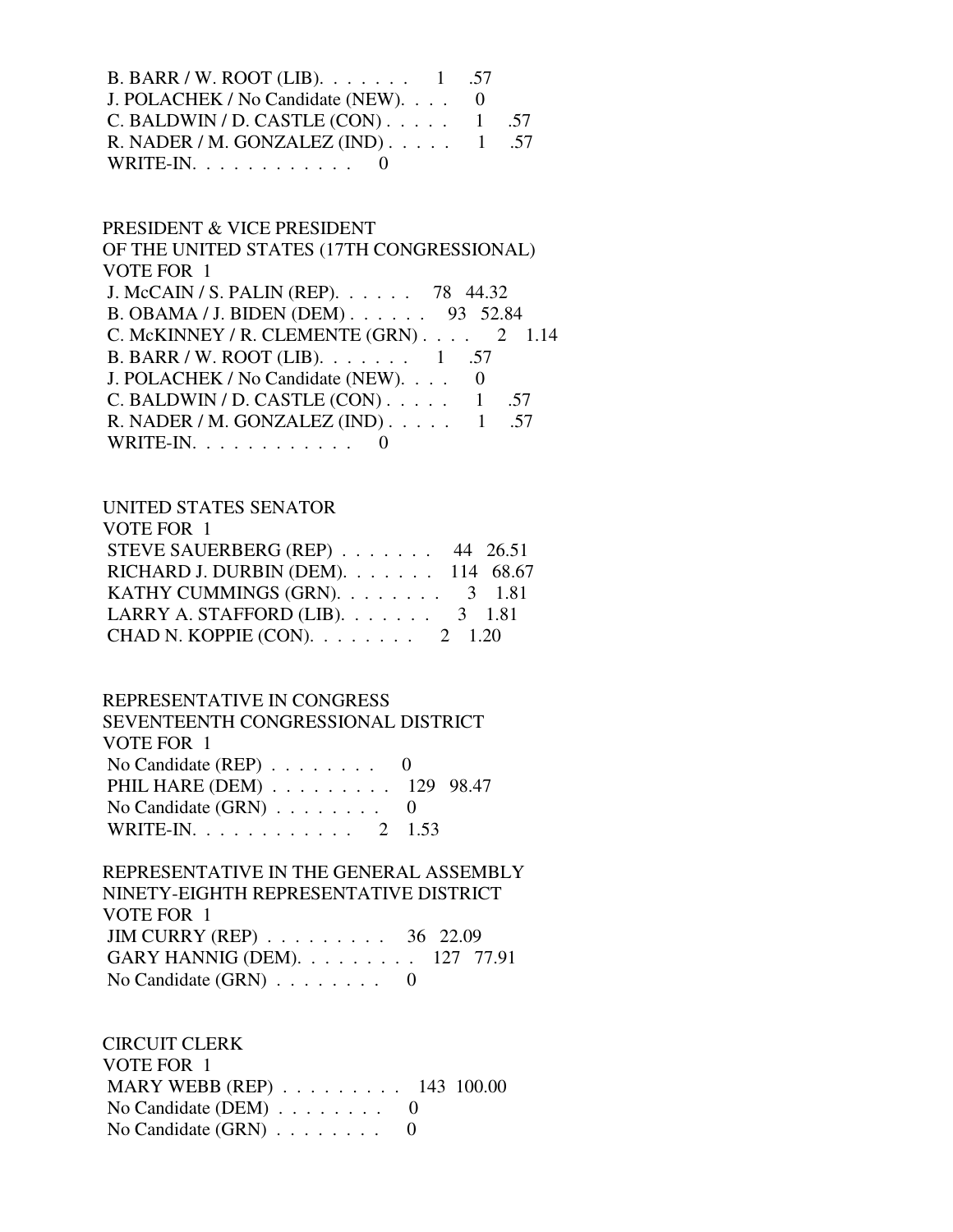STATE'S ATTORNEY VOTE FOR 1 No Candidate (REP) . . . . . . . . 0 CHRIS MATOUSH (DEM) . . . . . . . . 141 100.00 No Candidate  $(GRN)$  . . . . . . . . 0

**CORONER**  VOTE FOR 1 TOBIN GUNN (REP) . . . . . . . . . 31 19.62 RICKEY L. BROADDUS (DEM) . . . . . . 127 80.38 No Candidate  $(GRN)$  . . . . . . . . 0

 COUNTY BOARD MEMBER COUNTY BOARD DISTRICT 3 VOTE FOR 1 No Candidate (REP) . . . . . . . . 0 ROBERT L. DURBIN (DEM) . . . . . . . 142 100.00 No Candidate  $(GRN)$  . . . . . . . . 0

 JUDGE OF THE APPELLATE COURT FIFTH JUDICIAL DISTRICT (HOPKINS VACANCY) VOTE FOR 1 No Candidate (REP) . . . . . . . . 0 JAMES M. WEXSTTEN (DEM). . . . . . . 136 100.00 No Candidate (GRN) . . . . . . . . 0

 RETAIN RICHARD P. GOLDENHERSH? APPELLATE COURT FIFTH JUDICIAL DISTRICT VOTE FOR 1 YES . . . . . . . . . . . . . 90 66.67 NO. . . . . . . . . . . . . . 45 33.33

 RETAIN S. GENE SCHWARM? CIRCUIT COURT FOURTH JUDICIAL CIRCUIT VOTE FOR 1 YES . . . . . . . . . . . . . 93 68.89 NO. . . . . . . . . . . . . . 42 31.11

PRECINCT REPORT MONTGOMERY COUNTY, ILLINOIS UNOFFICIAL RESULTS RUN DATE:11/05/08 GENERAL ELECTION RUN TIME:09:17 AM NOVEMBER 4, 2008

0041 WITT 3

 VOTES PERCENT REGISTERED VOTERS - TOTAL . . . . . . 378 BALLOTS CAST - TOTAL. . . . . . . . 208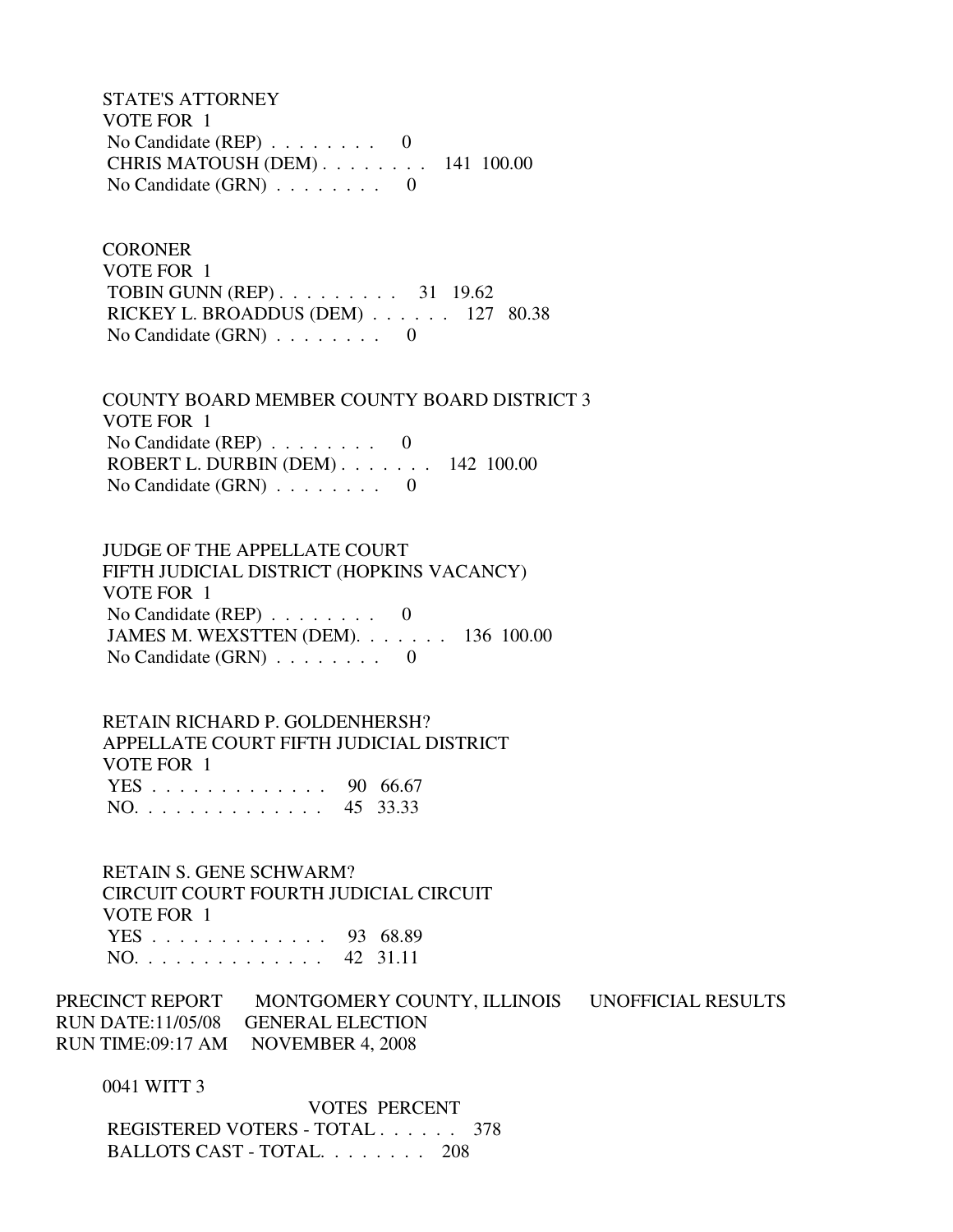BALLOTS CAST - BLANK. . . . . . . . 0 VOTER TURNOUT - TOTAL . . . . . . . 55.03 VOTER TURNOUT - BLANK . . . . . . .

 CONSTITUTIONAL CONVENTION QUESTION VOTE FOR 1 YES . . . . . . . . . . . . . 32 20.38 NO. . . . . . . . . . . . . . 125 79.62

 PRESIDENT & VICE PRESIDENT OF THE UNITED STATES (TOTAL) VOTE FOR 1 J. McCAIN / S. PALIN (REP). . . . . . 65 31.71 B. OBAMA / J. BIDEN (DEM) . . . . . . 137 66.83 C. McKINNEY / R. CLEMENTE (GRN) . . . . 0 B. BARR / W. ROOT (LIB). . . . . . . 1 .49 J. POLACHEK / No Candidate (NEW). . . . 0  $C.$  BALDWIN / D. CASTLE  $(CON)$ ..... 0 R. NADER / M. GONZALEZ (IND) . . . . . 2 .98 WRITE-IN.  $\ldots$  . . . . . . . . 0

## PRESIDENT & VICE PRESIDENT OF THE UNITED STATES (17TH CONGRESSIONAL) VOTE FOR 1 J. McCAIN / S. PALIN (REP). . . . . . 65 31.71 B. OBAMA / J. BIDEN (DEM) . . . . . . 137 66.83 C. McKINNEY / R. CLEMENTE (GRN) . . . . 0 B. BARR / W. ROOT (LIB). . . . . . . 1 .49 J. POLACHEK / No Candidate (NEW). . . . 0  $C.$  BALDWIN / D. CASTLE  $(CON)$ ..... 0 R. NADER / M. GONZALEZ (IND) . . . . . 2 .98 WRITE-IN.  $\ldots$  . . . . . . . . . 0

## UNITED STATES SENATOR

| VOTE FOR 1                                         |  |
|----------------------------------------------------|--|
| STEVE SAUERBERG (REP) $\ldots$ 42 21.11            |  |
| RICHARD J. DURBIN (DEM). 150 75.38                 |  |
| KATHY CUMMINGS (GRN). $\ldots$ 3 1.51              |  |
| LARRY A. STAFFORD (LIB). $\ldots$ 3 1.51           |  |
| CHAD N. KOPPIE (CON). $\ldots \ldots \ldots 1$ .50 |  |

#### REPRESENTATIVE IN CONGRESS

 SEVENTEENTH CONGRESSIONAL DISTRICT VOTE FOR 1 No Candidate (REP) . . . . . . . . 0 PHIL HARE (DEM) . . . . . . . . . 150 98.68 No Candidate  $(GRN)$  . . . . . . . . 0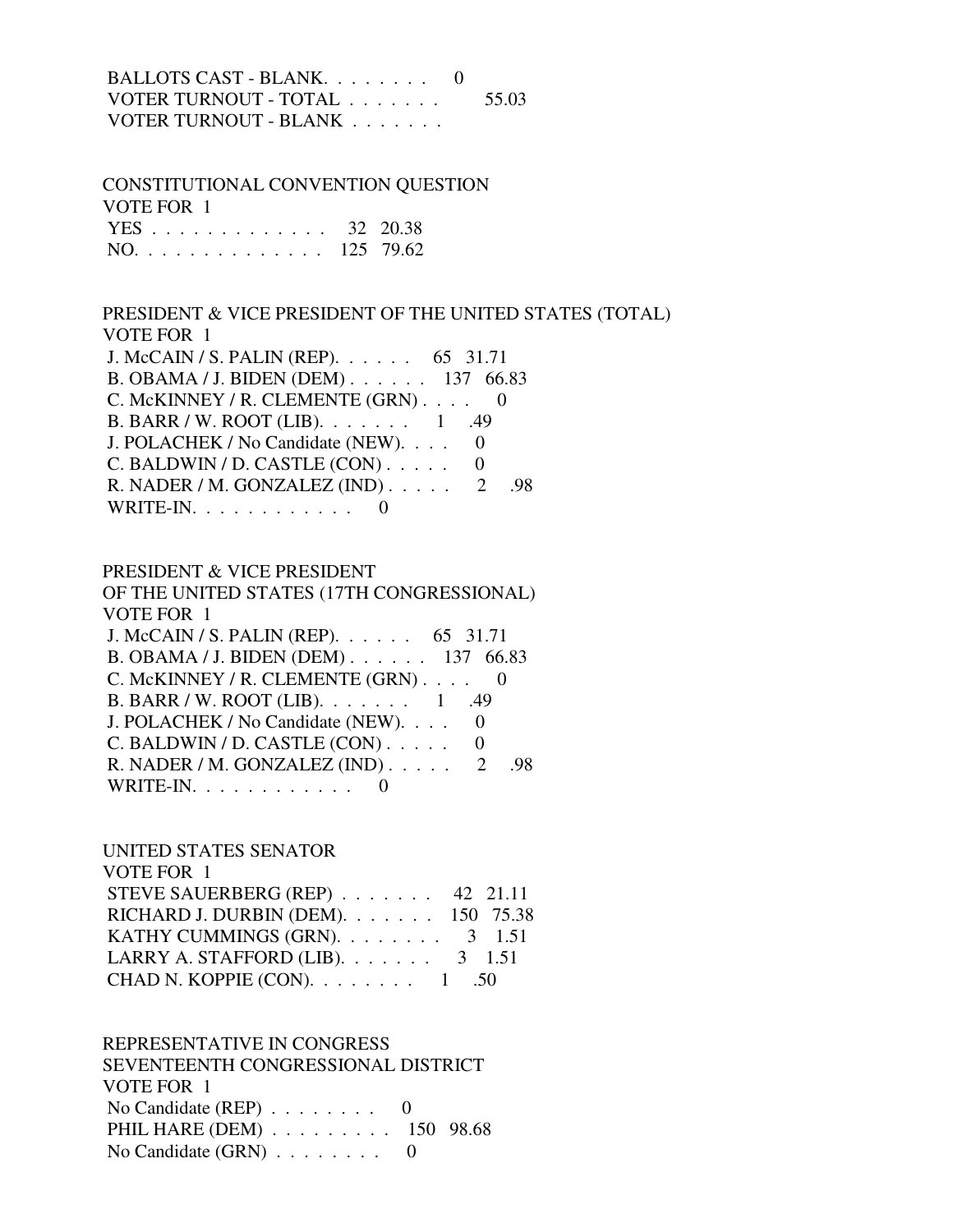WRITE-IN. . . . . . . . . . . . 2 1.32

 REPRESENTATIVE IN THE GENERAL ASSEMBLY NINETY-EIGHTH REPRESENTATIVE DISTRICT VOTE FOR 1 JIM CURRY (REP) . . . . . . . . . 39 20.63 GARY HANNIG (DEM). . . . . . . . . 150 79.37 No Candidate  $(GRN)$  . . . . . . . . 0

 CIRCUIT CLERK VOTE FOR 1 MARY WEBB (REP) . . . . . . . . . 141 100.00 No Candidate (DEM)  $\ldots$  . . . . . . 0 No Candidate (GRN) . . . . . . . . 0

 STATE'S ATTORNEY VOTE FOR 1 No Candidate (REP) . . . . . . . . 0 CHRIS MATOUSH (DEM) . . . . . . . . 160 100.00 No Candidate  $(GRN)$  . . . . . . . . 0

**CORONER**  VOTE FOR 1 TOBIN GUNN (REP) . . . . . . . . . 41 21.47 RICKEY L. BROADDUS (DEM) . . . . . . 150 78.53 No Candidate  $(GRN)$  . . . . . . . . 0

 COUNTY BOARD MEMBER COUNTY BOARD DISTRICT 3 VOTE FOR 1 No Candidate (REP) . . . . . . . . 0 ROBERT L. DURBIN (DEM) . . . . . . . 172 100.00 No Candidate (GRN) . . . . . . . . 0

 JUDGE OF THE APPELLATE COURT FIFTH JUDICIAL DISTRICT (HOPKINS VACANCY) VOTE FOR 1 No Candidate (REP) . . . . . . . . 0 JAMES M. WEXSTTEN (DEM). . . . . . . 167 100.00 No Candidate (GRN) . . . . . . . . 0

 RETAIN RICHARD P. GOLDENHERSH? APPELLATE COURT FIFTH JUDICIAL DISTRICT VOTE FOR 1 YES . . . . . . . . . . . . . 102 68.46 NO. . . . . . . . . . . . . . 47 31.54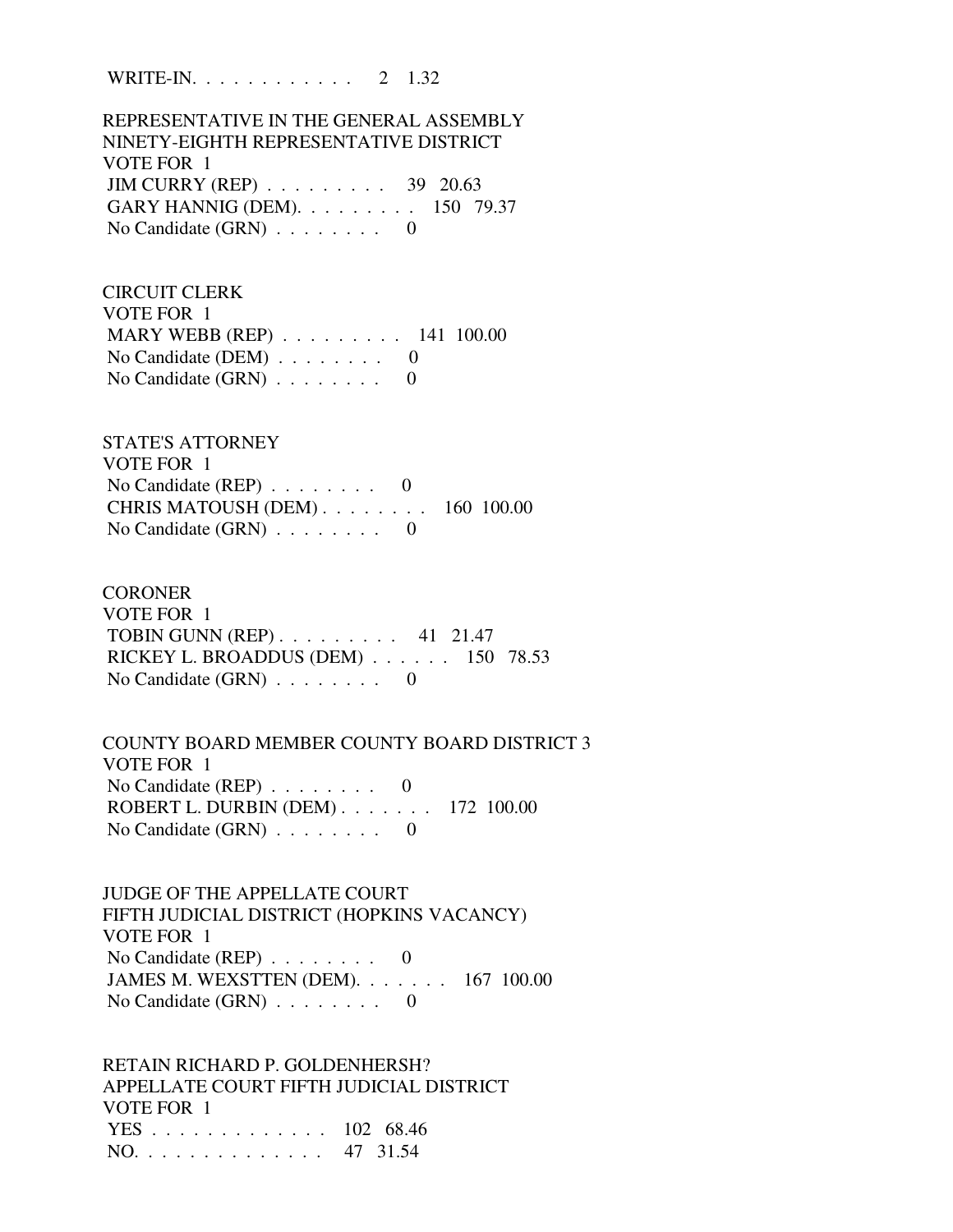RETAIN S. GENE SCHWARM? CIRCUIT COURT FOURTH JUDICIAL CIRCUIT VOTE FOR 1 YES . . . . . . . . . . . . . 106 70.67 NO. . . . . . . . . . . . . . 44 29.33

PRECINCT REPORT MONTGOMERY COUNTY, ILLINOIS UNOFFICIAL RESULTS RUN DATE:11/05/08 GENERAL ELECTION RUN TIME:09:17 AM NOVEMBER 4, 2008

#### 0042 ZANESVILLE

 VOTES PERCENT REGISTERED VOTERS - TOTAL . . . . . . 327 BALLOTS CAST - TOTAL. . . . . . . . 251 BALLOTS CAST - BLANK. . . . . . . . 0 VOTER TURNOUT - TOTAL . . . . . . . 76.76 VOTER TURNOUT - BLANK . . . . . . .

 CONSTITUTIONAL CONVENTION QUESTION VOTE FOR 1 YES . . . . . . . . . . . . . 47 22.07 NO. . . . . . . . . . . . . . 166 77.93

 PRESIDENT & VICE PRESIDENT OF THE UNITED STATES (TOTAL) VOTE FOR 1

 J. McCAIN / S. PALIN (REP). . . . . . 153 60.96 B. OBAMA / J. BIDEN (DEM) . . . . . . 91 36.25 C. McKINNEY / R. CLEMENTE  $(GRN)$ . . . . 3 1.20 B. BARR / W. ROOT (LIB). . . . . . . 0 J. POLACHEK / No Candidate (NEW). . . . 0  $C.$  BALDWIN / D. CASTLE  $(CON)$ .... 0 R. NADER / M. GONZALEZ (IND) . . . . . 3 1.20 WRITE-IN. . . . . . . . . . . . 1 .40

 PRESIDENT & VICE PRESIDENT OF THE UNITED STATES (19TH CONGRESSIONAL) VOTE FOR 1 J. McCAIN / S. PALIN (REP). . . . . . 153 60.96 B. OBAMA / J. BIDEN (DEM) . . . . . . 91 36.25 C. McKINNEY / R. CLEMENTE  $(GRN)$ . . . . 3 1.20 B. BARR / W. ROOT (LIB). . . . . . . 0 J. POLACHEK / No Candidate (NEW). . . . 0 C. BALDWIN / D. CASTLE  $(CON)$ ..... 0 R. NADER / M. GONZALEZ (IND) . . . . . 3 1.20 WRITE-IN. . . . . . . . . . . . . 1 .40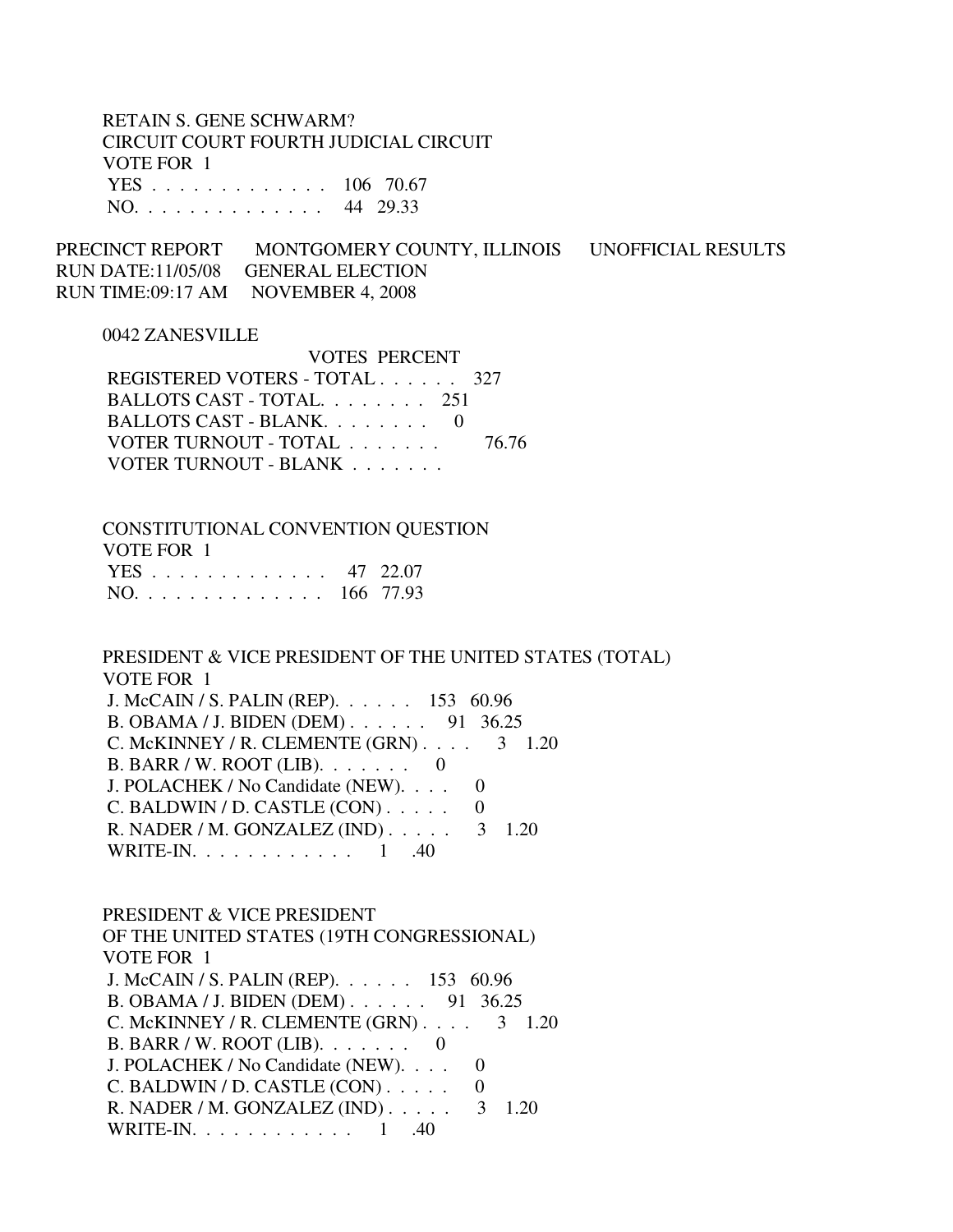UNITED STATES SENATOR VOTE FOR 1 STEVE SAUERBERG (REP) . . . . . . . 119 48.57 RICHARD J. DURBIN (DEM). . . . . . . 114 46.53 KATHY CUMMINGS (GRN). . . . . . . . 11 4.49 LARRY A. STAFFORD (LIB).  $\ldots$  . . . . . 1 .41 CHAD N. KOPPIE  $(CON)$ . . . . . . . . 0

 REPRESENTATIVE IN CONGRESS NINETEENTH CONGRESSIONAL DISTRICT VOTE FOR 1 JOHN M. SHIMKUS (REP) . . . . . . . 178 73.86 DANIEL DAVIS (DEM) . . . . . . . . 55 22.82 TROY DENNIS (GRN).  $\ldots$  . . . . . . 8 3.32

 REPRESENTATIVE IN THE GENERAL ASSEMBLY NINETY-EIGHTH REPRESENTATIVE DISTRICT VOTE FOR 1 JIM CURRY (REP) . . . . . . . . . 102 42.15 GARY HANNIG (DEM). . . . . . . . . 140 57.85 No Candidate (GRN) . . . . . . . . 0

 CIRCUIT CLERK VOTE FOR 1 MARY WEBB (REP) . . . . . . . . . 218 100.00 No Candidate (DEM)  $\ldots$  . . . . . . 0 No Candidate  $(GRN)$  . . . . . . . . 0

 STATE'S ATTORNEY VOTE FOR 1 No Candidate  $(REP)$  . . . . . . . . 0 CHRIS MATOUSH (DEM) . . . . . . . . 185 100.00 No Candidate  $(GRN)$  . . . . . . . . 0

**CORONER**  VOTE FOR 1 TOBIN GUNN (REP) . . . . . . . . . 86 36.75 RICKEY L. BROADDUS (DEM) . . . . . . 148 63.25 No Candidate (GRN) . . . . . . . . 0

 COUNTY BOARD MEMBER COUNTY BOARD DISTRICT 1 VOTE FOR 1 TOBY DEAN (REP) . . . . . . . . . 113 48.09 JAROD M. HITCHINGS (DEM) . . . . . . 122 51.91 No Candidate  $(GRN)$  . . . . . . . . 0